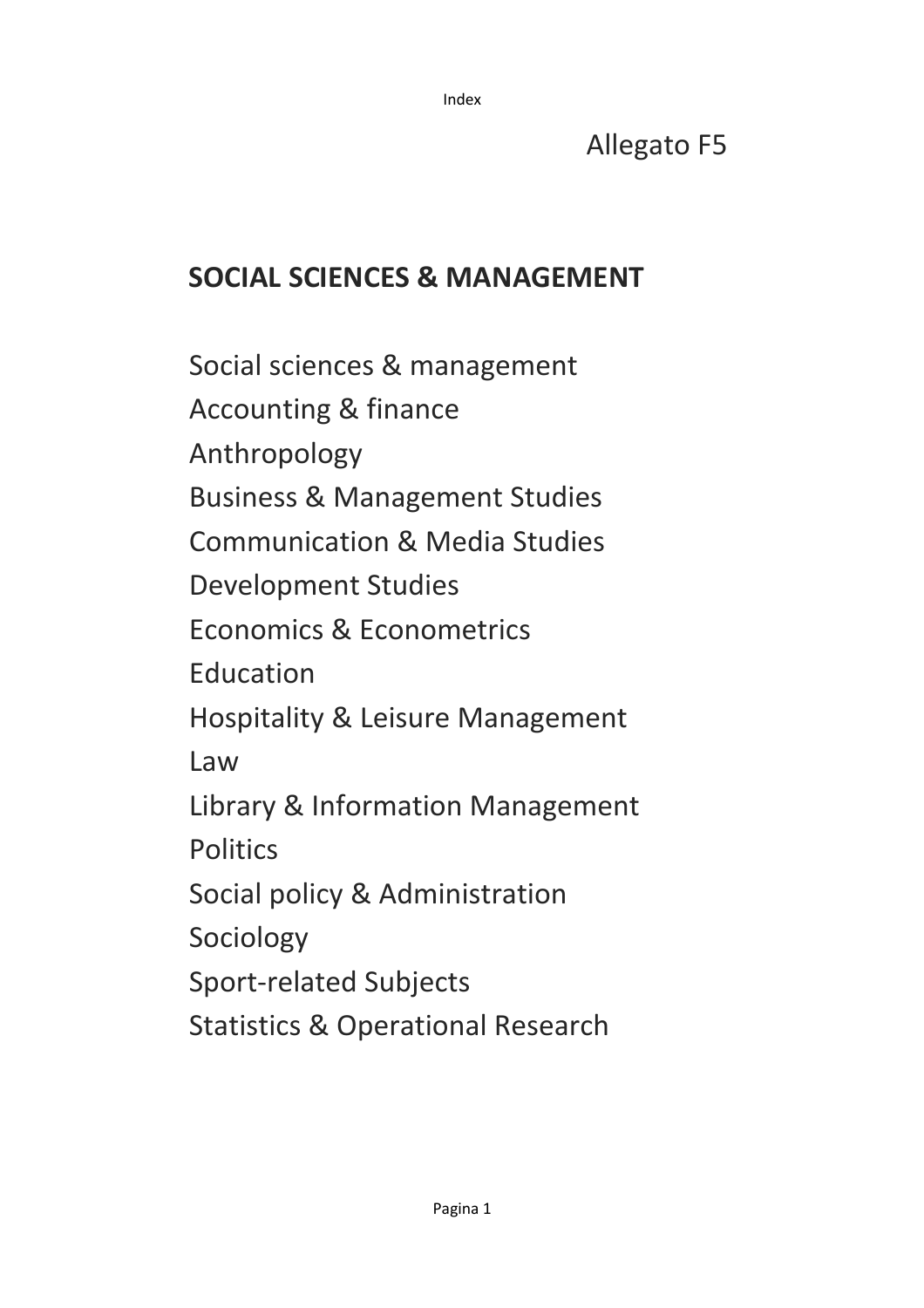## Social Sciences & Management

|                | Top 400 Universities - Social Sciences & Management        |                      |              |
|----------------|------------------------------------------------------------|----------------------|--------------|
| 2018           | <b>Institution</b>                                         | <b>Country</b>       | <b>Score</b> |
| $\mathbf{1}$   | <b>Harvard University</b>                                  | <b>United States</b> | 14,0         |
| $\overline{c}$ | London School of Economics and Political Science (LSE)     | United Kingdom       | 14,0         |
| 3              | University of Oxford                                       | United Kingdom       | 14,0         |
| 4              | University of Cambridge                                    | United Kingdom       | 14,0         |
| $5=$           | Massachusetts Institute of Technology (MIT)                | <b>United States</b> | 14,0         |
| $5=$           | <b>Stanford University</b>                                 | <b>United States</b> | 14,0         |
| 7              | National University of Singapore (NUS)                     | Singapore            | 14,0         |
| 8              | The University of Melbourne                                | Australia            | 14,0         |
| 9              | University of California, Berkeley (UCB)                   | <b>United States</b> | 14,0         |
| 10             | University of Hong Kong (HKU)                              | Hong Kong            | 14,0         |
| $11 =$         | Università Commerciale Luigi Bocconi                       | Italy                | 14,0         |
| $11 =$         | <b>Yale University</b>                                     | <b>United States</b> | 14,0         |
| 13             | The University of Tokyo                                    | Japan                | 14,0         |
| $14 =$         | Australian National University (ANU)                       | Australia            | 14,0         |
| $14 =$         | The University of Sydney                                   | Australia            | 14,0         |
| $16=$          | The University of New South Wales (UNSW)                   | Australia            | 12,0         |
| $16=$          | University of Pennsylvania                                 | <b>United States</b> | 12,0         |
| 18             | Columbia University                                        | <b>United States</b> | 12,0         |
| 19             | University of Chicago                                      | <b>United States</b> | 12,0         |
| 20             | ondon Business School                                      | United Kingdom       | 12,0         |
| $21=$          | <b>Monash University</b>                                   | Australia            | 12,0         |
| $21 =$         | Seoul National University (SNU)                            | South Korea          | 12,0         |
| $21=$          | University of California, Los Angeles (UCLA)               | <b>United States</b> | 12,0         |
| 24             | The Hong Kong University of Science and Technology (HKUST) | Hong Kong            | 12,0         |
| 25             | The Chinese University of Hong Kong (CUHK)                 | Hong Kong            | 10,0         |
| 26             | <b>Peking University</b>                                   | China                | 10,0         |
| $27=$          | New York University (NYU)                                  | <b>United States</b> | 10,0         |
| $27 =$         | <b>Princeton University</b>                                | <b>United States</b> | 10,0         |
| 29             | Nanyang Technological University (NTU)                     | Singapore            | 10,0         |
| 30             | UCL (University College London)                            | United Kingdom       | 10,0         |
| 31             | The University of Queensland (UQ)                          | Australia            | 10,0         |
| 32             | Korea University                                           | South Korea          | 10,0         |
| 33             | The University of Auckland                                 | New Zealand          | 10,0         |
| $34 =$         | <b>INSEAD (France)</b>                                     | France               | 10,0         |
| $34 =$         | The University of Warwick                                  | United Kingdom       | 10,0         |
| $34 =$         | University of Toronto                                      | Canada               | 10,0         |
| 37             | National Taiwan University (NTU)                           | Taiwan               | 10,0         |
| 38             | University of Michigan                                     | <b>United States</b> | 10,0         |
| $39=$          | The University of Manchester                               | United Kingdom       | 10,0         |
| $39=$          | Tsinghua University                                        | China                | 10,0         |
| 41             | Northwestern University                                    | <b>United States</b> | 8,0          |
| 42             | Yonsei University                                          | South Korea          | 8,0          |
| 43             | City University of Hong Kong                               | Hong Kong            | 8,0          |
| 44             | University of British Columbia                             | Canada               | 8,0          |
| $45=$          | Kyoto University                                           | Japan                | 8,0          |
| $45=$          | Universiti Malaya (UM)                                     | Malaysia             | 8,0          |
| 47             | University of Edinburgh                                    | United Kingdom       | 8,0          |
| 48             | The Hong Kong Polytechnic University                       | Hong Kong            | 8,0          |
| $49=$          | Copenhagen Business School                                 | Denmark              | 8,0          |
| $49=$          | <b>Imperial College London</b>                             | United Kingdom       | 6,0          |
| 51             | <b>Erasmus University Rotterdam</b>                        | Netherlands          | 6,0          |
| 52             | University of Amsterdam                                    | Netherlands          | 6,0          |
| 53             | <b>Fudan University</b>                                    | China                | 6,0          |
| 54             | King's College London (KCL)                                | United Kingdom       | 6,0          |
| 55             | <b>Cornell University</b>                                  | <b>United States</b> | 6,0          |
| $56=$          | <b>Duke University</b>                                     | <b>United States</b> | 6,0          |
| $56=$          | <b>HEC Paris</b>                                           | France               | 6,0          |
| $56=$          | Katholieke Universiteit Leuven                             | Belgium              | 6,0          |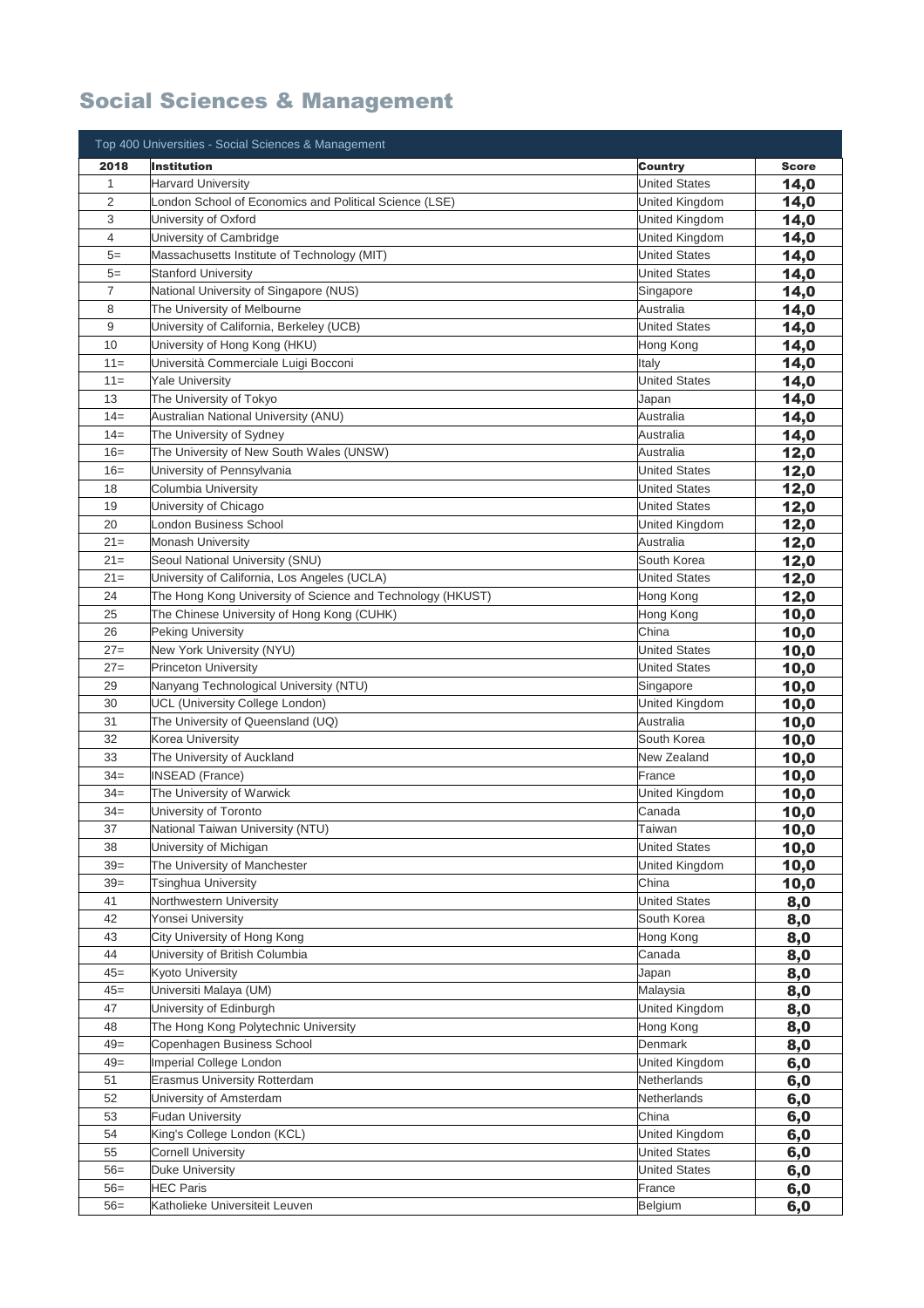| 59      | Shanghai Jiao Tong University                                   | China                | 6,0 |
|---------|-----------------------------------------------------------------|----------------------|-----|
| $60=$   | Lomonosov Moscow State University                               | Russia               | 6,0 |
| $60=$   | <b>McGill University</b>                                        | Canada               | 6,0 |
| $60 =$  | Waseda University                                               | Japan                | 6,0 |
| $63=$   | Pontificia Universidad Católica de Chile                        | Chile                | 6,0 |
| $63=$   | Universiti Sains Malaysia (USM)                                 | Malaysia             | 6,0 |
| 65      | Universidad Nacional Autónoma de México (UNAM)                  | Mexico               | 6,0 |
| 66      | ETH Zurich (Swiss Federal Institute of Technology)              | Switzerland          | 6,0 |
| 67      | Sciences Po Paris                                               | France               | 6,0 |
| $68 =$  | The University of Western Australia (UWA)                       | Australia            | 6,0 |
| $68 =$  | University of Technology Sydney (UTS)                           | Australia            | 6,0 |
| 70      | Università di Bologna (UNIBO)                                   | Italy                | 6,0 |
| $71 =$  | Hitotsubashi University                                         | Japan                | 6,0 |
| $71 =$  | Humboldt-Universität zu Berlin                                  | Germany              | 6,0 |
| $73=$   | KAIST - Korea Advanced Institute of Science and Technology      | South Korea          | 6,0 |
| $73=$   | National Research University - Higher School of Economics (HSE) | Russia               | 6,0 |
| $75 =$  | Universidad de Navarra                                          | Spain                | 6,0 |
| $75 =$  | Universität Mannheim                                            | Germany              | 6,0 |
| 77      | Singapore Management University                                 | Singapore            | 6,0 |
| $78=$   | Durham University                                               | United Kingdom       | 6,0 |
| $78 =$  | University of Texas at Austin                                   | <b>United States</b> | 6,0 |
| 80      | Sungkyunkwan University                                         | South Korea          | 6,0 |
| $81 =$  | Universitat Pompeu Fabra                                        | Spain                | 6,0 |
| $81 =$  | University of Wisconsin-Madison                                 | <b>United States</b> | 6,0 |
| $83=$   | Université Paris 1 Panthéon-Sorbonne                            | France               | 6,0 |
| $83=$   | Victoria University of Wellington                               | New Zealand          | 6,0 |
| 85      | Freie Universität Berlin                                        | Germany              | 6,0 |
| $86=$   | <b>Hanyang University</b>                                       | South Korea          | 6,0 |
| $86=$   | Queensland University of Technology (QUT)                       | Australia            | 6,0 |
| $86=$   | University of St Gallen (HSG)                                   | Switzerland          | 6,0 |
| $86=$   | University of Zurich                                            | Switzerland          | 6,0 |
| $90 =$  | Universidad Carlos III de Madrid                                | Spain                | 6,0 |
| $90=$   | University of Bristol                                           | United Kingdom       | 6,0 |
| 92      | Universiti Kebangsaan Malaysia (UKM)                            | Malaysia             | 6,0 |
| 93      | Stockholm School of Economics                                   | Sweden               | 6,0 |
| $94 =$  | <b>Keio University</b>                                          | Japan                | 6,0 |
| $94 =$  | University of Copenhagen                                        | Denmark              | 6,0 |
| $94 =$  | University of Otago                                             | New Zealand          | 6,0 |
| 97      | Ludwig-Maximilians-Universität München                          | Germany              | 6,0 |
| 98      | Aarhus University                                               | Denmark              | 6,0 |
| $99 =$  | Politecnico di Milano                                           | Italy                | 6,0 |
| $99 =$  | Universiti Putra Malaysia (UPM)                                 | Malaysia             | 6,0 |
| 101     | University of Birmingham                                        | United Kingdom       | 4,0 |
| $102 =$ | The University of Adelaide                                      | Australia            | 4,0 |
| $102 =$ | University of Glasgow                                           | United Kingdom       | 4,0 |
| 104     | Universidad Complutense de Madrid (UCM)                         | Spain                | 4,0 |
| $105 =$ | <b>Boston University</b>                                        | <b>United States</b> | 4,0 |
| $105 =$ | Universidad de Chile                                            | Chile                | 4,0 |
| $107 =$ | Universidade de São Paulo (USP)                                 | Brazil               | 4,0 |
| $107 =$ | University of Leeds                                             | United Kingdom       | 4,0 |
| 109     | Lancaster University                                            | United Kingdom       | 4,0 |
| $110=$  | Universidad Autónoma de Madrid                                  | Spain                | 4,0 |
| $110=$  | Universitat de Barcelona (UB)                                   | Spain                | 4,0 |
| $110 =$ | University of Cape Town                                         | South Africa         | 4,0 |
| $113=$  | <b>RMIT University</b>                                          | Australia            | 4,0 |
| $113=$  | Trinity College Dublin (TCD)                                    | Ireland              | 4,0 |
| $113=$  | University of North Carolina, Chapel Hill                       | <b>United States</b> |     |
| $116=$  | Georgetown University                                           | <b>United States</b> | 4,0 |
| $116=$  | <b>Lund University</b>                                          | Sweden               | 4,0 |
| $116=$  | Universitat Autónoma de Barcelona                               | Spain                | 4,0 |
| 119     | Pennsylvania State University                                   | <b>United States</b> | 4,0 |
| $120 =$ |                                                                 |                      | 4,0 |
|         | Deakin University                                               | Australia            | 4,0 |
| $120 =$ | The University of Nottingham                                    | United Kingdom       | 4,0 |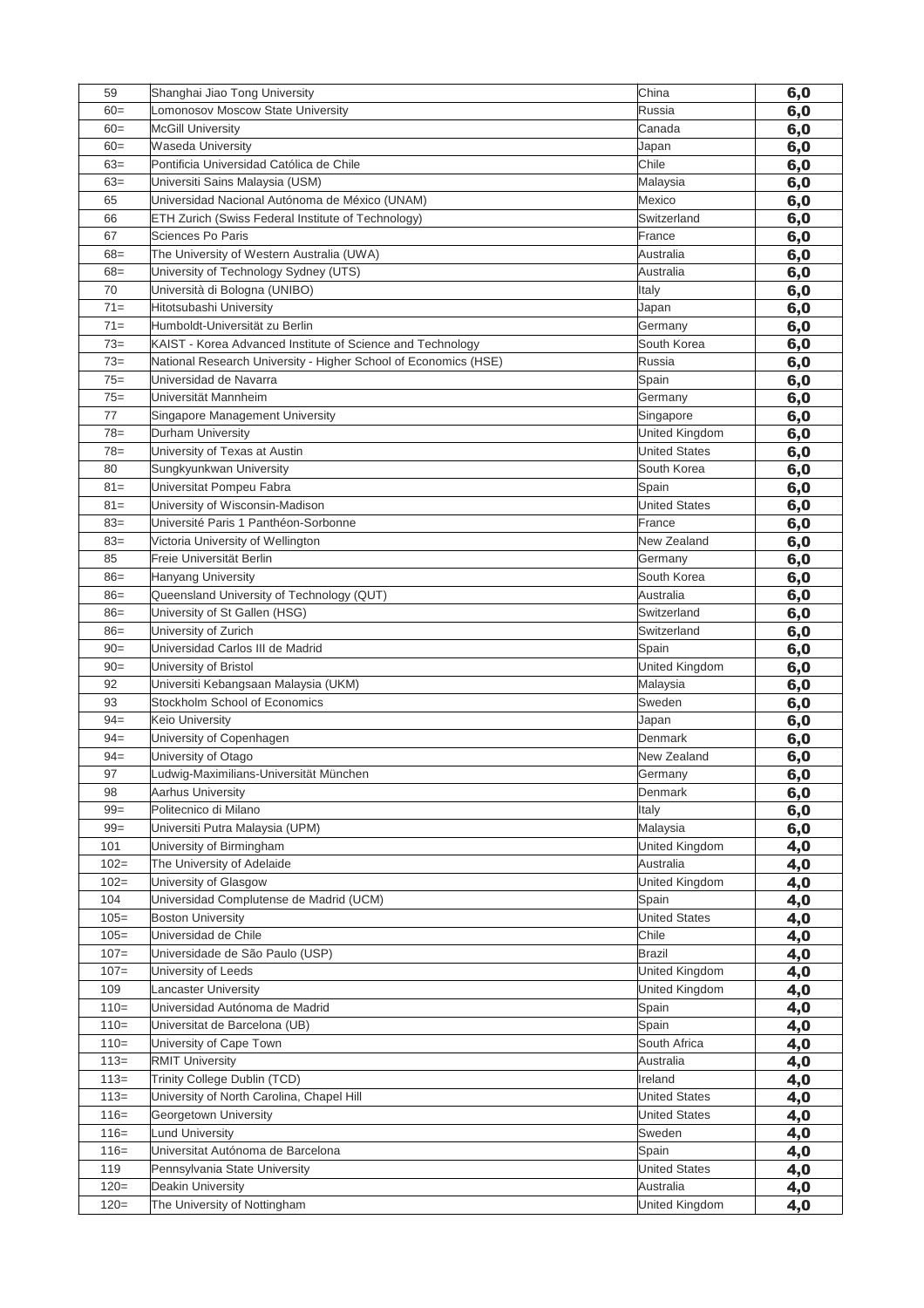| $122 =$        | National Cheng Kung University                                                       | Taiwan               | 4,0 |
|----------------|--------------------------------------------------------------------------------------|----------------------|-----|
| $122 =$        | Université Catholique de Louvain (UCL)                                               | Belgium              | 4,0 |
| $122 =$        | Universiti Teknologi Malaysia (UTM)                                                  | Malaysia             | 4,0 |
| $125=$         | Carnegie Mellon University                                                           | <b>United States</b> | 4,0 |
| $125=$         | Universidad de Buenos Aires                                                          | Argentina            | 4,0 |
| $125=$         | Universitat Ramon Llull                                                              | Spain                | 4,0 |
| $128=$         | <b>Cardiff University</b>                                                            | United Kingdom       | 4,0 |
| $128 =$        | <b>Western University</b>                                                            | Canada               | 4,0 |
| $130=$         | Michigan State University                                                            | <b>United States</b> | 4,0 |
| $130=$         | University of Washington                                                             | <b>United States</b> | 4,0 |
| $130=$         | Zhejiang University                                                                  | China                | 4,0 |
| $133 =$        | <b>Macquarie University</b>                                                          | Australia            | 4,0 |
| $133 =$        | University of Canterbury                                                             | New Zealand          | 4,0 |
| $135=$         | <b>Griffith University</b>                                                           | Australia            | 4,0 |
| $135=$         | Universidad de Los Andes Colombia                                                    | Colombia             | 4,0 |
| 137            | University of California, San Diego (UCSD)                                           | <b>United States</b> | 4,0 |
| 138            | University of Bath                                                                   | United Kingdom       | 4,0 |
| $139=$         | Chulalongkorn University                                                             | Thailand             | 4,0 |
| $139=$         | University of Exeter                                                                 | United Kingdom       | 4,0 |
| $139=$         | University of Groningen                                                              | Netherlands          | 4,0 |
| $142 =$        | National Chengchi University                                                         | Taiwan               | 4,0 |
| $142 =$        | University of Illinois at Urbana-Champaign                                           | <b>United States</b> | 4,0 |
| $144 =$        | Osaka University                                                                     | Japan                | 4,0 |
| $144 =$        | The University of Sheffield                                                          | United Kingdom       | 4,0 |
| $144 =$        | University of Oslo                                                                   | Norway               | 4,0 |
| $147=$         | <b>Brown University</b>                                                              | <b>United States</b> | 4,0 |
| $147=$         | National Chiao Tung University                                                       | Taiwan               | 4,0 |
| $147 =$        | University of Essex                                                                  | United Kingdom       | 4,0 |
| $150=$         | Stockholm University                                                                 | Sweden               | 4,0 |
| $150=$         | <b>Utrecht University</b>                                                            | Netherlands          | 4,0 |
| $152 =$        | <b>Oxford Brookes University</b>                                                     | United Kingdom       | 4,0 |
| $152 =$        | <b>Tilburg University</b>                                                            | Netherlands          | 4,0 |
| $154 =$        | <b>Curtin University</b>                                                             | Australia            | 4,0 |
| $154 =$        | Renmin (People's) University of China                                                | China                | 4,0 |
| $156 =$        | Leiden University                                                                    | Netherlands          | 4,0 |
| $156 =$        | Sapienza - Università di Roma                                                        | Italy                | 4,0 |
| $156 =$        | University of Southern California                                                    | <b>United States</b> | 4,0 |
| 159            | University College Dublin (UCD)                                                      | Ireland              | 4,0 |
| $160=$         | Université de Montréal                                                               | Canada               | 4,0 |
| $160=$         | WU (Vienna University of Economics and Business)                                     | Austria              | 4,0 |
| $162 =$        | <b>Maastricht University</b>                                                         | Netherlands          | 4,0 |
| $162 =$        | Tecnológico de Monterrey (ITESM)                                                     | Mexico               | 4,0 |
| $162 =$        | University of Minnesota                                                              | <b>United States</b> | 4,0 |
| 165            | Universität Wien                                                                     | Austria              | 4,0 |
| $166=$         | Kyung Hee University                                                                 | South Korea          | 4,0 |
| $166 =$        | University of Helsinki                                                               | Finland              | 4,0 |
| 168            | Saint-Petersburg State University                                                    | Russia               | 4,0 |
| $169=$         | <b>Beijing Normal University</b>                                                     | China                | 4,0 |
| $169=$         | City University London                                                               | United Kingdom       | 4,0 |
| $169=$         | Ohio State University                                                                | <b>United States</b> | 4,0 |
| $169=$         | Università degli Studi di Padova (UNIPD)                                             | Italy                | 4,0 |
| $173=$         | California Institute of Technology (Caltech)<br>Università Cattolica del Sacro Cuore | <b>United States</b> | 4,0 |
| $173=$<br>175  |                                                                                      | Italy                | 4,0 |
|                | <b>Massey University</b>                                                             | New Zealand          | 4,0 |
| 176<br>$177 =$ | Université Libre de Bruxelles (ULB)<br><b>Hokkaido University</b>                    | Belgium              | 4,0 |
| $177 =$        | University of Waikato                                                                | Japan<br>New Zealand | 4,0 |
| $179=$         |                                                                                      | <b>United States</b> | 4,0 |
| $179=$         | Johns Hopkins University<br>Universität Frankfurt am Main                            | Germany              | 4,0 |
| $181 =$        | Queen's University                                                                   | Canada               | 4,0 |
| $181 =$        | University of St Andrews                                                             | United Kingdom       | 4,0 |
| $183=$         |                                                                                      |                      | 4,0 |
| $183=$         | Queen Mary University of London (QMUL)                                               | United Kingdom       | 4,0 |
|                | Ruprecht-Karls-Universität Heidelberg                                                | Germany              | 4,0 |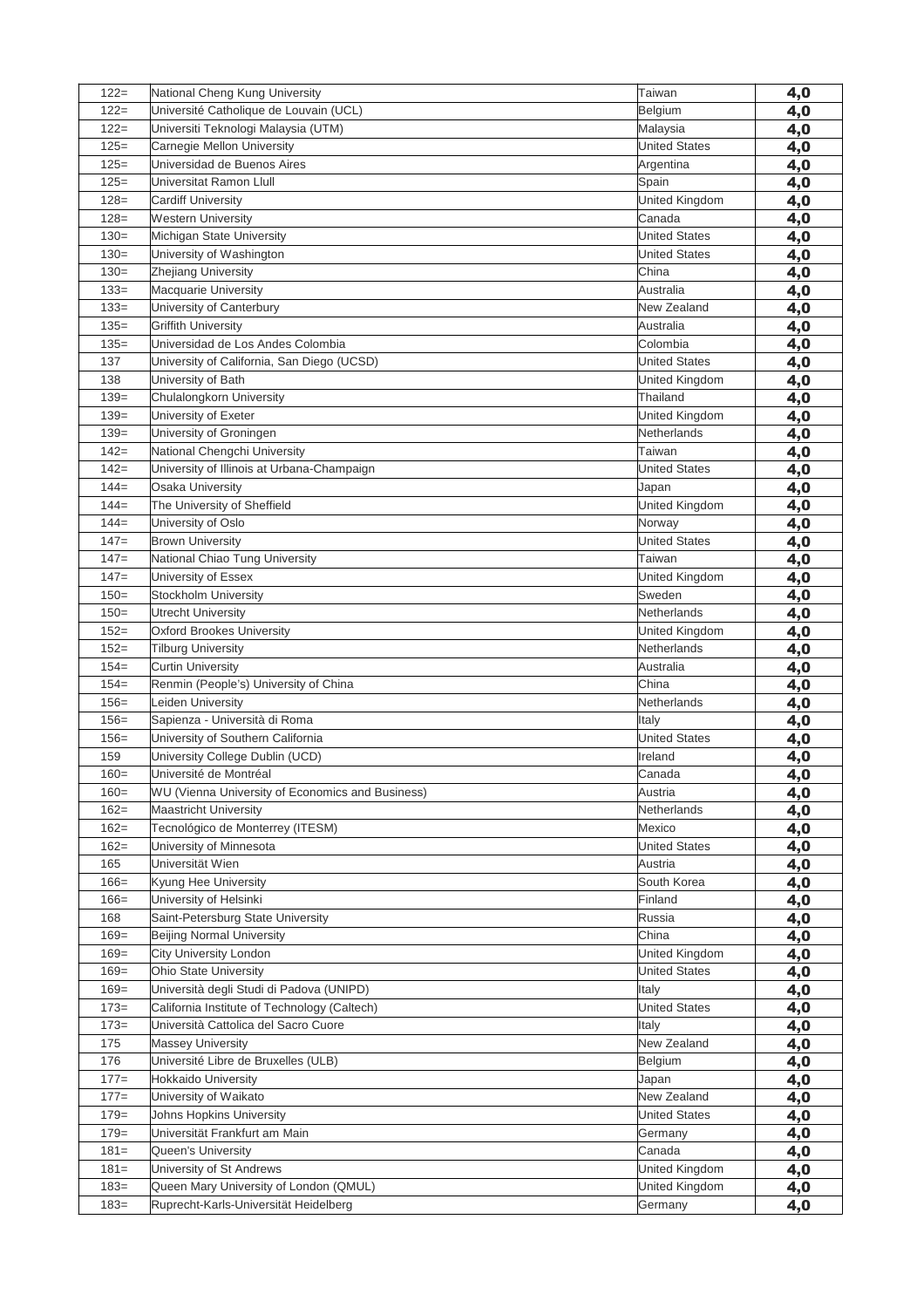| $185 =$ | Indiana University Bloomington                                      | <b>United States</b> | 4,0        |
|---------|---------------------------------------------------------------------|----------------------|------------|
| $185 =$ | University of Sussex                                                | United Kingdom       | 4,0        |
| $185=$  | University of Virginia                                              | <b>United States</b> | 4,0        |
| $185 =$ | Vrije Universiteit Amsterdam                                        | Netherlands          | 4,0        |
| $189=$  | <b>ESSEC Business School, Paris</b>                                 | France               | 4,0        |
| $189=$  | Loughborough University                                             | United Kingdom       | 4,0        |
| $189=$  | <b>Tohoku University</b>                                            | Japan                | 4,0        |
| $192 =$ | National Tsing Hua University                                       | Taiwan               | 4,0        |
| $192 =$ | Uppsala University                                                  | Sweden               | 4,0        |
| $194=$  | Delft University of Technology                                      | Netherlands          | 4,0        |
| $194 =$ | University of Wollongong                                            | Australia            | 4,0        |
| $196 =$ | Nanjing University                                                  | China                | 4,0        |
| $196=$  | Università degli Studi di Milano                                    | Italy                | 4,0        |
| $198 =$ | Auckland University of Technology                                   | New Zealand          | 4,0        |
| $198 =$ | Universiti Teknologi MARA (UiTM)                                    | Malaysia             | 4,0        |
| $200=$  | SOAS - School of Oriental and African Studies, University of London | United Kingdom       | 4,0        |
| $200=$  | University of South Australia (UniSA)                               | Australia            | 4,0        |
| $202=$  | Central European University                                         | Hungary              | 2,0        |
| $202=$  | Technische Universität München                                      | Germany              | 2,0        |
| $202=$  | University of York                                                  | United Kingdom       | 2,0        |
| $205=$  | La Trobe University                                                 | Australia            | 2,0        |
| $205=$  | National Taiwan University of Science and Technology                | Taiwan               | 2,0        |
| $205=$  | <b>York University</b>                                              | Canada               | 2,0        |
| $208=$  | <b>Aalto University</b>                                             | Finland              | 2,0        |
| $208=$  | National Sun Yat-sen University                                     | Taiwan               | 2,0        |
| $208=$  | University of Ghent                                                 | Belgium              | 2,0        |
| $211=$  | Rheinisch-Westfälische Technische Hochschule Aachen                 | Germany              | 2,0        |
| $211=$  | Universiti Utara Malaysia (UUM)                                     | Malaysia             | 2,0        |
| $213=$  | Georgia Institute of Technology (Georgia Tech)                      | <b>United States</b> | 2,0        |
| $213=$  | Nagoya University                                                   | Japan                | 2,0        |
| $213=$  | Sogang University                                                   | South Korea          | 2,0        |
| $213=$  | Tokyo Institute of Technology                                       | Japan                | 2,0        |
| $213=$  | University of Strathclyde                                           | United Kingdom       | 2,0        |
| $218=$  | University of Indonesia                                             | Indonesia            | 2,0        |
| $218=$  | University of The Witwatersrand                                     | South Africa         | 2,0        |
| $220=$  | University of Maryland, College Park                                | <b>United States</b> | 2,0        |
| $220=$  | University of Southampton                                           | United Kingdom       | 2,0        |
| $222 =$ | Dartmouth College                                                   | <b>United States</b> | 2,0        |
| $222 =$ | George Washington University                                        | <b>United States</b> | 2,0        |
| $222 =$ | Universidade Nova de Lisboa                                         | Portugal             | 2,0        |
| $222 =$ | University of Alberta                                               | Canada               | 2,0        |
| $222 =$ | University of Geneva                                                | Switzerland          | 2,0        |
| $227=$  | Arizona State University                                            | <b>United States</b> | 2,0        |
| $227=$  | Indian Institute of Technology Bombay (IITB)                        | India                | 2,0        |
| $227=$  | Universidad Nacional de Colombia                                    | Colombia             | 2,0        |
| 230     | University of Lausanne                                              | Switzerland          | 2,0        |
| 231     | Sun Yat-sen University                                              | China                | 2,0        |
| $232=$  | Indian Institute of Technology Delhi (IITD)                         | India                | 2,0        |
| $232=$  | <b>Purdue University</b>                                            | <b>United States</b> | 2,0        |
| $232=$  | Universidade Estadual de Campinas (Unicamp)                         | Brazil               | 2,0        |
| 235     | <b>Boston College</b>                                               | <b>United States</b> | 2,0        |
| 236     | University of Newcastle                                             | Australia            | 2,0        |
| 237     | Università degli Studi di Trento                                    | Italy                | 2,0        |
| 238     | University of the Philippines                                       | Philippines          | 2,0        |
| $239=$  | European University Institute                                       | Italy                | 2,0        |
| $239=$  | Hong Kong Baptist University (HKBU)                                 | Hong Kong            | 2,0        |
| $239=$  | University of Waterloo                                              | Canada               | 2,0        |
| $242=$  | Universität Köln                                                    | Germany              | 2,0        |
| $242=$  | University of Reading                                               | United Kingdom       | <u>2,0</u> |
| $244=$  | University of Aberdeen                                              | United Kingdom       | 2,0        |
| $244=$  | University of Delhi                                                 | India                | 2,0        |
| $246=$  | BI Norwegian Business School                                        | Norway               | 2,0        |
| $246=$  | Ewha Womans University                                              | South Korea          | 2,0        |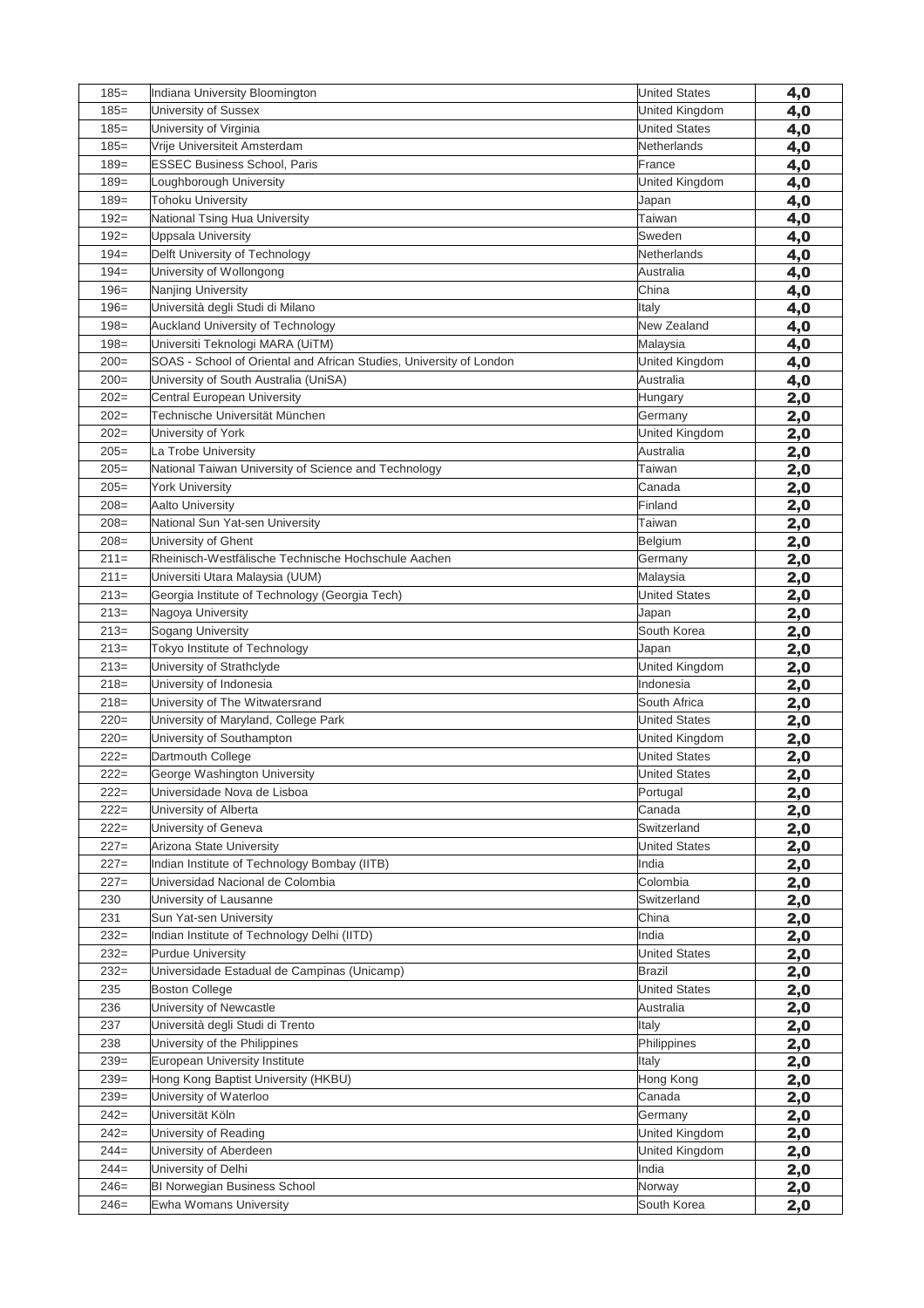| $246=$  | Rheinische Friedrich-Wilhelms-Universität Bonn             | Germany              | 2,0               |
|---------|------------------------------------------------------------|----------------------|-------------------|
| $246=$  | <b>Texas A&amp;M University</b>                            | <b>United States</b> | 2,0               |
| $246=$  | University of California, Davis (UCD)                      | <b>United States</b> | 2,0               |
| $246=$  | University of Florida                                      | <b>United States</b> | 2,0               |
| $252=$  | <b>Thammasat University</b>                                | Thailand             | 2,0               |
| $252=$  | Universitat de Valencia                                    | Spain                | 2,0               |
| $252=$  | Université Paris Dauphine                                  | France               | 2,0               |
| 255     | University of Pretoria                                     | South Africa         | 2,0               |
| $256=$  | Hebrew University of Jerusalem                             | Israel               | 2,0               |
| $256=$  | Universitá degli Studi di Roma - Tor Vergata               | Italy                | 2,0               |
| $256=$  | Universität Hamburg                                        | Germany              | 2,0               |
| $259=$  | Stellenbosch University                                    | South Africa         | 2,0               |
| $259=$  | University of Antwerp                                      | Belgium              | 2,0               |
| $261=$  | Goldsmiths, University of London                           | United Kingdom       | 2,0               |
| $261=$  | National Taiwan Normal University                          | Taiwan               | 2,0               |
| $261=$  | University of Lisbon                                       | Portugal             | 2,0               |
| $264=$  | Fundação Getulio Vargas                                    | Brazil               | 2,0               |
| $264=$  | <b>McMaster University</b>                                 | Canada               | 2,0               |
| $264=$  | National Central University                                | Taiwan               | 2,0               |
| $264=$  | Newcastle University                                       | United Kingdom       | 2,0               |
| $264=$  | University of Kent                                         | United Kingdom       | 2,0               |
| $269=$  | <b>Florida State University</b>                            | <b>United States</b> | 2,0               |
| $269=$  | Simon Fraser University                                    | Canada               | 2,0               |
| $271=$  | Kyushu University                                          | Japan                | 2,0               |
| $271=$  | University of Science and Technology of China              | China                | 2,0               |
| $271=$  | University of Surrey                                       | United Kingdom       | 2,0               |
| $271=$  | <b>Wuhan University</b>                                    | China                | 2,0               |
| $275=$  | University of Leicester                                    | United Kingdom       | 2,0               |
| $275=$  | University of Notre Dame                                   | <b>United States</b> | 2,0               |
| $277=$  | Aalborg University                                         | Denmark              | 2,0               |
| $277=$  | Kobe University                                            | Japan                | 2,0               |
| $277=$  | University of Warsaw                                       | Poland               | 2,0               |
| $280=$  | <b>Aston University</b>                                    | United Kingdom       | 2,0               |
| $280=$  | Pontificia Universidad Católica del Perú                   | Peru                 | 2,0               |
| $280=$  | Technische Universität Berlin                              | Germany              | 2,0               |
| $280=$  | University of Porto                                        | Portugal             | 2,0               |
| $284=$  | City University of New York                                | <b>United States</b> | 2,0               |
| $284=$  | Université Paris-Sorbonne (Paris IV)                       | France               | 2,0               |
| 286     | Pontificia Universidad Javeriana                           | Colombia             | 2,0               |
| $287=$  | <b>Cranfield University</b>                                | United Kingdom       | 2,0               |
| $287=$  | Ecole Polytechnique                                        | France               | 2,0               |
| $287=$  | University of Illinois, Chicago (UIC)                      | <b>United States</b> | 2,0               |
| $290=$  | KTH, Royal Institute of Technology                         | Sweden               | 2,0               |
| $290=$  | University of California, Irvine (UCI)                     | <b>United States</b> |                   |
| $290=$  | Vrije Universiteit Brussel (VUB)                           | Belgium              | 2,0<br>2,0        |
| $293=$  | Athens University of Economics and Business                | Greece               |                   |
| $293=$  | Universidade Federal do Rio de Janeiro                     | Brazil               | <u>2,0</u><br>2,0 |
| $293=$  | Universität Freiburg                                       | Germany              | 2,0               |
| $293=$  | University of Gothenburg                                   | Sweden               |                   |
| 297     | Universitas Gadjah Mada                                    | Indonesia            | 2,0<br>2,0        |
| 298     | Universitat Politècnica de Catalunya                       | Spain                |                   |
| $299=$  | Instituto Tecnológico Autonomo de México (ITAM)            | Mexico               | 2,0               |
| $299=$  | University of Calgary                                      | Canada               | 2,0               |
| $299=$  | Washington University in St. Louis                         | <b>United States</b> | 2,0<br>2,0        |
| $302 =$ | <b>Charles University</b>                                  | Czech Republic       | 2,0               |
| $302 =$ | Luiss Guido Carli University                               | Italy                |                   |
| $302 =$ | Queen's University of Belfast                              | United Kingdom       | 2,0               |
| $302 =$ | University of Liverpool                                    | United Kingdom       | 2,0               |
| $306 =$ |                                                            |                      | 2,0               |
| $306=$  | National University of Ireland, Galway (NUIG)              | Ireland              | <u>2,0</u>        |
| $306 =$ | University of Bern<br>University of Massachusetts, Amherst | Switzerland          | 2,0               |
|         |                                                            | <b>United States</b> | 2,0               |
| $306 =$ | Western Sydney University                                  | Australia            | 2,0               |
| 310     | Bandung Institute of Technology (ITB)                      | Indonesia            | <u>2,0</u>        |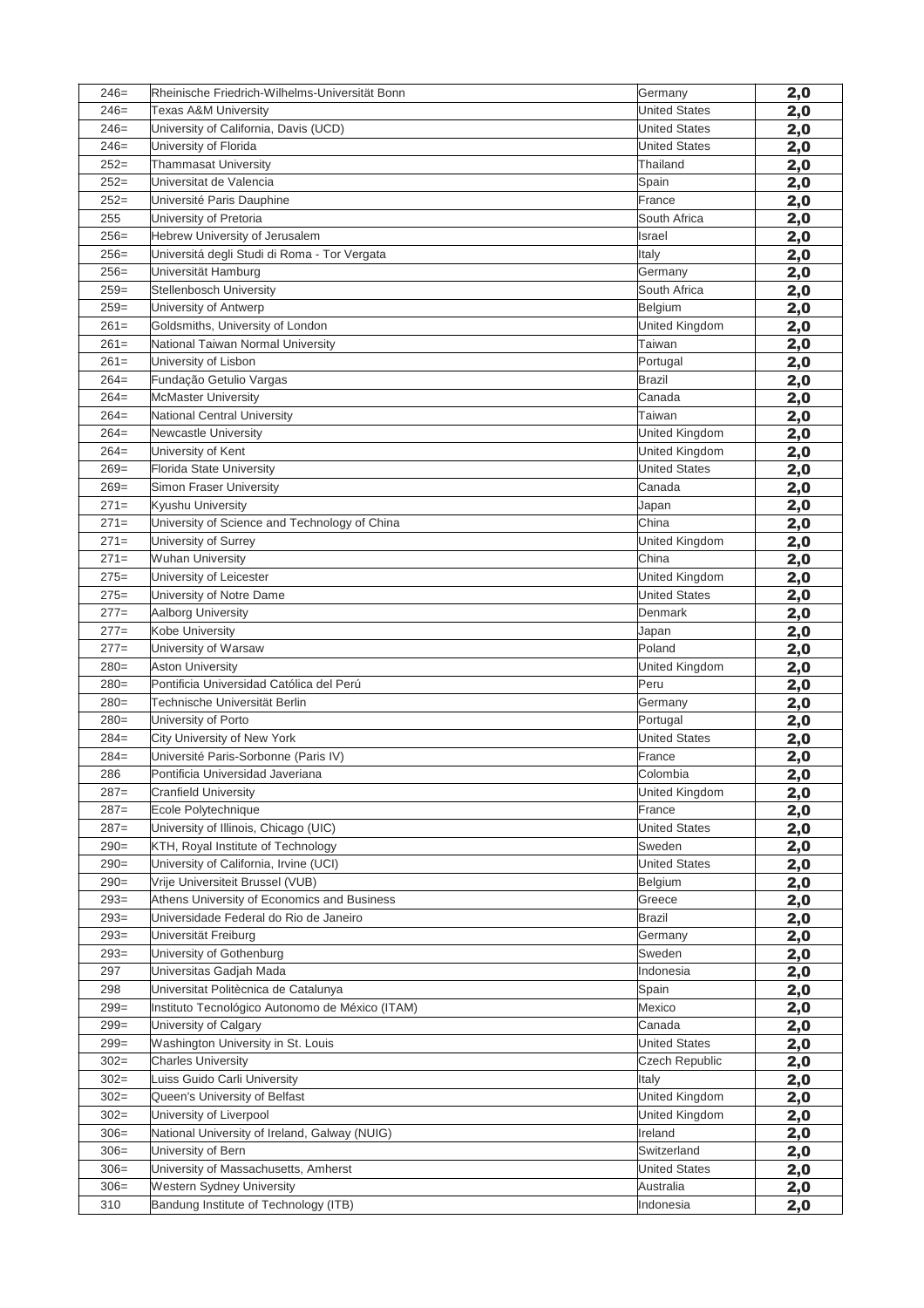| $311 =$ | University of Arizona                                          | <b>United States</b> | 2,0        |
|---------|----------------------------------------------------------------|----------------------|------------|
| $311 =$ | University of Bergen                                           | Norway               | 2,0        |
| 313     | University of Colorado at Boulder                              | <b>United States</b> | 2,0        |
| 314     | Westfälische Wilhelms-Universität Münster                      | Germany              | 2,0        |
| $315=$  | Politécnica de Madrid                                          | Spain                | 2,0        |
| $315=$  | Vanderbilt University                                          | <b>United States</b> | 2,0        |
| $315=$  | Vilnius Gediminas Technical University                         | Lithuania            | 2,0        |
| 318     | Royal Holloway University of London                            | United Kingdom       | <u>2,0</u> |
| 319     | University of Pittsburgh                                       | <b>United States</b> | 2,0        |
| $320=$  | American University                                            | <b>United States</b> | 2,0        |
| $320=$  | Aristotle University of Thessaloniki                           | Greece               | 2,0        |
| $320=$  | University of Southern Denmark                                 | Denmark              | 2,0        |
| $323=$  | International Islamic University Malaysia (IIUM)               | Malaysia             | 2,0        |
| $323=$  | Kingston University, London                                    | United Kingdom       | 2,0        |
| $323=$  | The Hong Kong Institute of Education                           | Hong Kong            | 2,0        |
| $323=$  | Universidad de Granada                                         | Spain                | 2,0        |
| $323=$  | Università Ca' Foscari Venezia                                 | Italy                | 2,0        |
| $323=$  | Università degli Studi di Firenze (UNIFI)                      | Italy                | 2,0        |
| $323=$  | University of Tartu                                            | Estonia              | 2,0        |
| $330=$  | Università degli Studi di Napoli Federico II                   | Italy                | 2,0        |
| $330=$  | University of Rochester                                        | <b>United States</b> | 2,0        |
| $330=$  | <b>Wageningen University</b>                                   | Netherlands          | 2,0        |
| $333 =$ | <b>Brunel University</b>                                       | United Kingdom       | 2,0        |
| $333 =$ | Middle East Technical University                               | Turkey               | 2,0        |
| $335=$  | Asian Institute of Technology, Thailand                        | Thailand             | 2,0        |
| $335=$  | Concordia University                                           | Canada               | 2,0        |
| $335=$  | KIT, Karlsruher Institut für Technologie                       | Germany              | 2,0        |
| $338=$  | Eberhard Karls Universität Tübingen                            | Germany              | 2,0        |
| $338=$  | Georg-August-Universität Göttingen                             | Germany              | 2,0        |
| $340=$  | Dublin City University (DCU)                                   | Ireland              | 2,0        |
| $340=$  | Indian Institute of Management (IIM) - Ahmedabad               | India                | 2,0        |
| $340=$  | University of Ottawa                                           | Canada               | 2,0        |
| $343=$  | HUFS - Hankuk (Korea) University of Foreign Studies            | South Korea          | 2,0        |
| $343=$  | University College Cork (UCC)                                  | Ireland              | 2,0        |
| $343=$  | University of Turku                                            | Finland              | 2,0        |
| $346=$  | <b>Mahidol University</b>                                      | Thailand             | 2,0        |
| $346=$  | Università degli Studi di Torino (UNITO)                       | Italy                | 2,0        |
| $348=$  | Rutgers - The State University of New Jersey, New Brunswick    | <b>United States</b> | 2,0        |
| $348=$  | Universidad Adolfo Ibáñez                                      | Chile                | 2,0        |
| 350     | Universidad de Sevilla                                         | Spain                | 2,0        |
| $351 =$ | Jawaharlal Nehru University                                    | India                | 2,0        |
| $351 =$ | Northeastern University                                        | <b>United States</b> | 2,0        |
| $351 =$ | Pontificia Universidade Católica do Rio de Janeiro - PUC - Rio | Brazil               | 2,0        |
| $354=$  | <b>Tel Aviv University</b>                                     | Israel               | 2,0        |
| $354=$  | Virginia Polytechnic Institute (Virginia Tech)                 | <b>United States</b> | 2,0        |
| 356     | <b>Syracuse University</b>                                     | <b>United States</b> | 2,0        |
| 357     | University of Twente                                           | Netherlands          | 2,0        |
| $358 =$ | <b>Emory University</b>                                        | <b>United States</b> | 2,0        |
| $358 =$ | Indian Institute of Management (IIM) - Bangalore               | India                | 2,0        |
| $360=$  | CentraleSupélec                                                | France               | 2,0        |
| $360=$  | Linköping University                                           | Sweden               | 2,0        |
| $360=$  | National and Kapodistrian University of Athens                 | Greece               | 2,0        |
| $360=$  | Tongji University                                              | China                | 2,0        |
| $360=$  | University of Basel                                            | Switzerland          | 2,0        |
| $365=$  | <b>Chalmers University of Technology</b>                       | Sweden               | 2,0        |
| $365=$  | University of East Anglia (UEA)                                | United Kingdom       | 2,0        |
| $365=$  | University of Tsukuba                                          | Japan                | 2,0        |
| $368 =$ | Bogaziçi Üniversitesi                                          | Turkey               | 2,0        |
| $368 =$ | King Saud University (KSU)                                     | Saudi Arabia         | 2,0        |
| $368 =$ | University of Milano-Bicocca                                   | Italy                |            |
| $371 =$ | Laval University                                               | Canada               | 2,0        |
| $371 =$ | Norwegian University of Science and Technology                 |                      | 2,0        |
|         |                                                                | Norway               | 2,0        |
| $371 =$ | The University of Georgia                                      | <b>United States</b> | 2,0        |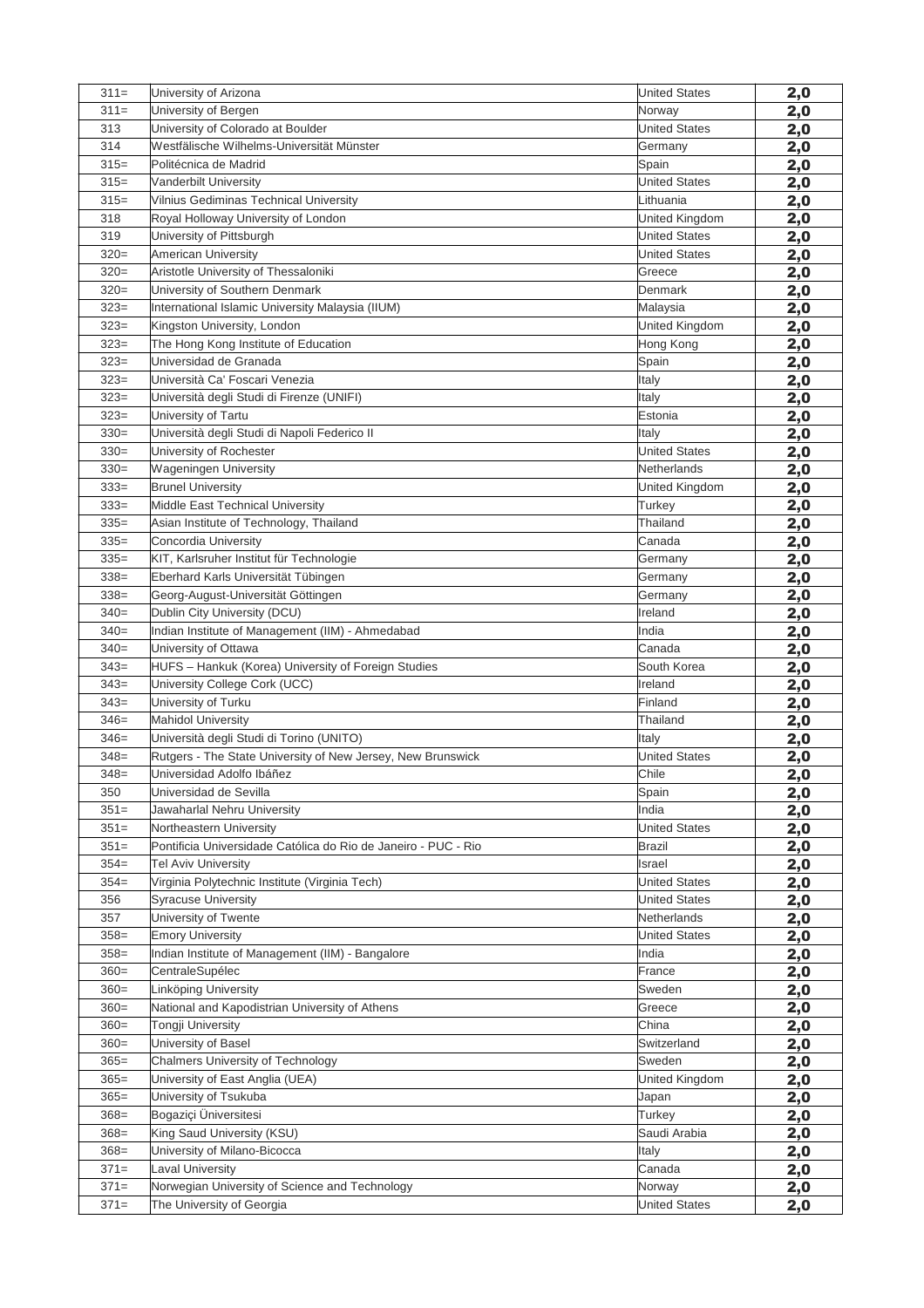| $371 =$ | Universidad de Salamanca                                  | Spain                 | 2,0        |
|---------|-----------------------------------------------------------|-----------------------|------------|
| $371 =$ | Università di Pisa                                        | Italy                 | 2,0        |
| $376=$  | Universität Konstanz                                      | Germany               | 2,0        |
| $376=$  | University of Tasmania                                    | Australia             | 2,0        |
| $378=$  | Instituto Politécnico Nacional (IPN)                      | Mexico                | 2,0        |
| $378=$  | Universidad de Santiago de Chile (USACH)                  | Chile                 | 2,0        |
| $378=$  | University of Westminster                                 | United Kingdom        | 2,0        |
| $381 =$ | Pusan National University                                 | South Korea           | <u>2,0</u> |
| $381 =$ | Shanghai University                                       | China                 | 2,0        |
| $383=$  | Birkbeck College, University of London                    | United Kingdom        | 2,0        |
| $383=$  | <b>Rice University</b>                                    | <b>United States</b>  | 2,0        |
| $385=$  | American University in Cairo                              | Egypt                 | 2,0        |
| $385=$  | Ateneo de Manila University                               | Philippines           | 2,0        |
| $385=$  | Jagiellonian University                                   | Poland                | 2,0        |
| $385=$  | <b>Taylor's University</b>                                | Malaysia              | 2,0        |
| $385=$  | <b>Tomsk State University</b>                             | Russia                | 2,0        |
| $385=$  | University of Limerick (UL)                               | Ireland               | 2,0        |
| 391     | Universidad de Zaragoza                                   | Spain                 | 2,0        |
| $392 =$ | <b>Cairo University</b>                                   | Egypt                 | 2,0        |
| $392 =$ | Murdoch University                                        | Australia             | 2,0        |
| $392 =$ | University of Canberra                                    | Australia             | 2,0        |
| $392 =$ | University of Economics, Prague                           | <b>Czech Republic</b> | 2,0        |
| $396=$  | Chiang Mai University                                     | Thailand              | 2,0        |
| $396=$  | The Open University                                       | United Kingdom        | 2,0        |
| $396=$  | University of Coimbra                                     | Portugal              | 2,0        |
| $399 =$ | Kazan Federal University                                  | Russia                | 2,0        |
| $399 =$ | <b>Xiamen University</b>                                  | China                 | 2,0        |
| 401-450 | American University of Beirut (AUB)                       | Lebanon               | 2,0        |
| 401-450 | American University of Sharjah                            | United Arab Emirates  | 2,0        |
| 401-450 | <b>Babes-Bolyai University</b>                            | Romania               | 2,0        |
| 401-450 | <b>Bilkent University</b>                                 | Turkey                | 2,0        |
| 401-450 | Corvinus University of Budapest                           | Hungary               | 2,0        |
| 401-450 | <b>Coventry University</b>                                | United Kingdom        | 2,0        |
| 401-450 | Dalhousie University                                      | Canada                | 2,0        |
| 401-450 | De La Salle University                                    | Philippines           | 2,0        |
| 401-450 | <b>Flinders University</b>                                | Australia             | 2,0        |
| 401-450 | <b>Heriot-Watt University</b>                             | United Kingdom        | 2,0        |
| 401-450 | Indian Institue of Management (IIM) - Calcutta            | India                 | 2,0        |
| 401-450 | Indian Institute of Technology Kharagpur (IITKGP)         | India                 | 2,0        |
| 401-450 | Indian Institute of Technology Madras (IITM)              | India                 | 2,0        |
| 401-450 | James Cook University (JCU)                               | Australia             | 2,0        |
| 401-450 | King Fahd University of Petroleum & Minerals (KFUPM)      | Saudi Arabia          | 2,0        |
| 401-450 | <b>Koc University</b>                                     | Turkey                | 2,0        |
| 401-450 | Lingnan University (Hong Kong)                            | Hong Kong             | 2,0        |
| 401-450 | Manchester Metropolitan University                        | United Kingdom        | 2,0        |
| 401-450 | Multimedia University (MMU)                               | Malaysia              | 2,0        |
| 401-450 | Nankai University                                         | China                 | 2,0        |
| 401-450 | North Carolina State University                           | <b>United States</b>  | 2,0        |
| 401-450 | Norwegian School of Economics and Business Administration | Norway                | 2,0        |
| 401-450 | Pontificia Universidad Católica de Valparaíso             | Chile                 | 2,0        |
| 401-450 | Radboud University Nijmegen                               | Netherlands           | 2,0        |
| 401-450 | Sejong University                                         | South Korea           | 2,0        |
| 401-450 | Shanghai University of Finance and Economics              | China                 | 2,0        |
| 401-450 | Swinburne University of Technology                        | Australia             | 2,0        |
| 401-450 | Technische Universität Dresden                            | Germany               | 2,0        |
| 401-450 | Universidad de Alcalá                                     | Spain                 | 2,0        |
| 401-450 | Universidad de Antioquia                                  | Colombia              | 2,0        |
| 401-450 | Universidad Diego Portales                                | Chile                 | 2,0        |
| 401-450 | Universidad Politecnica de Valencia                       | Spain                 | 2,0        |
| 401-450 | Universidade Catolica Portuguesa, Lisboa                  | Portugal              | 2,0        |
| 401-450 | Universidade de Brasilia                                  | <b>Brazil</b>         | 2,0        |
| 401-450 | Universidade de Santiago de Compostela                    | Spain                 | 2,0        |
| 401-450 | Universidade Federal de Minas Gerais                      | Brazil                | <u>2,0</u> |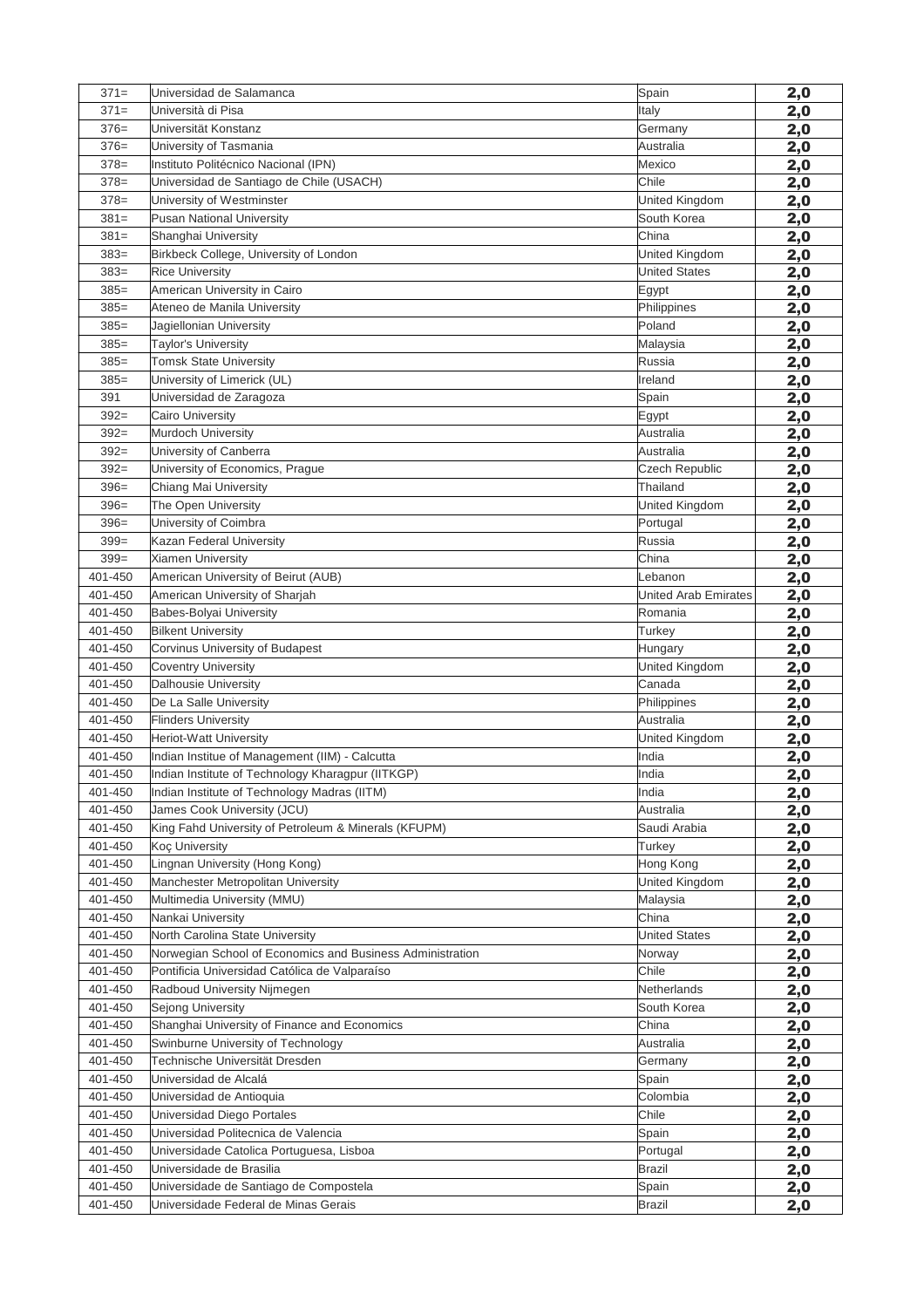| 401-450 | Universidade Federal do Rio Grande Do Sul                | <b>Brazil</b>         | 2,0        |
|---------|----------------------------------------------------------|-----------------------|------------|
| 401-450 | Université du Québec                                     | Canada                | 2,0        |
| 401-450 | Université Toulouse 1, Capitole                          | France                | 2,0        |
| 401-450 | University of California, Santa Barbara (UCSB)           | <b>United States</b>  | 2,0        |
| 401-450 | University of Iowa                                       | <b>United States</b>  | 2,0        |
| 401-450 | University of Johannesburg                               | South Africa          | 2,0        |
| 401-450 | University of Malaysia Sabah (UMS)                       | Malaysia              | 2,0        |
| 401-450 | University of Miami                                      | <b>United States</b>  | 2,0        |
| 401-450 | University of Stirling                                   | United Kingdom        | 2,0        |
| 401-450 | University of Texas Dallas                               | <b>United States</b>  | 2,0        |
| 401-450 | University of Victoria                                   | Canada                | 2,0        |
| 401-450 | <b>Washington State University</b>                       | <b>United States</b>  | 2,0        |
| 401-450 | WHU Otto Beisheim School of Management - Koblenz         | Germany               | 2,0        |
| 401-450 | Xi'an Jiaotong University                                | China                 | 2,0        |
| 451-500 | Aberystwyth University                                   | United Kingdom        | 2,0        |
| 451-500 | Academy of Sciences of the Czech Republic                | <b>Czech Republic</b> | 2,0        |
| 451-500 | Babson College, Olin                                     | <b>United States</b>  | 2,0        |
| 451-500 | <b>Carleton University</b>                               | Canada                | 2,0        |
| 451-500 | Case Western Reserve University                          | <b>United States</b>  | 2,0        |
| 451-500 | Colorado State University                                | <b>United States</b>  | 2,0        |
| 451-500 | Dongguk University                                       | South Korea           | 2,0        |
| 451-500 | <b>Eotvos Lorand University</b>                          | Hungary               | 2,0        |
| 451-500 | Florida International University                         | <b>United States</b>  | 2,0        |
| 451-500 | Georgia State University                                 | <b>United States</b>  | 2,0        |
| 451-500 | Grenoble Ecole de Management                             | France                | 2,0        |
| 451-500 | Harbin Institute of Technology                           | China                 | 2,0        |
| 451-500 | Indian Institute of Technology Kanpur (IITK)             | India                 | 2,0        |
| 451-500 | Johannes Kepler Universität Linz (JKU)                   | Austria               | 2,0        |
| 451-500 | Karl-Franzens-Universität Graz                           | Austria               | 2,0        |
| 451-500 | King Abdul Aziz University (KAU)                         | Saudi Arabia          | 2,0        |
| 451-500 | Kyungpook National University                            | South Korea           | 2,0        |
| 451-500 | National Chung Hsing University                          | Taiwan                | 2,0        |
| 451-500 | Nottingham Trent University                              | United Kingdom        | 2,0        |
| 451-500 | Ritsumeikan University                                   | Japan                 | 2,0        |
| 451-500 | Scuola Superiore Sant'Anna Pisa                          | Italy                 | 2,0        |
| 451-500 | Sheffield Hallam University                              | United Kingdom        | 2,0        |
| 451-500 | Technische Universität Dortmund                          | Germany               | 2,0        |
| 451-500 | <b>Temple University</b>                                 | <b>United States</b>  | 2,0        |
| 451-500 | <b>Tufts University</b>                                  | <b>United States</b>  | 2,0        |
| 451-500 | Universidad Autónoma Metropolitana (UAM)                 | Mexico                | 2,0        |
| 451-500 | Universidad de Concepción                                | Chile                 | 2,0        |
| 451-500 | Universidad EAFIT                                        | Colombia              | 2,0        |
| 451-500 | Universidad Rey Juan Carlos                              | Spain                 | 2,0        |
| 451-500 | Universidade Estadual Paulista "Júlio de Mesquita Filho" | Brazil                | 2,0        |
| 451-500 | Università degli Studi di Pavia (UNIPV)                  | Italy                 | 2,0        |
| 451-500 | Università degli Studi Roma Tre                          | Italy                 | 2,0        |
| 451-500 | Universität Bielefeld                                    | Germany               | 2,0        |
| 451-500 | Universität Bremen                                       | Germany               | 2,0        |
| 451-500 | Universität Innsbruck                                    | Austria               | 2,0        |
| 451-500 | Université Aix-Marseille                                 | France                | 2,0        |
| 451-500 | Université Grenoble-Alpes (UGA)                          | France                | 2,0        |
| 451-500 | Universiti Tunku Abdul Rahman (UTAR)                     | Malaysia              | 2,0        |
| 451-500 | University at Buffalo SUNY                               | <b>United States</b>  | 2,0        |
| 451-500 | University of Alabama                                    | <b>United States</b>  | 2,0        |
| 451-500 | University of Bucharest                                  | Romania               | 2,0        |
| 451-500 | University of Calcutta                                   | India                 | 2,0        |
| 451-500 | University of Jordan                                     | Jordan                | 2,0        |
| 451-500 | University of Kwazulu-Natal                              | South Africa          | 2,0        |
| 451-500 | University of Liege                                      | Belgium               | <u>2,0</u> |
| 451-500 | University of Macau                                      | Macau                 | 2,0        |
| 451-500 | University of Missouri, Columbia                         | <b>United States</b>  | 2,0        |
| 451-500 | University of New England                                | Australia             | 2,0        |
| 451-500 | University of Oregon                                     | <b>United States</b>  | 2,0        |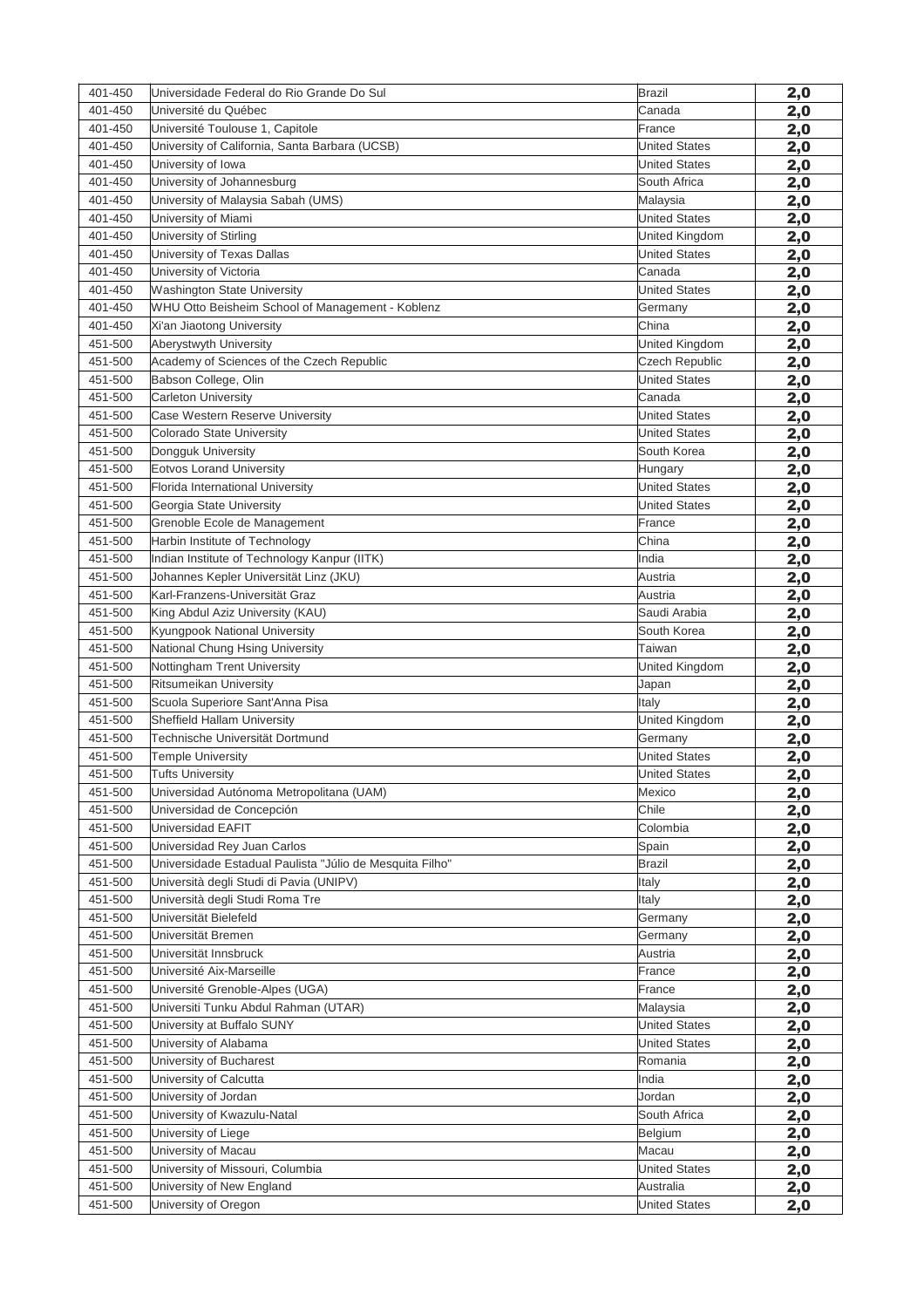| 451-500 | University of Tampere            | Finland       | 2,0 |
|---------|----------------------------------|---------------|-----|
| 451-500 | Ural Federal University          | <b>Russia</b> | 2,0 |
| 451-500 | Victoria University              | Australia     | 2,0 |
| 451-500 | Vilnius University               | Lithuania     | 2,0 |
| 451-500 | Warsaw School of Economics (SGH) | Poland        | 2.0 |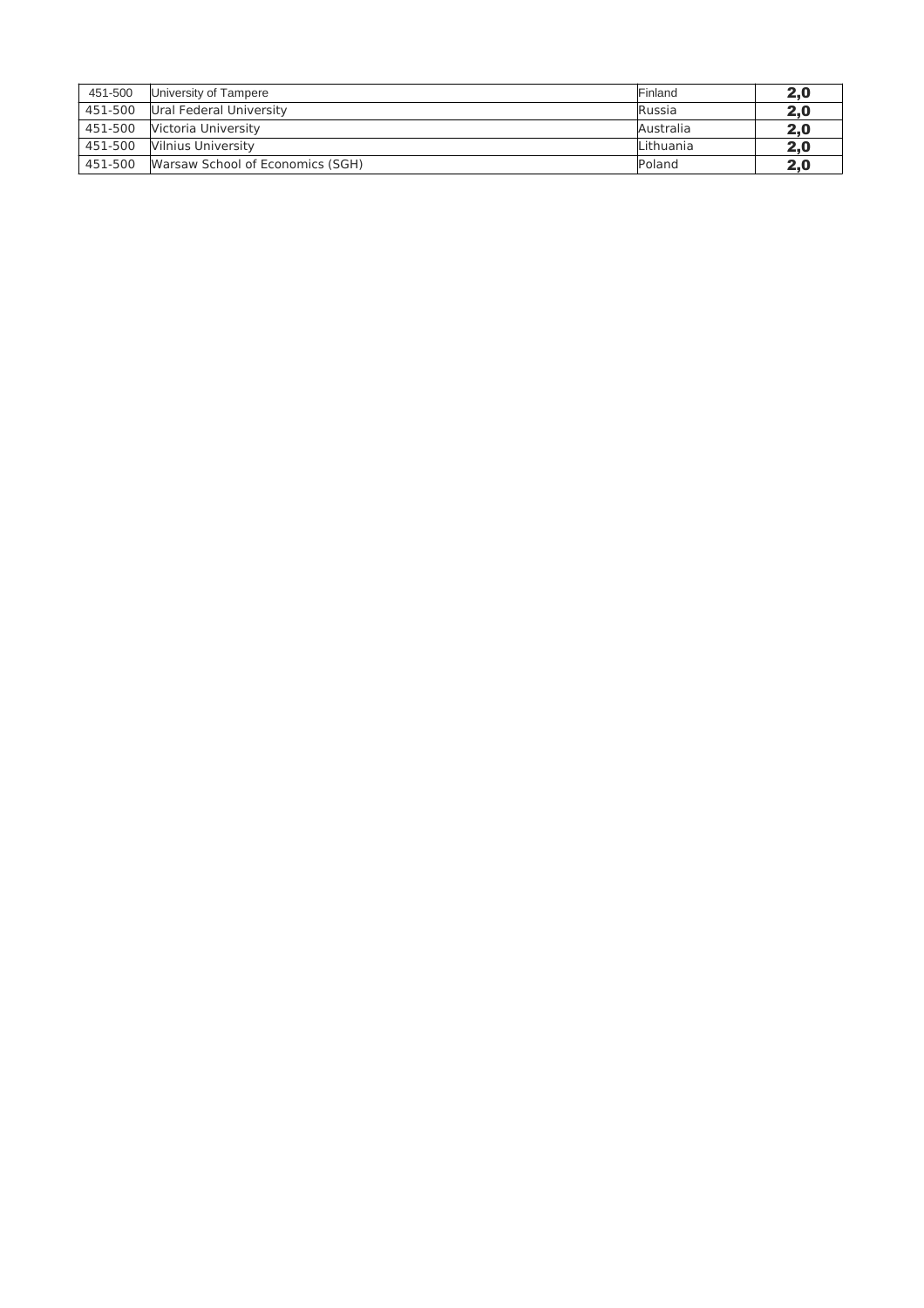# Accounting & Finance

| Top 200 Universities - Accounting & Finance |                                                            |                      |              |
|---------------------------------------------|------------------------------------------------------------|----------------------|--------------|
| 2018                                        | <b>Institution</b>                                         | Country              | <b>Score</b> |
| 1                                           | <b>Harvard University</b>                                  | <b>United States</b> | 14,0         |
| $\overline{2}$                              | Massachusetts Institute of Technology (MIT)                | <b>United States</b> | 14,0         |
| 3                                           | <b>Stanford University</b>                                 | <b>United States</b> | 14,0         |
| 4                                           | University of Oxford                                       | United Kingdom       | 14,0         |
| 5                                           | London School of Economics and Political Science (LSE)     | United Kingdom       | 14,0         |
| 6                                           | University of Pennsylvania                                 | United States        | 14,0         |
| $\overline{7}$                              | University of Chicago                                      | United States        | 14,0         |
| 8                                           | University of Cambridge                                    | United Kingdom       | 14,0         |
| 9                                           | University of California, Berkeley (UCB)                   | <b>United States</b> | 14,0         |
| $10 =$                                      | The University of Melbourne                                | Australia            | 14,0         |
| $10=$                                       | The University of New South Wales (UNSW)                   | Australia            | 14,0         |
| 12                                          | New York University (NYU)                                  | <b>United States</b> | 12,0         |
| 13                                          | Columbia University                                        | <b>United States</b> | 12,0         |
| 14                                          | London Business School                                     | United Kingdom       | 12,0         |
| 15                                          | <b>Yale University</b>                                     | <b>United States</b> | 12,0         |
| 16                                          | The Hong Kong University of Science and Technology (HKUST) | Hong Kong            | 12,0         |
| 17                                          | National University of Singapore (NUS)                     | Singapore            | 12,0         |
| 18                                          | The University of Sydney                                   | Australia            | 12,0         |
| 19                                          | University of California, Los Angeles (UCLA)               | United States        | 12,0         |
| 20                                          | The University of Manchester                               | United Kingdom       | 12,0         |
| 21                                          | The Chinese University of Hong Kong (CUHK)                 | Hong Kong            | 10,0         |
| 22                                          | <b>Princeton University</b>                                | <b>United States</b> | 10,0         |
| 23                                          | <b>Monash University</b>                                   | Australia            | 10,0         |
| $24=$                                       | Peking University                                          | China                | 10,0         |
| $24=$                                       | University of Toronto                                      | Canada               | 10,0         |
| 26                                          | Nanyang Technological University (NTU)                     | Singapore            | 10,0         |
| 27                                          | Australian National University (ANU)                       | Australia            | 10,0         |
| 28                                          | University of Hong Kong (HKU)                              | Hong Kong            | 10,0         |
| $29=$                                       | <b>Cornell University</b>                                  | <b>United States</b> | 10,0         |
| $29=$                                       | Università Commerciale Luigi Bocconi                       | Italy                | 10,0         |
| 31                                          | University of Michigan                                     | <b>United States</b> | 8,0          |
| $32=$                                       | The University of Warwick                                  | United Kingdom       | 8,0          |
| $32=$                                       | University of British Columbia                             | Canada               | 8,0          |
| $34 =$                                      | Northwestern University                                    | <b>United States</b> | 8,0          |
| $34 =$                                      | Tsinghua University                                        | China                | 8,0          |
| 36                                          | <b>HEC Paris</b>                                           | France               | 8,0          |
| 37                                          | University of Texas at Austin                              | <b>United States</b> | 8,0          |
| 38                                          | The University of Queensland (UQ)                          | Australia            | 8,0          |
| 39                                          | Imperial College London                                    | United Kingdom       | 8,0          |
| 40<br>41                                    | The University of Tokyo<br>The University of Auckland      | Japan<br>New Zealand | 8,0          |
| 42                                          | <b>INSEAD</b> (France)                                     | France               | 6,0          |
| 43                                          | <b>Duke University</b>                                     | <b>United States</b> | 6,0          |
| 44                                          | Seoul National University (SNU)                            | South Korea          | 6,0<br>6,0   |
| 45                                          | City University of Hong Kong                               | Hong Kong            | 6,0          |
| 46                                          | Korea University                                           | South Korea          | 6,0          |
| 47                                          | The Hong Kong Polytechnic University                       | Hong Kong            | 6,0          |
| $48=$                                       | National Taiwan University (NTU)                           | Taiwan               | 6,0          |
| $48=$                                       | University of Illinois at Urbana-Champaign                 | <b>United States</b> | 6,0          |
| $50=$                                       | Copenhagen Business School                                 | Denmark              | 6,0          |
| $50=$                                       | Shanghai Jiao Tong University                              | China                | 6,0          |
| 51-100                                      | <b>Boston University</b>                                   | <b>United States</b> | 4,0          |
| 51-100                                      | <b>Cardiff University</b>                                  | United Kingdom       | 4,0          |
| 51-100                                      | Carnegie Mellon University                                 | <b>United States</b> | 4,0          |
| 51-100                                      | City University London                                     | United Kingdom       | 4,0          |
| 51-100                                      | Erasmus University Rotterdam                               | Netherlands          | 4,0          |
| 51-100                                      | <b>ESSEC Business School, Paris</b>                        | France               | 4,0          |
| 51-100                                      | ETH Zurich (Swiss Federal Institute of Technology)         | Switzerland          | 4,0          |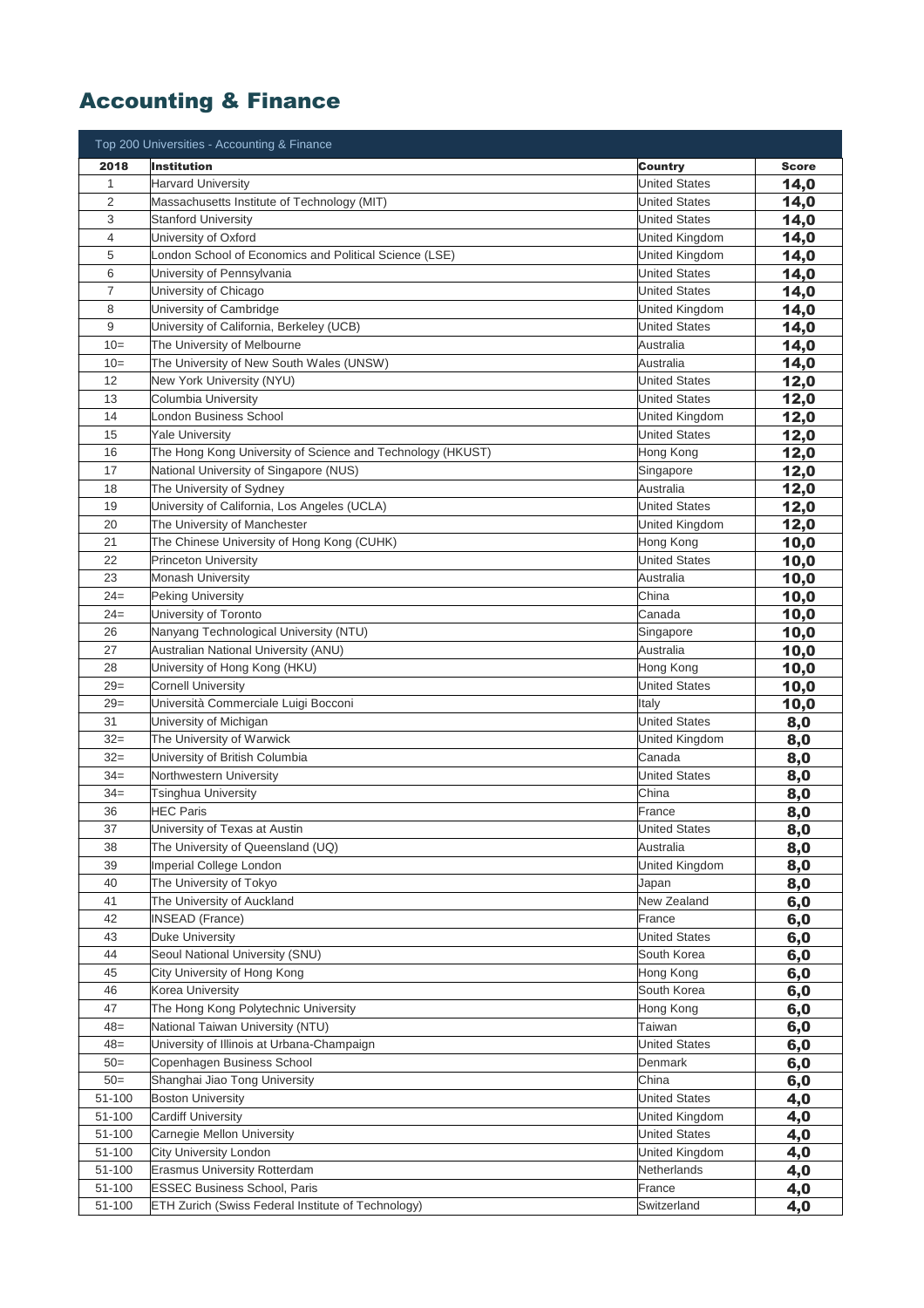| 51-100             | <b>Fudan University</b>                                    | China                               | 4,0 |
|--------------------|------------------------------------------------------------|-------------------------------------|-----|
| 51-100             | Georgia Institute of Technology (Georgia Tech)             | <b>United States</b>                | 4,0 |
| 51-100             | Hitotsubashi University                                    | Japan                               | 4,0 |
| 51-100             | Indiana University Bloomington                             | <b>United States</b>                | 4,0 |
| 51-100             | KAIST - Korea Advanced Institute of Science and Technology | South Korea                         | 4,0 |
| 51-100             | Katholieke Universiteit Leuven                             | Belgium                             | 4,0 |
| 51-100             | <b>Lancaster University</b>                                | United Kingdom                      | 4,0 |
| 51-100             | <b>Macquarie University</b>                                | Australia                           | 4,0 |
| 51-100             | <b>McGill University</b>                                   | Canada                              | 4,0 |
| 51-100             | Michigan State University                                  | <b>United States</b>                | 4,0 |
| 51-100             | <b>Ohio State University</b>                               | <b>United States</b>                | 4,0 |
| 51-100             | Pennsylvania State University                              | <b>United States</b>                | 4,0 |
| 51-100             | <b>Purdue University</b>                                   | <b>United States</b>                | 4,0 |
| 51-100             | <b>RMIT University</b>                                     | Australia                           | 4,0 |
| 51-100             | Singapore Management University                            | Singapore                           | 4,0 |
| 51-100             | Stockholm School of Economics                              | Sweden                              | 4,0 |
| 51-100             | Sungkyunkwan University                                    | South Korea                         | 4,0 |
| 51-100             | <b>Texas A&amp;M University</b>                            | <b>United States</b>                | 4,0 |
| 51-100             | The University of Adelaide                                 | Australia                           | 4,0 |
| 51-100             | The University of Western Australia (UWA)                  | Australia                           | 4,0 |
| 51-100             | <b>Tilburg University</b>                                  | Netherlands                         | 4,0 |
| 51-100             | UCL (University College London)                            | United Kingdom                      | 4,0 |
| 51-100             | Universidad Carlos III de Madrid                           | Spain                               | 4,0 |
| 51-100             | Universidad de Navarra                                     | Spain                               | 4,0 |
| 51-100             | Universidade de São Paulo (USP)                            | <b>Brazil</b>                       | 4,0 |
| 51-100             | Università di Bologna (UNIBO)                              | Italy                               | 4,0 |
| 51-100             | Universität Mannheim                                       | Germany                             | 4,0 |
| 51-100             | Université de Montréal                                     | Canada                              | 4,0 |
| 51-100             | University of Alberta                                      | Canada                              | 4,0 |
| 51-100             | University of Amsterdam                                    | Netherlands                         | 4,0 |
| 51-100             | University of Birmingham                                   | United Kingdom                      | 4,0 |
| 51-100             | University of Bristol                                      | United Kingdom                      | 4,0 |
| 51-100             | University of Edinburgh                                    | United Kingdom                      |     |
| 51-100             | University of Glasgow                                      | United Kingdom                      | 4,0 |
| 51-100             | University of North Carolina, Chapel Hill                  | <b>United States</b>                | 4,0 |
| 51-100             | University of Southern California                          | <b>United States</b>                | 4,0 |
| 51-100             | University of St Gallen (HSG)                              | Switzerland                         | 4,0 |
| 51-100             | University of Technology Sydney (UTS)                      | Australia                           | 4,0 |
| 51-100             | University of Washington                                   | <b>United States</b>                | 4,0 |
| 51-100             | University of Wisconsin-Madison                            | <b>United States</b>                | 4,0 |
| 51-100             | University of Zurich                                       | Switzerland                         | 4,0 |
| 51-100             | Yonsei University                                          |                                     | 4,0 |
| 101-150            | <b>Aalto University</b>                                    | South Korea<br>Finland              | 2,0 |
|                    |                                                            | Denmark                             | 2,0 |
| 101-150            | Aarhus University                                          |                                     | 2,0 |
| 101-150<br>101-150 | Auckland University of Technology<br><b>Boston College</b> | New Zealand<br><b>United States</b> | 2,0 |
|                    |                                                            |                                     | 2,0 |
| 101-150            | Chulalongkorn University                                   | Thailand                            | 2,0 |
| 101-150            | <b>Curtin University</b>                                   | Australia                           | 2,0 |
| 101-150            | Deakin University                                          | Australia                           | 2,0 |
| 101-150            | Durham University                                          | United Kingdom                      | 2,0 |
| 101-150            | Humboldt-Universität zu Berlin                             | Germany                             | 2,0 |
| 101-150            | Keio University                                            | Japan                               | 2,0 |
| 101-150            | La Trobe University                                        | Australia                           | 2,0 |
| 101-150            | <b>Maastricht University</b>                               | Netherlands                         | 2,0 |
| 101-150            | <b>Massey University</b>                                   | New Zealand                         | 2,0 |
| 101-150            | National Cheng Kung University                             | Taiwan                              | 2,0 |
| 101-150            | Oxford Brookes University                                  | United Kingdom                      | 2,0 |
| 101-150            | Queen's University                                         | Canada                              | 2,0 |
| 101-150            | Queensland University of Technology (QUT)                  | Australia                           | 2,0 |
| 101-150            | <b>Rice University</b>                                     | <b>United States</b>                | 2,0 |
| 101-150            | Shanghai University of Finance and Economics               | China                               | 2,0 |
| 101-150            | The University of Nottingham                               | United Kingdom                      | 2,0 |
| 101-150            | Trinity College Dublin (TCD)                               | Ireland                             | 2,0 |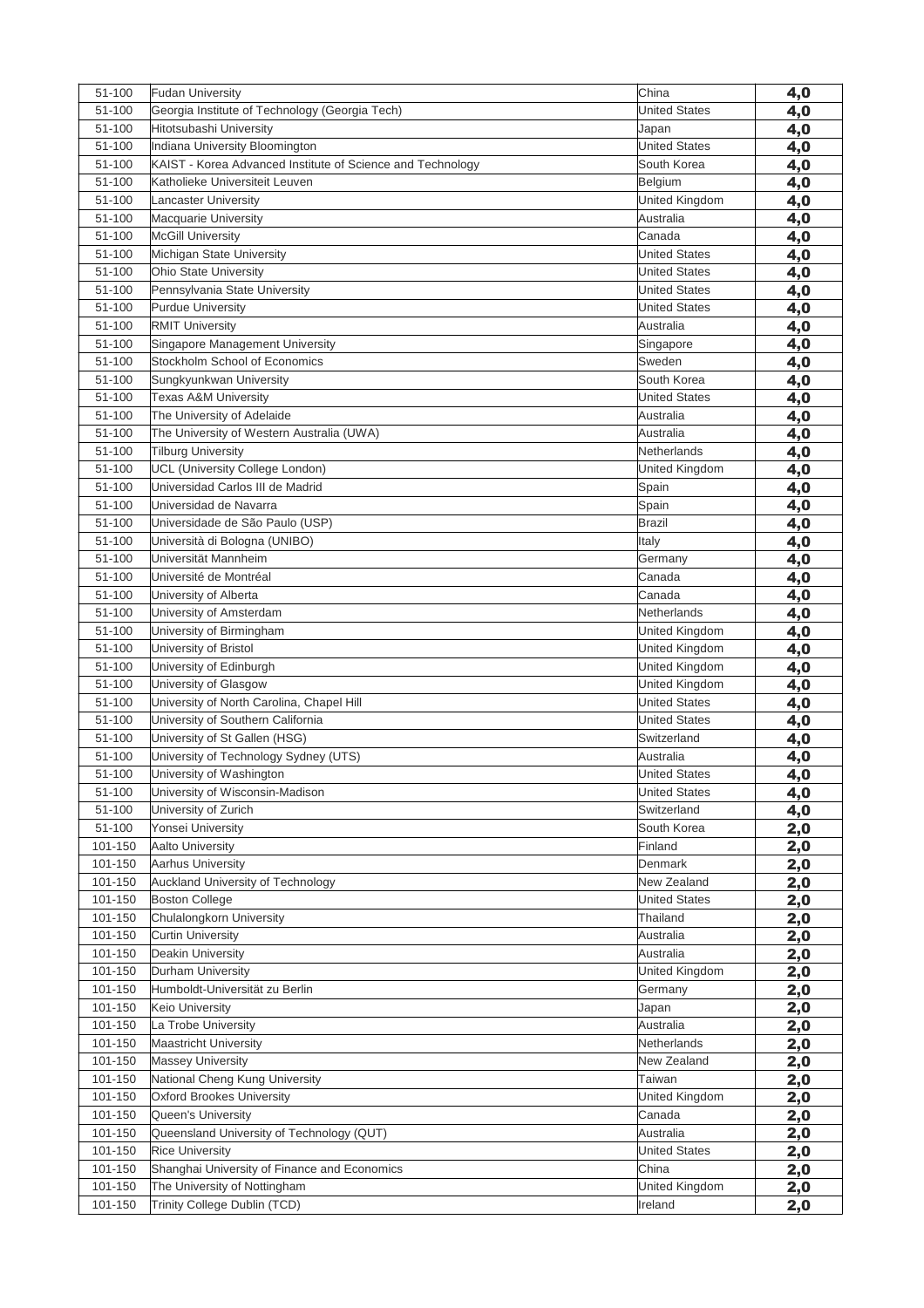| 101-150 | Universidad de Chile                                            | Chile                | 2,0        |
|---------|-----------------------------------------------------------------|----------------------|------------|
| 101-150 | Universidade Nova de Lisboa                                     | Portugal             | 2,0        |
| 101-150 | Universitat de Barcelona (UB)                                   | Spain                | 2,0        |
| 101-150 | Universität Frankfurt am Main                                   | Germany              | 2,0        |
| 101-150 | Université Paris 1 Panthéon-Sorbonne                            | France               | 2,0        |
| 101-150 | Université Paris Dauphine                                       | France               | 2,0        |
| 101-150 | Universiti Malaya (UM)                                          | Malaysia             | 2,0        |
| 101-150 | University of Arizona                                           | <b>United States</b> | <u>2,0</u> |
| 101-150 | University of Bath                                              | United Kingdom       | 2,0        |
| 101-150 | University of California, San Diego (UCSD)                      | <b>United States</b> | 2,0        |
| 101-150 | University of Canterbury                                        | New Zealand          | 2,0        |
| 101-150 | University of Exeter                                            | United Kingdom       | 2,0        |
| 101-150 | University of Florida                                           | <b>United States</b> | 2,0        |
| 101-150 | University of Groningen                                         | Netherlands          | 2,0        |
| 101-150 | University of Illinois, Chicago (UIC)                           | <b>United States</b> | 2,0        |
| 101-150 | University of Lausanne                                          | Switzerland          | 2,0        |
| 101-150 | University of Maryland, College Park                            | <b>United States</b> | 2,0        |
| 101-150 | University of Minnesota                                         | <b>United States</b> | 2,0        |
| 101-150 | University of Otago                                             | New Zealand          | 2,0        |
| 101-150 | University of Rochester                                         | <b>United States</b> | 2,0        |
| 101-150 | University of South Australia (UniSA)                           | Australia            | 2,0        |
| 101-150 | University of St Andrews                                        | United Kingdom       | 2,0        |
| 101-150 | University of Virginia                                          | <b>United States</b> | 2,0        |
| 101-150 | University of Waterloo                                          | Canada               | 2,0        |
| 101-150 | Victoria University of Wellington                               | New Zealand          | 2,0        |
| 101-150 | Waseda University                                               | Japan                | 2,0        |
| 101-150 | <b>Western University</b>                                       | Canada               | 2,0        |
| 101-150 | WU (Vienna University of Economics and Business)                | Austria              | 2,0        |
| 101-150 | <b>York University</b>                                          | Canada               | 2,0        |
| 101-150 | Zhejiang University                                             | China                | 2,0        |
| 151-200 | <b>American University</b>                                      | <b>United States</b> | 2,0        |
| 151-200 | American University of Beirut (AUB)                             | Lebanon              | 2,0        |
| 151-200 | Arizona State University                                        | <b>United States</b> | 2,0        |
| 151-200 | <b>Aston University</b>                                         | United Kingdom       | 2,0        |
| 151-200 | Athens University of Economics and Business                     | Greece               | 2,0        |
| 151-200 | <b>BI Norwegian Business School</b>                             | Norway               | 2,0        |
| 151-200 | Brigham Young University                                        | <b>United States</b> | 2,0        |
| 151-200 | Concordia University                                            | Canada               | 2,0        |
| 151-200 | <b>Emory University</b>                                         | <b>United States</b> | 2,0        |
| 151-200 | George Washington University                                    | <b>United States</b> | 2,0        |
| 151-200 | Georgetown University                                           | <b>United States</b> | 2,0        |
| 151-200 | <b>Hanyang University</b>                                       | South Korea          | 2,0        |
| 151-200 | Loughborough University                                         | United Kingdom       | 2,0        |
| 151-200 | <b>Lund University</b>                                          | Sweden               | 2,0        |
| 151-200 | Nanjing University                                              | China                | 2,0        |
| 151-200 | National Chengchi University                                    | Taiwan               | 2,0        |
| 151-200 | National Chiao Tung University                                  | Taiwan               | 2,0        |
| 151-200 | National Research University - Higher School of Economics (HSE) | Russia               | 2,0        |
| 151-200 | Osaka University                                                | Japan                | 2,0        |
| 151-200 | Renmin (People's) University of China                           | China                | 2,0        |
| 151-200 | Stockholm University                                            | Sweden               | 2,0        |
| 151-200 | Technische Universität München                                  | Germany              | 2,0        |
| 151-200 | Tecnológico de Monterrey (ITESM)                                | Mexico               | 2,0        |
| 151-200 | The University of Sheffield                                     | United Kingdom       | 2,0        |
| 151-200 | Universidad Autónoma de Madrid                                  | Spain                | 2,0        |
| 151-200 | Universidad Complutense de Madrid (UCM)                         | Spain                | 2,0        |
| 151-200 | Universidad de Los Andes Colombia                               | Colombia             | 2,0        |
| 151-200 | Università degli Studi di Padova (UNIPD)                        | Italy                | 2,0        |
| 151-200 | Universitat Autónoma de Barcelona                               | Spain                | 2,0        |
| 151-200 | Universitat de Valencia                                         | Spain                |            |
| 151-200 | Universitat Pompeu Fabra                                        | Spain                | <u>2,0</u> |
| 151-200 | Universiti Kebangsaan Malaysia (UKM)                            | Malaysia             | 2,0        |
|         |                                                                 |                      | 2,0        |
| 151-200 | Universiti Putra Malaysia (UPM)                                 | Malaysia             | 2,0        |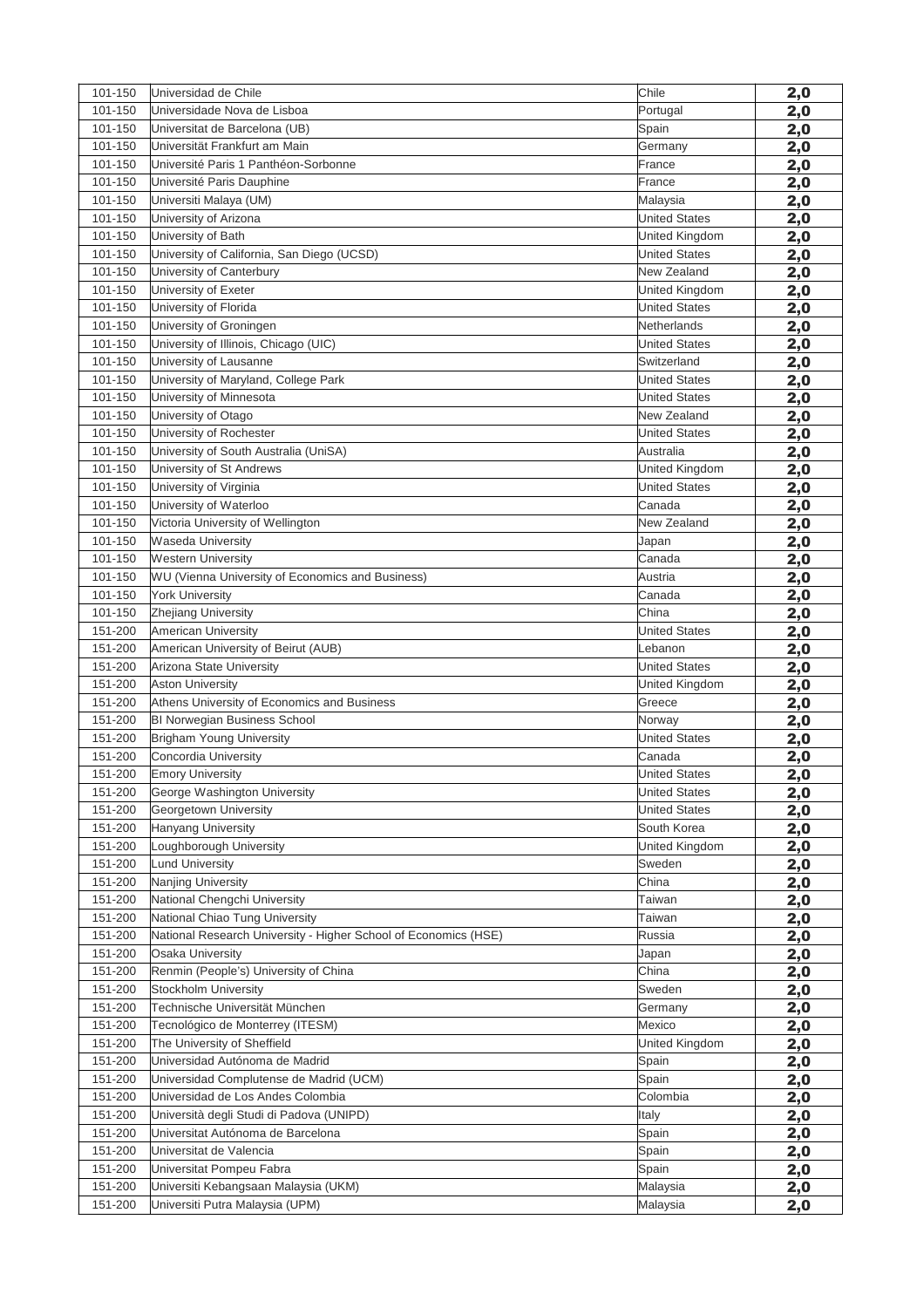| 151-200 | Universiti Teknologi MARA (UiTM)                 | Malaysia             | 2,0 |
|---------|--------------------------------------------------|----------------------|-----|
| 151-200 | University College Dublin (UCD)                  | Ireland              | 2,0 |
| 151-200 | University of California, Davis (UCD)            | <b>United States</b> | 2,0 |
| 151-200 | University of Cape Town                          | South Africa         | 2,0 |
| 151-200 | University of Indonesia                          | Indonesia            | 2,0 |
| 151-200 | University of Leeds                              | United Kingdom       | 2,0 |
| 151-200 | University of Massachusetts, Amherst             | <b>United States</b> | 2,0 |
| 151-200 | University of Notre Dame                         | <b>United States</b> | 2,0 |
| 151-200 | University of Pittsburgh                         | <b>United States</b> | 2,0 |
| 151-200 | University of Reading                            | United Kingdom       | 2,0 |
| 151-200 | University of Strathclyde                        | United Kingdom       | 2,0 |
| 151-200 | University of Texas Dallas                       | <b>United States</b> | 2,0 |
| 151-200 | University of Waikato                            | New Zealand          | 2,0 |
| 151-200 | University of Wollongong                         | Australia            | 2,0 |
| 151-200 | Vrije Universiteit Amsterdam                     | Netherlands          | 2,0 |
| 151-200 | Washington University in St. Louis               | <b>United States</b> | 2,0 |
| 151-200 | WHU Otto Beisheim School of Management - Koblenz | Germany              | 2,0 |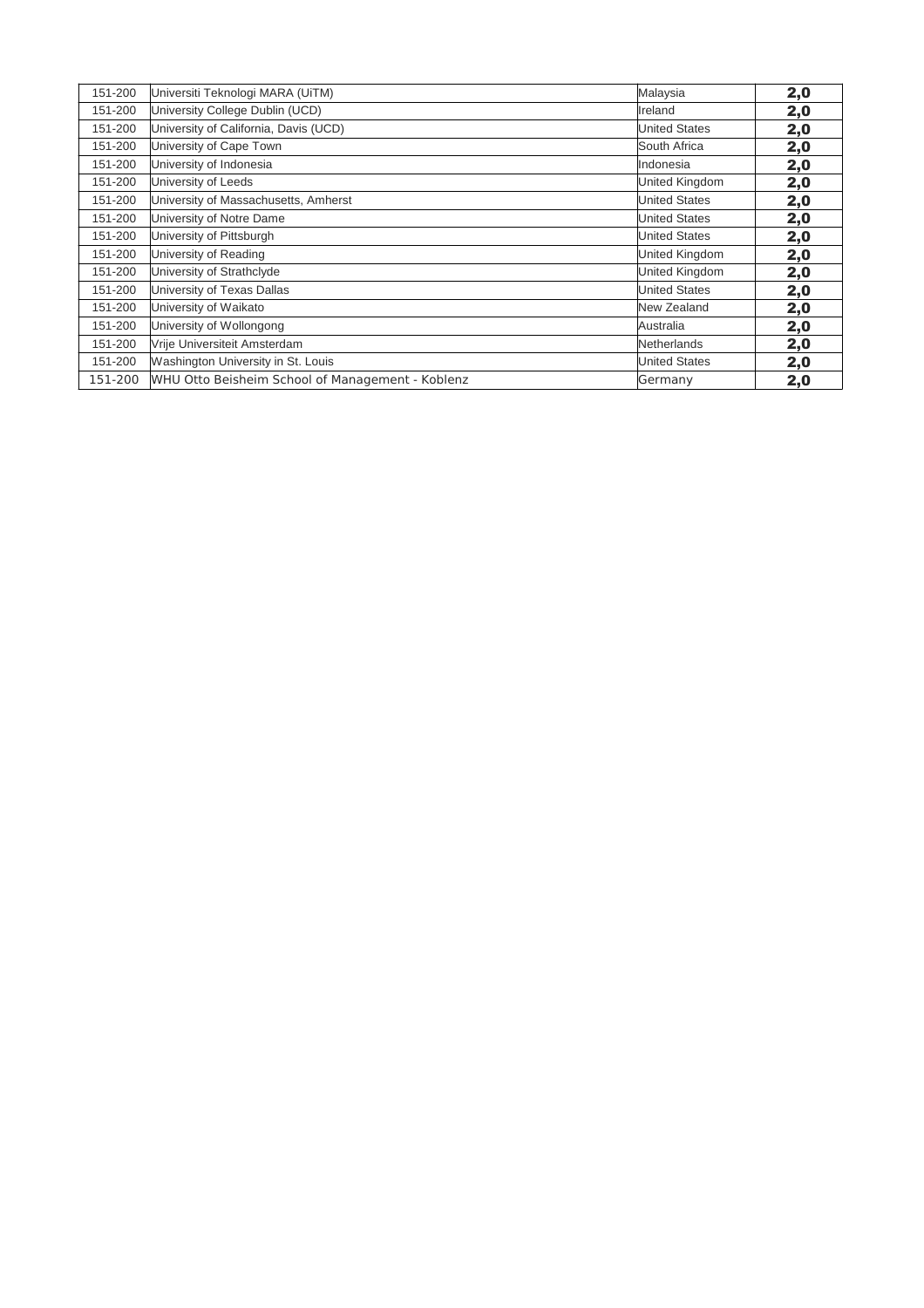## Anthropology

|                | Top 100 Universities - Anthropology                                 |                          |              |
|----------------|---------------------------------------------------------------------|--------------------------|--------------|
| 2018           | <b>Institution</b>                                                  | Country                  | <b>Score</b> |
| $\mathbf{1}$   | University of Cambridge                                             | United Kingdom           | 14,0         |
| $\overline{2}$ | University of Oxford                                                | United Kingdom           | 14,0         |
| 3              | <b>Harvard University</b>                                           | <b>United States</b>     | 14,0         |
| 4              | London School of Economics and Political Science (LSE)              | United Kingdom           | 14,0         |
| 5              | University of California, Berkeley (UCB)                            | <b>United States</b>     | 14,0         |
| 6              | University of Chicago                                               | <b>United States</b>     | 14,0         |
| 7              | Australian National University (ANU)                                | Australia                | 14,0         |
| 8              | University of Toronto                                               | Canada                   | 14,0         |
| 9              | <b>Stanford University</b>                                          | <b>United States</b>     | 14,0         |
| 10             | UCL (University College London)                                     | United Kingdom           | 14,0         |
| 11             | University of Michigan                                              | <b>United States</b>     | 12,0         |
| 12             | University of California, Los Angeles (UCLA)                        | <b>United States</b>     | 12,0         |
| 13             | Columbia University                                                 | <b>United States</b>     | 12,0         |
| 14             | University of Amsterdam                                             | Netherlands              | 12,0         |
| 15             | <b>Yale University</b>                                              | <b>United States</b>     | 12,0         |
| 16             | SOAS - School of Oriental and African Studies, University of London | United Kingdom           | 10,0         |
| 17             | University of Copenhagen                                            | Denmark                  | 10,0         |
| $18 =$         | <b>Princeton University</b>                                         | <b>United States</b>     | 10,0         |
| $18 =$         | The University of Manchester                                        | United Kingdom           | 10,0         |
| 20             | New York University (NYU)                                           | United States            | 10,0         |
| $21=$          | National University of Singapore (NUS)                              | Singapore                | 10,0         |
| $21=$          | University of Edinburgh                                             | United Kingdom           | 10,0         |
| 23             | The University of Melbourne                                         | Australia                | 10,0         |
| 24             | University of Pennsylvania                                          | United States            | 10,0         |
| 25             | The University of Tokyo                                             | Japan                    | 10,0         |
| 26             | <b>Cornell University</b>                                           | <b>United States</b>     | 10,0         |
| 27             | University of British Columbia                                      | Canada                   | 10,0         |
| 28             | The University of Sydney                                            | Australia                | 10,0         |
| 29             | Durham University                                                   | United Kingdom           | 10,0         |
| 30             | <b>Duke University</b>                                              | <b>United States</b>     | 10,0         |
| 31             | University of Wisconsin-Madison                                     | <b>United States</b>     | 8,0          |
| $32=$          | Universidad Nacional Autónoma de México (UNAM)                      | Mexico                   | 8,0          |
| $32=$          | University of Oslo                                                  | Norway                   | 8,0          |
| 34             | Kyoto University                                                    | Japan                    | 8,0          |
| $35=$          | <b>Aarhus University</b>                                            | Denmark                  | 8,0          |
| $35=$<br>37    | University of Texas at Austin                                       | <b>United States</b>     | 8,0          |
| 38             | Freie Universität Berlin                                            | Germany                  | 8,0          |
| 39             | Universidad de Buenos Aires<br>Leiden University                    | Argentina<br>Netherlands | 8,0          |
| 40             | <b>McGill University</b>                                            | Canada                   | 8,0<br>8,0   |
| 41             | The University of Auckland                                          | New Zealand              | 6,0          |
| 42             | Goldsmiths, University of London                                    | United Kingdom           | 6,0          |
| 43             | University of Helsinki                                              | Finland                  | 6,0          |
| 44             | Humboldt-Universität zu Berlin                                      | Germany                  | 6,0          |
| 45             | Indiana University Bloomington                                      | United States            | 6,0          |
| 46             | Universidade de São Paulo (USP)                                     | Brazil                   | 6,0          |
| 47             | Stockholm University                                                | Sweden                   | 6,0          |
| 48             | Johns Hopkins University                                            | <b>United States</b>     | 6,0          |
| 49             | University of North Carolina, Chapel Hill                           | <b>United States</b>     | 6,0          |
| $50=$          | Universidade Federal do Rio de Janeiro                              | <b>Brazil</b>            | 6,0          |
| $50=$          | University of Illinois at Urbana-Champaign                          | <b>United States</b>     | 6,0          |
| 51-100         | Arizona State University                                            | <b>United States</b>     | 2,0          |
| 51-100         | <b>Brown University</b>                                             | <b>United States</b>     | 2,0          |
| 51-100         | Eberhard Karls Universität Tübingen                                 | Germany                  | 2,0          |
| 51-100         | Georg-August-Universität Göttingen                                  | Germany                  | 2,0          |
| 51-100         | Katholieke Universiteit Leuven                                      | Belgium                  | 2,0          |
| 51-100         | <b>Lund University</b>                                              | Sweden                   | 2,0          |
| 51-100         | Massachusetts Institute of Technology (MIT)                         | United States            | 2,0          |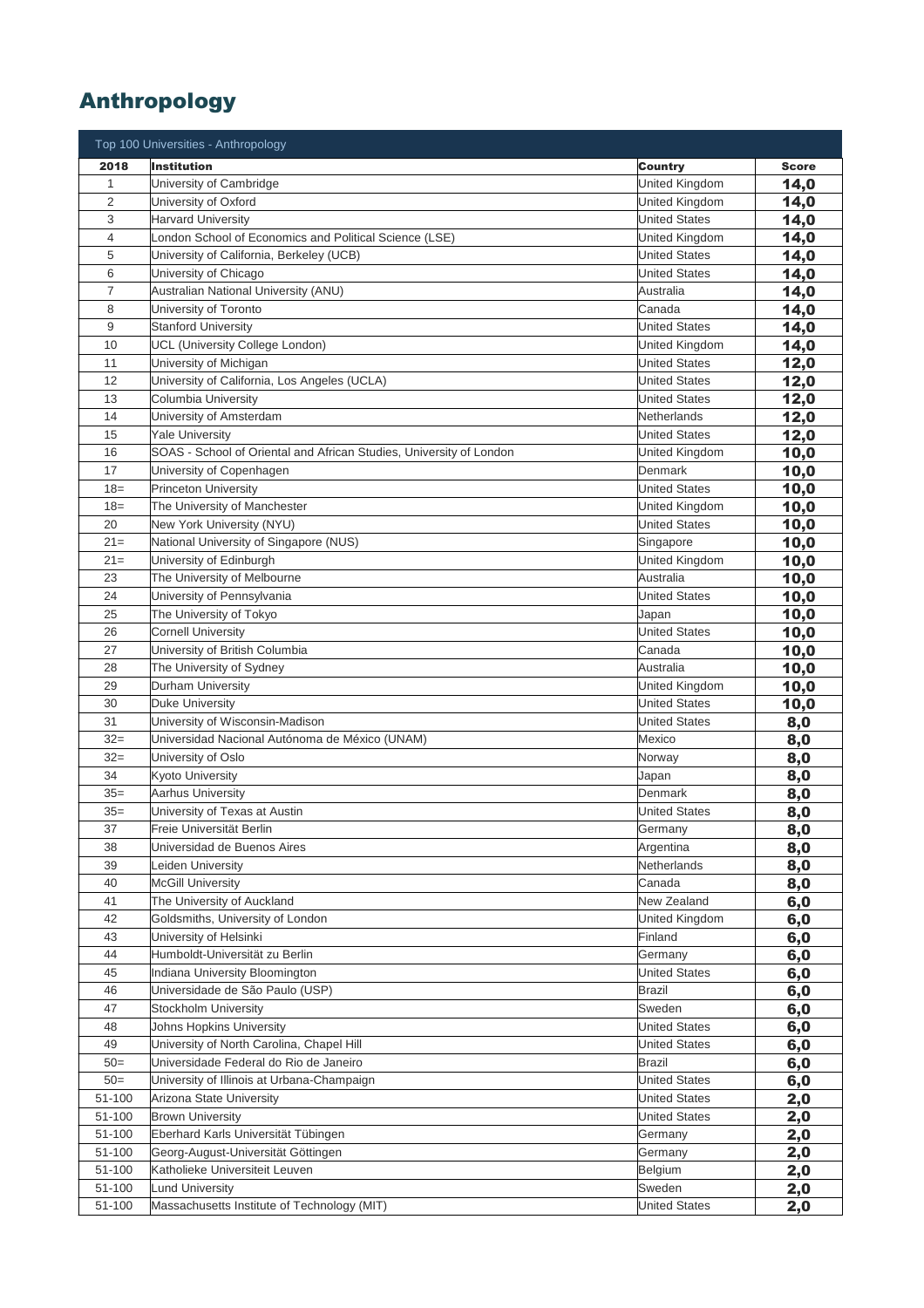| 51-100 | <b>Monash University</b>                                   | Australia            | 2,0 |
|--------|------------------------------------------------------------|----------------------|-----|
| 51-100 | Northwestern University                                    | <b>United States</b> | 2,0 |
| 51-100 | <b>Ohio State University</b>                               | <b>United States</b> | 2,0 |
| 51-100 | <b>Peking University</b>                                   | China                | 2,0 |
| 51-100 | Pennsylvania State University                              | <b>United States</b> | 2,0 |
| 51-100 | Pontificia Universidad Católica de Chile                   | Chile                | 2,0 |
| 51-100 | Ruprecht-Karls-Universität Heidelberg                      | Germany              | 2,0 |
| 51-100 | Sapienza - Università di Roma                              | Italy                | 2,0 |
| 51-100 | Seoul National University (SNU)                            | South Korea          | 2,0 |
| 51-100 | The Chinese University of Hong Kong (CUHK)                 | Hong Kong            | 2,0 |
| 51-100 | The Hong Kong University of Science and Technology (HKUST) | Hong Kong            | 2,0 |
| 51-100 | The University of Adelaide                                 | Australia            | 2,0 |
| 51-100 | The University of Queensland (UQ)                          | Australia            | 2,0 |
| 51-100 | Universidad de Chile                                       | Chile                | 2,0 |
| 51-100 | Università di Bologna (UNIBO)                              | Italy                | 2,0 |
| 51-100 | Universitat Autónoma de Barcelona                          | Spain                | 2,0 |
| 51-100 | Universitat de Barcelona (UB)                              | Spain                | 2,0 |
| 51-100 | Universität Frankfurt am Main                              | Germany              | 2,0 |
| 51-100 | Universität Wien                                           | Austria              | 2,0 |
| 51-100 | Université Catholique de Louvain (UCL)                     | Belgium              | 2,0 |
| 51-100 | Université de Montréal                                     | Canada               | 2,0 |
| 51-100 | Université Paris 1 Panthéon-Sorbonne                       | France               | 2,0 |
| 51-100 | Université Paris Ouest Nanterre La Défense                 | France               | 2,0 |
| 51-100 | Universiti Malaya (UM)                                     | Malaysia             | 2,0 |
| 51-100 | University of Aberdeen                                     | United Kingdom       | 2,0 |
| 51-100 | University of Alberta                                      | Canada               | 2,0 |
| 51-100 | University of Arizona                                      | <b>United States</b> | 2,0 |
| 51-100 | University of Bergen                                       | Norway               | 2,0 |
| 51-100 | University of California, Davis (UCD)                      | <b>United States</b> | 2,0 |
| 51-100 | University of California, San Diego (UCSD)                 | <b>United States</b> | 2,0 |
| 51-100 | University of California, Santa Cruz (UCSC)                | <b>United States</b> | 2,0 |
| 51-100 | University of Cape Town                                    | South Africa         | 2,0 |
| 51-100 | University of Delhi                                        | India                | 2,0 |
| 51-100 | University of Massachusetts, Amherst                       | <b>United States</b> | 2,0 |
| 51-100 | University of Otago                                        | New Zealand          | 2,0 |
| 51-100 | University of Sussex                                       | United Kingdom       | 2,0 |
| 51-100 | University of The Witwatersrand                            | South Africa         | 2,0 |
| 51-100 | University of Washington                                   | <b>United States</b> | 2,0 |
| 51-100 | University of Zurich                                       | Switzerland          | 2,0 |
| 51-100 | <b>Utrecht University</b>                                  | Netherlands          | 2,0 |
| 51-100 | Vrije Universiteit Amsterdam                               | Netherlands          | 2,0 |
| 51-100 | York University                                            | Canada               | 2,0 |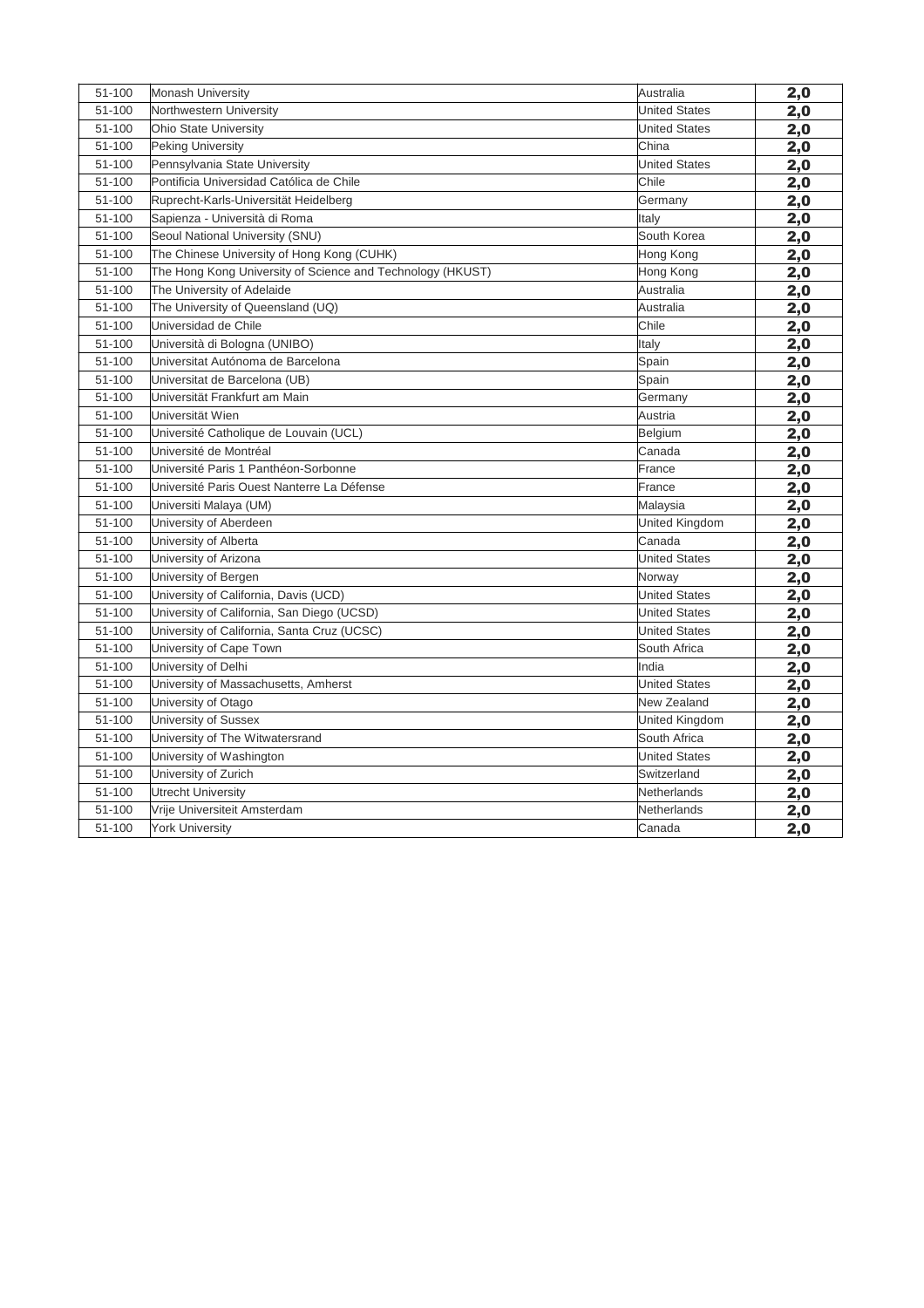# Business & Management Studies

|                | Top 300 Universities - Business & Management Studies                |                                        |              |
|----------------|---------------------------------------------------------------------|----------------------------------------|--------------|
| 2018           | <b>Institution</b>                                                  | <b>Country</b>                         | <b>Score</b> |
| $\mathbf{1}$   | <b>Harvard University</b>                                           | <b>United States</b>                   | 14,0         |
| $\overline{2}$ | <b>INSEAD (France)</b>                                              | France                                 | 14,0         |
| 3              | London Business School                                              | United Kingdom                         | 14,0         |
| 4              | Massachusetts Institute of Technology (MIT)                         | <b>United States</b>                   | 14,0         |
| 5              | University of Pennsylvania                                          | <b>United States</b>                   | 14,0         |
| 6              | <b>Stanford University</b>                                          | <b>United States</b>                   | 14,0         |
| 7              | University of Cambridge                                             | United Kingdom                         | 14,0         |
| 8              | University of Oxford                                                | United Kingdom                         | 14,0         |
| 9              | London School of Economics and Political Science (LSE)              | United Kingdom                         | 14,0         |
| 10             | Università Commerciale Luigi Bocconi                                | Italy                                  | 14,0         |
| 11             | University of California, Berkeley (UCB)                            | <b>United States</b>                   | 12,0         |
| 12             | <b>HEC Paris</b>                                                    | France                                 | 12,0         |
| 13             | Northwestern University                                             | <b>United States</b>                   | 12,0         |
| 14             | The University of Melbourne                                         | Australia                              | 12,0         |
| 15             | National University of Singapore (NUS)                              | Singapore                              | 12,0         |
| 16             | The Hong Kong University of Science and Technology (HKUST)          | Hong Kong                              | 12,0         |
| 17             | Copenhagen Business School                                          | Denmark                                | 12,0         |
| $18 =$         | Columbia University                                                 | <b>United States</b>                   | 12,0         |
| $18 =$         | University of California, Los Angeles (UCLA)                        | <b>United States</b>                   | 12,0         |
| 20             | University of Chicago                                               | <b>United States</b>                   | 12,0         |
| 21             | <b>Yale University</b>                                              | <b>United States</b>                   | 10,0         |
| 22             | The University of New South Wales (UNSW)                            | Australia                              | 10,0         |
| 23             | New York University (NYU)                                           | <b>United States</b>                   | 10,0         |
| $24=$          | The University of Warwick                                           | United Kingdom                         | 10,0         |
| $24=$          | University of Michigan                                              | <b>United States</b>                   | 10,0         |
| 26             | University of Hong Kong (HKU)                                       | Hong Kong                              | 10,0         |
| 27             | ESADE Business School   Universitat Ramon Llull                     | Spain                                  | 10,0         |
| 28             | Peking University                                                   | China                                  | 10,0         |
| 29             | <b>Monash University</b>                                            | Australia                              | 10,0         |
| 30             | Erasmus University Rotterdam                                        | Netherlands                            | 10,0         |
| $31 =$         | IESE Business School   Universidad de Navarra                       | Spain                                  | 8,0          |
| $31 =$         | The University of Sydney                                            | Australia                              | 8,0          |
| 33             | The Chinese University of Hong Kong (CUHK)                          | Hong Kong                              | 8,0          |
| 34             | The University of Manchester                                        | United Kingdom                         | 8,0          |
| 35             | Imperial College London                                             | United Kingdom                         | 8,0          |
| 36             | Seoul National University (SNU)                                     | South Korea                            | 8,0          |
| 37             | Tsinghua University                                                 | China                                  | 8,0          |
| 38             | University of British Columbia                                      | Canada                                 | 8,0          |
| 39             | The Hong Kong Polytechnic University                                | Hong Kong                              | 8,0          |
| 40             | Nanyang Technological University (NTU)<br><b>Cornell University</b> | Singapore                              | 8,0          |
| $41 =$         |                                                                     | <b>United States</b>                   | 6,0          |
| $41=$<br>$43=$ | University of Toronto                                               | Canada                                 | 6,0          |
| $43=$          | City University of Hong Kong<br>The University of Auckland          | Hong Kong<br>New Zealand               | 6,0          |
| 45             | University of St Gallen (HSG)                                       | Switzerland                            | 6,0          |
| 46             |                                                                     | <b>United States</b>                   | 6,0          |
| 47             | Duke University<br>Korea University                                 | South Korea                            | 6,0          |
|                | Shanghai Jiao Tong University                                       | China                                  | 6,0          |
| 48<br>49       | Australian National University (ANU)                                | Australia                              | 6,0          |
| $50=$          | <b>Fudan University</b>                                             | China                                  | 6,0          |
| $50=$          | University of Texas at Austin                                       | <b>United States</b>                   | 6,0          |
| 51-100         | <b>Aalto University</b>                                             | Finland                                | 6,0          |
| 51-100         | <b>BI Norwegian Business School</b>                                 | Norway                                 | 4,0          |
| 51-100         | <b>Boston University</b>                                            | <b>United States</b>                   | 4,0          |
| 51-100         | Carnegie Mellon University                                          | <b>United States</b>                   | 4,0<br>4,0   |
| 51-100         | City University London                                              | United Kingdom                         |              |
| 51-100         | <b>Cranfield University</b>                                         |                                        | 4,0          |
| 51-100         | Dartmouth College                                                   | United Kingdom<br><b>United States</b> | 4,0          |
|                |                                                                     |                                        | 4,0          |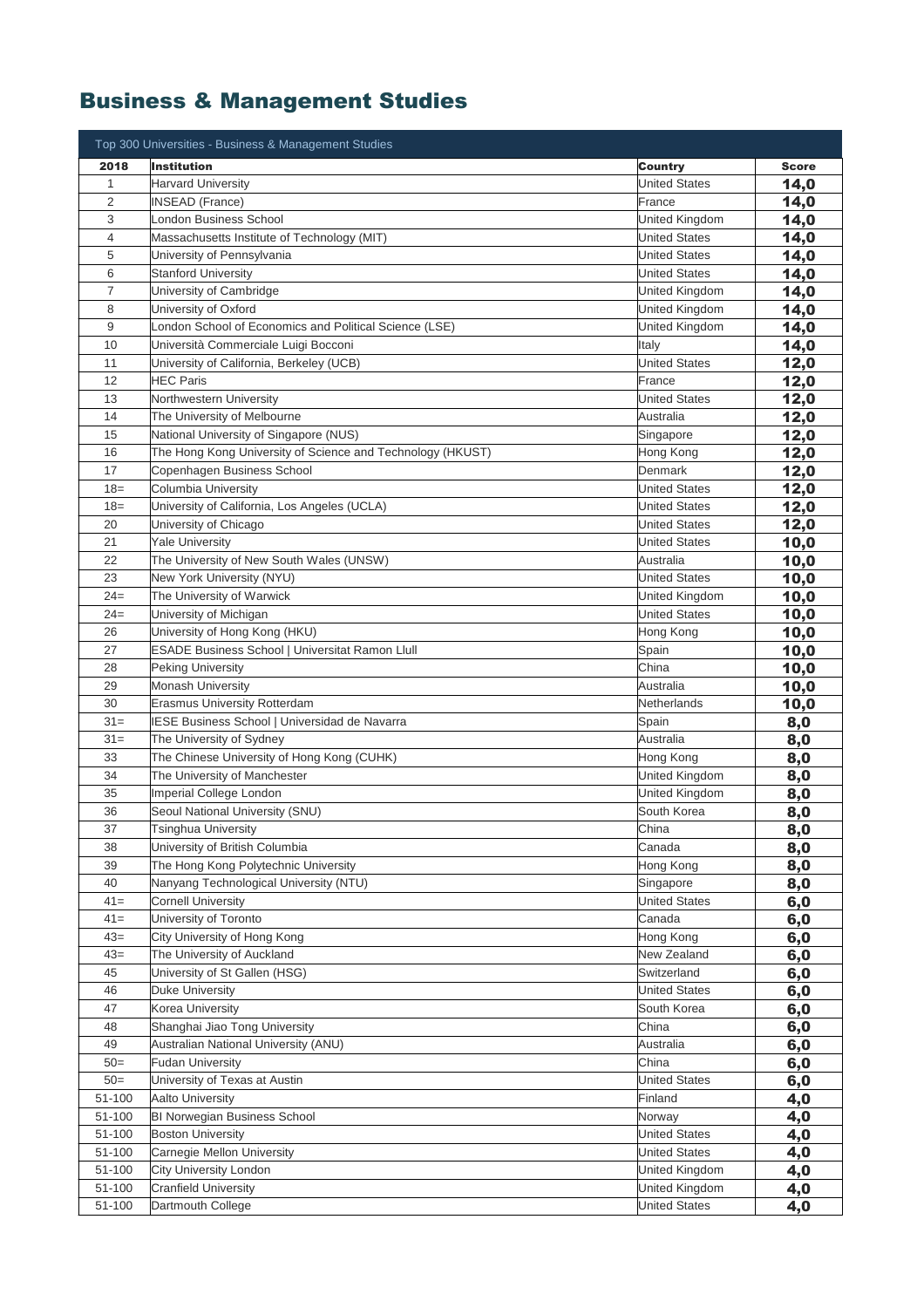| 51-100             | <b>ESSEC Business School, Paris</b>                        | France                                       | 4,0        |
|--------------------|------------------------------------------------------------|----------------------------------------------|------------|
| 51-100             | Georgia Institute of Technology (Georgia Tech)             | <b>United States</b>                         | 4,0        |
| 51-100             | Hanyang University                                         | South Korea                                  | 4,0        |
| 51-100             | Hitotsubashi University                                    | Japan                                        | 4,0        |
| 51-100             | <b>IE University</b>                                       | Spain                                        | 4,0        |
| 51-100             | <b>IMD</b>                                                 | Switzerland                                  | 4,0        |
| 51-100             | Indiana University Bloomington                             | <b>United States</b>                         | 4,0        |
| 51-100             | KAIST - Korea Advanced Institute of Science and Technology | South Korea                                  | 4,0        |
| 51-100             | Katholieke Universiteit Leuven                             | Belgium                                      | 4,0        |
| 51-100             | <b>Lancaster University</b>                                | United Kingdom                               | 4,0        |
| 51-100             | <b>McGill University</b>                                   | Canada                                       | 4,0        |
| 51-100             | Michigan State University                                  | <b>United States</b>                         | 4,0        |
| 51-100             | National Taiwan University (NTU)                           | Taiwan                                       | 4,0        |
| 51-100             | Pennsylvania State University                              | <b>United States</b>                         | 4,0        |
| 51-100             | Politecnico di Milano                                      | Italy<br>Chile                               | 4,0        |
| 51-100             | Pontificia Universidad Católica de Chile                   |                                              | 4,0        |
| 51-100<br>51-100   | <b>Princeton University</b><br>Purdue University           | <b>United States</b><br><b>United States</b> | 4,0        |
| 51-100             |                                                            | Australia                                    | 4,0        |
| 51-100             | <b>RMIT University</b><br>Singapore Management University  | Singapore                                    | 4,0        |
| 51-100             | Stockholm School of Economics                              | Sweden                                       | 4,0        |
| 51-100             | Sungkyunkwan University                                    | South Korea                                  | 4,0<br>4,0 |
| 51-100             | Technische Universität München                             | Germany                                      | 4,0        |
| 51-100             | Tecnológico de Monterrey (ITESM)                           | Mexico                                       | 4,0        |
| 51-100             | <b>Texas A&amp;M University</b>                            | <b>United States</b>                         | 4,0        |
| 51-100             | The University of Queensland (UQ)                          | Australia                                    | 4,0        |
| 51-100             | The University of Tokyo                                    | Japan                                        | 4,0        |
| 51-100             | The University of Western Australia (UWA)                  | Australia                                    | 4,0        |
| 51-100             | Universität Mannheim                                       | Germany                                      | 4,0        |
| 51-100             | Universiti Malaya (UM)                                     | Malaysia                                     | 4,0        |
| 51-100             | University of Amsterdam                                    | Netherlands                                  | 4,0        |
| 51-100             | University of Bath                                         | United Kingdom                               | 4,0        |
| 51-100             | University of Edinburgh                                    | United Kingdom                               | 4,0        |
| 51-100             | University of Illinois at Urbana-Champaign                 | <b>United States</b>                         | 4,0        |
| 51-100             | University of North Carolina, Chapel Hill                  | <b>United States</b>                         | 4,0        |
| 51-100             | University of Southern California                          | <b>United States</b>                         | 4,0        |
| 51-100             | University of Strathclyde                                  | United Kingdom                               | 4,0        |
| 51-100             | University of Technology Sydney (UTS)                      | Australia                                    | 4,0        |
| 51-100             | <b>Waseda University</b>                                   | Japan                                        | 4,0        |
| 51-100             | <b>Western University</b>                                  | Canada                                       | 4,0        |
| 51-100             | WU (Vienna University of Economics and Business)           | Austria                                      | 4,0        |
| 51-100             | Yonsei University                                          | South Korea                                  | 4,0        |
| 101-150            | Aarhus University                                          | Denmark                                      | 2,0        |
| 101-150            | Arizona State University                                   | <b>United States</b>                         | 2,0        |
| 101-150            | <b>Aston University</b>                                    | United Kingdom                               | 2,0        |
| 101-150<br>101-150 | Babson College, Olin<br><b>Boston College</b>              | <b>United States</b><br><b>United States</b> | 2,0        |
| 101-150            | California Institute of Technology (Caltech)               | <b>United States</b>                         | 2,0        |
| 101-150            | <b>Cardiff University</b>                                  | United Kingdom                               | 2,0<br>2,0 |
| 101-150            | <b>Curtin University</b>                                   | Australia                                    | 2,0        |
| 101-150            | Deakin University                                          | Australia                                    | 2,0        |
| 101-150            | Durham University                                          | United Kingdom                               | 2,0        |
| 101-150            | Fundação Getulio Vargas                                    | <b>Brazil</b>                                | 2,0        |
| 101-150            | Indian Institute of Management (IIM) - Ahmedabad           | India                                        | 2,0        |
| 101-150            | Indian Institute of Management (IIM) - Bangalore           | India                                        | 2,0        |
| 101-150            | Indian Institute of Technology Bombay (IITB)               | India                                        | 2,0        |
| 101-150            | Keio University                                            | Japan                                        | 2,0        |
| 101-150            | King's College London (KCL)                                | United Kingdom                               | 2,0        |
| 101-150            | <b>Kyoto University</b>                                    | Japan                                        | 2,0        |
| 101-150            | Ludwig-Maximilians-Universität München                     | Germany                                      | 2,0        |
| 101-150            | <b>Lund University</b>                                     | Sweden                                       | 2,0        |
| 101-150            | Macquarie University                                       | Australia                                    | 2,0        |
| 101-150            | Ohio State University                                      | <b>United States</b>                         | 2,0        |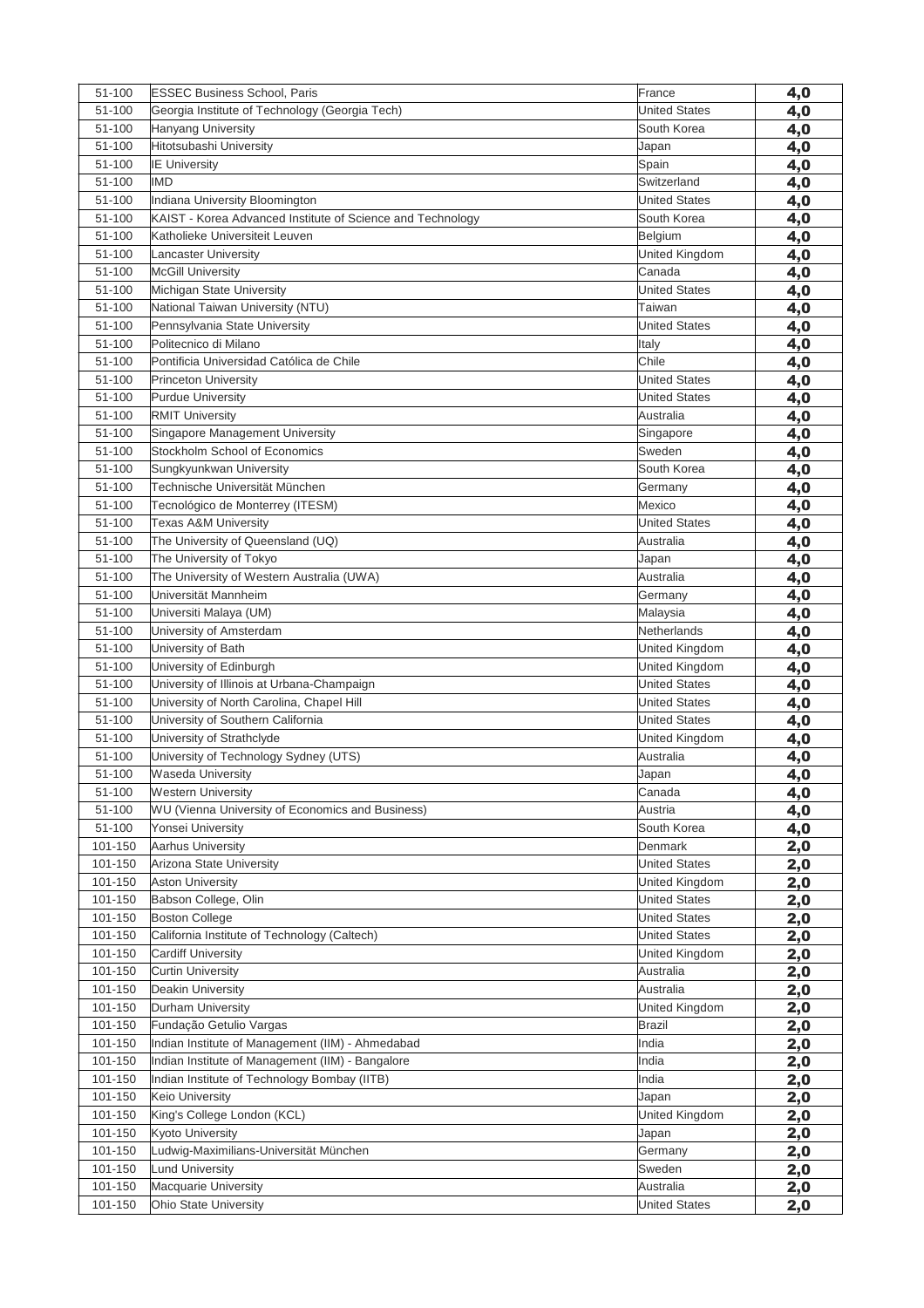| 101-150 | <b>Oxford Brookes University</b>                                                                  | United Kingdom                | 2,0 |
|---------|---------------------------------------------------------------------------------------------------|-------------------------------|-----|
| 101-150 | <b>Oueen's University</b>                                                                         | Canada                        | 2,0 |
| 101-150 | Queensland University of Technology (QUT)                                                         | Australia                     | 2,0 |
| 101-150 | Rheinisch-Westfälische Technische Hochschule Aachen                                               | Germany                       | 2,0 |
| 101-150 | The University of Adelaide                                                                        | Australia                     | 2,0 |
| 101-150 | The University of Nottingham                                                                      | United Kingdom                | 2,0 |
| 101-150 | <b>Tilburg University</b>                                                                         | Netherlands                   | 2,0 |
| 101-150 | UCL (University College London)                                                                   | United Kingdom                | 2,0 |
| 101-150 | Universidad Adolfo Ibáñez                                                                         | Chile                         | 2,0 |
| 101-150 | Universidad de Chile                                                                              | Chile                         | 2,0 |
| 101-150 | Universidad de Los Andes Colombia                                                                 | Colombia                      | 2,0 |
| 101-150 | Universidade de São Paulo (USP)                                                                   | <b>Brazil</b>                 | 2,0 |
| 101-150 | Università di Bologna (UNIBO)                                                                     | Italy                         | 2,0 |
| 101-150 | Université de Montréal                                                                            | Canada                        | 2,0 |
| 101-150 | Université Paris 1 Panthéon-Sorbonne                                                              | France                        | 2,0 |
| 101-150 | Universiti Sains Malaysia (USM)                                                                   | Malaysia                      | 2,0 |
| 101-150 | University College Dublin (UCD)                                                                   | Ireland                       | 2,0 |
| 101-150 | University of Alberta                                                                             | Canada                        | 2,0 |
| 101-150 | University of Birmingham                                                                          | United Kingdom                | 2,0 |
| 101-150 | University of Groningen                                                                           | Netherlands                   | 2,0 |
| 101-150 | University of Leeds                                                                               | United Kingdom                | 2,0 |
| 101-150 | University of Maryland, College Park                                                              | <b>United States</b>          | 2,0 |
| 101-150 | University of Minnesota                                                                           | <b>United States</b>          | 2,0 |
| 101-150 | University of Otago                                                                               | New Zealand                   | 2,0 |
| 101-150 | University of Reading                                                                             | United Kingdom                | 2,0 |
| 101-150 | University of Virginia                                                                            | <b>United States</b>          | 2,0 |
| 101-150 | University of Washington                                                                          | <b>United States</b>          | 2,0 |
| 101-150 | University of Wisconsin-Madison                                                                   | <b>United States</b>          | 2,0 |
| 101-150 | Victoria University of Wellington                                                                 | New Zealand                   | 2,0 |
| 101-150 | <b>York University</b>                                                                            | Canada                        | 2,0 |
| 101-150 | Zhejiang University                                                                               | China                         | 2,0 |
| 151-200 | Athens University of Economics and Business                                                       | Greece                        | 2,0 |
| 151-200 | Auckland University of Technology                                                                 | New Zealand                   | 2,0 |
| 151-200 | Chulalongkorn University                                                                          | Thailand                      | 2,0 |
| 151-200 | <b>ESCP Europe</b>                                                                                | France                        | 2,0 |
| 151-200 | Freie Universität Berlin                                                                          | Germany                       | 2,0 |
| 151-200 | George Washington University                                                                      | <b>United States</b>          | 2,0 |
| 151-200 | Georgetown University                                                                             | <b>United States</b>          | 2,0 |
| 151-200 | <b>Griffith University</b>                                                                        | Australia                     | 2,0 |
| 151-200 | Indian Institue of Management (IIM) - Calcutta                                                    | India                         | 2,0 |
| 151-200 | Indian Institute of Technology Delhi (IITD)                                                       | India                         | 2,0 |
| 151-200 | Kyung Hee University                                                                              | South Korea                   |     |
| 151-200 | Lomonosov Moscow State University                                                                 | Russia                        | 2,0 |
| 151-200 | Loughborough University                                                                           |                               | 2,0 |
| 151-200 | <b>Massey University</b>                                                                          | United Kingdom<br>New Zealand | 2,0 |
| 151-200 | Nanjing University                                                                                | China                         | 2,0 |
| 151-200 | National Cheng Kung University                                                                    |                               | 2,0 |
| 151-200 | National Chengchi University                                                                      | Taiwan                        | 2,0 |
|         |                                                                                                   | Taiwan                        | 2,0 |
| 151-200 | National Chiao Tung University<br>National Research University - Higher School of Economics (HSE) | Taiwan                        | 2,0 |
| 151-200 |                                                                                                   | Russia                        | 2,0 |
| 151-200 | National Tsing Hua University                                                                     | Taiwan                        | 2,0 |
| 151-200 | Renmin (People's) University of China                                                             | China                         | 2,0 |
| 151-200 | Sogang University                                                                                 | South Korea                   | 2,0 |
| 151-200 | Sun Yat-sen University                                                                            | China                         | 2,0 |
| 151-200 | <b>Thammasat University</b>                                                                       | Thailand                      | 2,0 |
| 151-200 | The University of Sheffield                                                                       | United Kingdom                | 2,0 |
| 151-200 | Trinity College Dublin (TCD)                                                                      | Ireland                       | 2,0 |
| 151-200 | Universidad Carlos III de Madrid                                                                  | Spain                         | 2,0 |
| 151-200 | Universidad Nacional Autónoma de México (UNAM)                                                    | Mexico                        | 2,0 |
| 151-200 | Universidad Nacional de Colombia                                                                  | Colombia                      | 2,0 |
| 151-200 | Universidade Nova de Lisboa                                                                       | Portugal                      | 2,0 |
| 151-200 | Université Catholique de Louvain (UCL)                                                            | Belgium                       | 2,0 |
| 151-200 | Université Paris Dauphine                                                                         | France                        | 2,0 |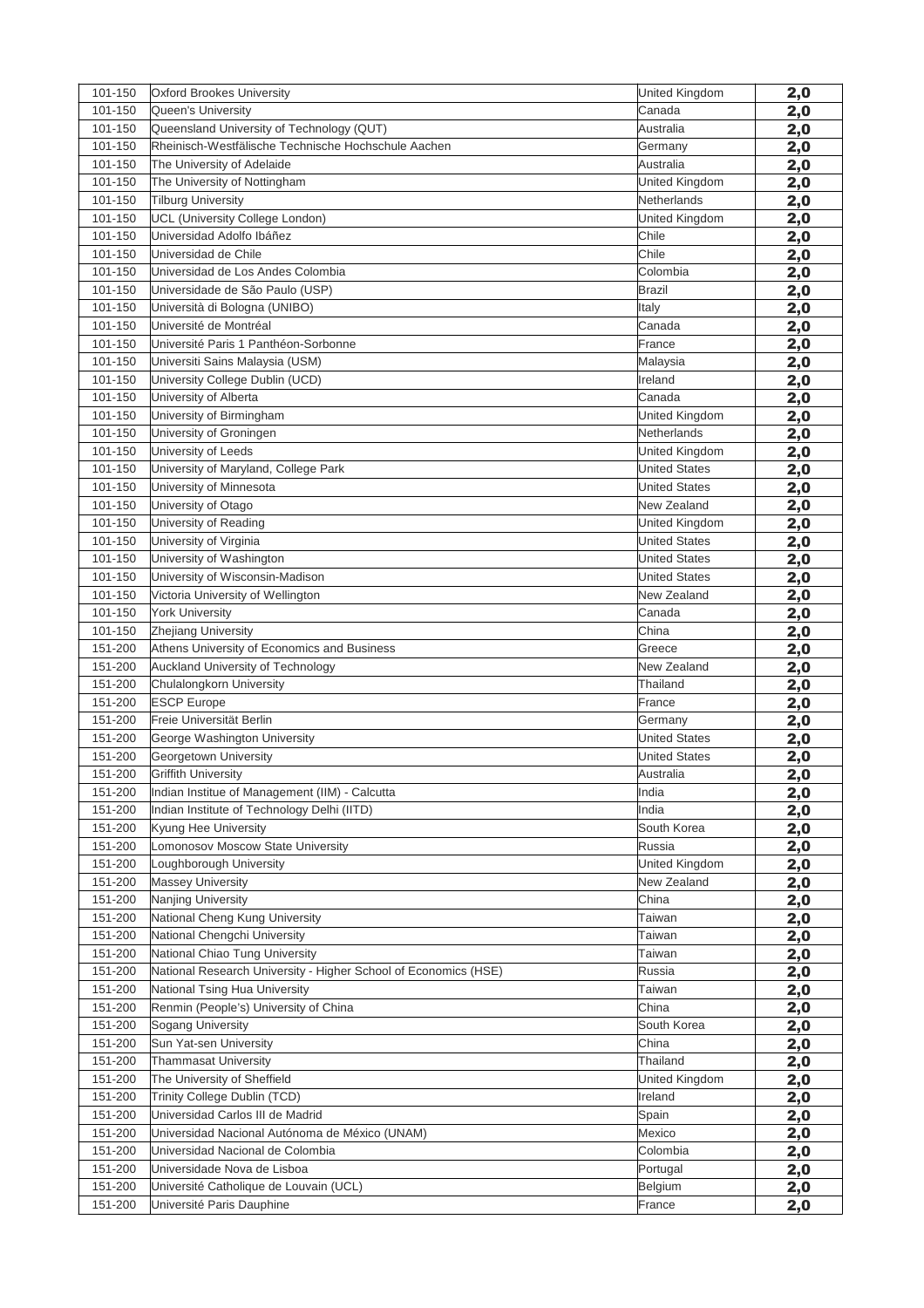| 151-200 | Universiti Kebangsaan Malaysia (UKM)                        | Malaysia             | 2,0        |
|---------|-------------------------------------------------------------|----------------------|------------|
| 151-200 | Universiti Putra Malaysia (UPM)                             | Malaysia             | 2,0        |
| 151-200 | University of Bristol                                       | United Kingdom       | 2,0        |
| 151-200 | University of California, Davis (UCD)                       | <b>United States</b> | 2,0        |
| 151-200 | University of California, San Diego (UCSD)                  | <b>United States</b> | 2,0        |
| 151-200 | University of Canterbury                                    | New Zealand          | 2,0        |
| 151-200 | University of Cape Town                                     | South Africa         | 2,0        |
| 151-200 | University of Exeter                                        | United Kingdom       | 2,0        |
| 151-200 | University of Florida                                       | <b>United States</b> | 2,0        |
| 151-200 | University of Glasgow                                       | United Kingdom       | 2,0        |
| 151-200 | University of Science and Technology of China               | China                | 2,0        |
| 151-200 | University of South Australia (UniSA)                       | Australia            | 2,0        |
| 151-200 | University of Waikato                                       | New Zealand          | 2,0        |
| 151-200 | University of Wollongong                                    | Australia            | 2,0        |
| 151-200 | University of Zurich                                        | Switzerland          | 2,0        |
| 151-200 | <b>Uppsala University</b>                                   | Sweden               | 2,0        |
| 151-200 | Virginia Polytechnic Institute (Virginia Tech)              | <b>United States</b> | 2,0        |
| 151-200 | WHU Otto Beisheim School of Management - Koblenz            | Germany              | 2,0        |
| 201-250 | Aalborg University                                          | Denmark              | 2,0        |
| 201-250 | American University in Cairo                                | Egypt                | 2,0        |
| 201-250 | Asian Institute of Technology, Thailand                     | Thailand             | 2,0        |
| 201-250 | Bandung Institute of Technology (ITB)                       | Indonesia            | 2,0        |
| 201-250 | Concordia University                                        | Canada               | 2,0        |
| 201-250 | Eindhoven University of Technology                          | Netherlands          | 2,0        |
| 201-250 | <b>Emory University</b>                                     | <b>United States</b> | 2,0        |
| 201-250 | Florida State University                                    | <b>United States</b> | 2,0        |
| 201-250 | Georgia State University                                    | <b>United States</b> | 2,0        |
| 201-250 | Grenoble Ecole de Management                                | France               | 2,0        |
| 201-250 | Humboldt-Universität zu Berlin                              | Germany              | 2,0        |
| 201-250 | Indian School of Business                                   | India                | 2,0        |
| 201-250 | Instituto Tecnológico Autonomo de México (ITAM)             | Mexico               | 2,0        |
| 201-250 | Johns Hopkins University                                    | <b>United States</b> | 2,0        |
| 201-250 | La Trobe University                                         | Australia            | 2,0        |
| 201-250 | Linköping University                                        | Sweden               | 2,0        |
| 201-250 | Luiss Guido Carli University                                | Italy                | 2,0        |
| 201-250 | Maastricht School of Management                             | Netherlands          | 2,0        |
| 201-250 | <b>Maastricht University</b>                                | Netherlands          | 2,0        |
| 201-250 | <b>McMaster University</b>                                  | Canada               | 2,0        |
| 201-250 | National Sun Yat-sen University                             | Taiwan               | 2,0        |
| 201-250 | National Taiwan University of Science and Technology        | Taiwan               | 2,0        |
| 201-250 | Northeastern University                                     | <b>United States</b> | 2,0        |
| 201-250 | <b>Osaka University</b>                                     | Japan                | 2,0        |
| 201-250 | Pontificia Universidad Católica del Perú                    | Peru                 | 2,0        |
| 201-250 | <b>Rice University</b>                                      | <b>United States</b> | 2,0        |
| 201-250 | Rutgers - The State University of New Jersey, New Brunswick | <b>United States</b> | 2,0        |
| 201-250 | Saint-Petersburg State University                           | Russia               | <u>2,0</u> |
| 201-250 | <b>Simon Fraser University</b>                              | Canada               | 2,0        |
| 201-250 | <b>Temple University</b>                                    | <b>United States</b> | 2,0        |
| 201-250 | Universidad Complutense de Madrid (UCM)                     | Spain                | 2,0        |
| 201-250 | Universidad de Buenos Aires                                 | Argentina            | 2,0        |
| 201-250 | Università Cattolica del Sacro Cuore                        | Italy                | 2,0        |
| 201-250 | Universitat Autónoma de Barcelona                           | Spain                | 2,0        |
| 201-250 | Universitat de Barcelona (UB)                               | Spain                | 2,0        |
| 201-250 | Universitat de Valencia                                     | Spain                | 2,0        |
| 201-250 | Universitat Pompeu Fabra                                    | Spain                | 2,0        |
| 201-250 | Universität Wien                                            | Austria              | 2,0        |
| 201-250 | Universiti Teknologi MARA (UiTM)                            | Malaysia             | 2,0        |
| 201-250 | University of Arizona                                       | <b>United States</b> | 2,0        |
| 201-250 | University of California, Irvine (UCI)                      | <b>United States</b> | <u>2,0</u> |
| 201-250 | University of Lausanne                                      | Switzerland          | 2,0        |
| 201-250 | University of Liverpool                                     | United Kingdom       | 2,0        |
| 201-250 | University of Notre Dame                                    | <b>United States</b> | 2,0        |
| 201-250 | University of South Carolina at Columbia                    | <b>United States</b> | 2,0        |
|         |                                                             |                      |            |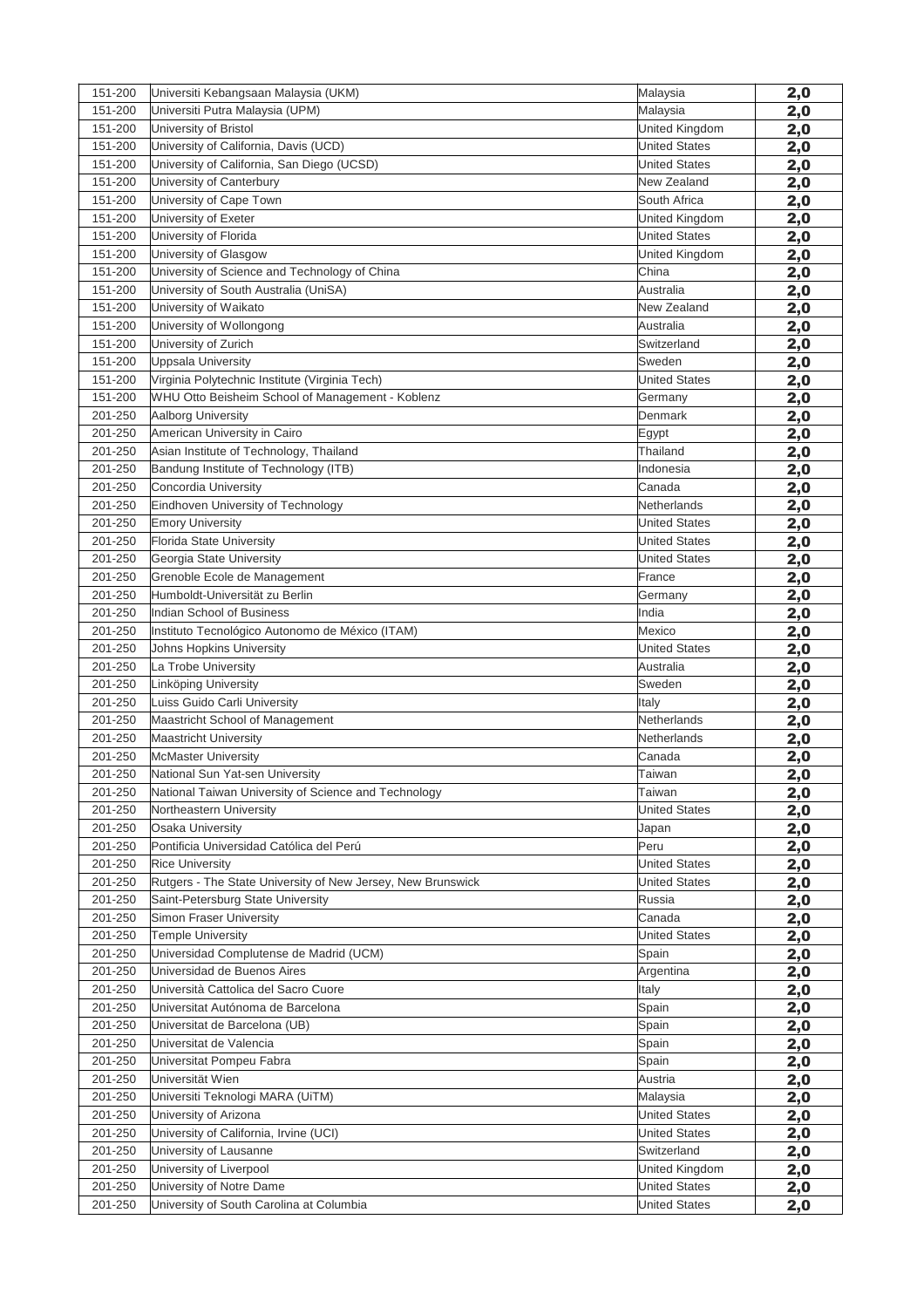| 201-250 | University of Southern Denmark                            | Denmark                     | 2,0 |
|---------|-----------------------------------------------------------|-----------------------------|-----|
| 201-250 | University of St Andrews                                  | United Kingdom              | 2,0 |
| 201-250 | University of Texas Dallas                                | <b>United States</b>        | 2,0 |
| 201-250 | University of Waterloo                                    | Canada                      | 2,0 |
| 201-250 | Vilnius Gediminas Technical University                    | Lithuania                   | 2,0 |
| 201-250 | Vrije Universiteit Amsterdam                              | <b>Netherlands</b>          | 2,0 |
| 251-300 | <b>American University</b>                                | <b>United States</b>        | 2,0 |
| 251-300 | American University of Beirut (AUB)                       | Lebanon                     | 2,0 |
| 251-300 | American University of Sharjah                            | <b>United Arab Emirates</b> | 2,0 |
| 251-300 | <b>Beijing Normal University</b>                          | China                       | 2,0 |
| 251-300 | Brigham Young University                                  | <b>United States</b>        | 2,0 |
| 251-300 | <b>Brown University</b>                                   | <b>United States</b>        | 2,0 |
| 251-300 | <b>Brunel University</b>                                  | United Kingdom              | 2,0 |
| 251-300 | <b>Cairo University</b>                                   | Egypt                       | 2,0 |
| 251-300 | Colorado State University                                 | <b>United States</b>        | 2,0 |
| 251-300 | Dublin City University (DCU)                              | Ireland                     | 2,0 |
| 251-300 | Ewha Womans University                                    | South Korea                 | 2,0 |
| 251-300 | Florida International University                          | <b>United States</b>        | 2,0 |
| 251-300 | <b>Heriot-Watt University</b>                             | United Kingdom              | 2,0 |
| 251-300 | Hong Kong Baptist University (HKBU)                       | Hong Kong                   | 2,0 |
| 251-300 | Indian Institute of Technology Kharagpur (IITKGP)         | India                       | 2,0 |
| 251-300 | Indian Institute of Technology Madras (IITM)              | India                       | 2,0 |
| 251-300 | King Fahd University of Petroleum & Minerals (KFUPM)      | Saudi Arabia                | 2,0 |
| 251-300 | Kobe University                                           | Japan                       | 2,0 |
| 251-300 | <b>National Central University</b>                        | Taiwan                      | 2,0 |
| 251-300 | Newcastle University                                      | United Kingdom              | 2,0 |
| 251-300 | North Carolina State University                           | <b>United States</b>        | 2,0 |
| 251-300 | Norwegian School of Economics and Business Administration | Norway                      | 2,0 |
| 251-300 | <b>Stellenbosch University</b>                            | South Africa                | 2,0 |
| 251-300 | Stockholm University                                      | Sweden                      | 2,0 |
| 251-300 | <b>Syracuse University</b>                                | <b>United States</b>        | 2,0 |
| 251-300 | Technion - Israel Institute of Technology                 | Israel                      | 2,0 |
| 251-300 | The University of Georgia                                 | <b>United States</b>        | 2,0 |
| 251-300 | Universidad Autónoma de Madrid                            | Spain                       | 2,0 |
| 251-300 | Universitas Gadjah Mada                                   | Indonesia                   | 2,0 |
| 251-300 | Universität Bremen                                        | Germany                     | 2,0 |
| 251-300 | Universität Frankfurt am Main                             | Germany                     | 2,0 |
| 251-300 | Universität Köln                                          | Germany                     | 2,0 |
| 251-300 | Universitat Politècnica de Catalunya                      | Spain                       | 2,0 |
| 251-300 | Universiti Utara Malaysia (UUM)                           | Malaysia                    | 2,0 |
| 251-300 | University of Calgary                                     | Canada                      | 2,0 |
| 251-300 | University of Colorado at Boulder                         | <b>United States</b>        | 2,0 |
| 251-300 | University of Delhi                                       | India                       | 2,0 |
| 251-300 | University of Illinois, Chicago (UIC)                     | <b>United States</b>        | 2,0 |
| 251-300 | University of Leicester                                   | United Kingdom              | 2,0 |
| 251-300 | University of Lisbon                                      | Portugal                    | 2,0 |
| 251-300 | University of Massachusetts, Boston                       | <b>United States</b>        | 2,0 |
| 251-300 | University of Miami                                       | <b>United States</b>        | 2,0 |
| 251-300 | University of Newcastle                                   | Australia                   | 2,0 |
| 251-300 | University of Southampton                                 | United Kingdom              | 2,0 |
| 251-300 | University of Surrey                                      | United Kingdom              | 2,0 |
| 251-300 | University of Sussex                                      | United Kingdom              | 2,0 |
| 251-300 | Warsaw School of Economics (SGH)                          | Poland                      | 2,0 |
| 251-300 | Washington University in St. Louis                        | <b>United States</b>        | 2,0 |
| 251-300 | Xi'an Jiaotong University                                 | China                       | 2,0 |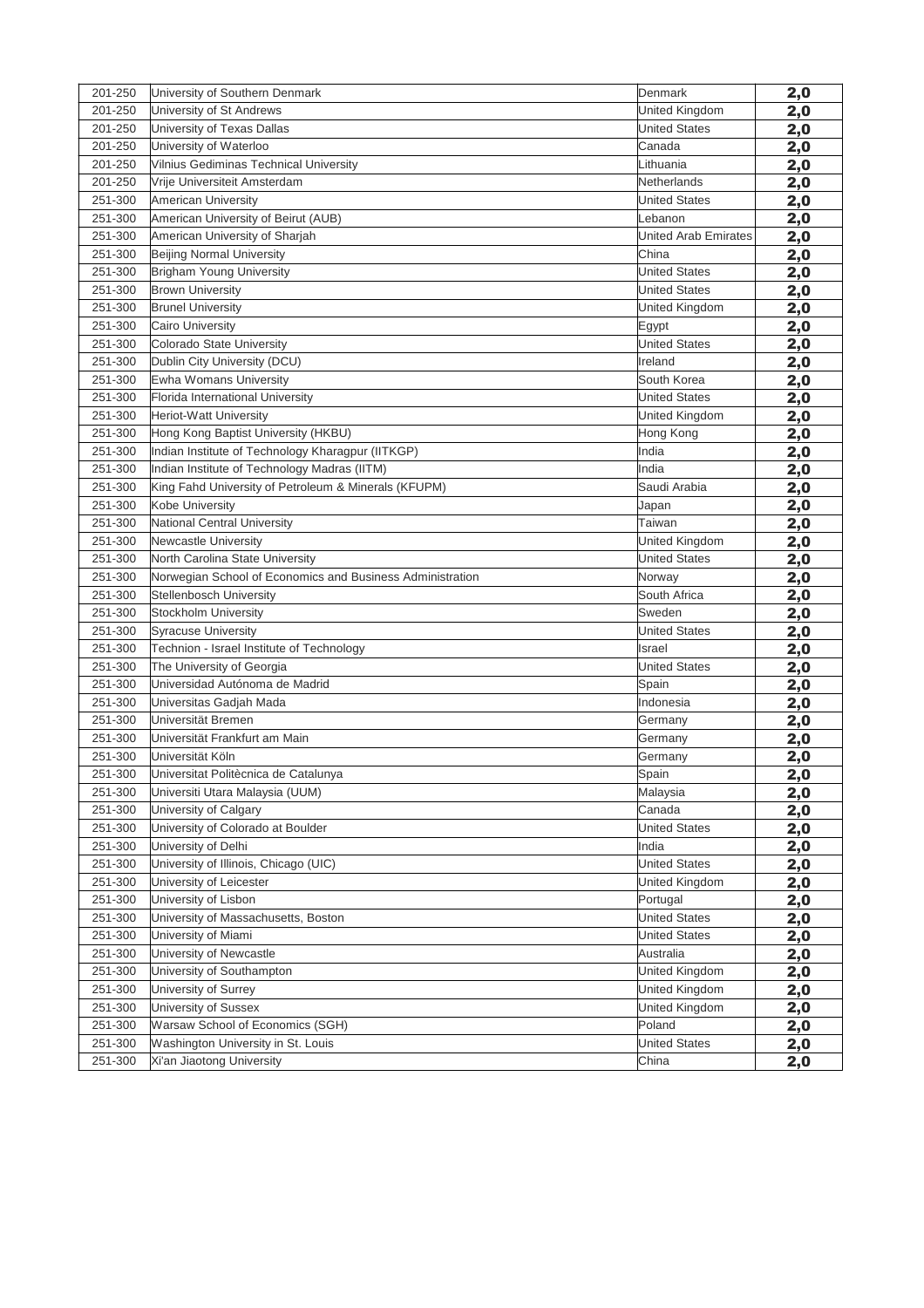#### Communication & Media Studies

|                | Top 200 Universities - Communication & Media Studies   |                      |              |
|----------------|--------------------------------------------------------|----------------------|--------------|
| 2018           | <b>Institution</b>                                     | <b>Country</b>       | <b>Score</b> |
| $\mathbf 1$    | University of Amsterdam                                | Netherlands          | 14,0         |
| $\overline{2}$ | University of Southern California                      | <b>United States</b> | 14,0         |
| 3              | London School of Economics and Political Science (LSE) | United Kingdom       | 14,0         |
| 4              | University of Texas at Austin                          | <b>United States</b> | 14,0         |
| 5              | <b>Stanford University</b>                             | <b>United States</b> | 14,0         |
| 6              | University of California, Berkeley (UCB)               | <b>United States</b> | 14,0         |
| $\overline{7}$ | Jniversity of Wisconsin-Madison                        | <b>United States</b> | 14,0         |
| 8              | University of California, Los Angeles (UCLA)           | <b>United States</b> | 14,0         |
| 9              | Goldsmiths, University of London                       | United Kingdom       | 14,0         |
| 10             | Massachusetts Institute of Technology (MIT)            | <b>United States</b> | 14,0         |
| 11             | Columbia University                                    | <b>United States</b> | 12,0         |
| 12             | Nanyang Technological University (NTU)                 | Singapore            | 12,0         |
| 13             | University of Pennsylvania                             | <b>United States</b> | 12,0         |
| 14             | National University of Singapore (NUS)                 | Singapore            | 12,0         |
| 15             | New York University (NYU)                              | <b>United States</b> | 12,0         |
| 16             | Michigan State University                              | <b>United States</b> | 12,0         |
| 17             | Northwestern University                                | <b>United States</b> | 12,0         |
| 18             | <b>Yale University</b>                                 | <b>United States</b> | 12,0         |
| 19             | University of California, Santa Barbara (UCSB)         | <b>United States</b> | 12,0         |
| 20             | The Chinese University of Hong Kong (CUHK)             | Hong Kong            | 12,0         |
| 21             | Ohio State University                                  | <b>United States</b> | 10,0         |
| 22             | <b>Cornell University</b>                              | <b>United States</b> | 10,0         |
| 23             | <b>Cardiff University</b>                              | United Kingdom       | 10,0         |
| $24 =$         | King's College London (KCL)                            | United Kingdom       | 10,0         |
| $24=$          | University of Michigan                                 | <b>United States</b> | 10,0         |
| 26             | University of Illinois at Urbana-Champaign             | <b>United States</b> | 10,0         |
| 27             | City University of Hong Kong                           | Hong Kong            | 10,0         |
| 28             | The University of Melbourne                            | Australia            | 10,0         |
| 29             | Pennsylvania State University                          | <b>United States</b> | 10,0         |
| 30             | University of Zurich                                   | Switzerland          | 10,0         |
| 31             | Queensland University of Technology (QUT)              | Australia            | 8,0          |
| $32=$          | Seoul National University (SNU)                        | South Korea          | 8,0          |
| $32=$          | The University of Queensland (UQ)                      | Australia            | 8,0          |
| $32 =$         | The University of Sydney                               | Australia            | 8,0          |
| $35=$          | Aarhus University                                      | Denmark              | 8,0          |
| $35=$          | Ludwig-Maximilians-Universität München                 | Germany              | 8,0          |
| $35=$          | University of Hong Kong (HKU)                          | Hong Kong            | 8,0          |
| 38             | University of Washington                               | <b>United States</b> | 8,0          |
| 39             | University of Leeds                                    | United Kingdom       | 8,0          |
| 40             | University of Westminster                              | United Kingdom       | 8,0          |
| $41 =$         | Loughborough University                                | United Kingdom       | 6,0          |
| $41=$          | University of Chicago                                  | <b>United States</b> | 6,0          |
| 43             | University of Helsinki                                 | Finland              | 6,0          |
| 44             | Universität Wien                                       | Austria              | 6,0          |
| 45             | The University of Tokyo                                | Japan                | 6,0          |
| $46=$          | Pontificia Universidad Católica de Chile               | Chile                | 6,0          |
| $46=$          | The University of New South Wales (UNSW)               | Australia            | 6,0          |
| 48             | University of Missouri, Columbia                       | <b>United States</b> | 6,0          |
| 49             | Universidad de Navarra                                 | Spain                | 6,0          |
| $50=$          | University of Leicester                                | United Kingdom       | 6,0          |
| $50=$          | University of Oslo                                     | Norway               | 6,0          |
| 51-100         | <b>Boston University</b>                               | <b>United States</b> | 4,0          |
| 51-100         | City University London                                 | United Kingdom       | 4,0          |
| 51-100         | City University of New York                            | <b>United States</b> | 4,0          |
| 51-100         | <b>Erasmus University Rotterdam</b>                    | Netherlands          | 4,0          |
| 51-100         | Freie Universität Berlin                               | Germany              | 4,0          |
| 51-100         | Hong Kong Baptist University (HKBU)                    | Hong Kong            | 4,0          |
| 51-100         | Humboldt-Universität zu Berlin                         | Germany              | 4,0          |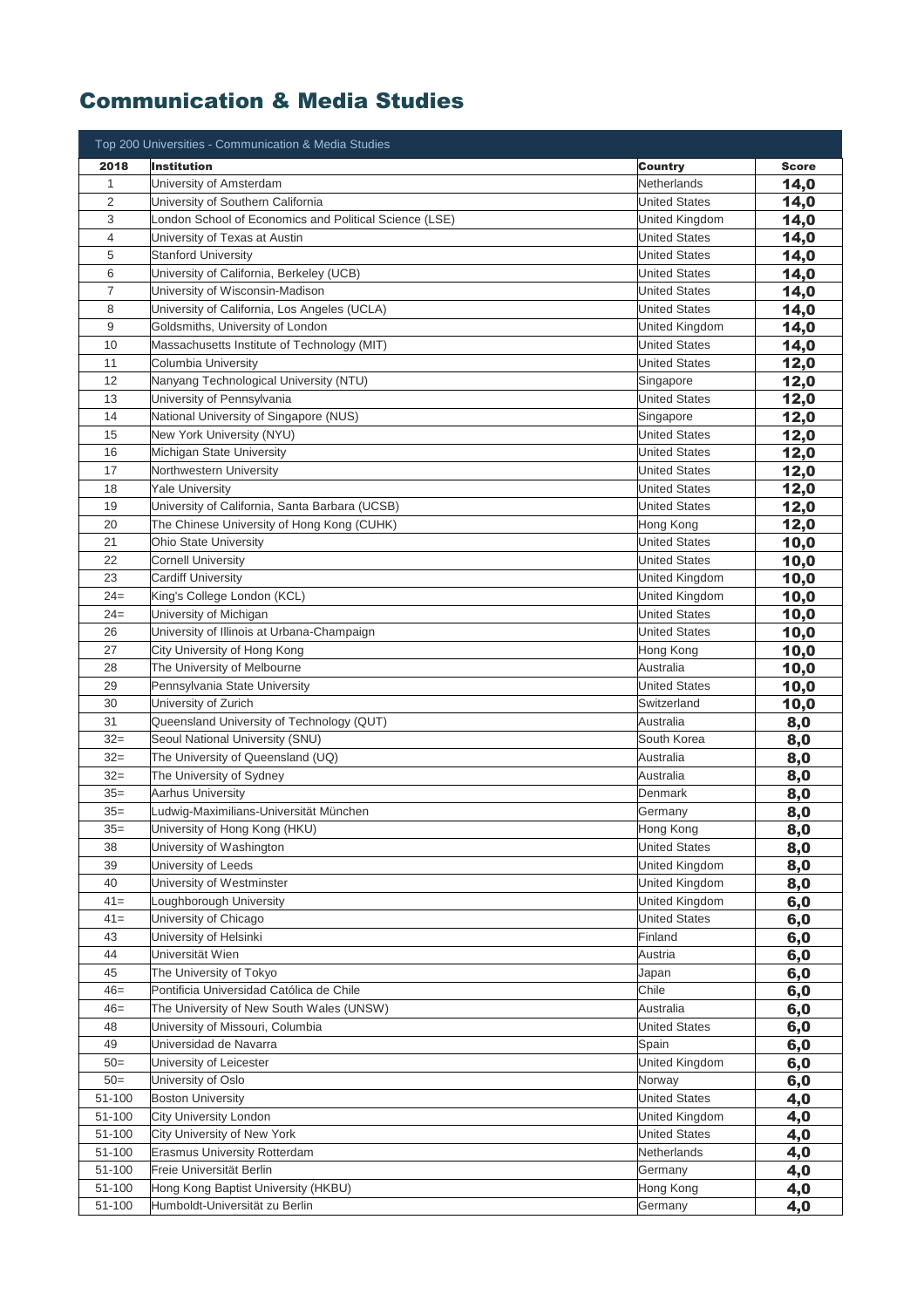| 51-100  | Indiana University Bloomington                                      | <b>United States</b> | 4,0        |
|---------|---------------------------------------------------------------------|----------------------|------------|
| 51-100  | Katholieke Universiteit Leuven                                      | Belgium              | 4,0        |
| 51-100  | Korea University                                                    | South Korea          | 4,0        |
| 51-100  | <b>McGill University</b>                                            | Canada               | 4,0        |
| 51-100  | <b>Monash University</b>                                            | Australia            | 4,0        |
| 51-100  | National Taiwan University (NTU)                                    | Taiwan               | 4,0        |
| 51-100  | <b>Peking University</b>                                            | China                | 4,0        |
| 51-100  | <b>Purdue University</b>                                            | <b>United States</b> | 4,0        |
| 51-100  | <b>RMIT University</b>                                              | Australia            | 4,0        |
| 51-100  | Royal Holloway University of London                                 | United Kingdom       | 4,0        |
| 51-100  | Stockholm University                                                | Sweden               | 4,0        |
| 51-100  | Sungkyunkwan University                                             | South Korea          | 4,0        |
| 51-100  | <b>Syracuse University</b>                                          | <b>United States</b> | 4,0        |
| 51-100  | The University of Auckland                                          | New Zealand          | 4,0        |
| 51-100  | The University of Nottingham                                        | United Kingdom       | 4,0        |
| 51-100  | The University of Sheffield                                         | United Kingdom       | 4,0        |
| 51-100  | The University of Warwick                                           | United Kingdom       | 4,0        |
| 51-100  | Tsinghua University                                                 | China                | 4,0        |
| 51-100  | Universidad Complutense de Madrid (UCM)                             | Spain                | 4,0        |
| 51-100  | Universidad Nacional Autónoma de México (UNAM)                      | Mexico               | 4,0        |
| 51-100  | Universidade de São Paulo (USP)                                     | <b>Brazil</b>        | 4,0        |
| 51-100  | Universitat Autónoma de Barcelona                                   | Spain                | 4,0        |
| 51-100  | Universitat Pompeu Fabra                                            | Spain                | 4,0        |
| 51-100  | Université de Montréal                                              | Canada               | 4,0        |
| 51-100  | Universiti Malaya (UM)                                              | Malaysia             | 4,0        |
| 51-100  | University of Birmingham                                            | United Kingdom       | 4,0        |
| 51-100  | University of California, Irvine (UCI)                              | <b>United States</b> | 4,0        |
| 51-100  | University of California, San Diego (UCSD)                          | <b>United States</b> | 4,0        |
| 51-100  | University of Copenhagen                                            | Denmark              | 4,0        |
| 51-100  | University of Florida                                               | <b>United States</b> | 4,0        |
| 51-100  | University of Glasgow                                               | United Kingdom       | 4,0        |
| 51-100  | University of Illinois, Chicago (UIC)                               | <b>United States</b> | 4,0        |
| 51-100  | University of Maryland, College Park                                | <b>United States</b> | 4,0        |
| 51-100  | University of Minnesota                                             | <b>United States</b> | 4,0        |
| 51-100  | University of North Carolina, Chapel Hill                           | <b>United States</b> | 4,0        |
| 51-100  | University of Sussex                                                | United Kingdom       | 4,0        |
| 51-100  | University of Tampere                                               | Finland              | 4,0        |
| 51-100  | University of Technology Sydney (UTS)                               | Australia            | 4,0        |
| 51-100  | Uppsala University                                                  | Sweden               | 4,0        |
| 51-100  | Vrije Universiteit Amsterdam                                        | Netherlands          | 4,0        |
| 51-100  | Vrije Universiteit Brussel (VUB)                                    | Belgium              | 4,0        |
| 51-100  | Yonsei University                                                   | South Korea          |            |
| 101-150 | Arizona State University                                            | <b>United States</b> | 4,0        |
| 101-150 | <b>Brown University</b>                                             | <b>United States</b> | 2,0        |
| 101-150 | Carnegie Mellon University                                          | <b>United States</b> | 2,0        |
| 101-150 | Deakin University                                                   | Australia            | 2,0        |
| 101-150 | <b>Fudan University</b>                                             | China                | <u>2,0</u> |
| 101-150 |                                                                     |                      | 2,0        |
|         | George Washington University                                        | <b>United States</b> | 2,0        |
| 101-150 | <b>Hanyang University</b>                                           | South Korea          | 2,0        |
| 101-150 | Hebrew University of Jerusalem                                      | Israel               | 2,0        |
| 101-150 | Johannes Gutenberg Universität Mainz                                | Germany              | 2,0        |
| 101-150 | Johns Hopkins University                                            | <b>United States</b> | 2,0        |
| 101-150 | <b>Kyoto University</b>                                             | Japan                | 2,0        |
| 101-150 | <b>Lancaster University</b>                                         | United Kingdom       | 2,0        |
| 101-150 | Leiden University                                                   | Netherlands          | 2,0        |
| 101-150 | Lund University                                                     | Sweden               | 2,0        |
| 101-150 | Macquarie University                                                | Australia            | 2,0        |
| 101-150 | National Chengchi University                                        | Taiwan               | 2,0        |
| 101-150 | Queen Mary University of London (QMUL)                              | United Kingdom       | <u>2,0</u> |
| 101-150 | Rheinisch-Westfälische Technische Hochschule Aachen                 | Germany              | 2,0        |
| 101-150 | Rutgers - The State University of New Jersey, New Brunswick         | <b>United States</b> | 2,0        |
| 101-150 | Simon Fraser University                                             | Canada               | 2,0        |
| 101-150 | SOAS - School of Oriental and African Studies, University of London | United Kingdom       | 2,0        |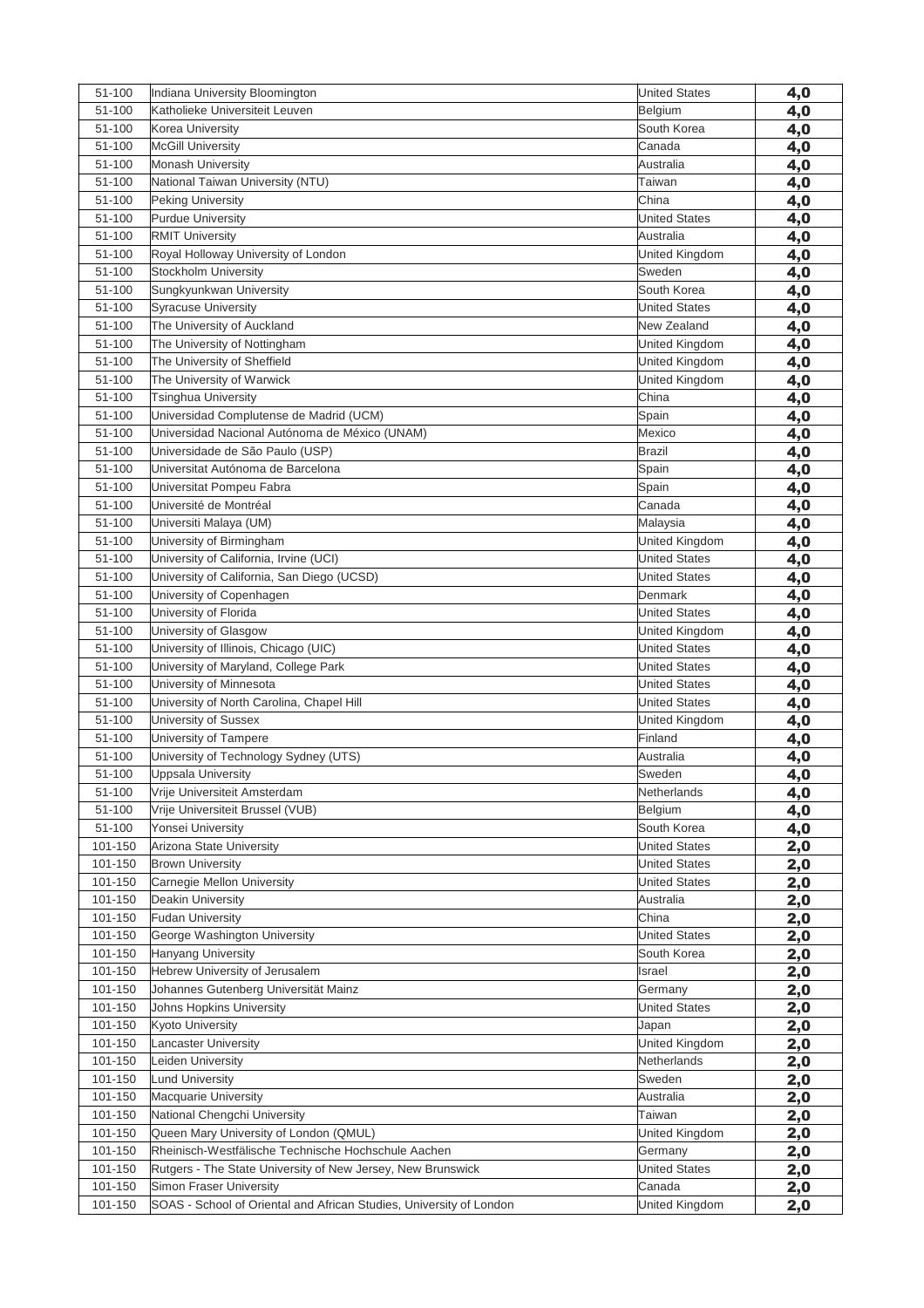| 101-150 | The University of Georgia                         | <b>United States</b> | 2,0        |
|---------|---------------------------------------------------|----------------------|------------|
| 101-150 | Universidad de Buenos Aires                       | Argentina            | 2,0        |
| 101-150 | Università degli Studi di Milano                  | Italy                | 2,0        |
| 101-150 | Università di Bologna (UNIBO)                     | Italy                | 2,0        |
| 101-150 | Universitat de Barcelona (UB)                     | Spain                | 2,0        |
| 101-150 | Universität Hamburg                               | Germany              | 2,0        |
| 101-150 | Université du Québec                              | Canada               | 2,0        |
| 101-150 | Université Paris-Sorbonne (Paris IV)              | France               | 2,0        |
| 101-150 | Universiti Kebangsaan Malaysia (UKM)              | Malaysia             | 2,0        |
| 101-150 | University of Alberta                             | Canada               | 2,0        |
| 101-150 | University of Arizona                             | <b>United States</b> | 2,0        |
| 101-150 | University of Bergen                              | Norway               | 2,0        |
| 101-150 | University of Bristol                             | United Kingdom       | 2,0        |
| 101-150 | University of California, Davis (UCD)             | <b>United States</b> | 2,0        |
| 101-150 | University of California, Santa Cruz (UCSC)       | <b>United States</b> | 2,0        |
| 101-150 | University of Cape Town                           | South Africa         | 2,0        |
| 101-150 | University of Colorado at Boulder                 | <b>United States</b> | 2,0        |
| 101-150 | University of East Anglia (UEA)                   | United Kingdom       | 2,0        |
| 101-150 | University of Groningen                           | Netherlands          | 2,0        |
| 101-150 | University of Hawaii at Mānoa                     | <b>United States</b> | 2,0        |
| 101-150 | University of Iowa                                | United States        | 2,0        |
| 101-150 | University of Massachusetts, Amherst              | <b>United States</b> | 2,0        |
| 101-150 | University of Southern Denmark                    | Denmark              | 2,0        |
| 101-150 | University of York                                | United Kingdom       | 2,0        |
| 101-150 | Utrecht University                                | Netherlands          | 2,0        |
| 101-150 | Victoria University of Wellington                 | New Zealand          | 2,0        |
| 101-150 | Waseda University                                 | Japan                | 2,0        |
| 101-150 | Westfälische Wilhelms-Universität Münster         | Germany              | 2,0        |
| 101-150 | <b>York University</b>                            | Canada               | 2,0        |
| 101-150 | Zhejiang University                               | China                | 2,0        |
| 151-200 | <b>Aalto University</b>                           | Finland              | 2,0        |
| 151-200 | <b>American University</b>                        | <b>United States</b> | 2,0        |
| 151-200 | Auckland University of Technology                 | New Zealand          | 2,0        |
| 151-200 | <b>Bournemouth University</b>                     | United Kingdom       | 2,0        |
| 151-200 | <b>Charles University</b>                         | Czech Republic       | 2,0        |
| 151-200 | Concordia University                              | Canada               | 2,0        |
| 151-200 | <b>Curtin University</b>                          | Australia            | 2,0        |
| 151-200 | Dublin City University (DCU)                      | Ireland              | 2,0        |
| 151-200 | Ewha Womans University                            | South Korea          |            |
| 151-200 | Florida State University                          | <b>United States</b> | 2,0<br>2,0 |
| 151-200 | George Mason University                           | <b>United States</b> |            |
| 151-200 | Georgetown University                             | <b>United States</b> | 2,0        |
| 151-200 | Georgia Institute of Technology (Georgia Tech)    | <b>United States</b> | 2,0        |
| 151-200 |                                                   |                      | 2,0        |
| 151-200 | <b>Griffith University</b><br>La Trobe University | Australia            | 2,0        |
| 151-200 | Lomonosov Moscow State University                 | Australia            | 2,0        |
|         |                                                   | Russia               | 2,0        |
| 151-200 | National Chiao Tung University                    | Taiwan               | 2,0        |
| 151-200 | <b>Ohio University</b>                            | <b>United States</b> | 2,0        |
| 151-200 | Queen's University of Belfast                     | United Kingdom       | 2,0        |
| 151-200 | Radboud University Nijmegen                       | Netherlands          | 2,0        |
| 151-200 | <b>Rhodes University</b>                          | South Africa         | 2,0        |
| 151-200 | Roskilde University                               | Denmark              | 2,0        |
| 151-200 | Sapienza - Università di Roma                     | Italy                | 2,0        |
| 151-200 | Shanghai Jiao Tong University                     | China                | 2,0        |
| 151-200 | Texas A&M University                              | <b>United States</b> | 2,0        |
| 151-200 | The University of Adelaide                        | Australia            | 2,0        |
| 151-200 | The University of Western Australia (UWA)         | Australia            | 2,0        |
| 151-200 | Universidad de Granada                            | Spain                | 2,0        |
| 151-200 | Universidade Federal do Rio de Janeiro            | Brazil               | 2,0        |
| 151-200 | Università Cattolica del Sacro Cuore              | Italy                | 2,0        |
| 151-200 | Universität Leipzig                               | Germany              | 2,0        |
| 151-200 | Université Libre de Bruxelles (ULB)               | Belgium              | 2,0        |
| 151-200 | Universiti Sains Malaysia (USM)                   | Malaysia             | 2,0        |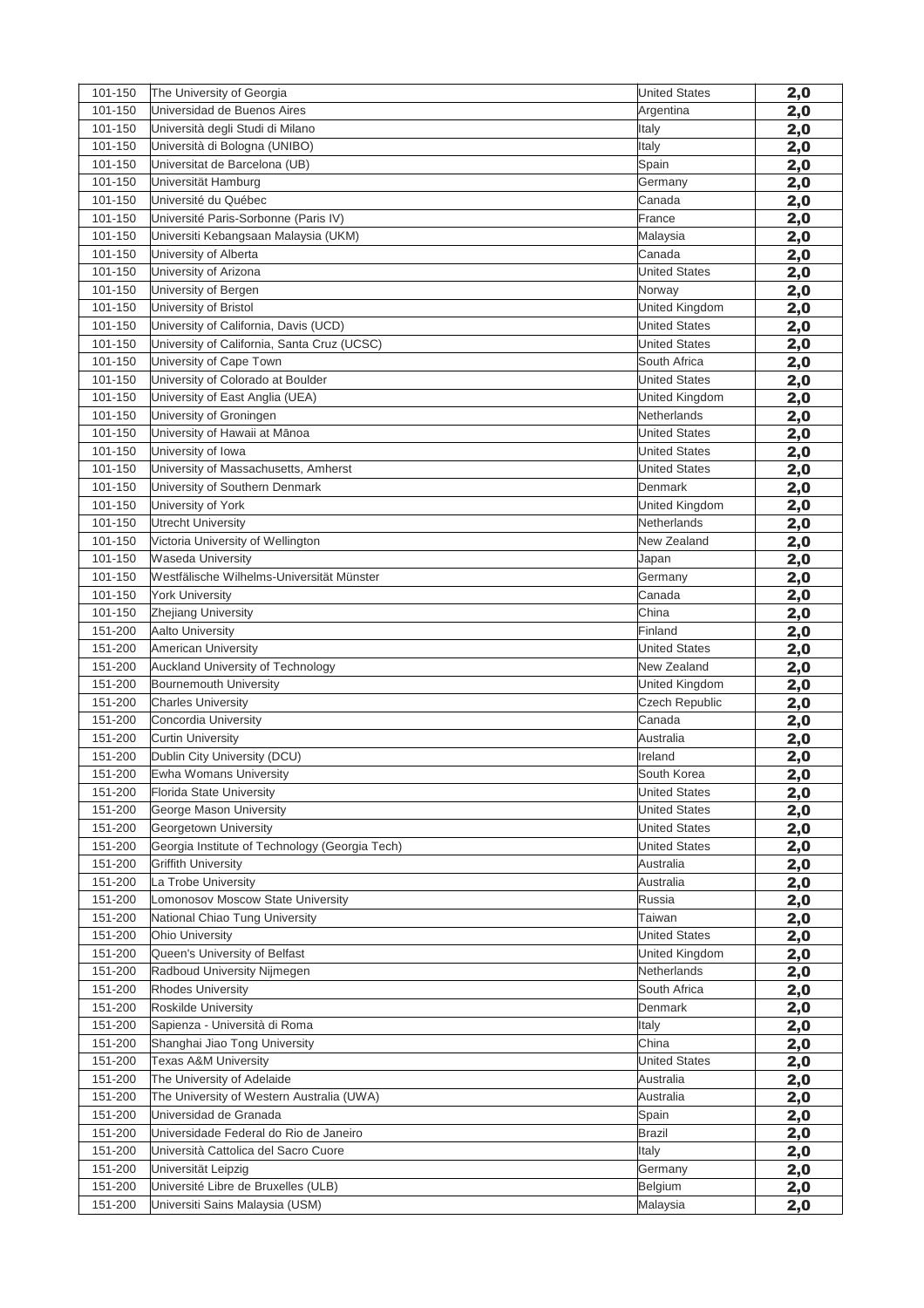| 151-200 | University at Buffalo SUNY               | <b>United States</b> | 2,0 |
|---------|------------------------------------------|----------------------|-----|
| 151-200 | University of Alabama                    | <b>United States</b> | 2,0 |
| 151-200 | University of Antwerp                    | Belgium              | 2,0 |
| 151-200 | University of Calgary                    | <b>Canada</b>        | 2,0 |
| 151-200 | University of Gothenburg                 | Sweden               | 2,0 |
| 151-200 | University of Kansas                     | <b>United States</b> | 2,0 |
| 151-200 | University of Miami                      | <b>United States</b> | 2,0 |
| 151-200 | University of Oklahoma                   | <b>United States</b> | 2,0 |
| 151-200 | University of Otago                      | New Zealand          | 2,0 |
| 151-200 | University of Pittsburgh                 | <b>United States</b> | 2,0 |
| 151-200 | University of South Carolina at Columbia | <b>United States</b> | 2,0 |
| 151-200 | University of South Florida              | <b>United States</b> | 2,0 |
| 151-200 | University of Stirling                   | United Kingdom       | 2,0 |
| 151-200 | University of Tartu                      | Estonia              | 2,0 |
| 151-200 | University of Waikato                    | New Zealand          | 2,0 |
| 151-200 | University of Wollongong                 | lAustralia           | 2,0 |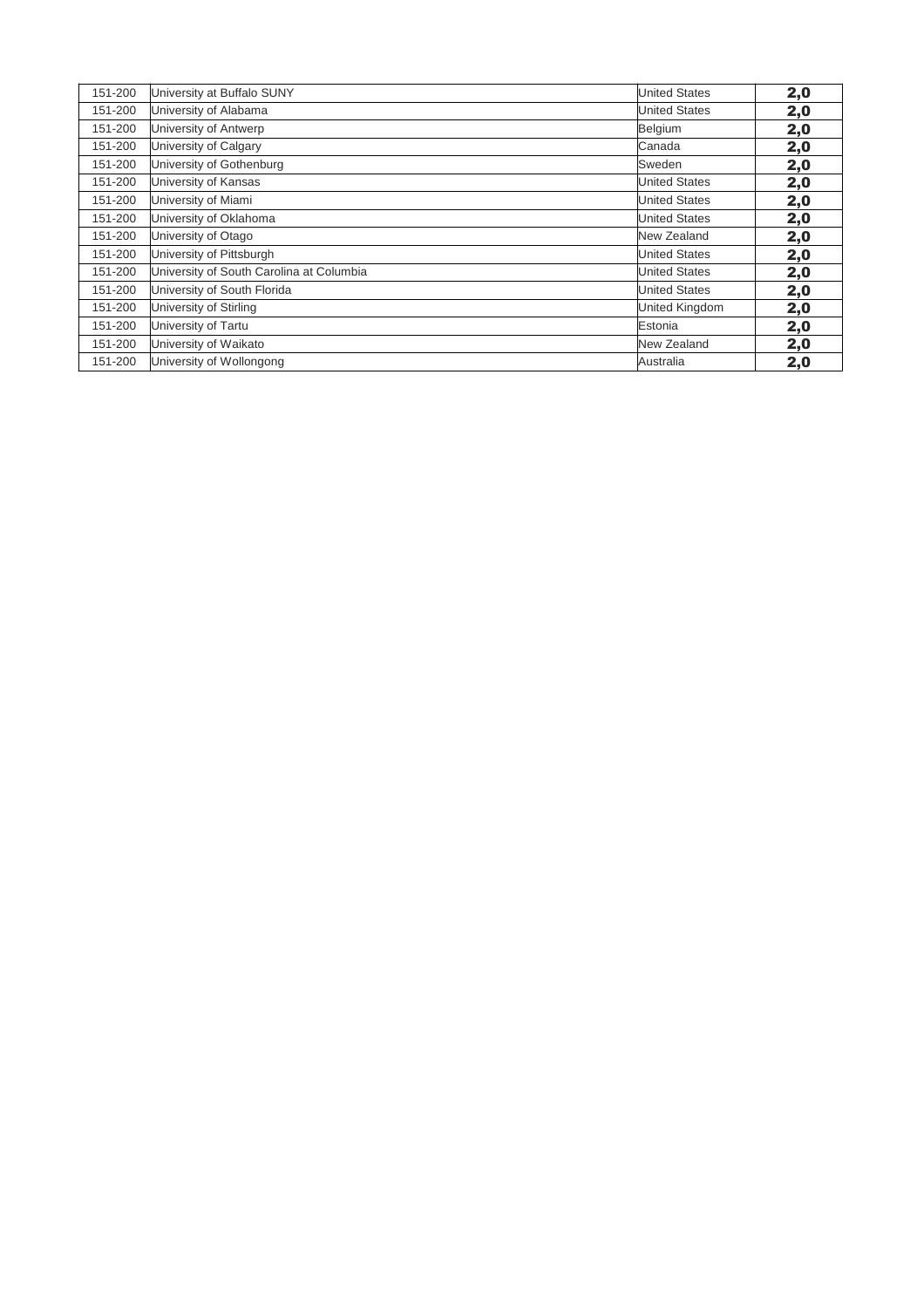# Development Studies

|                | Top 100 Universities - Development Studies                          |                         |              |
|----------------|---------------------------------------------------------------------|-------------------------|--------------|
| 2018           | <b>Institution</b>                                                  | Country                 | <b>Score</b> |
| 1              | University of Sussex                                                | United Kingdom          | 14,0         |
| $\overline{2}$ | <b>Harvard University</b>                                           | <b>United States</b>    | 14,0         |
| 3              | University of Oxford                                                | United Kingdom          | 14,0         |
| 4              | SOAS - School of Oriental and African Studies, University of London | United Kingdom          | 14,0         |
| 5              | University of Cambridge                                             | United Kingdom          | 14,0         |
| 6              | University of California, Berkeley (UCB)                            | <b>United States</b>    | 14,0         |
| $\overline{7}$ | London School of Economics and Political Science (LSE)              | United Kingdom          | 14,0         |
| 8              | <b>Stanford University</b>                                          | <b>United States</b>    | 14,0         |
| 9              | Australian National University (ANU)                                | Australia               | 14,0         |
| 10             | University of Copenhagen                                            | Denmark                 | 14,0         |
| 11             | University of Cape Town                                             | South Africa            | 12,0         |
| 12             | University of East Anglia (UEA)                                     | United Kingdom          | 12,0         |
| 13             | <b>Wageningen University</b>                                        | Netherlands             | 12,0         |
| 14             | The University of Manchester                                        | United Kingdom          | 12,0         |
| 15             | University of Toronto                                               | Canada                  | 12,0         |
| 16             | The University of Melbourne                                         | Australia               | 10,0         |
| 17             | University of Delhi                                                 | India                   | 10,0         |
| 18             | University of California, Los Angeles (UCLA)                        | United States           | 10,0         |
| 19             | University of The Witwatersrand                                     | South Africa            | 10,0         |
| 20             | <b>Princeton University</b>                                         | <b>United States</b>    | 10,0         |
| 21             | The University of Sydney                                            | Australia               | 10,0         |
| 22             | University of Edinburgh                                             | United Kingdom          | 10,0         |
| 23             | University of Chicago                                               | <b>United States</b>    | 10,0         |
| 24             | The University of Queensland (UQ)                                   | Australia               | 10,0         |
| 25             | The University of Tokyo                                             | Japan                   | 10,0         |
| $26=$          | <b>Brown University</b>                                             | <b>United States</b>    | 10,0         |
| $26=$          | University of Amsterdam                                             | Netherlands             | 10,0         |
| 28             | <b>Lund University</b>                                              | Sweden                  | 10,0         |
| 29             | King's College London (KCL)                                         | United Kingdom          | 10,0         |
| 30             | Universiti Malaya (UM)                                              | Malaysia                | 10,0         |
| 31             | University of California, Davis (UCD)                               | <b>United States</b>    | 8,0          |
| 32             | <b>Duke University</b>                                              | United States           | 8,0          |
| 33             | Universidad Nacional Autónoma de México (UNAM)                      | Mexico                  | 8,0          |
| 34             | University of Hong Kong (HKU)                                       | Hong Kong               | 8,0          |
| 35             | <b>Uppsala University</b>                                           | Sweden                  | 8,0          |
| 36             | University of Birmingham                                            | United Kingdom          | 8,0          |
| 37             | Michigan State University                                           | <b>United States</b>    | 8,0          |
| 38             | University of Leeds                                                 | United Kingdom          | 8,0          |
| $39=$          | <b>McGill University</b>                                            | Canada                  | 8,0          |
| $39=$          | University of Otago                                                 | New Zealand             | 8,0          |
| $41 =$         | City University of Hong Kong                                        | Hong Kong               | 6,0          |
| $41=$          | The University of Auckland                                          | New Zealand             | 6,0          |
| 43             | Arizona State University                                            | <b>United States</b>    | 6,0          |
| 44             | <b>Stellenbosch University</b>                                      | South Africa            | 6,0          |
| 45             | University of Bristol                                               | United Kingdom          | 6,0          |
| 46<br>47       | Katholieke Universiteit Leuven<br>The University of Sheffield       | Belgium                 | 6,0          |
|                |                                                                     | United Kingdom          | 6,0          |
| $48=$<br>$48=$ | Erasmus University Rotterdam                                        | Netherlands             | 6,0          |
| 50             | University of Pennsylvania<br><b>Makerere University</b>            | United States<br>Uganda | 6,0          |
| 51-100         | Aarhus University                                                   | Denmark                 | 6,0          |
| 51-100         | <b>American University</b>                                          | <b>United States</b>    | 2,0<br>2,0   |
| 51-100         | <b>Beijing Normal University</b>                                    | China                   | 2,0          |
| 51-100         | <b>Clark University</b>                                             | <b>United States</b>    | 2,0          |
| 51-100         | <b>Curtin University</b>                                            | Australia               | 2,0          |
| 51-100         | Georg-August-Universität Göttingen                                  | Germany                 | 2,0          |
| 51-100         | George Washington University                                        | <b>United States</b>    | 2,0          |
| 51-100         | Georgetown University                                               | <b>United States</b>    | 2,0          |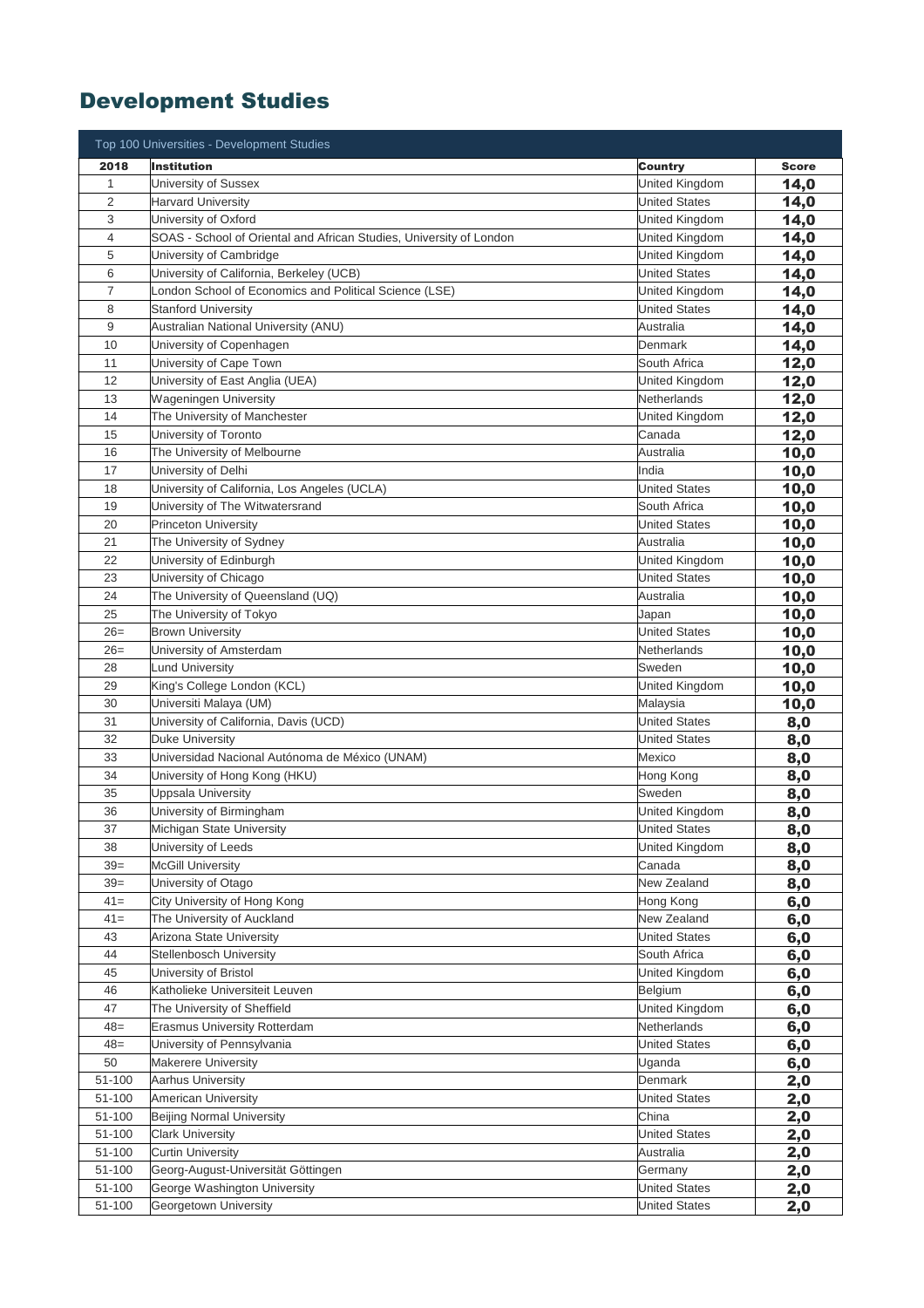| 51-100 | <b>Griffith University</b>                     | Australia            | 2,0 |
|--------|------------------------------------------------|----------------------|-----|
| 51-100 | Imperial College London                        | United Kingdom       | 2,0 |
| 51-100 | Johns Hopkins University                       | <b>United States</b> | 2,0 |
| 51-100 | Korea University                               | South Korea          | 2,0 |
| 51-100 | Kyung Hee University                           | South Korea          | 2,0 |
| 51-100 | <b>Massey University</b>                       | New Zealand          | 2,0 |
| 51-100 | Monash University                              | Australia            | 2,0 |
| 51-100 | National Taiwan University (NTU)               | Taiwan               | 2,0 |
| 51-100 | <b>Oueen's University</b>                      | Canada               | 2,0 |
| 51-100 | <b>RMIT University</b>                         | Australia            | 2,0 |
| 51-100 | Roskilde University                            | Denmark              | 2,0 |
| 51-100 | Sciences Po Paris                              | France               | 2,0 |
| 51-100 | <b>Syracuse University</b>                     | <b>United States</b> | 2,0 |
| 51-100 | The Open University                            | United Kingdom       | 2,0 |
| 51-100 | The University of Adelaide                     | Australia            | 2,0 |
| 51-100 | The University of New South Wales (UNSW)       | Australia            | 2,0 |
| 51-100 | The University of Warwick                      | United Kingdom       | 2,0 |
| 51-100 | Universidad de Los Andes Colombia              | Colombia             | 2,0 |
| 51-100 | Universidade Estadual de Campinas (Unicamp)    | <b>Brazil</b>        | 2,0 |
| 51-100 | Universidade Federal do Rio de Janeiro         | Brazil               | 2,0 |
| 51-100 | Universiti Sains Malaysia (USM)                | Malaysia             | 2,0 |
| 51-100 | University College Dublin (UCD)                | Ireland              | 2,0 |
| 51-100 | University of Bath                             | United Kingdom       | 2,0 |
| 51-100 | University of California, Santa Barbara (UCSB) | <b>United States</b> | 2,0 |
| 51-100 | University of Dar es Salaam                    | Tanzania             | 2,0 |
| 51-100 | University of Ghana                            | Ghana                | 2,0 |
| 51-100 | University of Glasgow                          | United Kingdom       | 2,0 |
| 51-100 | University of Illinois at Urbana-Champaign     | <b>United States</b> | 2,0 |
| 51-100 | University of Johannesburg                     | South Africa         | 2,0 |
| 51-100 | University of Kwazulu-Natal                    | South Africa         | 2,0 |
| 51-100 | University of Massachusetts, Amherst           | <b>United States</b> | 2,0 |
| 51-100 | University of Minnesota                        | <b>United States</b> | 2,0 |
| 51-100 | University of Nairobi                          | Kenya                | 2,0 |
| 51-100 | University of Oslo                             | Norway               | 2,0 |
| 51-100 | University of Ottawa                           | Canada               | 2,0 |
| 51-100 | University of Reading                          | United Kingdom       | 2,0 |
| 51-100 | University of Waikato                          | New Zealand          | 2,0 |
| 51-100 | University of Wisconsin-Madison                | <b>United States</b> | 2,0 |
| 51-100 | University of York                             | United Kingdom       | 2,0 |
| 51-100 | Victoria University of Wellington              | New Zealand          | 2,0 |
| 51-100 | Vrije Universiteit Amsterdam                   | Netherlands          | 2,0 |
| 51-100 | <b>York University</b>                         | Canada               | 2,0 |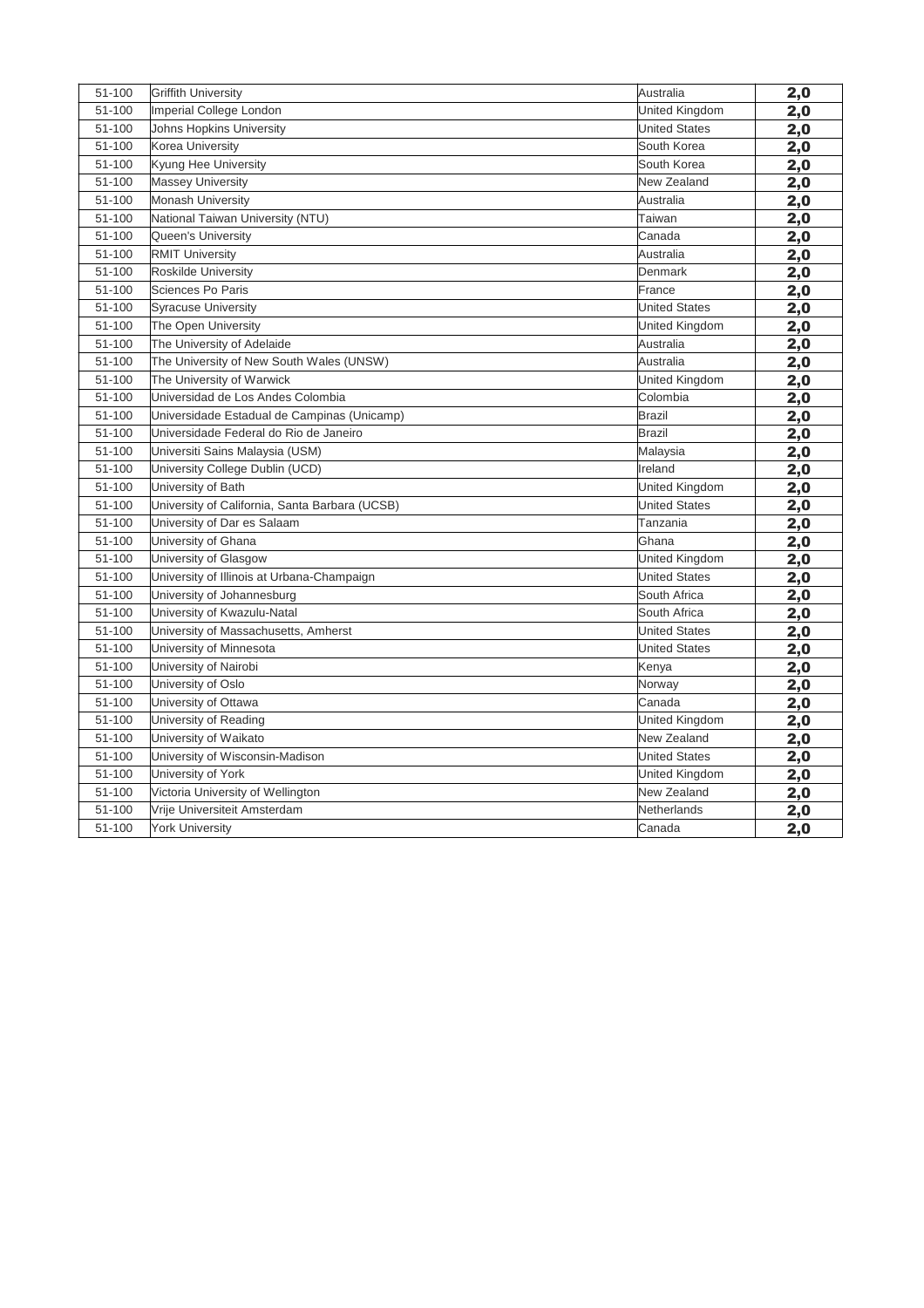### Economics & Econometrics

|                | Top 400 Universities - Economics & Econometrics            |                      |              |
|----------------|------------------------------------------------------------|----------------------|--------------|
| 2018           | <b>Institution</b>                                         | Country              | <b>Score</b> |
| $\mathbf 1$    | <b>Harvard University</b>                                  | <b>United States</b> | 14,0         |
| $\overline{2}$ | Massachusetts Institute of Technology (MIT)                | <b>United States</b> | 14,0         |
| 3              | <b>Stanford University</b>                                 | <b>United States</b> | 14,0         |
| 4              | University of California, Berkeley (UCB)                   | <b>United States</b> | 14,0         |
| 5              | <b>Princeton University</b>                                | <b>United States</b> | 14,0         |
| 6              | University of Chicago                                      | <b>United States</b> | 14,0         |
| $\overline{7}$ | ondon School of Economics and Political Science (LSE)      | United Kingdom       | 14,0         |
| 8              | University of Oxford                                       | United Kingdom       | 14,0         |
| 9              | <b>Yale University</b>                                     | <b>United States</b> | 14,0         |
| 10             | Columbia University                                        | <b>United States</b> | 14,0         |
| 11             | University of Cambridge                                    | United Kingdom       | 14,0         |
| 12             | University of Pennsylvania                                 | <b>United States</b> | 14,0         |
| 13             | Northwestern University                                    | <b>United States</b> | 12,0         |
| 14             | University of California, Los Angeles (UCLA)               | <b>United States</b> | 12,0         |
| 15             | New York University (NYU)                                  | <b>United States</b> | 12,0         |
| 16             | Università Commerciale Luigi Bocconi                       | Italy                | 12,0         |
| 17             | UCL (University College London)                            | United Kingdom       | 12,0         |
| 18             | University of California, San Diego (UCSD)                 | <b>United States</b> |              |
| 19             | <b>Duke University</b>                                     | <b>United States</b> | 12,0<br>12,0 |
| 20             | National University of Singapore (NUS)                     | Singapore            | 12,0         |
| 21             | University of Michigan                                     | <b>United States</b> |              |
| 22             | University of Toronto                                      | Canada               | 10,0         |
| 23             | The University of Melbourne                                | Australia            | 10,0         |
| 24             | Australian National University (ANU)                       | Australia            | 10,0<br>10,0 |
| 25             | <b>Cornell University</b>                                  | United States        | 10,0         |
| 26             | London Business School                                     | United Kingdom       | 10,0         |
| 27             | University of British Columbia                             | Canada               |              |
| 28             | The Hong Kong University of Science and Technology (HKUST) | Hong Kong            | 10,0         |
| 29             | The University of Tokyo                                    | Japan                | 10,0         |
| 30             | The University of Warwick                                  | United Kingdom       | 10,0         |
| $31 =$         | <b>Peking University</b>                                   | China                | 10,0         |
| $31 =$         | The University of New South Wales (UNSW)                   | Australia            | 10,0         |
| 33             | <b>Brown University</b>                                    | <b>United States</b> | 10,0         |
| 34             | ETH Zurich (Swiss Federal Institute of Technology)         | Switzerland          | 10,0         |
| 35             | University of Hong Kong (HKU)                              | Hong Kong            | 10,0         |
| 36             | California Institute of Technology (Caltech)               | <b>United States</b> | 10,0         |
| 37             | <b>Tsinghua University</b>                                 | China                | 8,0<br>8,0   |
| $38=$          | The Chinese University of Hong Kong (CUHK)                 | Hong Kong            | 8,0          |
| $38=$          | Universitat Pompeu Fabra                                   | Spain                | 8,0          |
| $40=$          | Stockholm School of Economics                              | Sweden               | 8,0          |
| $40=$          | University of Wisconsin-Madison                            | <b>United States</b> | 8,0          |
| 42             | <b>Boston University</b>                                   | <b>United States</b> | 8,0          |
| $43=$          | University of Minnesota                                    | <b>United States</b> | 8,0          |
| $43=$          | University of Zurich                                       | Switzerland          | 8,0          |
| 45             | <b>Monash University</b>                                   | Australia            | 8,0          |
| 46             | Seoul National University (SNU)                            | South Korea          | 8,0          |
| 47             | The University of Sydney                                   | Australia            | 8,0          |
| 48             | <b>Tilburg University</b>                                  | Netherlands          | 8,0          |
| 49             | University of Amsterdam                                    | Netherlands          | 8,0          |
| $50=$          | Erasmus University Rotterdam                               | Netherlands          | 8,0          |
| $50=$          | Universidad Carlos III de Madrid                           | Spain                | 8,0          |
| 51-100         | <b>Aarhus University</b>                                   | Denmark              | 6,0          |
| 51-100         | Carnegie Mellon University                                 | <b>United States</b> | 6,0          |
| 51-100         | City University of Hong Kong                               | Hong Kong            | 6,0          |
| 51-100         | Dartmouth College                                          | <b>United States</b> | 6,0          |
| 51-100         | Ecole Polytechnique                                        | France               | 6,0          |
| 51-100         | <b>Fudan University</b>                                    | China                | 6,0          |
| 51-100         | Georgetown University                                      | <b>United States</b> | 6,0          |
|                |                                                            |                      |              |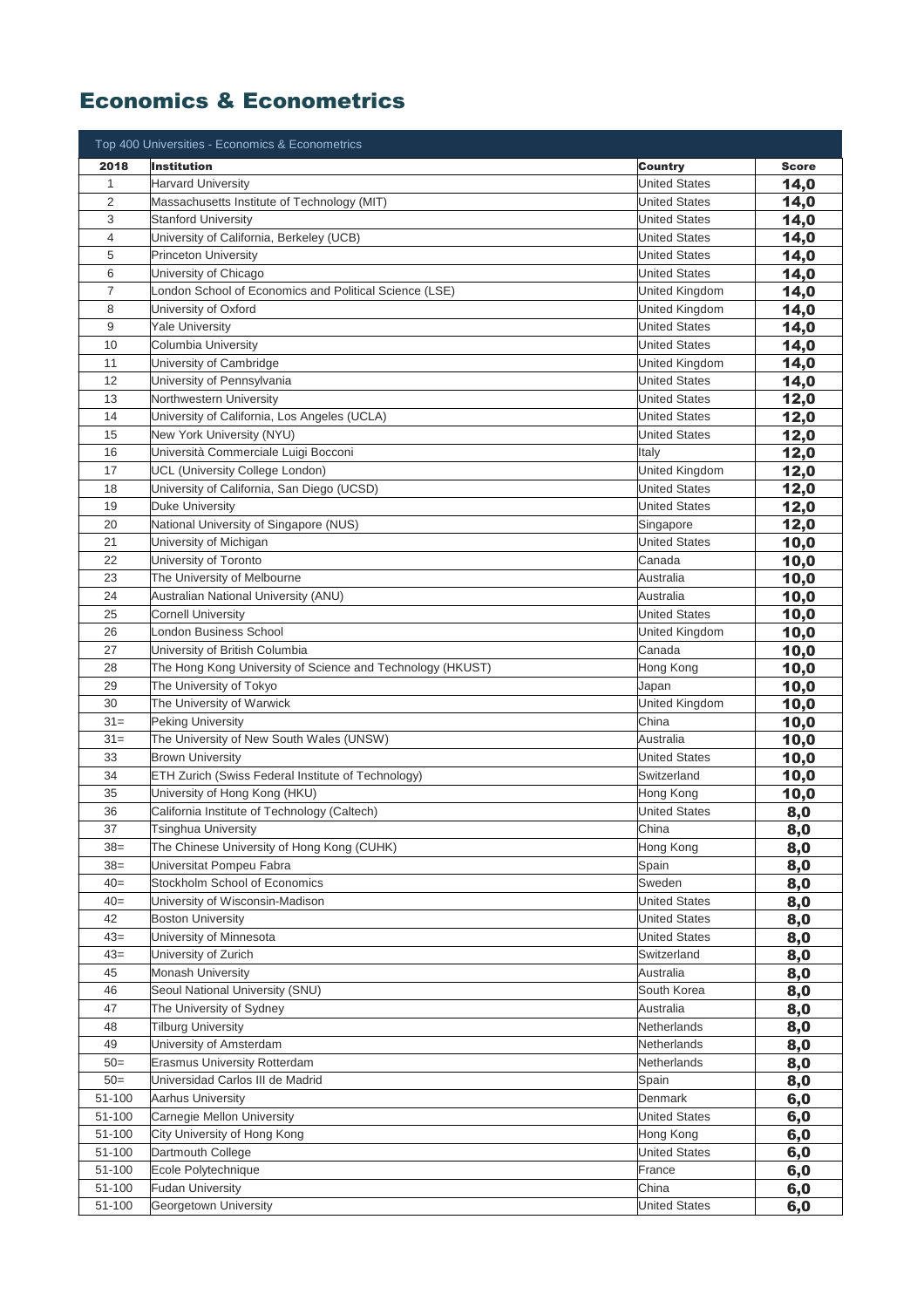| 51-100             | Hitotsubashi University                                          | Japan                | 6,0        |
|--------------------|------------------------------------------------------------------|----------------------|------------|
| 51-100             | Johns Hopkins University                                         | <b>United States</b> | 6,0        |
| 51-100             | Katholieke Universiteit Leuven                                   | Belgium              | 6,0        |
| 51-100             | Korea University                                                 | South Korea          | 6,0        |
| 51-100             | <b>Kyoto University</b>                                          | Japan                | 6,0        |
| 51-100             | Ludwig-Maximilians-Universität München                           | Germany              | 6,0        |
| 51-100             | <b>McGill University</b>                                         | Canada               | 6,0        |
| 51-100             | Michigan State University                                        | <b>United States</b> | 6,0        |
| 51-100             | Nanyang Technological University (NTU)                           | Singapore            | 6,0        |
| 51-100             | National Taiwan University (NTU)                                 | Taiwan               | 6,0        |
| 51-100             | Ohio State University                                            | <b>United States</b> | 6,0        |
| 51-100             | Pennsylvania State University                                    | United States        | 6,0        |
| 51-100             | Pontificia Universidad Católica de Chile                         | Chile                | 6,0        |
| 51-100             | Rheinische Friedrich-Wilhelms-Universität Bonn                   | Germany              | 6,0        |
| 51-100             | Shanghai Jiao Tong University                                    | China                | 6,0        |
| 51-100             | Singapore Management University                                  | Singapore            | 6,0        |
| 51-100             | Stockholm University                                             | Sweden               | 6,0        |
| 51-100             | <b>Tel Aviv University</b>                                       | Israel               | 6,0        |
| 51-100             | The University of Auckland                                       | New Zealand          | 6,0        |
| 51-100             | The University of Manchester                                     | United Kingdom       | 6,0        |
| 51-100             | The University of Nottingham                                     | United Kingdom       | 6,0        |
| 51-100             | The University of Queensland (UQ)                                | Australia            | 6,0        |
| 51-100             | Università di Bologna (UNIBO)                                    | Italy                | 6,0        |
| 51-100             | Universitat Autónoma de Barcelona                                | Spain                | 6,0        |
| 51-100             | Universität Mannheim                                             | Germany              | 6,0        |
| 51-100             | Université Catholique de Louvain (UCL)                           | Belgium              | 6,0        |
| 51-100             | Université Libre de Bruxelles (ULB)                              | Belgium              | 6,0        |
| 51-100             | Université Paris 1 Panthéon-Sorbonne                             | France               | 6,0        |
| 51-100             | University of California, Davis (UCD)                            | <b>United States</b> | 6,0        |
| 51-100             | University of Copenhagen                                         | Denmark              | 6,0        |
| 51-100             | University of Edinburgh                                          | United Kingdom       | 6,0        |
| 51-100             | University of Groningen                                          | Netherlands          | 6,0        |
| 51-100             | University of Illinois at Urbana-Champaign                       | <b>United States</b> | 6,0        |
| 51-100             | University of Maryland, College Park                             | <b>United States</b> | 6,0        |
| 51-100             | University of Southern California                                | <b>United States</b> | 6,0        |
| 51-100             | University of St Gallen (HSG)                                    | Switzerland          | 6,0        |
| 51-100             | University of Texas at Austin                                    | <b>United States</b> | 6,0        |
| 51-100             | University of Virginia                                           | <b>United States</b> | 6,0        |
| 51-100             | University of Washington                                         | <b>United States</b> | 6,0        |
| 51-100             | Washington University in St. Louis                               | <b>United States</b> | 6,0        |
| 51-100             | <b>Western University</b>                                        | Canada               | 6,0        |
| 51-100             | Yonsei University                                                | South Korea          | 6,0        |
| 101-150            | Arizona State University                                         | <b>United States</b> | 4,0        |
| 101-150<br>101-150 | <b>Boston College</b><br>Freie Universität Berlin                | <b>United States</b> | 4,0        |
| 101-150            |                                                                  | Germany              | 4,0        |
| 101-150            | Hebrew University of Jerusalem<br>Humboldt-Universität zu Berlin | Israel<br>Germany    | 4,0        |
| 101-150            | Indiana University Bloomington                                   | <b>United States</b> | 4,0        |
| 101-150            | Keio University                                                  |                      | 4,0        |
| 101-150            | <b>Lund University</b>                                           | Japan<br>Sweden      | 4,0        |
| 101-150            | <b>Maastricht University</b>                                     | Netherlands          | 4,0<br>4,0 |
| 101-150            | National Research University - Higher School of Economics (HSE)  | Russia               | 4,0        |
| 101-150            | <b>Osaka University</b>                                          | Japan                | 4,0        |
| 101-150            | <b>Purdue University</b>                                         | <b>United States</b> | 4,0        |
| 101-150            | Queen's University                                               | Canada               | 4,0        |
| 101-150            | Sciences Po Paris                                                | France               | 4,0        |
| 101-150            | Shanghai University of Finance and Economics                     | China                | 4,0        |
| 101-150            | Sungkyunkwan University                                          | South Korea          | 4,0        |
| 101-150            | <b>Texas A&amp;M University</b>                                  | <b>United States</b> | 4,0        |
| 101-150            | The Hong Kong Polytechnic University                             | Hong Kong            | 4,0        |
| 101-150            | The University of Adelaide                                       | Australia            | 4,0        |
| 101-150            | The University of Western Australia (UWA)                        | Australia            | 4,0        |
| 101-150            | Trinity College Dublin (TCD)                                     | Ireland              | 4,0        |
|                    |                                                                  |                      |            |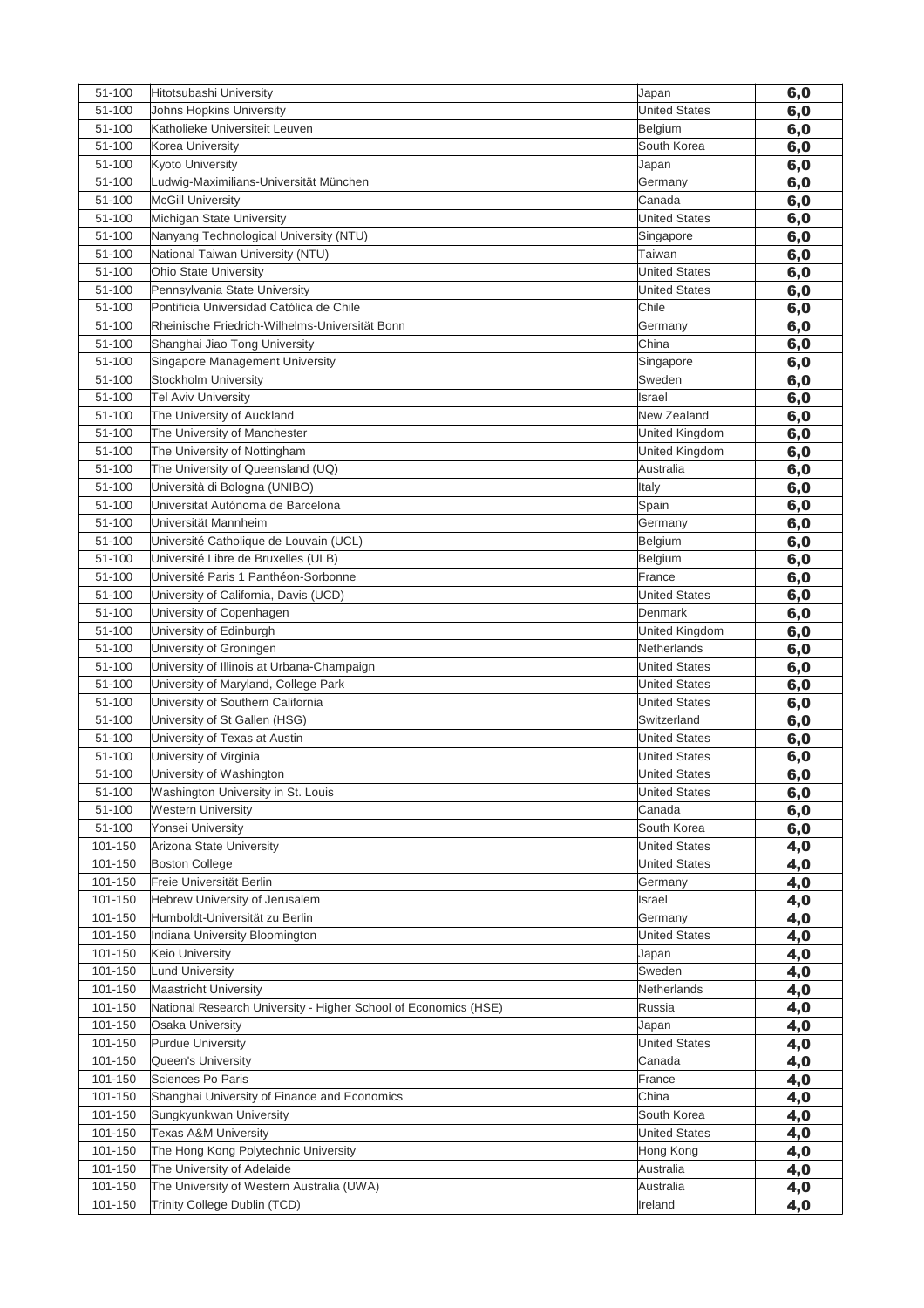| 101-150 | Universidad de Los Andes Colombia                         | Colombia             | 4,0 |
|---------|-----------------------------------------------------------|----------------------|-----|
| 101-150 | Universidad de Navarra                                    | Spain                | 4,0 |
| 101-150 | Universidade de São Paulo (USP)                           | <b>Brazil</b>        | 4,0 |
| 101-150 | Università Cattolica del Sacro Cuore                      | Italy                | 4,0 |
| 101-150 | Universitá degli Studi di Roma - Tor Vergata              | Italy                | 4,0 |
| 101-150 | Universitat de Barcelona (UB)                             | Spain                | 4,0 |
| 101-150 | Universität Frankfurt am Main                             | Germany              | 4,0 |
| 101-150 | Universität Wien                                          | Austria              | 4,0 |
| 101-150 | Université de Montréal                                    | Canada               | 4,0 |
| 101-150 | University College Dublin (UCD)                           | Ireland              | 4,0 |
| 101-150 | University of Alberta                                     | Canada               | 4,0 |
| 101-150 | University of Arizona                                     | <b>United States</b> | 4,0 |
| 101-150 | University of Bath                                        | United Kingdom       | 4,0 |
| 101-150 | University of Birmingham                                  | United Kingdom       | 4,0 |
| 101-150 | University of Bristol                                     | United Kingdom       | 4,0 |
| 101-150 | University of California, Irvine (UCI)                    | <b>United States</b> | 4,0 |
| 101-150 | University of California, Santa Barbara (UCSB)            | <b>United States</b> | 4,0 |
| 101-150 | University of Essex                                       | United Kingdom       | 4,0 |
| 101-150 | University of Glasgow                                     | United Kingdom       | 4,0 |
| 101-150 | University of Lausanne                                    | Switzerland          | 4,0 |
| 101-150 | University of Massachusetts, Amherst                      | <b>United States</b> | 4,0 |
| 101-150 | University of North Carolina, Chapel Hill                 | <b>United States</b> | 4,0 |
| 101-150 | University of Notre Dame                                  | <b>United States</b> | 4,0 |
| 101-150 | University of Oslo                                        | Norway               | 4,0 |
| 101-150 | University of Rochester                                   | <b>United States</b> | 4,0 |
| 101-150 | University of Sussex                                      | United Kingdom       | 4,0 |
| 101-150 | University of Technology Sydney (UTS)                     | Australia            | 4,0 |
| 101-150 | Vrije Universiteit Amsterdam                              | Netherlands          | 4,0 |
| 101-150 | WU (Vienna University of Economics and Business)          | Austria              | 4,0 |
| 101-150 | Zhejiang University                                       | China                | 4,0 |
| 151-200 | Aalto University                                          | Finland              | 4,0 |
| 151-200 | <b>American University</b>                                | <b>United States</b> | 4,0 |
| 151-200 | Athens University of Economics and Business               | Greece               | 4,0 |
| 151-200 | Central European University                               | Hungary              | 4,0 |
| 151-200 | City University London                                    | United Kingdom       | 4,0 |
| 151-200 | Deakin University                                         | Australia            | 4,0 |
| 151-200 | Durham University                                         | United Kingdom       | 4,0 |
| 151-200 | European University Institute                             | Italy                | 4,0 |
| 151-200 | Fundação Getulio Vargas                                   | Brazil               | 4,0 |
| 151-200 | Georg-August-Universität Göttingen                        | Germany              | 4,0 |
| 151-200 | George Washington University                              | <b>United States</b> | 4,0 |
| 151-200 | Georgia Institute of Technology (Georgia Tech)            | <b>United States</b> | 4,0 |
| 151-200 | Kobe University                                           | Japan                | 4,0 |
| 151-200 | Lomonosov Moscow State University                         | Russia               | 4,0 |
| 151-200 | National Chengchi University                              | Taiwan               | 4,0 |
| 151-200 | New Economic School, Russia                               | Russia               | 4,0 |
| 151-200 | Norwegian School of Economics and Business Administration | Norway               | 4,0 |
| 151-200 | Queen Mary University of London (QMUL)                    | United Kingdom       | 4,0 |
| 151-200 | Renmin (People's) University of China                     | China                | 4,0 |
| 151-200 | Rheinisch-Westfälische Technische Hochschule Aachen       | Germany              | 4,0 |
| 151-200 | Ruprecht-Karls-Universität Heidelberg                     | Germany              | 4,0 |
| 151-200 | Sapienza - Università di Roma                             | Italy                | 4,0 |
| 151-200 | Simon Fraser University                                   | Canada               | 4,0 |
| 151-200 | Universidad Autónoma de Madrid                            | Spain                | 4,0 |
| 151-200 | Universidad Complutense de Madrid (UCM)                   | Spain                | 4,0 |
| 151-200 | Universidad Nacional Autónoma de México (UNAM)            | Mexico               | 4,0 |
| 151-200 | Universidad Torcuato Di Tella                             | Argentina            | 4,0 |
| 151-200 | Università degli Studi di Milano                          | Italy                | 4,0 |
| 151-200 | Università degli Studi di Padova (UNIPD)                  | Italy                | 4,0 |
| 151-200 | Universität Hamburg                                       | Germany              | 4,0 |
| 151-200 | Université Paris Dauphine                                 | France               | 4,0 |
| 151-200 | Université Toulouse 1, Capitole                           | France               | 4,0 |
| 151-200 | Universiti Malaya (UM)                                    | Malaysia             | 4,0 |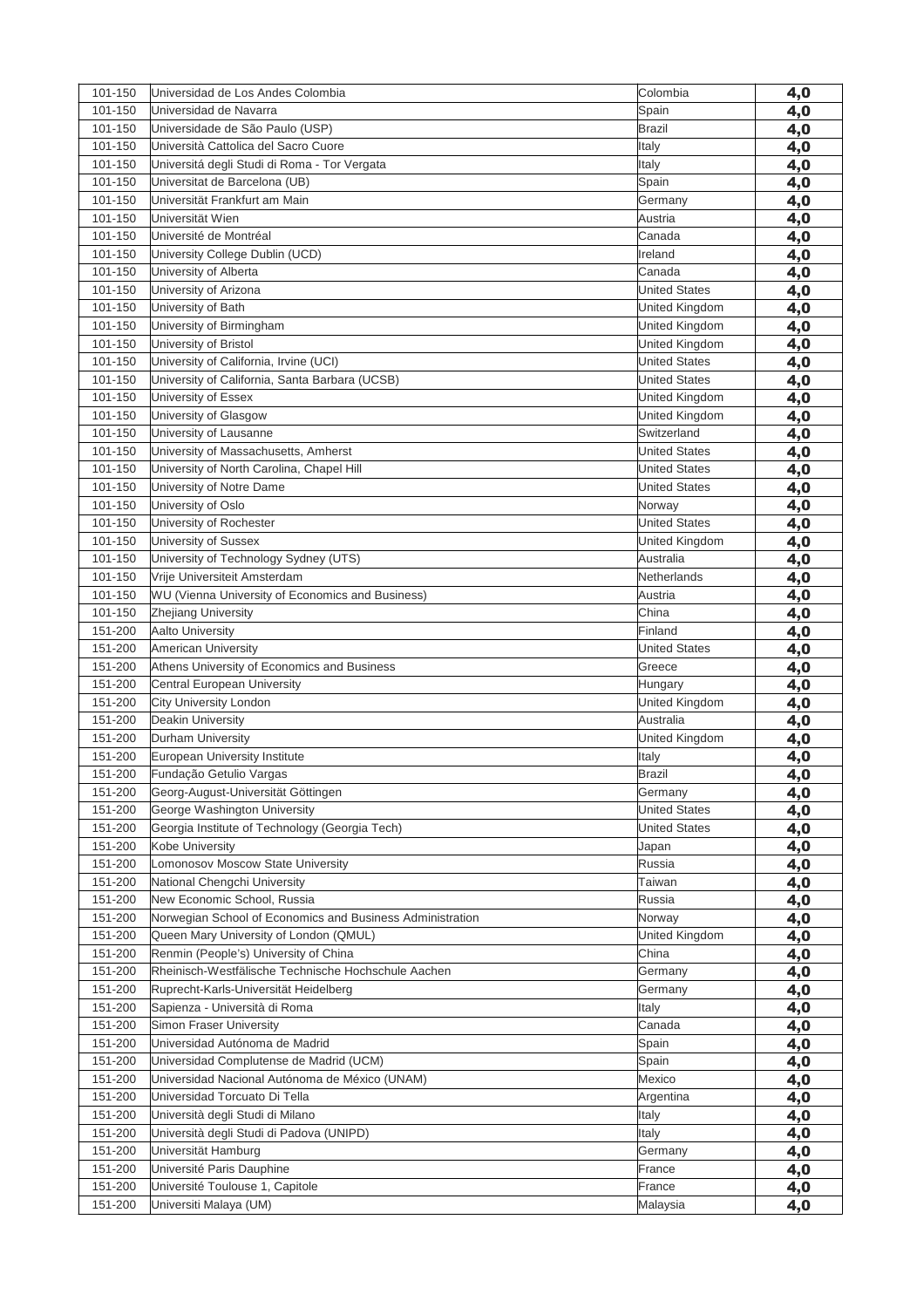| 151-200 | University of Canterbury                                            | New Zealand          | 4,0        |
|---------|---------------------------------------------------------------------|----------------------|------------|
| 151-200 | University of Colorado at Boulder                                   | <b>United States</b> | 4,0        |
| 151-200 | University of Exeter                                                | United Kingdom       | 4,0        |
| 151-200 | University of Florida                                               | <b>United States</b> | 4,0        |
| 151-200 | University of Illinois, Chicago (UIC)                               | <b>United States</b> | 4,0        |
| 151-200 | University of Leeds                                                 | United Kingdom       | 4,0        |
| 151-200 | University of Lisbon                                                | Portugal             | 4,0        |
| 151-200 | University of Otago                                                 | New Zealand          | 4,0        |
| 151-200 | University of Reading                                               | United Kingdom       | 4,0        |
| 151-200 | University of Southampton                                           | United Kingdom       | 4,0        |
| 151-200 | University of St Andrews                                            | United Kingdom       | 4,0        |
| 151-200 | University of York                                                  | United Kingdom       | 4,0        |
| 151-200 | Uppsala University                                                  | Sweden               | 4,0        |
| 151-200 | <b>Utrecht University</b>                                           | Netherlands          | 4,0        |
| 151-200 | Vanderbilt University                                               | <b>United States</b> | 4,0        |
| 151-200 | Wageningen University                                               | Netherlands          | 4,0        |
| 151-200 | Waseda University                                                   | Japan                | 4,0        |
| 151-200 | <b>York University</b>                                              | Canada               | 4,0        |
| 201-250 | <b>Cardiff University</b>                                           | United Kingdom       | 2,0        |
| 201-250 | Chulalongkorn University                                            | Thailand             | 2,0        |
| 201-250 | City University of New York                                         | <b>United States</b> | 2,0        |
| 201-250 | <b>Curtin University</b>                                            | Australia            | 2,0        |
| 201-250 | <b>ESSEC Business School, Paris</b>                                 | France               | 2,0        |
| 201-250 | Instituto Tecnológico Autonomo de México (ITAM)                     | Mexico               | 2,0        |
| 201-250 | <b>Iowa State University</b>                                        | <b>United States</b> | 2,0        |
| 201-250 | KIT, Karlsruher Institut für Technologie                            | Germany              | 2,0        |
| 201-250 | La Trobe University                                                 | Australia            | 2,0        |
| 201-250 | <b>Lancaster University</b>                                         | United Kingdom       | 2,0        |
| 201-250 | <b>Macquarie University</b>                                         | Australia            | 2,0        |
| 201-250 | <b>Massey University</b>                                            | New Zealand          | 2,0        |
| 201-250 | <b>McMaster University</b>                                          | Canada               | 2,0        |
| 201-250 | Nanjing University                                                  | China                | 2,0        |
| 201-250 | National Cheng Kung University                                      | Taiwan               | 2,0        |
| 201-250 | National Sun Yat-sen University                                     | Taiwan               | 2,0        |
| 201-250 | National Tsing Hua University                                       | Taiwan               | 2,0        |
| 201-250 | North Carolina State University                                     | <b>United States</b> | 2,0        |
| 201-250 | Norwegian University of Science and Technology                      | Norway               | 2,0        |
| 201-250 | <b>Oxford Brookes University</b>                                    | United Kingdom       | 2,0        |
| 201-250 | Pontificia Universidade Católica do Rio de Janeiro - PUC - Rio      | <b>Brazil</b>        | 2,0        |
| 201-250 | Queensland University of Technology (QUT)                           | Australia            | 2,0        |
| 201-250 | <b>RMIT University</b>                                              | Australia            | 2,0        |
| 201-250 | SOAS - School of Oriental and African Studies, University of London | United Kingdom       | 2,0        |
| 201-250 | Sogang University                                                   | South Korea          | 2,0        |
| 201-250 | Sun Yat-sen University                                              | China                | 2,0        |
| 201-250 | Technische Universität Berlin                                       | Germany              | 2,0        |
| 201-250 | Tecnológico de Monterrey (ITESM)                                    | Mexico               | 2,0        |
| 201-250 | <b>Tohoku University</b>                                            | Japan                | 2,0        |
| 201-250 | Universidad de Buenos Aires                                         | Argentina            | 2,0        |
| 201-250 | Universidade Estadual de Campinas (Unicamp)                         | <b>Brazil</b>        | 2,0        |
| 201-250 | Università Ca' Foscari Venezia                                      | Italy                | 2,0        |
| 201-250 | Università degli Studi di Napoli Federico II                        | Italy                | 2,0        |
| 201-250 | Universität Köln                                                    | Germany              | 2,0        |
| 201-250 | Universiti Kebangsaan Malaysia (UKM)                                | Malaysia             | 2,0        |
| 201-250 | Universiti Sains Malaysia (USM)                                     | Malaysia             | 2,0        |
| 201-250 | University of Antwerp                                               | Belgium              | 2,0        |
| 201-250 | University of Calgary                                               | Canada               | 2,0        |
| 201-250 | University of Delhi                                                 | India                | 2,0        |
| 201-250 | University of Geneva                                                | Switzerland          | 2,0        |
| 201-250 | University of Ghent                                                 | Belgium              | 2,0        |
| 201-250 | University of Gothenburg                                            | Sweden               | 2,0        |
| 201-250 | University of Helsinki                                              | Finland              | 2,0        |
| 201-250 | University of Ottawa                                                | Canada               | 2,0        |
| 201-250 | University of Pittsburgh                                            | <b>United States</b> | <u>2,0</u> |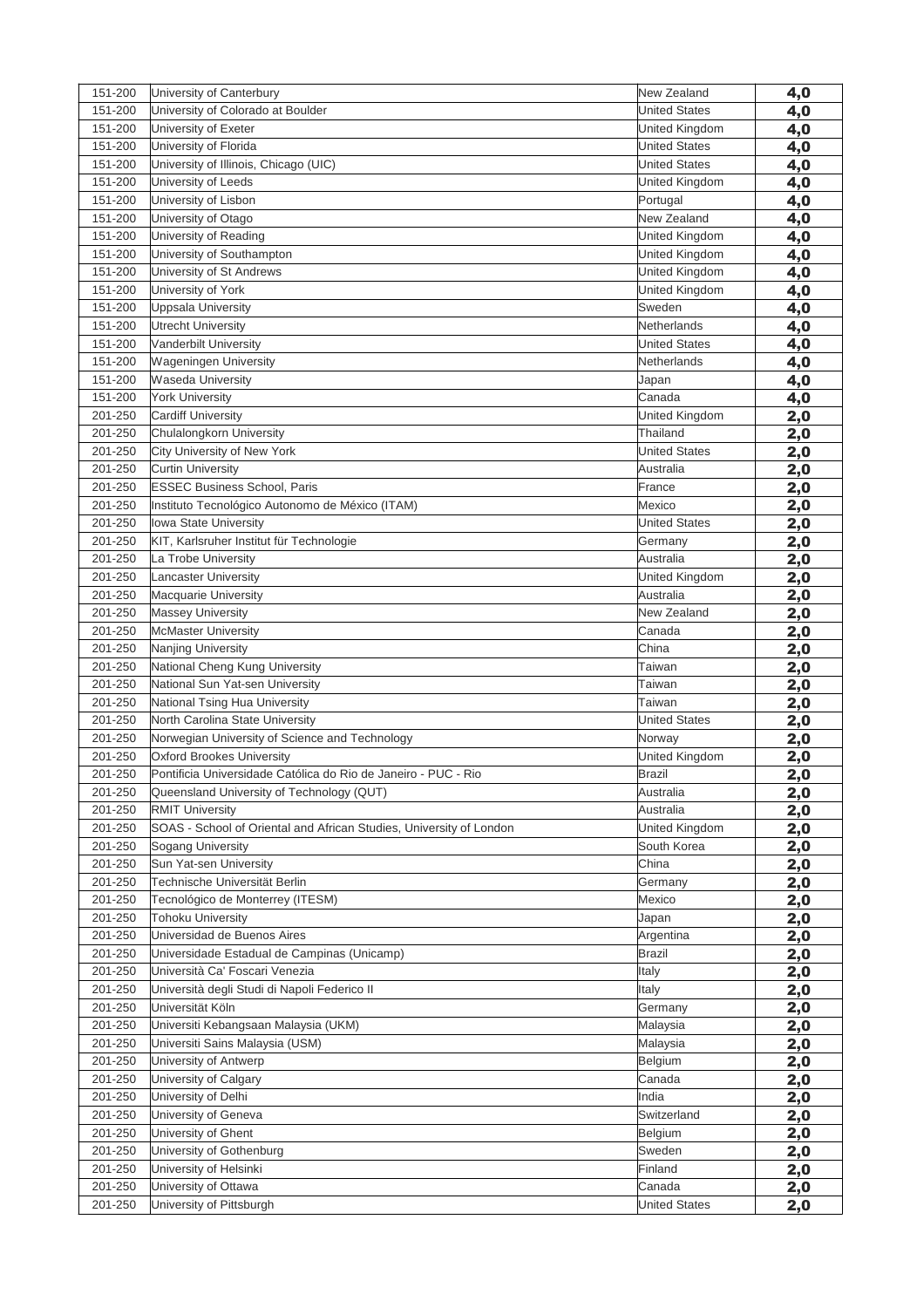| 201-250            | University of Southern Denmark                              | Denmark                                       | 2,0        |
|--------------------|-------------------------------------------------------------|-----------------------------------------------|------------|
| 201-250            | University of Texas Dallas                                  | <b>United States</b>                          | 2,0        |
| 201-250            | Victoria University of Wellington                           | New Zealand                                   | 2,0        |
| 201-250            | Vilnius Gediminas Technical University                      | Lithuania                                     | 2,0        |
| 201-250            | Xiamen University                                           | China                                         | 2,0        |
| 251-300            | Aristotle University of Thessaloniki                        | Greece                                        | 2,0        |
| 251-300            | <b>Beijing Normal University</b>                            | China                                         | 2,0        |
| 251-300            | <b>Brunel University</b>                                    | United Kingdom                                | 2,0        |
| 251-300            | Central University of Finance and Economics                 | China                                         | 2,0        |
| 251-300            | <b>Charles University</b>                                   | Czech Republic                                | 2,0        |
| 251-300            | Christian-Albrechts-Universität zu Kiel                     | Germany                                       | 2,0        |
| 251-300            | Eberhard Karls Universität Tübingen                         | Germany                                       | 2,0        |
| 251-300            | <b>Emory University</b>                                     | <b>United States</b>                          | 2,0        |
| 251-300            | George Mason University                                     | <b>United States</b>                          | 2,0        |
| 251-300            | <b>Hanyang University</b>                                   | South Korea                                   | 2,0        |
| 251-300            | Kingston University, London                                 | United Kingdom                                | 2,0        |
| 251-300            | <b>Koç University</b>                                       | Turkey                                        | 2,0        |
| 251-300            | KTH, Royal Institute of Technology                          | Sweden                                        | 2,0        |
| 251-300            | Loughborough University                                     | United Kingdom                                | 2,0        |
| 251-300            | Luiss Guido Carli University                                | Italy                                         | 2,0        |
| 251-300            | Nagoya University                                           | Japan                                         | 2,0        |
| 251-300            | <b>National Central University</b>                          | Taiwan                                        | 2,0        |
| 251-300            | Newcastle University                                        | United Kingdom                                | 2,0        |
| 251-300            | Northeastern University                                     | <b>United States</b>                          | 2,0        |
| 251-300            | Pontificia Universidad Católica del Perú                    | Peru                                          | 2,0        |
| 251-300            | <b>Rice University</b>                                      | <b>United States</b>                          | 2,0        |
| 251-300            | Rutgers - The State University of New Jersey, New Brunswick | <b>United States</b>                          | 2,0        |
| 251-300            | Saint-Petersburg State University                           | Russia                                        | 2,0        |
| 251-300            | <b>Syracuse University</b>                                  | <b>United States</b>                          | 2,0        |
| 251-300            | Technische Universität Dresden                              | Germany                                       | 2,0        |
| 251-300            | Tokyo Institute of Technology                               | Japan                                         | 2,0        |
| 251-300            | Universidad Nacional de Colombia                            | Colombia                                      | 2,0        |
| 251-300            | Universidade Federal do Rio de Janeiro                      | <b>Brazil</b>                                 | 2,0        |
| 251-300            | Università degli Studi di Torino (UNITO)                    | Italy                                         | 2,0        |
| 251-300            | Università degli Studi di Trento                            | Italy                                         | 2,0        |
| 251-300            | Universitat de Valencia                                     | Spain                                         | 2,0        |
| 251-300            | Universität Innsbruck                                       | Austria                                       | 2,0        |
| 251-300            | Université Aix-Marseille                                    | France                                        | 2,0        |
| 251-300            | Université du Québec                                        | Canada                                        | 2,0        |
| 251-300            | Universiti Putra Malaysia (UPM)                             | Malaysia                                      | 2,0        |
| 251-300            | University of Aberdeen                                      | United Kingdom                                | 2,0        |
| 251-300            | University of Bern                                          | Switzerland                                   | 2,0        |
| 251-300            | University of Cape Town                                     | South Africa                                  | 2,0        |
| 251-300<br>251-300 | University of Economics, Prague                             | <b>Czech Republic</b><br><b>United States</b> | 2,0        |
| 251-300            | University of Iowa<br>University of Milano-Bicocca          |                                               | 2,0        |
| 251-300            | University of Porto                                         | Italy<br>Portugal                             | 2,0        |
| 251-300            | University of South Australia (UniSA)                       | Australia                                     | 2,0        |
| 251-300            | University of Strathclyde                                   | United Kingdom                                | 2,0        |
| 251-300            | University of Surrey                                        | United Kingdom                                | 2,0        |
| 251-300            | University of Waikato                                       | New Zealand                                   | 2,0        |
| 251-300            | University of Wollongong                                    | Australia                                     | 2,0<br>2,0 |
| 251-300            | Virginia Polytechnic Institute (Virginia Tech)              | <b>United States</b>                          |            |
| 251-300            | Warsaw School of Economics (SGH)                            | Poland                                        | 2,0<br>2,0 |
| 301-350            | Aalborg University                                          | Denmark                                       | 2,0        |
| 301-350            | Auckland University of Technology                           | New Zealand                                   | 2,0        |
| 301-350            | Bogaziçi Üniversitesi                                       | Turkey                                        | 2,0        |
| 301-350            | Colorado State University                                   | <b>United States</b>                          | 2,0        |
| 301-350            | Corvinus University of Budapest                             | Hungary                                       | 2,0        |
| 301-350            | <b>Cranfield University</b>                                 | United Kingdom                                | <u>2,0</u> |
| 301-350            | Ecole Normale Supérieure, Paris (ENS Paris)                 | France                                        | 2,0        |
| 301-350            | <b>Florida State University</b>                             | <b>United States</b>                          | 2,0        |
| 301-350            | Georgia State University                                    | <b>United States</b>                          | 2,0        |
|                    |                                                             |                                               |            |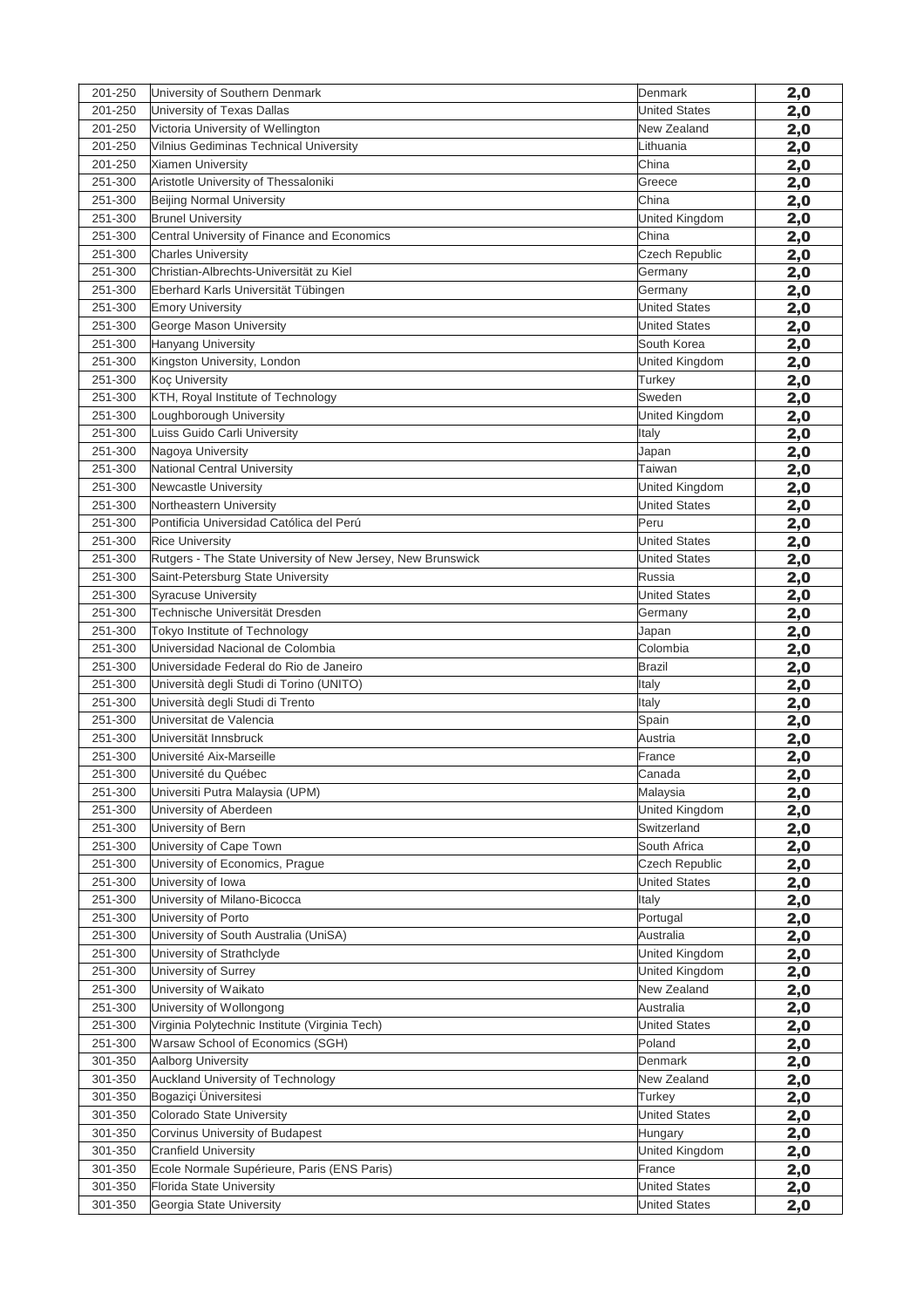| 301-350 | <b>Griffith University</b>                                          | Australia            | 2,0 |
|---------|---------------------------------------------------------------------|----------------------|-----|
| 301-350 | <b>Heriot-Watt University</b>                                       | United Kingdom       | 2,0 |
| 301-350 | Indian Institute of Technology Bombay (IITB)                        | India                | 2,0 |
| 301-350 | <b>Indian Statistical Institute</b>                                 | India                | 2,0 |
| 301-350 | Johannes Kepler Universität Linz (JKU)                              | Austria              | 2,0 |
| 301-350 | Kyushu University                                                   | Japan                | 2,0 |
| 301-350 | <b>Laval University</b>                                             | Canada               | 2,0 |
| 301-350 | Nankai University                                                   | China                | 2,0 |
| 301-350 | National and Kapodistrian University of Athens                      | Greece               | 2,0 |
| 301-350 | National University of Ireland, Galway (NUIG)                       | Ireland              | 2,0 |
| 301-350 | Royal Holloway University of London                                 | United Kingdom       | 2,0 |
| 301-350 | Scuola Superiore Sant'Anna Pisa                                     | Italy                | 2,0 |
| 301-350 | <b>Thammasat University</b>                                         | Thailand             | 2,0 |
| 301-350 | The University of Sheffield                                         | United Kingdom       | 2,0 |
| 301-350 | <b>Tufts University</b>                                             | <b>United States</b> | 2,0 |
| 301-350 | Universidad Adolfo Ibáñez                                           | Chile                | 2,0 |
| 301-350 | Universidad de San Andrés                                           | Argentina            | 2,0 |
| 301-350 | Università degli Studi di Firenze (UNIFI)                           | Italy                | 2,0 |
| 301-350 | Università degli Studi Roma Tre                                     | Italy                | 2,0 |
| 301-350 | Università di Pisa                                                  | Italy                | 2,0 |
| 301-350 | Universität Hohenheim                                               | Germany              | 2,0 |
| 301-350 | Universität Konstanz                                                | Germany              | 2,0 |
| 301-350 | Université de Strasbourg                                            | France               | 2,0 |
| 301-350 | University at Buffalo SUNY                                          | <b>United States</b> | 2,0 |
| 301-350 | University of Basel                                                 | Switzerland          | 2,0 |
| 301-350 | University of Bergen                                                | Norway               | 2,0 |
| 301-350 | University of California, Santa Cruz (UCSC)                         | <b>United States</b> | 2,0 |
| 301-350 | University of East Anglia (UEA)                                     | United Kingdom       | 2,0 |
| 301-350 | University of Guelph                                                | Canada               | 2,0 |
| 301-350 | University of Houston                                               | <b>United States</b> | 2,0 |
| 301-350 | University of International Business and Economics                  | China                | 2,0 |
| 301-350 | University of Kent                                                  | United Kingdom       | 2,0 |
| 301-350 | University of Leicester                                             | United Kingdom       | 2,0 |
| 301-350 | University of Macau                                                 | Macau                | 2,0 |
| 301-350 | University of Minho                                                 | Portugal             | 2,0 |
| 301-350 | University of Newcastle                                             | Australia            | 2,0 |
| 301-350 | University of Pretoria                                              | South Africa         | 2,0 |
| 301-350 | University of Stirling                                              | United Kingdom       | 2,0 |
| 301-350 | University of Warsaw                                                | Poland               | 2,0 |
| 301-350 | University of Waterloo                                              | Canada               | 2,0 |
| 301-350 | <b>Washington State University</b>                                  | <b>United States</b> | 2,0 |
| 301-350 | Xi'an Jiaotong University                                           | China                | 2,0 |
| 351-400 | American University of Beirut (AUB)                                 | Lebanon              | 2,0 |
| 351-400 | Babson College, Olin                                                | <b>United States</b> | 2,0 |
| 351-400 | Ben Gurion University of The Negev                                  | Israel               | 2,0 |
| 351-400 | <b>Bilkent University</b>                                           | Turkey               | 2,0 |
| 351-400 | Concordia University                                                | Canada               | 2,0 |
| 351-400 | Ewha Womans University                                              | South Korea          | 2,0 |
| 351-400 | Financial University under the Government of the Russian Federation | Russia               | 2,0 |
| 351-400 | Florida International University                                    | <b>United States</b> | 2,0 |
| 351-400 | Harbin Institute of Technology                                      | China                | 2,0 |
| 351-400 | <b>Hokkaido University</b>                                          | Japan                | 2,0 |
| 351-400 | Hong Kong Baptist University (HKBU)                                 | Hong Kong            | 2,0 |
| 351-400 | Jawaharlal Nehru University                                         | India                | 2,0 |
| 351-400 | Kazan Federal University                                            | Russia               | 2,0 |
| 351-400 | King Saud University (KSU)                                          | Saudi Arabia         | 2,0 |
| 351-400 | Kyung Hee University                                                | South Korea          | 2,0 |
| 351-400 | Leibniz Universität Hannover                                        | Germany              | 2,0 |
| 351-400 | Leiden University                                                   | Netherlands          | 2,0 |
| 351-400 | Louisiana State University                                          | <b>United States</b> | 2,0 |
| 351-400 | Middle East Technical University                                    | Turkey               | 2,0 |
| 351-400 | <b>New School University</b>                                        | <b>United States</b> | 2,0 |
| 351-400 | Pontificia Universidad Javeriana                                    | Colombia             | 2,0 |
|         |                                                                     |                      |     |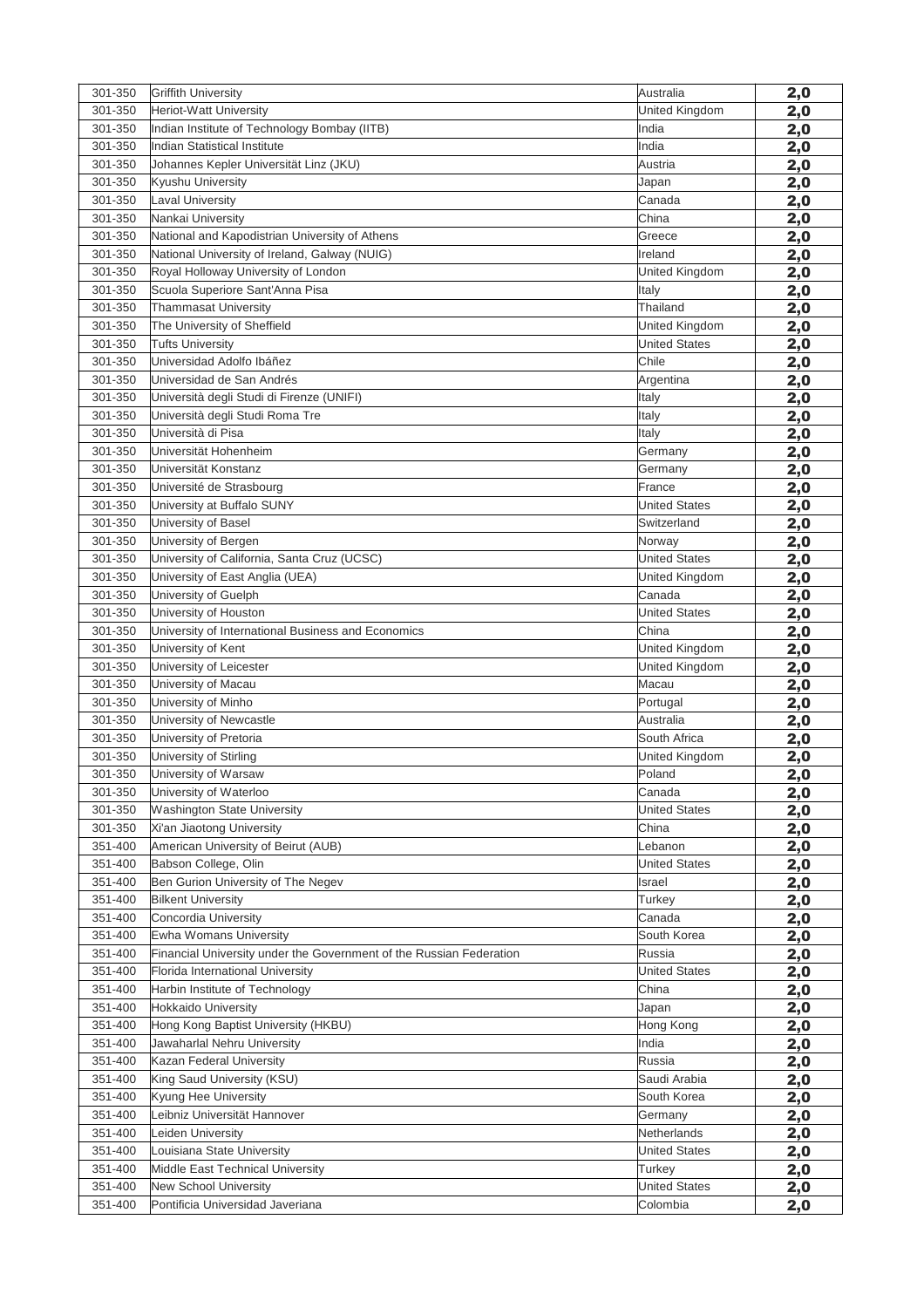| 351-400 | Shanghai University                      | China                | 2,0 |
|---------|------------------------------------------|----------------------|-----|
| 351-400 | Southern Methodist University            | <b>United States</b> | 2,0 |
| 351-400 | Stellenbosch University                  | South Africa         | 2,0 |
| 351-400 | <b>Technical University of Denmark</b>   | Denmark              | 2,0 |
| 351-400 | <b>Temple University</b>                 | <b>United States</b> | 2,0 |
| 351-400 | <b>Tongji University</b>                 | China                | 2,0 |
| 351-400 | Universidad de Alicante                  | Spain                | 2,0 |
| 351-400 | Universidad de Zaragoza                  | Spain                | 2,0 |
| 351-400 | Universidad EAFIT                        | Colombia             | 2,0 |
| 351-400 | Universidad Rey Juan Carlos              | Spain                | 2,0 |
| 351-400 | Universidade Catolica Portuguesa, Lisboa | Portugal             | 2,0 |
| 351-400 | Università degli Studi di Siena (UNISI)  | Italy                | 2,0 |
| 351-400 | Universität Bremen                       | Germany              | 2,0 |
| 351-400 | Universität Freiburg                     | Germany              | 2,0 |
| 351-400 | Université Nice Sophia-Antipolis         | France               | 2,0 |
| 351-400 | University of Alabama                    | <b>United States</b> | 2,0 |
| 351-400 | University of Calcutta                   | India                | 2,0 |
| 351-400 | University of Central Florida            | <b>United States</b> | 2,0 |
| 351-400 | University of Hawaii at Mānoa            | <b>United States</b> | 2,0 |
| 351-400 | University of Indonesia                  | Indonesia            | 2,0 |
| 351-400 | University of Liverpool                  | United Kingdom       | 2,0 |
| 351-400 | University of Manitoba                   | Canada               | 2,0 |
| 351-400 | University of Tasmania                   | Australia            | 2,0 |
| 351-400 | University of Turku                      | Finland              | 2,0 |
| 351-400 | University of Utah                       | <b>United States</b> | 2,0 |
| 351-400 | Victoria University                      | Australia            | 2,0 |
| 351-400 | Vrije Universiteit Brussel (VUB)         | Belgium              | 2,0 |
| 351-400 | <b>Wuhan University</b>                  | China                | 2,0 |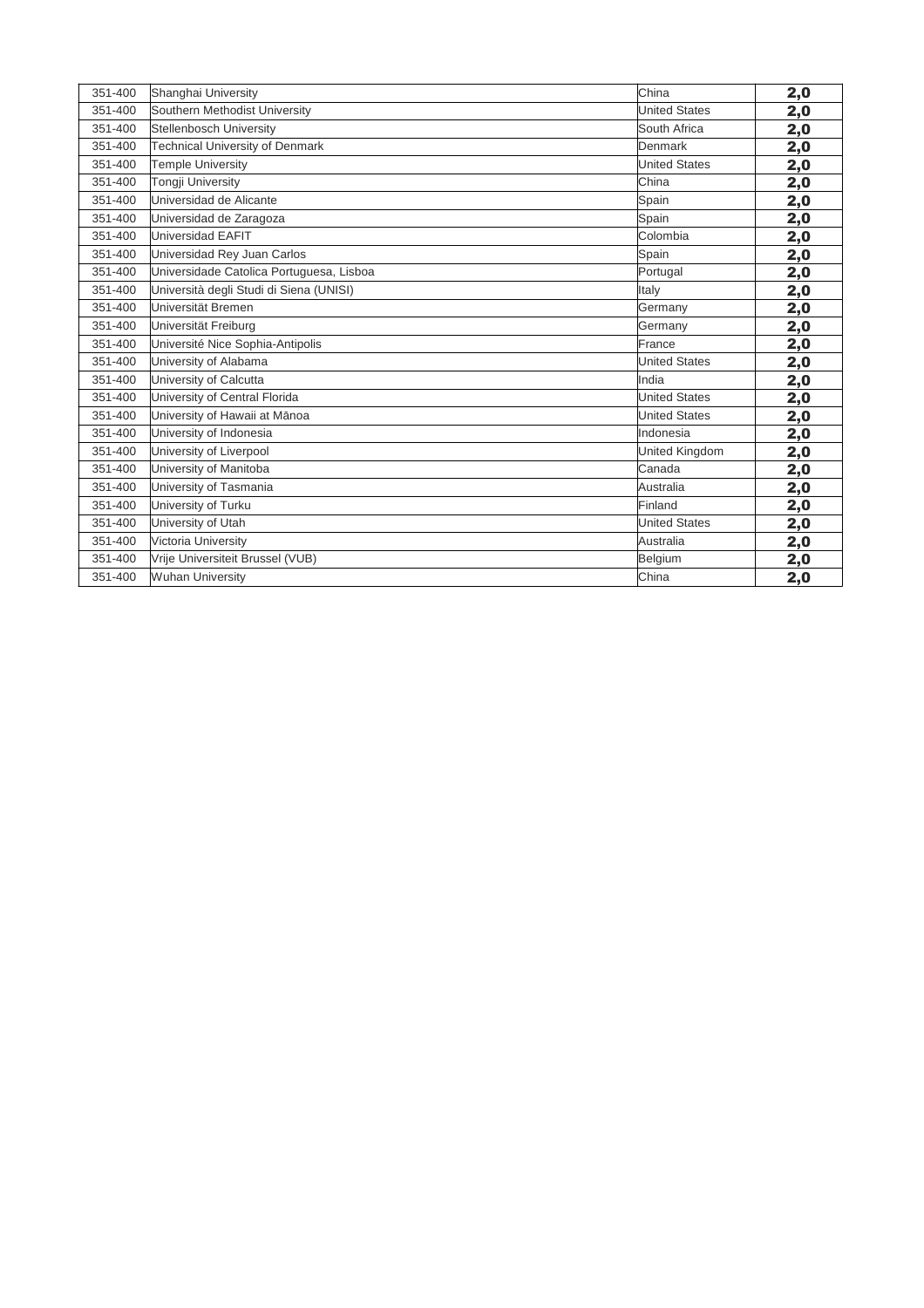### Education

|                | Top 300 Universities - Education                                  |                      |              |
|----------------|-------------------------------------------------------------------|----------------------|--------------|
| 2018           | <b>Institution</b>                                                | <b>Country</b>       | <b>Score</b> |
| $\mathbf{1}$   | UCL Institute of Education   University College London            | United Kingdom       | 14,0         |
| $\overline{c}$ | <b>Harvard University</b>                                         | <b>United States</b> | 14,0         |
| 3              | <b>Stanford University</b>                                        | <b>United States</b> | 14,0         |
| 4              | University of Cambridge                                           | United Kingdom       | 14,0         |
| 5              | University of Oxford                                              | United Kingdom       | 14,0         |
| 6              | The University of Melbourne                                       | Australia            | 14,0         |
| 7              | University of Hong Kong (HKU)                                     | Hong Kong            | 14,0         |
| 8              | University of California, Berkeley (UCB)                          | <b>United States</b> | 14,0         |
| 9              | The Hong Kong Institute of Education                              | Hong Kong            | 14,0         |
| 10             | University of California, Los Angeles (UCLA)                      | <b>United States</b> | 14,0         |
| 11             | University of Toronto                                             | Canada               | 12,0         |
| 12             | The University of Sydney                                          | Australia            | 12,0         |
| 13             | Columbia University                                               | <b>United States</b> | 12,0         |
| 14             | <b>Monash University</b>                                          | Australia            | 12,0         |
| 15             | The University of Queensland (UQ)                                 | Australia            | 12,0         |
| 16             | Nanyang Technological University (NTU)                            | Singapore            | 12,0         |
| 17             | The University of Auckland                                        | New Zealand          | 12,0         |
| 18             | University of British Columbia                                    | Canada               | 12,0         |
| 19             | University of Wisconsin-Madison                                   | <b>United States</b> | 12,0         |
| 20             | University of Michigan                                            | <b>United States</b> | 12,0         |
| 21             | Pontificia Universidad Católica de Chile                          | Chile                | 10,0         |
| 22             | Johns Hopkins University                                          | <b>United States</b> | 10,0         |
| 23             | University of Amsterdam                                           | Netherlands          | 10,0         |
| $24=$          | King's College London (KCL)                                       | United Kingdom       | 10,0         |
| $24=$          | Michigan State University                                         | <b>United States</b> | 10,0         |
| $24 =$         | The University of Nottingham                                      | United Kingdom       | 10,0         |
| 27             | University of Edinburgh                                           | United Kingdom       | 10,0         |
| $28=$          | Pennsylvania State University                                     | <b>United States</b> | 10,0         |
| $28=$          | University of Texas at Austin                                     | <b>United States</b> | 10,0         |
| $30=$          | Deakin University                                                 | Australia            | 10,0         |
| $30=$          | University of Illinois at Urbana-Champaign                        | <b>United States</b> | 10,0         |
| 32             | The Chinese University of Hong Kong (CUHK)                        | Hong Kong            | 8,0          |
| $33=$          | <b>Beijing Normal University</b>                                  | China                | 8,0          |
| $33=$<br>35    | <b>Boston College</b><br>The University of New South Wales (UNSW) | <b>United States</b> | 8,0          |
| 36             | <b>McGill University</b>                                          | Australia<br>Canada  | 8,0          |
| 37             | University of Twente                                              | Netherlands          | 8,0          |
| 38             | University of Helsinki                                            | Finland              | 8,0          |
| 39             | University of Birmingham                                          | United Kingdom       | 8,0<br>8,0   |
| 40             | Australian National University (ANU)                              | Australia            | 8,0          |
| $41 =$         | Universidad de Chile                                              | Chile                | 6,0          |
| $41 =$         | University of Alberta                                             | Canada               | 6,0          |
| $41 =$         | University of Leeds                                               | United Kingdom       | 6,0          |
| $44 =$         | Katholieke Universiteit Leuven                                    | Belgium              | 6,0          |
| $44 =$         | Vanderbilt University                                             | <b>United States</b> | 6,0          |
| $46=$          | New York University (NYU)                                         | <b>United States</b> | 6,0          |
| $46=$          | The University of Manchester                                      | United Kingdom       | 6,0          |
| $46=$          | University of Chicago                                             | <b>United States</b> | 6,0          |
| 49             | Universitat de Barcelona (UB)                                     | Spain                | 6,0          |
| $50=$          | Universidad Nacional Autónoma de México (UNAM)                    | Mexico               | 6,0          |
| $50=$          | University of Pennsylvania                                        | <b>United States</b> | 6,0          |
| $50=$          | University of Washington                                          | <b>United States</b> | 6,0          |
| 51-100         | <b>Aarhus University</b>                                          | Denmark              | 4,0          |
| 51-100         | Arizona State University                                          | <b>United States</b> | 4,0          |
| 51-100         | <b>Boston University</b>                                          | <b>United States</b> | 4,0          |
| 51-100         | <b>Cornell University</b>                                         | <b>United States</b> | 4,0          |
| 51-100         | <b>Curtin University</b>                                          | Australia            | 4,0          |
| 51-100         | Delft University of Technology                                    | Netherlands          | 4,0          |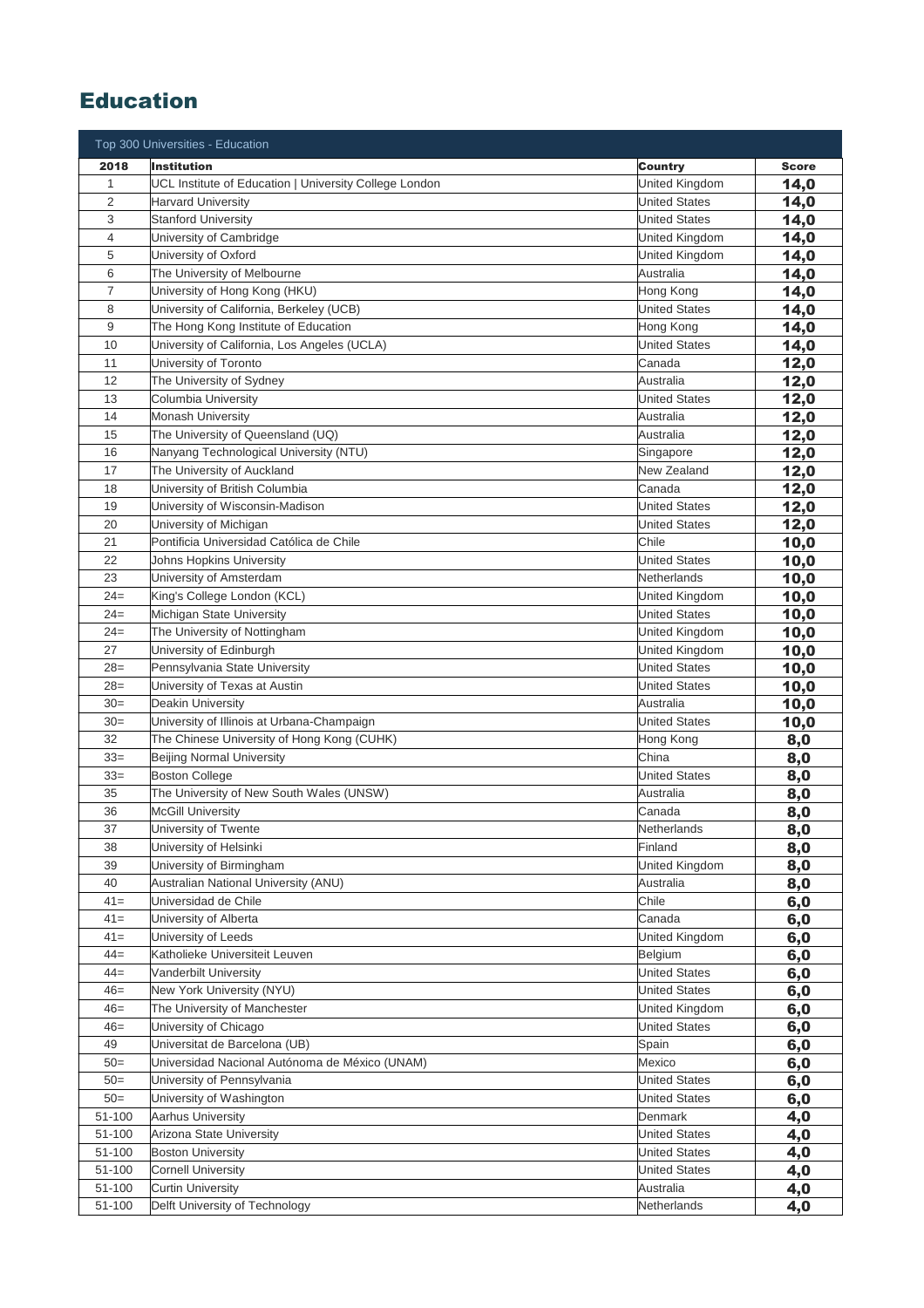| 51-100  | Florida State University                                    | <b>United States</b> | 4,0 |
|---------|-------------------------------------------------------------|----------------------|-----|
| 51-100  | <b>Griffith University</b>                                  | Australia            | 4,0 |
| 51-100  | Humboldt-Universität zu Berlin                              | Germany              | 4,0 |
| 51-100  | Indiana University Bloomington                              | <b>United States</b> | 4,0 |
| 51-100  | Korea University                                            | South Korea          | 4,0 |
| 51-100  | Leiden University                                           | Netherlands          | 4,0 |
| 51-100  | <b>Maastricht University</b>                                | Netherlands          | 4,0 |
| 51-100  | <b>Macquarie University</b>                                 | Australia            | 4,0 |
| 51-100  | National Taiwan Normal University                           | Taiwan               | 4,0 |
| 51-100  | National Taiwan University of Science and Technology        | Taiwan               | 4,0 |
| 51-100  | <b>Ohio State University</b>                                | <b>United States</b> | 4,0 |
| 51-100  | <b>Peking University</b>                                    | China                | 4,0 |
| 51-100  | <b>Purdue University</b>                                    | <b>United States</b> | 4,0 |
| 51-100  | Queensland University of Technology (QUT)                   | Australia            | 4,0 |
| 51-100  | <b>RMIT University</b>                                      | Australia            | 4,0 |
| 51-100  | Seoul National University (SNU)                             | South Korea          | 4,0 |
| 51-100  | The Open University                                         | United Kingdom       | 4,0 |
| 51-100  | The University of Adelaide                                  | Australia            | 4,0 |
| 51-100  | The University of Georgia                                   | <b>United States</b> | 4,0 |
| 51-100  | The University of Tokyo                                     | Japan                | 4,0 |
| 51-100  | The University of Warwick                                   | United Kingdom       | 4,0 |
| 51-100  | The University of Western Australia (UWA)                   | Australia            | 4,0 |
| 51-100  | Trinity College Dublin (TCD)                                | Ireland              | 4,0 |
| 51-100  | Universidad de Buenos Aires                                 | Argentina            | 4,0 |
| 51-100  | Universidade de São Paulo (USP)                             | <b>Brazil</b>        | 4,0 |
| 51-100  | Universitat Autónoma de Barcelona                           | Spain                | 4,0 |
| 51-100  | Universiti Kebangsaan Malaysia (UKM)                        | Malaysia             | 4,0 |
| 51-100  | Universiti Malaya (UM)                                      | Malaysia             | 4,0 |
| 51-100  | Universiti Sains Malaysia (USM)                             | Malaysia             | 4,0 |
| 51-100  | University of Bristol                                       | United Kingdom       | 4,0 |
| 51-100  | University of California, San Diego (UCSD)                  | <b>United States</b> | 4,0 |
| 51-100  | University of Colorado at Boulder                           | <b>United States</b> | 4,0 |
| 51-100  | University of Ghent                                         | Belgium              | 4,0 |
| 51-100  | University of Glasgow                                       | United Kingdom       | 4,0 |
| 51-100  | University of Illinois, Chicago (UIC)                       | <b>United States</b> | 4,0 |
| 51-100  | University of Minnesota                                     | <b>United States</b> | 4,0 |
| 51-100  | University of Newcastle                                     | Australia            | 4,0 |
| 51-100  | University of Oslo                                          | Norway               | 4,0 |
| 51-100  | University of Otago                                         | New Zealand          | 4,0 |
| 51-100  | University of Technology Sydney (UTS)                       | Australia            | 4,0 |
| 51-100  | University of Virginia                                      | <b>United States</b> | 4,0 |
| 51-100  | <b>Utrecht University</b>                                   | Netherlands          | 4,0 |
| 101-150 | City University of New York                                 | <b>United States</b> | 2,0 |
| 101-150 | Durham University                                           | United Kingdom       | 2,0 |
| 101-150 | Freie Universität Berlin                                    | Germany              | 2,0 |
| 101-150 | George Washington University                                | <b>United States</b> | 2,0 |
| 101-150 | <b>Iowa State University</b>                                | <b>United States</b> | 2,0 |
| 101-150 | <b>Lancaster University</b>                                 | United Kingdom       | 2,0 |
| 101-150 | Ludwig-Maximilians-Universität München                      | Germany              | 2,0 |
| 101-150 | <b>Massey University</b>                                    | New Zealand          | 2,0 |
| 101-150 | National Cheng Kung University                              | Taiwan               | 2,0 |
| 101-150 | Northwestern University                                     | <b>United States</b> | 2,0 |
| 101-150 | <b>Oxford Brookes University</b>                            | United Kingdom       | 2,0 |
| 101-150 | Rheinisch-Westfälische Technische Hochschule Aachen         | Germany              | 2,0 |
| 101-150 | Ruprecht-Karls-Universität Heidelberg                       | Germany              | 2,0 |
| 101-150 | Rutgers - The State University of New Jersey, New Brunswick | <b>United States</b> |     |
| 101-150 | <b>Simon Fraser University</b>                              | Canada               | 2,0 |
| 101-150 | Stockholm University                                        | Sweden               | 2,0 |
| 101-150 | <b>Texas A&amp;M University</b>                             | <b>United States</b> | 2,0 |
| 101-150 | The University of Sheffield                                 |                      | 2,0 |
| 101-150 |                                                             | United Kingdom       | 2,0 |
|         | Tsinghua University                                         | China                | 2,0 |
| 101-150 | Universidad Autónoma de Madrid                              | Spain                | 2,0 |
| 101-150 | Universidad Complutense de Madrid (UCM)                     | Spain                | 2,0 |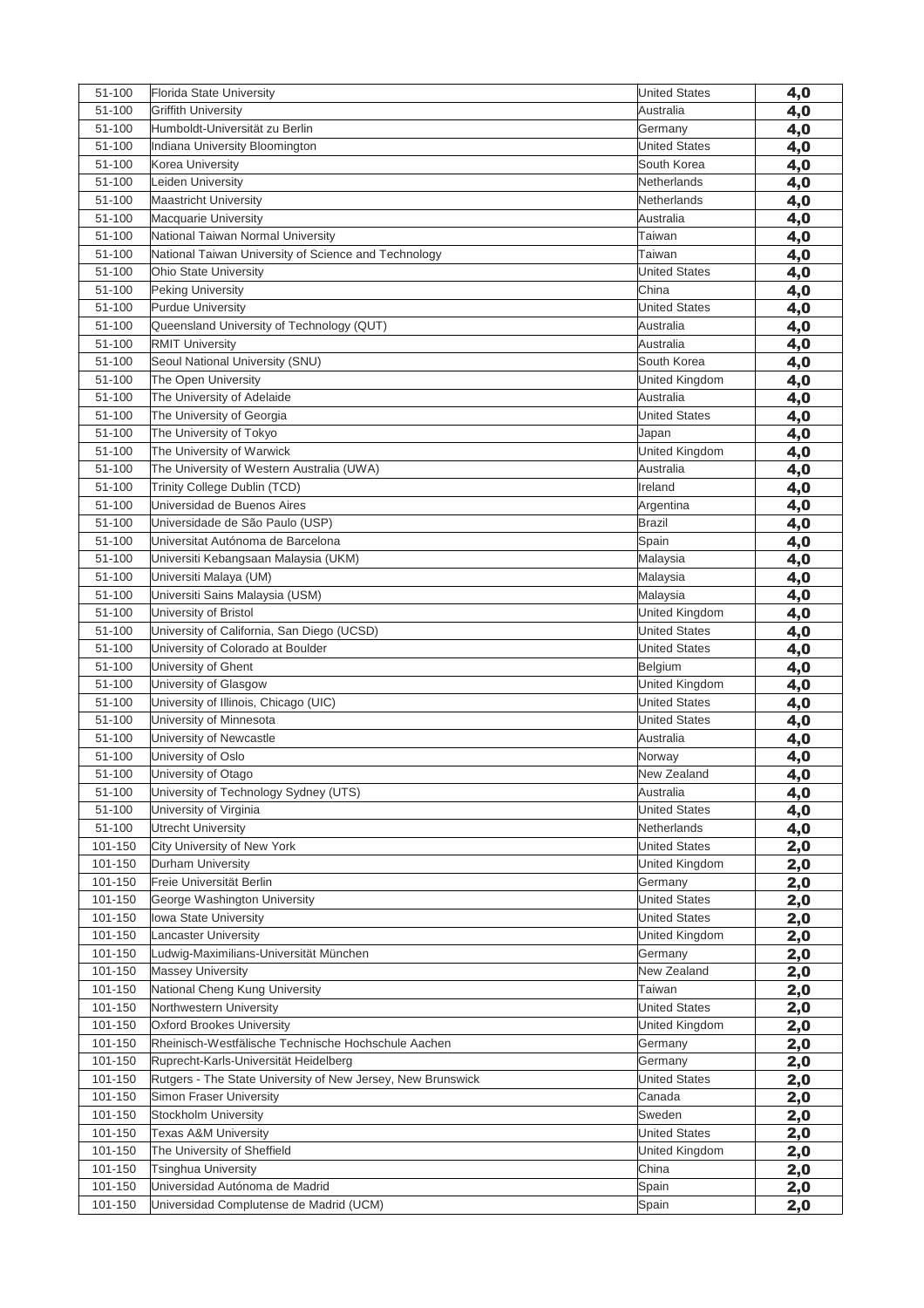| 101-150 | Universidad de Granada                         | Spain                | 2,0        |
|---------|------------------------------------------------|----------------------|------------|
| 101-150 | Universität Hamburg                            | Germany              | 2,0        |
| 101-150 | Université de Montréal                         | Canada               | 2,0        |
| 101-150 | Universiti Putra Malaysia (UPM)                | Malaysia             | 2,0        |
| 101-150 | University of Aberdeen                         | United Kingdom       | 2,0        |
| 101-150 | University of Arizona                          | <b>United States</b> | 2,0        |
| 101-150 | University of Calgary                          | Canada               | 2,0        |
| 101-150 | University of California, Davis (UCD)          | United States        | 2,0        |
| 101-150 | University of Canterbury                       | New Zealand          | 2,0        |
| 101-150 | University of Cape Town                        | South Africa         | 2,0        |
| 101-150 | University of Copenhagen                       | Denmark              | 2,0        |
| 101-150 | University of Dundee                           | United Kingdom       | 2,0        |
| 101-150 | University of Exeter                           | United Kingdom       | 2,0        |
| 101-150 | University of Gothenburg                       | Sweden               | 2,0        |
| 101-150 | University of Groningen                        | Netherlands          | 2,0        |
| 101-150 | University of Iowa                             | <b>United States</b> | 2,0        |
| 101-150 | University of Jyväskylä                        | Finland              | 2,0        |
| 101-150 | University of Maryland, College Park           | <b>United States</b> | 2,0        |
| 101-150 | University of North Carolina, Chapel Hill      | <b>United States</b> | 2,0        |
| 101-150 | University of Pittsburgh                       | <b>United States</b> | 2,0        |
| 101-150 | University of Reading                          | United Kingdom       | 2,0        |
| 101-150 | University of South Australia (UniSA)          | Australia            | 2,0        |
| 101-150 | University of Southampton                      | United Kingdom       | 2,0        |
| 101-150 | University of Southern California              | <b>United States</b> | 2,0        |
| 101-150 | University of Strathclyde                      | United Kingdom       | 2,0        |
| 101-150 | University of Waikato                          | New Zealand          | 2,0        |
| 101-150 | University of Wollongong                       | Australia            | 2,0        |
| 101-150 | University of York                             | United Kingdom       | 2,0        |
| 101-150 | Victoria University of Wellington              | New Zealand          | 2,0        |
| 151-200 | <b>Brigham Young University</b>                | <b>United States</b> | 2,0        |
| 151-200 | <b>Brown University</b>                        | <b>United States</b> | 2,0        |
| 151-200 | <b>Cardiff University</b>                      | United Kingdom       | 2,0        |
| 151-200 | Concordia University                           | Canada               | 2,0        |
| 151-200 | <b>Duke University</b>                         | United States        | 2,0        |
| 151-200 | East China Normal University                   | China                | 2,0        |
| 151-200 | <b>Flinders University</b>                     | Australia            | 2,0        |
| 151-200 | Hebrew University of Jerusalem                 | Israel               | 2,0        |
| 151-200 | King Saud University (KSU)                     | Saudi Arabia         | 2,0        |
| 151-200 | Kingston University, London                    | United Kingdom       | 2,0        |
| 151-200 | La Trobe University                            | Australia            | 2,0        |
| 151-200 | Lomonosov Moscow State University              | Russia               | 2,0        |
| 151-200 | Middle East Technical University               | Turkey               | 2,0        |
| 151-200 | National Sun Yat-sen University                | Taiwan               | 2,0        |
| 151-200 | North Carolina State University                | <b>United States</b> | 2,0        |
| 151-200 | Radboud University Nijmegen                    | Netherlands          | 2,0        |
| 151-200 | San Diego State University                     | <b>United States</b> | 2,0        |
| 151-200 | Universidad de Salamanca                       | Spain                | 2,0        |
| 151-200 | Universidad Nacional de Colombia               | Colombia             | 2,0        |
| 151-200 | Universidade Estadual de Campinas (Unicamp)    | <b>Brazil</b>        | 2,0        |
| 151-200 | Università di Bologna (UNIBO)                  | Italy                | 2,0        |
| 151-200 | Universität Wien                               | Austria              | 2,0        |
| 151-200 | Universiti Teknologi Malaysia (UTM)            | Malaysia             | 2,0        |
| 151-200 | University College Dublin (UCD)                | Ireland              | 2,0        |
| 151-200 | University of Antwerp                          | Belgium              | 2,0        |
| 151-200 | University of Bath                             | United Kingdom       | 2,0        |
| 151-200 | University of Bergen                           | Norway               | 2,0        |
| 151-200 | University of California, Irvine (UCI)         | <b>United States</b> | 2,0        |
| 151-200 | University of California, Santa Barbara (UCSB) | <b>United States</b> | 2,0        |
| 151-200 | University of Connecticut                      | <b>United States</b> | 2,0        |
| 151-200 | University of Cyprus                           | Cyprus               | <u>2,0</u> |
| 151-200 | University of Florida                          | <b>United States</b> | 2,0        |
| 151-200 | University of Hawaii at Mānoa                  | United States        | 2,0        |
| 151-200 | University of Kansas                           | <b>United States</b> | <u>2,0</u> |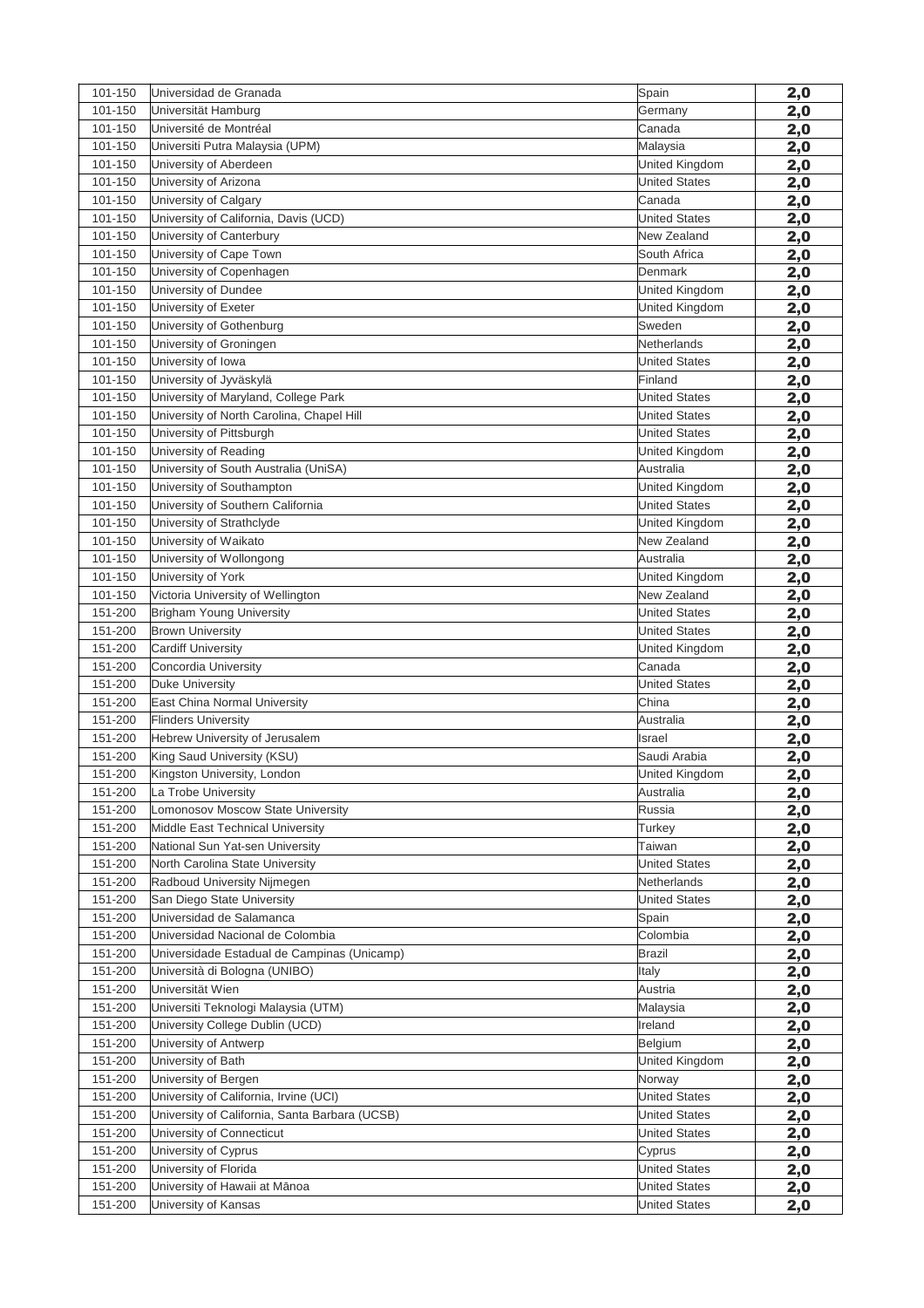| 151-200            | University of Leicester                               | United Kingdom                       | 2,0        |
|--------------------|-------------------------------------------------------|--------------------------------------|------------|
| 151-200            | University of Lisbon                                  | Portugal                             | 2,0        |
| 151-200            | University of Massachusetts, Boston                   | <b>United States</b>                 | 2,0        |
| 151-200            | University of Miami                                   | <b>United States</b>                 | 2,0        |
| 151-200            | University of Missouri, Columbia                      | <b>United States</b>                 | 2,0        |
| 151-200            | University of Oregon                                  | <b>United States</b>                 | 2,0        |
| 151-200            | University of Ottawa                                  | Canada                               | 2,0        |
| 151-200            | University of Porto                                   | Portugal                             | 2,0        |
| 151-200            | University of Sussex                                  | United Kingdom                       | 2,0        |
| 151-200            | University of Turku                                   | Finland                              | 2,0        |
| 151-200            | University of Zurich                                  | Switzerland                          | 2,0        |
| 151-200            | Uppsala University                                    | Sweden                               | 2,0        |
| 151-200            | Virginia Polytechnic Institute (Virginia Tech)        | <b>United States</b>                 | 2,0        |
| 151-200            | Vrije Universiteit Amsterdam                          | Netherlands                          | 2,0        |
| 151-200            | <b>Washington State University</b>                    | <b>United States</b>                 | 2,0        |
| 151-200            | Western Sydney University                             | Australia                            | 2,0        |
| 201-250            | Aalborg University                                    | Denmark                              | 2,0        |
| 201-250            | Aristotle University of Thessaloniki                  | Greece                               | 2,0        |
| 201-250            | <b>Charles Sturt University</b>                       | Australia                            | 2,0        |
| 201-250            | Eberhard Karls Universität Tübingen                   | Germany                              | 2,0        |
| 201-250            | Edith Cowan University (ECU)                          | Australia                            | 2,0        |
| 201-250            | Ewha Womans University                                | South Korea                          | 2,0        |
| 201-250            | Georgetown University                                 | <b>United States</b>                 | 2,0        |
| 201-250            | Kazan Federal University                              | Russia                               | 2,0        |
| 201-250            | <b>Kyoto University</b>                               | Japan                                | 2,0        |
| 201-250            | <b>Laval University</b>                               | Canada                               | 2,0        |
| 201-250            | Linköping University                                  | Sweden                               | 2,0        |
| 201-250            | Loughborough University                               | United Kingdom                       | 2,0        |
| 201-250            | Manchester Metropolitan University                    | United Kingdom                       | 2,0        |
| 201-250            | Murdoch University                                    | Australia                            | 2,0        |
| 201-250            | National Chengchi University                          | Taiwan                               | 2,0        |
| 201-250            | National University of Ireland, Galway (NUIG)         | Ireland                              | 2,0        |
| 201-250            | Norwegian University of Science and Technology        | Norway                               | 2,0        |
| 201-250            | Politecnico di Milano                                 | Italy                                | 2,0        |
| 201-250            | Queen's University of Belfast                         | United Kingdom                       | 2,0        |
| 201-250            | Sapienza - Università di Roma                         | Italy                                | 2,0        |
| 201-250            | Sheffield Hallam University                           | United Kingdom                       | 2,0        |
| 201-250            | Technion - Israel Institute of Technology             | Israel                               | 2,0        |
| 201-250            | <b>Tel Aviv University</b>                            | Israel                               | 2,0        |
| 201-250            | <b>Temple University</b>                              | <b>United States</b>                 | 2,0        |
| 201-250            | <b>Tufts University</b>                               | <b>United States</b>                 | 2,0        |
| 201-250            | Universidad de Alcalá                                 | Spain                                | 2,0        |
| 201-250            | Universidad de Santiago de Chile (USACH)              | Chile                                | 2,0        |
| 201-250            | Universidade Federal do Rio de Janeiro                | Brazil                               | 2,0        |
| 201-250            | Università degli Studi di Padova (UNIPD)              | Italy                                | 2,0        |
| 201-250            | Universitat de Valencia                               | Spain                                | 2,0        |
| 201-250            | Universität Frankfurt am Main                         | Germany                              | 2,0        |
| 201-250            | Université du Québec                                  | Canada                               | 2,0        |
| 201-250            | University at Albany SUNY                             | <b>United States</b>                 | 2,0        |
| 201-250            | University at Buffalo SUNY                            | <b>United States</b>                 | 2,0        |
| 201-250            | University of Canberra                                | Australia                            | 2,0        |
| 201-250            | University of East Anglia (UEA)                       | United Kingdom                       | 2,0        |
| 201-250            | University of Eastern Finland                         | Finland                              | 2,0        |
| 201-250            |                                                       |                                      |            |
|                    | University of Geneva                                  | Switzerland                          | 2,0        |
| 201-250            | University of Haifa                                   | Israel                               | 2,0        |
| 201-250            | University of Houston                                 | <b>United States</b>                 | 2,0        |
| 201-250            | University of New England                             | Australia                            | 2,0        |
| 201-250            | University of Notre Dame                              | <b>United States</b>                 | 2,0        |
| 201-250            | University of Pretoria                                | South Africa                         | 2,0        |
| 201-250            | University of Southern Queensland                     | Australia                            | 2,0        |
| 201-250            | University of Tasmania                                | Australia                            | 2,0        |
| 201-250<br>201-250 | University of The Witwatersrand<br>University of Utah | South Africa<br><b>United States</b> | 2,0<br>2,0 |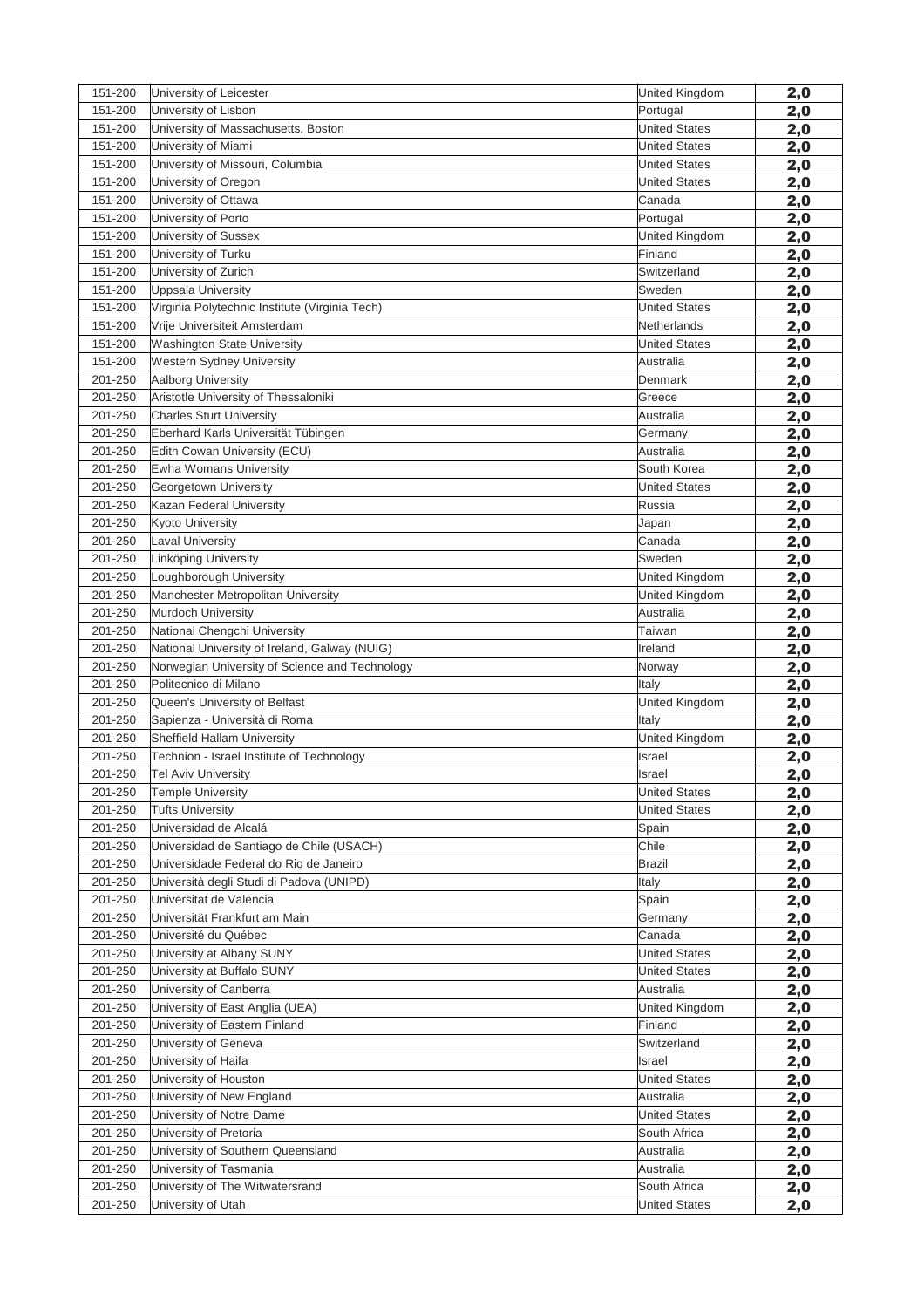| 201-250 | Weizmann Institute of Science                                   | <b>Israel</b>        | 2,0        |
|---------|-----------------------------------------------------------------|----------------------|------------|
| 201-250 | <b>Western University</b>                                       | Canada               | 2,0        |
| 201-250 | Yonsei University                                               | South Korea          | 2,0        |
| 251-300 | Auckland University of Technology                               | New Zealand          | 2,0        |
| 251-300 | <b>Australian Catholic University</b>                           | Australia            | 2,0        |
| 251-300 | Birkbeck College, University of London                          | United Kingdom       | 2,0        |
| 251-300 | <b>Brunel University</b>                                        | United Kingdom       | 2,0        |
| 251-300 | Christian-Albrechts-Universität zu Kiel                         | Germany              | 2,0        |
| 251-300 | Colorado State University                                       | <b>United States</b> | 2,0        |
| 251-300 | George Mason University                                         | <b>United States</b> | 2,0        |
| 251-300 | Georgia State University                                        | <b>United States</b> | 2,0        |
| 251-300 | Hanyang University                                              | South Korea          | 2,0        |
| 251-300 | Hong Kong Baptist University (HKBU)                             | Hong Kong            | 2,0        |
| 251-300 | International Islamic University Malaysia (IIUM)                | Malaysia             | 2,0        |
| 251-300 | Loyola University Chicago                                       | <b>United States</b> | 2,0        |
| 251-300 | National and Kapodistrian University of Athens                  | Greece               | 2,0        |
| 251-300 | National Chiao Tung University                                  | Taiwan               | 2,0        |
| 251-300 | National Research University - Higher School of Economics (HSE) | Russia               | 2,0        |
| 251-300 | <b>Newcastle University</b>                                     | United Kingdom       | 2,0        |
| 251-300 | <b>Ohio University</b>                                          | <b>United States</b> | 2,0        |
| 251-300 | Oregon State University                                         | <b>United States</b> | 2,0        |
| 251-300 | <b>Osaka University</b>                                         | Japan                | 2,0        |
| 251-300 | Pontificia Universidad Católica de Valparaíso                   | Chile                | 2,0        |
| 251-300 | Queen's University                                              | Canada               | 2,0        |
| 251-300 | Roehampton University, London                                   | United Kingdom       | 2,0        |
| 251-300 | Stellenbosch University                                         | South Africa         | 2,0        |
| 251-300 | Swinburne University of Technology                              | Australia            | 2,0        |
| 251-300 | <b>Syracuse University</b>                                      | <b>United States</b> | 2,0        |
| 251-300 | Technische Universität Dortmund                                 | Germany              | 2,0        |
| 251-300 | The Hong Kong University of Science and Technology (HKUST)      | Hong Kong            | 2,0        |
| 251-300 | Universidad de Los Andes Colombia                               | Colombia             | 2,0        |
| 251-300 | Universidad de Sevilla                                          | Spain                | 2,0        |
| 251-300 | Universidade de Santiago de Compostela                          | Spain                | 2,0        |
| 251-300 | Universidade Estadual Paulista "Júlio de Mesquita Filho"        | Brazil               | 2,0        |
| 251-300 | Université Catholique de Louvain (UCL)                          | Belgium              | 2,0        |
| 251-300 | Université de Sherbrooke                                        | Canada               | 2,0        |
| 251-300 | Universiti Teknologi MARA (UiTM)                                | Malaysia             | 2,0        |
| 251-300 | University College Cork (UCC)                                   | Ireland              | 2,0        |
| 251-300 | University of Alabama                                           | <b>United States</b> | 2,0        |
| 251-300 | University of California, Santa Cruz (UCSC)                     | <b>United States</b> | 2,0        |
| 251-300 | University of Central Florida                                   | <b>United States</b> | 2,0        |
| 251-300 | University of Kwazulu-Natal                                     | South Africa         | 2,0        |
| 251-300 | University of Limerick (UL)                                     | Ireland              | 2,0        |
| 251-300 | University of Manitoba                                          | Canada               | <u>2,0</u> |
| 251-300 | University of New Mexico                                        | <b>United States</b> | 2,0        |
| 251-300 | University of Rochester                                         | <b>United States</b> | 2,0        |
| 251-300 | University of South Florida                                     | <b>United States</b> | 2,0        |
| 251-300 | University of Stirling                                          | United Kingdom       | 2,0        |
| 251-300 | University of Tennessee                                         | <b>United States</b> | 2,0        |
| 251-300 | University of Texas at San Antonio                              | <b>United States</b> | <u>2,0</u> |
| 251-300 | University of Victoria                                          | Canada               | 2,0        |
| 251-300 | Virginia Commonwealth University                                | <b>United States</b> | 2,0        |
| 251-300 | <b>Zhejiang University</b>                                      | China                | 2,0        |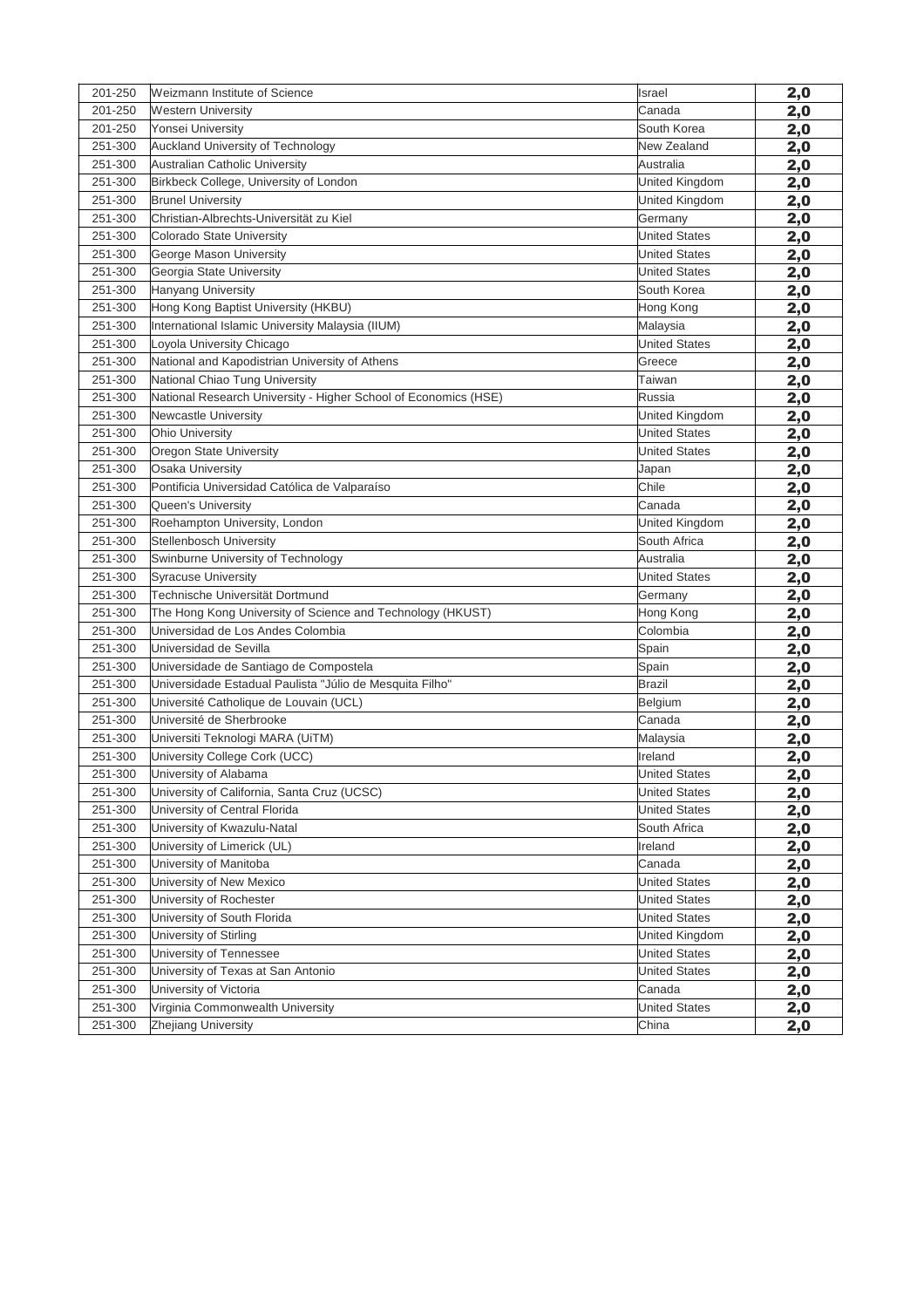# Hospitality & Leisure Management

| 2018<br><b>Institution</b><br><b>Country</b><br><b>Score</b><br>$\mathbf{1}$<br>University of Nevada - Las Vegas<br><b>United States</b><br>14,0<br>$\overline{2}$<br>Ecole hôtelière de Lausanne<br>Switzerland<br>14,0<br>3<br>The Hong Kong Polytechnic University<br>Hong Kong<br>14,0<br>4<br>University of Surrey<br>United Kingdom<br>14,0<br>5<br>Glion Institute of Higher Education<br>14,0<br>Switzerland<br>6<br>Les Roches International School of Hotel Management<br>Switzerland<br>14,0<br>7<br>SHMS - Swiss Hotel Management School<br>Switzerland<br>14,0<br>8<br><b>Bournemouth University</b><br>United Kingdom<br>14,0<br>9<br>Cornell University   School of Hotel Administration<br><b>United States</b><br>14,0<br>10<br>Virginia Polytechnic Institute (Virginia Tech)<br><b>United States</b><br>14,0<br>11<br>Griffith University<br>12,0<br>Australia<br>12<br>Pennsylvania State University   School of Hospitality Management<br><b>United States</b><br>12,0<br>13<br><b>Purdue University</b><br><b>United States</b><br>12,0<br>14<br>HTMi - Hotel and Tourism Management Institute Switzerland<br>Switzerland<br>12,0<br>15<br>12,0<br><b>Texas A&amp;M University</b><br><b>United States</b><br>12,0<br>16<br>The University of Queensland (UQ)<br>Australia<br>17<br>IMI-Luzern - International Hotel Management School, Switzerland<br>Switzerland<br>12,0<br>18<br>Oxford Brookes University<br>United Kingdom<br>10,0<br>19<br>University of Waterloo<br>Canada<br>10,0<br>20<br>Michigan State University<br><b>United States</b><br>10,0<br>21<br>Taylor's University<br>10,0<br>Malaysia<br>22<br>University of Central Florida<br><b>United States</b><br>10,0<br>23<br>University of Strathclyde<br>United Kingdom<br>10,0<br>24<br><b>Monash University</b><br>Australia<br>10,0<br>25<br>Nanyang Technological University (NTU)<br>10,0<br>Singapore<br>26<br>NHTV Breda University of Applied Sciences<br>Netherlands<br>10,0<br>27<br>University of Waikato<br>New Zealand<br>10,0<br>28<br>Victoria University of Wellington<br>New Zealand<br>10,0<br>29<br>Sheffield Hallam University<br>United Kingdom<br>10,0<br>30<br><b>Institute For Tourism Studies</b><br>China<br>10,0<br>31<br>University of Florida<br><b>United States</b><br>8,0<br><b>United States</b><br>32<br>Kansas State University<br>8,0<br>33<br>Sejong University<br>South Korea<br>8,0<br>34<br>University of Exeter<br>United Kingdom<br>8,0<br>$35=$<br>State Tourism and Hotel Management School (SSAT)<br>Switzerland<br>8,0<br>$35=$<br><b>Auckland University of Technology</b><br>New Zealand<br>8,0<br>University of Illinois at Urbana-Champaign<br><b>United States</b><br>$35=$<br>6,0<br>38<br>Southern Cross University<br>Australia<br>6,0<br>39<br>James Cook University (JCU)<br>Australia<br>6,0<br>40<br>Universidad Externado de Colombia<br>Colombia<br>6,0<br>$41 =$<br>Lomonosov Moscow State University<br>Russia<br>4,0<br>$41 =$<br>The Chinese University of Hong Kong (CUHK)<br>Hong Kong<br>4,0<br>$41 =$<br><b>Washington State University</b><br><b>United States</b><br>4,0<br>Manchester Metropolitan University<br>$44 =$<br>United Kingdom<br>4,0<br>$44 =$<br>University of South Australia (UniSA)<br>Australia<br>4,0<br>46<br>University of Macau<br>Macau<br>4,0<br>47<br>North Carolina State University<br><b>United States</b><br>4,0<br>$48 =$<br>Escuela Universitaria de hosteleria y turismo de Sant Pol de Mar<br>Spain<br>4,0<br>$48 =$<br><b>Lund University</b><br>Sweden<br>4,0<br>$50=$<br>Kyung Hee University<br>South Korea<br>4,0<br>$50 =$<br>Yonsei University<br>South Korea | Top 50 Universities - Hospitality & Leisure Management |     |
|---------------------------------------------------------------------------------------------------------------------------------------------------------------------------------------------------------------------------------------------------------------------------------------------------------------------------------------------------------------------------------------------------------------------------------------------------------------------------------------------------------------------------------------------------------------------------------------------------------------------------------------------------------------------------------------------------------------------------------------------------------------------------------------------------------------------------------------------------------------------------------------------------------------------------------------------------------------------------------------------------------------------------------------------------------------------------------------------------------------------------------------------------------------------------------------------------------------------------------------------------------------------------------------------------------------------------------------------------------------------------------------------------------------------------------------------------------------------------------------------------------------------------------------------------------------------------------------------------------------------------------------------------------------------------------------------------------------------------------------------------------------------------------------------------------------------------------------------------------------------------------------------------------------------------------------------------------------------------------------------------------------------------------------------------------------------------------------------------------------------------------------------------------------------------------------------------------------------------------------------------------------------------------------------------------------------------------------------------------------------------------------------------------------------------------------------------------------------------------------------------------------------------------------------------------------------------------------------------------------------------------------------------------------------------------------------------------------------------------------------------------------------------------------------------------------------------------------------------------------------------------------------------------------------------------------------------------------------------------------------------------------------------------------------------------------------------------------------------------------------------------------------------------------------------------------------------------------------------------------------------------------------------------------------------------------------------------------------------------------------------------------------------------------------------------------------------------------------------------------------------------------------------------------------------------------------------------------------------------------------------------------------------------------------|--------------------------------------------------------|-----|
|                                                                                                                                                                                                                                                                                                                                                                                                                                                                                                                                                                                                                                                                                                                                                                                                                                                                                                                                                                                                                                                                                                                                                                                                                                                                                                                                                                                                                                                                                                                                                                                                                                                                                                                                                                                                                                                                                                                                                                                                                                                                                                                                                                                                                                                                                                                                                                                                                                                                                                                                                                                                                                                                                                                                                                                                                                                                                                                                                                                                                                                                                                                                                                                                                                                                                                                                                                                                                                                                                                                                                                                                                                                                     |                                                        |     |
|                                                                                                                                                                                                                                                                                                                                                                                                                                                                                                                                                                                                                                                                                                                                                                                                                                                                                                                                                                                                                                                                                                                                                                                                                                                                                                                                                                                                                                                                                                                                                                                                                                                                                                                                                                                                                                                                                                                                                                                                                                                                                                                                                                                                                                                                                                                                                                                                                                                                                                                                                                                                                                                                                                                                                                                                                                                                                                                                                                                                                                                                                                                                                                                                                                                                                                                                                                                                                                                                                                                                                                                                                                                                     |                                                        |     |
|                                                                                                                                                                                                                                                                                                                                                                                                                                                                                                                                                                                                                                                                                                                                                                                                                                                                                                                                                                                                                                                                                                                                                                                                                                                                                                                                                                                                                                                                                                                                                                                                                                                                                                                                                                                                                                                                                                                                                                                                                                                                                                                                                                                                                                                                                                                                                                                                                                                                                                                                                                                                                                                                                                                                                                                                                                                                                                                                                                                                                                                                                                                                                                                                                                                                                                                                                                                                                                                                                                                                                                                                                                                                     |                                                        |     |
|                                                                                                                                                                                                                                                                                                                                                                                                                                                                                                                                                                                                                                                                                                                                                                                                                                                                                                                                                                                                                                                                                                                                                                                                                                                                                                                                                                                                                                                                                                                                                                                                                                                                                                                                                                                                                                                                                                                                                                                                                                                                                                                                                                                                                                                                                                                                                                                                                                                                                                                                                                                                                                                                                                                                                                                                                                                                                                                                                                                                                                                                                                                                                                                                                                                                                                                                                                                                                                                                                                                                                                                                                                                                     |                                                        |     |
|                                                                                                                                                                                                                                                                                                                                                                                                                                                                                                                                                                                                                                                                                                                                                                                                                                                                                                                                                                                                                                                                                                                                                                                                                                                                                                                                                                                                                                                                                                                                                                                                                                                                                                                                                                                                                                                                                                                                                                                                                                                                                                                                                                                                                                                                                                                                                                                                                                                                                                                                                                                                                                                                                                                                                                                                                                                                                                                                                                                                                                                                                                                                                                                                                                                                                                                                                                                                                                                                                                                                                                                                                                                                     |                                                        |     |
|                                                                                                                                                                                                                                                                                                                                                                                                                                                                                                                                                                                                                                                                                                                                                                                                                                                                                                                                                                                                                                                                                                                                                                                                                                                                                                                                                                                                                                                                                                                                                                                                                                                                                                                                                                                                                                                                                                                                                                                                                                                                                                                                                                                                                                                                                                                                                                                                                                                                                                                                                                                                                                                                                                                                                                                                                                                                                                                                                                                                                                                                                                                                                                                                                                                                                                                                                                                                                                                                                                                                                                                                                                                                     |                                                        |     |
|                                                                                                                                                                                                                                                                                                                                                                                                                                                                                                                                                                                                                                                                                                                                                                                                                                                                                                                                                                                                                                                                                                                                                                                                                                                                                                                                                                                                                                                                                                                                                                                                                                                                                                                                                                                                                                                                                                                                                                                                                                                                                                                                                                                                                                                                                                                                                                                                                                                                                                                                                                                                                                                                                                                                                                                                                                                                                                                                                                                                                                                                                                                                                                                                                                                                                                                                                                                                                                                                                                                                                                                                                                                                     |                                                        |     |
|                                                                                                                                                                                                                                                                                                                                                                                                                                                                                                                                                                                                                                                                                                                                                                                                                                                                                                                                                                                                                                                                                                                                                                                                                                                                                                                                                                                                                                                                                                                                                                                                                                                                                                                                                                                                                                                                                                                                                                                                                                                                                                                                                                                                                                                                                                                                                                                                                                                                                                                                                                                                                                                                                                                                                                                                                                                                                                                                                                                                                                                                                                                                                                                                                                                                                                                                                                                                                                                                                                                                                                                                                                                                     |                                                        |     |
|                                                                                                                                                                                                                                                                                                                                                                                                                                                                                                                                                                                                                                                                                                                                                                                                                                                                                                                                                                                                                                                                                                                                                                                                                                                                                                                                                                                                                                                                                                                                                                                                                                                                                                                                                                                                                                                                                                                                                                                                                                                                                                                                                                                                                                                                                                                                                                                                                                                                                                                                                                                                                                                                                                                                                                                                                                                                                                                                                                                                                                                                                                                                                                                                                                                                                                                                                                                                                                                                                                                                                                                                                                                                     |                                                        |     |
|                                                                                                                                                                                                                                                                                                                                                                                                                                                                                                                                                                                                                                                                                                                                                                                                                                                                                                                                                                                                                                                                                                                                                                                                                                                                                                                                                                                                                                                                                                                                                                                                                                                                                                                                                                                                                                                                                                                                                                                                                                                                                                                                                                                                                                                                                                                                                                                                                                                                                                                                                                                                                                                                                                                                                                                                                                                                                                                                                                                                                                                                                                                                                                                                                                                                                                                                                                                                                                                                                                                                                                                                                                                                     |                                                        |     |
|                                                                                                                                                                                                                                                                                                                                                                                                                                                                                                                                                                                                                                                                                                                                                                                                                                                                                                                                                                                                                                                                                                                                                                                                                                                                                                                                                                                                                                                                                                                                                                                                                                                                                                                                                                                                                                                                                                                                                                                                                                                                                                                                                                                                                                                                                                                                                                                                                                                                                                                                                                                                                                                                                                                                                                                                                                                                                                                                                                                                                                                                                                                                                                                                                                                                                                                                                                                                                                                                                                                                                                                                                                                                     |                                                        |     |
|                                                                                                                                                                                                                                                                                                                                                                                                                                                                                                                                                                                                                                                                                                                                                                                                                                                                                                                                                                                                                                                                                                                                                                                                                                                                                                                                                                                                                                                                                                                                                                                                                                                                                                                                                                                                                                                                                                                                                                                                                                                                                                                                                                                                                                                                                                                                                                                                                                                                                                                                                                                                                                                                                                                                                                                                                                                                                                                                                                                                                                                                                                                                                                                                                                                                                                                                                                                                                                                                                                                                                                                                                                                                     |                                                        |     |
|                                                                                                                                                                                                                                                                                                                                                                                                                                                                                                                                                                                                                                                                                                                                                                                                                                                                                                                                                                                                                                                                                                                                                                                                                                                                                                                                                                                                                                                                                                                                                                                                                                                                                                                                                                                                                                                                                                                                                                                                                                                                                                                                                                                                                                                                                                                                                                                                                                                                                                                                                                                                                                                                                                                                                                                                                                                                                                                                                                                                                                                                                                                                                                                                                                                                                                                                                                                                                                                                                                                                                                                                                                                                     |                                                        |     |
|                                                                                                                                                                                                                                                                                                                                                                                                                                                                                                                                                                                                                                                                                                                                                                                                                                                                                                                                                                                                                                                                                                                                                                                                                                                                                                                                                                                                                                                                                                                                                                                                                                                                                                                                                                                                                                                                                                                                                                                                                                                                                                                                                                                                                                                                                                                                                                                                                                                                                                                                                                                                                                                                                                                                                                                                                                                                                                                                                                                                                                                                                                                                                                                                                                                                                                                                                                                                                                                                                                                                                                                                                                                                     |                                                        |     |
|                                                                                                                                                                                                                                                                                                                                                                                                                                                                                                                                                                                                                                                                                                                                                                                                                                                                                                                                                                                                                                                                                                                                                                                                                                                                                                                                                                                                                                                                                                                                                                                                                                                                                                                                                                                                                                                                                                                                                                                                                                                                                                                                                                                                                                                                                                                                                                                                                                                                                                                                                                                                                                                                                                                                                                                                                                                                                                                                                                                                                                                                                                                                                                                                                                                                                                                                                                                                                                                                                                                                                                                                                                                                     |                                                        |     |
|                                                                                                                                                                                                                                                                                                                                                                                                                                                                                                                                                                                                                                                                                                                                                                                                                                                                                                                                                                                                                                                                                                                                                                                                                                                                                                                                                                                                                                                                                                                                                                                                                                                                                                                                                                                                                                                                                                                                                                                                                                                                                                                                                                                                                                                                                                                                                                                                                                                                                                                                                                                                                                                                                                                                                                                                                                                                                                                                                                                                                                                                                                                                                                                                                                                                                                                                                                                                                                                                                                                                                                                                                                                                     |                                                        |     |
|                                                                                                                                                                                                                                                                                                                                                                                                                                                                                                                                                                                                                                                                                                                                                                                                                                                                                                                                                                                                                                                                                                                                                                                                                                                                                                                                                                                                                                                                                                                                                                                                                                                                                                                                                                                                                                                                                                                                                                                                                                                                                                                                                                                                                                                                                                                                                                                                                                                                                                                                                                                                                                                                                                                                                                                                                                                                                                                                                                                                                                                                                                                                                                                                                                                                                                                                                                                                                                                                                                                                                                                                                                                                     |                                                        |     |
|                                                                                                                                                                                                                                                                                                                                                                                                                                                                                                                                                                                                                                                                                                                                                                                                                                                                                                                                                                                                                                                                                                                                                                                                                                                                                                                                                                                                                                                                                                                                                                                                                                                                                                                                                                                                                                                                                                                                                                                                                                                                                                                                                                                                                                                                                                                                                                                                                                                                                                                                                                                                                                                                                                                                                                                                                                                                                                                                                                                                                                                                                                                                                                                                                                                                                                                                                                                                                                                                                                                                                                                                                                                                     |                                                        |     |
|                                                                                                                                                                                                                                                                                                                                                                                                                                                                                                                                                                                                                                                                                                                                                                                                                                                                                                                                                                                                                                                                                                                                                                                                                                                                                                                                                                                                                                                                                                                                                                                                                                                                                                                                                                                                                                                                                                                                                                                                                                                                                                                                                                                                                                                                                                                                                                                                                                                                                                                                                                                                                                                                                                                                                                                                                                                                                                                                                                                                                                                                                                                                                                                                                                                                                                                                                                                                                                                                                                                                                                                                                                                                     |                                                        |     |
|                                                                                                                                                                                                                                                                                                                                                                                                                                                                                                                                                                                                                                                                                                                                                                                                                                                                                                                                                                                                                                                                                                                                                                                                                                                                                                                                                                                                                                                                                                                                                                                                                                                                                                                                                                                                                                                                                                                                                                                                                                                                                                                                                                                                                                                                                                                                                                                                                                                                                                                                                                                                                                                                                                                                                                                                                                                                                                                                                                                                                                                                                                                                                                                                                                                                                                                                                                                                                                                                                                                                                                                                                                                                     |                                                        |     |
|                                                                                                                                                                                                                                                                                                                                                                                                                                                                                                                                                                                                                                                                                                                                                                                                                                                                                                                                                                                                                                                                                                                                                                                                                                                                                                                                                                                                                                                                                                                                                                                                                                                                                                                                                                                                                                                                                                                                                                                                                                                                                                                                                                                                                                                                                                                                                                                                                                                                                                                                                                                                                                                                                                                                                                                                                                                                                                                                                                                                                                                                                                                                                                                                                                                                                                                                                                                                                                                                                                                                                                                                                                                                     |                                                        |     |
|                                                                                                                                                                                                                                                                                                                                                                                                                                                                                                                                                                                                                                                                                                                                                                                                                                                                                                                                                                                                                                                                                                                                                                                                                                                                                                                                                                                                                                                                                                                                                                                                                                                                                                                                                                                                                                                                                                                                                                                                                                                                                                                                                                                                                                                                                                                                                                                                                                                                                                                                                                                                                                                                                                                                                                                                                                                                                                                                                                                                                                                                                                                                                                                                                                                                                                                                                                                                                                                                                                                                                                                                                                                                     |                                                        |     |
|                                                                                                                                                                                                                                                                                                                                                                                                                                                                                                                                                                                                                                                                                                                                                                                                                                                                                                                                                                                                                                                                                                                                                                                                                                                                                                                                                                                                                                                                                                                                                                                                                                                                                                                                                                                                                                                                                                                                                                                                                                                                                                                                                                                                                                                                                                                                                                                                                                                                                                                                                                                                                                                                                                                                                                                                                                                                                                                                                                                                                                                                                                                                                                                                                                                                                                                                                                                                                                                                                                                                                                                                                                                                     |                                                        |     |
|                                                                                                                                                                                                                                                                                                                                                                                                                                                                                                                                                                                                                                                                                                                                                                                                                                                                                                                                                                                                                                                                                                                                                                                                                                                                                                                                                                                                                                                                                                                                                                                                                                                                                                                                                                                                                                                                                                                                                                                                                                                                                                                                                                                                                                                                                                                                                                                                                                                                                                                                                                                                                                                                                                                                                                                                                                                                                                                                                                                                                                                                                                                                                                                                                                                                                                                                                                                                                                                                                                                                                                                                                                                                     |                                                        |     |
|                                                                                                                                                                                                                                                                                                                                                                                                                                                                                                                                                                                                                                                                                                                                                                                                                                                                                                                                                                                                                                                                                                                                                                                                                                                                                                                                                                                                                                                                                                                                                                                                                                                                                                                                                                                                                                                                                                                                                                                                                                                                                                                                                                                                                                                                                                                                                                                                                                                                                                                                                                                                                                                                                                                                                                                                                                                                                                                                                                                                                                                                                                                                                                                                                                                                                                                                                                                                                                                                                                                                                                                                                                                                     |                                                        |     |
|                                                                                                                                                                                                                                                                                                                                                                                                                                                                                                                                                                                                                                                                                                                                                                                                                                                                                                                                                                                                                                                                                                                                                                                                                                                                                                                                                                                                                                                                                                                                                                                                                                                                                                                                                                                                                                                                                                                                                                                                                                                                                                                                                                                                                                                                                                                                                                                                                                                                                                                                                                                                                                                                                                                                                                                                                                                                                                                                                                                                                                                                                                                                                                                                                                                                                                                                                                                                                                                                                                                                                                                                                                                                     |                                                        |     |
|                                                                                                                                                                                                                                                                                                                                                                                                                                                                                                                                                                                                                                                                                                                                                                                                                                                                                                                                                                                                                                                                                                                                                                                                                                                                                                                                                                                                                                                                                                                                                                                                                                                                                                                                                                                                                                                                                                                                                                                                                                                                                                                                                                                                                                                                                                                                                                                                                                                                                                                                                                                                                                                                                                                                                                                                                                                                                                                                                                                                                                                                                                                                                                                                                                                                                                                                                                                                                                                                                                                                                                                                                                                                     |                                                        |     |
|                                                                                                                                                                                                                                                                                                                                                                                                                                                                                                                                                                                                                                                                                                                                                                                                                                                                                                                                                                                                                                                                                                                                                                                                                                                                                                                                                                                                                                                                                                                                                                                                                                                                                                                                                                                                                                                                                                                                                                                                                                                                                                                                                                                                                                                                                                                                                                                                                                                                                                                                                                                                                                                                                                                                                                                                                                                                                                                                                                                                                                                                                                                                                                                                                                                                                                                                                                                                                                                                                                                                                                                                                                                                     |                                                        |     |
|                                                                                                                                                                                                                                                                                                                                                                                                                                                                                                                                                                                                                                                                                                                                                                                                                                                                                                                                                                                                                                                                                                                                                                                                                                                                                                                                                                                                                                                                                                                                                                                                                                                                                                                                                                                                                                                                                                                                                                                                                                                                                                                                                                                                                                                                                                                                                                                                                                                                                                                                                                                                                                                                                                                                                                                                                                                                                                                                                                                                                                                                                                                                                                                                                                                                                                                                                                                                                                                                                                                                                                                                                                                                     |                                                        |     |
|                                                                                                                                                                                                                                                                                                                                                                                                                                                                                                                                                                                                                                                                                                                                                                                                                                                                                                                                                                                                                                                                                                                                                                                                                                                                                                                                                                                                                                                                                                                                                                                                                                                                                                                                                                                                                                                                                                                                                                                                                                                                                                                                                                                                                                                                                                                                                                                                                                                                                                                                                                                                                                                                                                                                                                                                                                                                                                                                                                                                                                                                                                                                                                                                                                                                                                                                                                                                                                                                                                                                                                                                                                                                     |                                                        |     |
|                                                                                                                                                                                                                                                                                                                                                                                                                                                                                                                                                                                                                                                                                                                                                                                                                                                                                                                                                                                                                                                                                                                                                                                                                                                                                                                                                                                                                                                                                                                                                                                                                                                                                                                                                                                                                                                                                                                                                                                                                                                                                                                                                                                                                                                                                                                                                                                                                                                                                                                                                                                                                                                                                                                                                                                                                                                                                                                                                                                                                                                                                                                                                                                                                                                                                                                                                                                                                                                                                                                                                                                                                                                                     |                                                        |     |
|                                                                                                                                                                                                                                                                                                                                                                                                                                                                                                                                                                                                                                                                                                                                                                                                                                                                                                                                                                                                                                                                                                                                                                                                                                                                                                                                                                                                                                                                                                                                                                                                                                                                                                                                                                                                                                                                                                                                                                                                                                                                                                                                                                                                                                                                                                                                                                                                                                                                                                                                                                                                                                                                                                                                                                                                                                                                                                                                                                                                                                                                                                                                                                                                                                                                                                                                                                                                                                                                                                                                                                                                                                                                     |                                                        |     |
|                                                                                                                                                                                                                                                                                                                                                                                                                                                                                                                                                                                                                                                                                                                                                                                                                                                                                                                                                                                                                                                                                                                                                                                                                                                                                                                                                                                                                                                                                                                                                                                                                                                                                                                                                                                                                                                                                                                                                                                                                                                                                                                                                                                                                                                                                                                                                                                                                                                                                                                                                                                                                                                                                                                                                                                                                                                                                                                                                                                                                                                                                                                                                                                                                                                                                                                                                                                                                                                                                                                                                                                                                                                                     |                                                        |     |
|                                                                                                                                                                                                                                                                                                                                                                                                                                                                                                                                                                                                                                                                                                                                                                                                                                                                                                                                                                                                                                                                                                                                                                                                                                                                                                                                                                                                                                                                                                                                                                                                                                                                                                                                                                                                                                                                                                                                                                                                                                                                                                                                                                                                                                                                                                                                                                                                                                                                                                                                                                                                                                                                                                                                                                                                                                                                                                                                                                                                                                                                                                                                                                                                                                                                                                                                                                                                                                                                                                                                                                                                                                                                     |                                                        |     |
|                                                                                                                                                                                                                                                                                                                                                                                                                                                                                                                                                                                                                                                                                                                                                                                                                                                                                                                                                                                                                                                                                                                                                                                                                                                                                                                                                                                                                                                                                                                                                                                                                                                                                                                                                                                                                                                                                                                                                                                                                                                                                                                                                                                                                                                                                                                                                                                                                                                                                                                                                                                                                                                                                                                                                                                                                                                                                                                                                                                                                                                                                                                                                                                                                                                                                                                                                                                                                                                                                                                                                                                                                                                                     |                                                        |     |
|                                                                                                                                                                                                                                                                                                                                                                                                                                                                                                                                                                                                                                                                                                                                                                                                                                                                                                                                                                                                                                                                                                                                                                                                                                                                                                                                                                                                                                                                                                                                                                                                                                                                                                                                                                                                                                                                                                                                                                                                                                                                                                                                                                                                                                                                                                                                                                                                                                                                                                                                                                                                                                                                                                                                                                                                                                                                                                                                                                                                                                                                                                                                                                                                                                                                                                                                                                                                                                                                                                                                                                                                                                                                     |                                                        |     |
|                                                                                                                                                                                                                                                                                                                                                                                                                                                                                                                                                                                                                                                                                                                                                                                                                                                                                                                                                                                                                                                                                                                                                                                                                                                                                                                                                                                                                                                                                                                                                                                                                                                                                                                                                                                                                                                                                                                                                                                                                                                                                                                                                                                                                                                                                                                                                                                                                                                                                                                                                                                                                                                                                                                                                                                                                                                                                                                                                                                                                                                                                                                                                                                                                                                                                                                                                                                                                                                                                                                                                                                                                                                                     |                                                        |     |
|                                                                                                                                                                                                                                                                                                                                                                                                                                                                                                                                                                                                                                                                                                                                                                                                                                                                                                                                                                                                                                                                                                                                                                                                                                                                                                                                                                                                                                                                                                                                                                                                                                                                                                                                                                                                                                                                                                                                                                                                                                                                                                                                                                                                                                                                                                                                                                                                                                                                                                                                                                                                                                                                                                                                                                                                                                                                                                                                                                                                                                                                                                                                                                                                                                                                                                                                                                                                                                                                                                                                                                                                                                                                     |                                                        |     |
|                                                                                                                                                                                                                                                                                                                                                                                                                                                                                                                                                                                                                                                                                                                                                                                                                                                                                                                                                                                                                                                                                                                                                                                                                                                                                                                                                                                                                                                                                                                                                                                                                                                                                                                                                                                                                                                                                                                                                                                                                                                                                                                                                                                                                                                                                                                                                                                                                                                                                                                                                                                                                                                                                                                                                                                                                                                                                                                                                                                                                                                                                                                                                                                                                                                                                                                                                                                                                                                                                                                                                                                                                                                                     |                                                        |     |
|                                                                                                                                                                                                                                                                                                                                                                                                                                                                                                                                                                                                                                                                                                                                                                                                                                                                                                                                                                                                                                                                                                                                                                                                                                                                                                                                                                                                                                                                                                                                                                                                                                                                                                                                                                                                                                                                                                                                                                                                                                                                                                                                                                                                                                                                                                                                                                                                                                                                                                                                                                                                                                                                                                                                                                                                                                                                                                                                                                                                                                                                                                                                                                                                                                                                                                                                                                                                                                                                                                                                                                                                                                                                     |                                                        |     |
|                                                                                                                                                                                                                                                                                                                                                                                                                                                                                                                                                                                                                                                                                                                                                                                                                                                                                                                                                                                                                                                                                                                                                                                                                                                                                                                                                                                                                                                                                                                                                                                                                                                                                                                                                                                                                                                                                                                                                                                                                                                                                                                                                                                                                                                                                                                                                                                                                                                                                                                                                                                                                                                                                                                                                                                                                                                                                                                                                                                                                                                                                                                                                                                                                                                                                                                                                                                                                                                                                                                                                                                                                                                                     |                                                        |     |
|                                                                                                                                                                                                                                                                                                                                                                                                                                                                                                                                                                                                                                                                                                                                                                                                                                                                                                                                                                                                                                                                                                                                                                                                                                                                                                                                                                                                                                                                                                                                                                                                                                                                                                                                                                                                                                                                                                                                                                                                                                                                                                                                                                                                                                                                                                                                                                                                                                                                                                                                                                                                                                                                                                                                                                                                                                                                                                                                                                                                                                                                                                                                                                                                                                                                                                                                                                                                                                                                                                                                                                                                                                                                     |                                                        |     |
|                                                                                                                                                                                                                                                                                                                                                                                                                                                                                                                                                                                                                                                                                                                                                                                                                                                                                                                                                                                                                                                                                                                                                                                                                                                                                                                                                                                                                                                                                                                                                                                                                                                                                                                                                                                                                                                                                                                                                                                                                                                                                                                                                                                                                                                                                                                                                                                                                                                                                                                                                                                                                                                                                                                                                                                                                                                                                                                                                                                                                                                                                                                                                                                                                                                                                                                                                                                                                                                                                                                                                                                                                                                                     |                                                        |     |
|                                                                                                                                                                                                                                                                                                                                                                                                                                                                                                                                                                                                                                                                                                                                                                                                                                                                                                                                                                                                                                                                                                                                                                                                                                                                                                                                                                                                                                                                                                                                                                                                                                                                                                                                                                                                                                                                                                                                                                                                                                                                                                                                                                                                                                                                                                                                                                                                                                                                                                                                                                                                                                                                                                                                                                                                                                                                                                                                                                                                                                                                                                                                                                                                                                                                                                                                                                                                                                                                                                                                                                                                                                                                     |                                                        |     |
|                                                                                                                                                                                                                                                                                                                                                                                                                                                                                                                                                                                                                                                                                                                                                                                                                                                                                                                                                                                                                                                                                                                                                                                                                                                                                                                                                                                                                                                                                                                                                                                                                                                                                                                                                                                                                                                                                                                                                                                                                                                                                                                                                                                                                                                                                                                                                                                                                                                                                                                                                                                                                                                                                                                                                                                                                                                                                                                                                                                                                                                                                                                                                                                                                                                                                                                                                                                                                                                                                                                                                                                                                                                                     |                                                        |     |
|                                                                                                                                                                                                                                                                                                                                                                                                                                                                                                                                                                                                                                                                                                                                                                                                                                                                                                                                                                                                                                                                                                                                                                                                                                                                                                                                                                                                                                                                                                                                                                                                                                                                                                                                                                                                                                                                                                                                                                                                                                                                                                                                                                                                                                                                                                                                                                                                                                                                                                                                                                                                                                                                                                                                                                                                                                                                                                                                                                                                                                                                                                                                                                                                                                                                                                                                                                                                                                                                                                                                                                                                                                                                     |                                                        |     |
|                                                                                                                                                                                                                                                                                                                                                                                                                                                                                                                                                                                                                                                                                                                                                                                                                                                                                                                                                                                                                                                                                                                                                                                                                                                                                                                                                                                                                                                                                                                                                                                                                                                                                                                                                                                                                                                                                                                                                                                                                                                                                                                                                                                                                                                                                                                                                                                                                                                                                                                                                                                                                                                                                                                                                                                                                                                                                                                                                                                                                                                                                                                                                                                                                                                                                                                                                                                                                                                                                                                                                                                                                                                                     |                                                        |     |
|                                                                                                                                                                                                                                                                                                                                                                                                                                                                                                                                                                                                                                                                                                                                                                                                                                                                                                                                                                                                                                                                                                                                                                                                                                                                                                                                                                                                                                                                                                                                                                                                                                                                                                                                                                                                                                                                                                                                                                                                                                                                                                                                                                                                                                                                                                                                                                                                                                                                                                                                                                                                                                                                                                                                                                                                                                                                                                                                                                                                                                                                                                                                                                                                                                                                                                                                                                                                                                                                                                                                                                                                                                                                     |                                                        |     |
|                                                                                                                                                                                                                                                                                                                                                                                                                                                                                                                                                                                                                                                                                                                                                                                                                                                                                                                                                                                                                                                                                                                                                                                                                                                                                                                                                                                                                                                                                                                                                                                                                                                                                                                                                                                                                                                                                                                                                                                                                                                                                                                                                                                                                                                                                                                                                                                                                                                                                                                                                                                                                                                                                                                                                                                                                                                                                                                                                                                                                                                                                                                                                                                                                                                                                                                                                                                                                                                                                                                                                                                                                                                                     |                                                        |     |
|                                                                                                                                                                                                                                                                                                                                                                                                                                                                                                                                                                                                                                                                                                                                                                                                                                                                                                                                                                                                                                                                                                                                                                                                                                                                                                                                                                                                                                                                                                                                                                                                                                                                                                                                                                                                                                                                                                                                                                                                                                                                                                                                                                                                                                                                                                                                                                                                                                                                                                                                                                                                                                                                                                                                                                                                                                                                                                                                                                                                                                                                                                                                                                                                                                                                                                                                                                                                                                                                                                                                                                                                                                                                     |                                                        |     |
|                                                                                                                                                                                                                                                                                                                                                                                                                                                                                                                                                                                                                                                                                                                                                                                                                                                                                                                                                                                                                                                                                                                                                                                                                                                                                                                                                                                                                                                                                                                                                                                                                                                                                                                                                                                                                                                                                                                                                                                                                                                                                                                                                                                                                                                                                                                                                                                                                                                                                                                                                                                                                                                                                                                                                                                                                                                                                                                                                                                                                                                                                                                                                                                                                                                                                                                                                                                                                                                                                                                                                                                                                                                                     |                                                        |     |
|                                                                                                                                                                                                                                                                                                                                                                                                                                                                                                                                                                                                                                                                                                                                                                                                                                                                                                                                                                                                                                                                                                                                                                                                                                                                                                                                                                                                                                                                                                                                                                                                                                                                                                                                                                                                                                                                                                                                                                                                                                                                                                                                                                                                                                                                                                                                                                                                                                                                                                                                                                                                                                                                                                                                                                                                                                                                                                                                                                                                                                                                                                                                                                                                                                                                                                                                                                                                                                                                                                                                                                                                                                                                     |                                                        | 4,0 |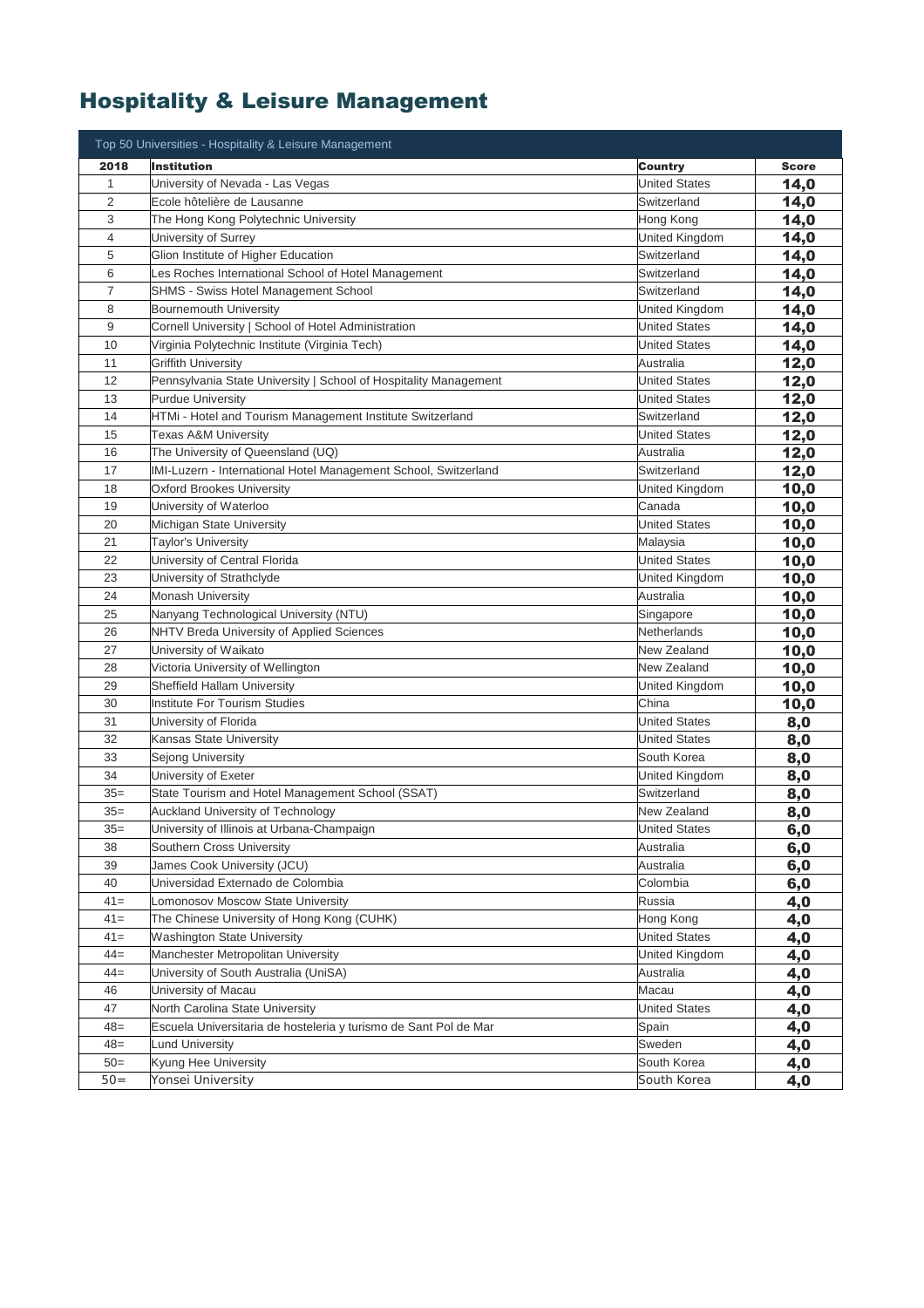#### Law

|                | Top 300 Universities - Law                               |                              |              |
|----------------|----------------------------------------------------------|------------------------------|--------------|
| 2018           | <b>Institution</b>                                       | <b>Country</b>               | <b>Score</b> |
| $\mathbf{1}$   | <b>Harvard University</b>                                | <b>United States</b>         | 14,0         |
| $\overline{c}$ | University of Cambridge                                  | United Kingdom               | 14,0         |
| 3              | University of Oxford                                     | United Kingdom               | 14,0         |
| 4              | <b>Yale University</b>                                   | <b>United States</b>         | 14,0         |
| 5              | <b>Stanford University</b>                               | <b>United States</b>         | 14,0         |
| 6              | New York University (NYU)                                | <b>United States</b>         | 14,0         |
| 7              | University of California, Berkeley (UCB)                 | <b>United States</b>         | 14,0         |
| 8              | The University of Melbourne                              | Australia                    | 14,0         |
| 9              | London School of Economics and Political Science (LSE)   | United Kingdom               | 14,0         |
| 10             | Columbia University                                      | <b>United States</b>         | 14,0         |
| 11             | University of Chicago                                    | <b>United States</b>         | 12,0         |
| $12 =$         | Australian National University (ANU)                     | Australia                    | 12,0         |
| $12=$          | UCL (University College London)                          | United Kingdom               | 12,0         |
| 14             | The University of Sydney                                 | Australia                    | 12,0         |
| 15             | National University of Singapore (NUS)                   | Singapore                    | 12,0         |
| 16             | The University of New South Wales (UNSW)                 | Australia                    | 12,0         |
| 17             | Georgetown University                                    | <b>United States</b>         | 12,0         |
| 18             | University of Toronto                                    | Canada                       | 12,0         |
| 19             | University of Hong Kong (HKU)                            | Hong Kong                    | 12,0         |
| 20             | King's College London (KCL)                              | United Kingdom               | 12,0         |
| 21             | Peking University                                        | China                        | 10,0         |
| 22             | The University of Tokyo                                  | Japan                        | 10,0         |
| 23             | <b>McGill University</b>                                 | Canada                       | 10,0         |
| 24             | University of California, Los Angeles (UCLA)             | <b>United States</b>         | 10,0         |
| 25             | University of Edinburgh                                  | United Kingdom               | 10,0         |
| 26             | <b>Monash University</b>                                 | Australia                    | 10,0         |
| 27<br>28       | University of Michigan                                   | <b>United States</b>         | 10,0         |
| 29             | University of Pennsylvania<br>The University of Auckland | United States<br>New Zealand | 10,0         |
| $30=$          | Université Paris 1 Panthéon-Sorbonne                     | France                       | 10,0         |
| $30=$          | University of British Columbia                           | Canada                       | 10,0<br>10,0 |
| 32             | Leiden University                                        | Netherlands                  | 8,0          |
| 33             | Tsinghua University                                      | China                        | 8,0          |
| $34 =$         | <b>Cornell University</b>                                | <b>United States</b>         | 8,0          |
| $34 =$         | Queen Mary University of London (QMUL)                   | United Kingdom               | 8,0          |
| 36             | The University of Queensland (UQ)                        | Australia                    | 8,0          |
| 37             | Universidad Nacional Autónoma de México (UNAM)           | Mexico                       | 8,0          |
| 38             | Victoria University of Wellington                        | New Zealand                  | 8,0          |
| 39             | Seoul National University (SNU)                          | South Korea                  | 8,0          |
| $40=$          | The Chinese University of Hong Kong (CUHK)               | Hong Kong                    | 8,0          |
| $40=$          | University of Technology Sydney (UTS)                    | Australia                    | 8,0          |
| 42             | Katholieke Universiteit Leuven                           | Belgium                      | 6,0          |
| 43             | National Taiwan University (NTU)                         | Taiwan                       | 6,0          |
| 44             | Pontificia Universidad Católica de Chile                 | Chile                        | 6,0          |
| 45             | <b>Duke University</b>                                   | <b>United States</b>         | 6,0          |
| 46             | Humboldt-Universität zu Berlin                           | Germany                      | 6,0          |
| 47             | Durham University                                        | United Kingdom               | 6,0          |
| 48             | University of Amsterdam                                  | Netherlands                  | 6,0          |
| 49             | Ludwig-Maximilians-Universität München                   | Germany                      | 6,0          |
| 50             | Universidade de São Paulo (USP)                          | <b>Brazil</b>                | 6,0          |
| 51-100         | American University                                      | <b>United States</b>         | 4,0          |
| 51-100         | <b>Boston University</b>                                 | <b>United States</b>         | 4,0          |
| 51-100         | City University of Hong Kong                             | Hong Kong                    | 4,0          |
| 51-100         | Deakin University                                        | Australia                    | 4,0          |
| 51-100         | European University Institute                            | Italy                        | 4,0          |
| 51-100         | <b>Fudan University</b>                                  | China                        | 4,0          |
| 51-100         | George Washington University                             | <b>United States</b>         | 4,0          |
| 51-100         | Korea University                                         | South Korea                  | 4,0          |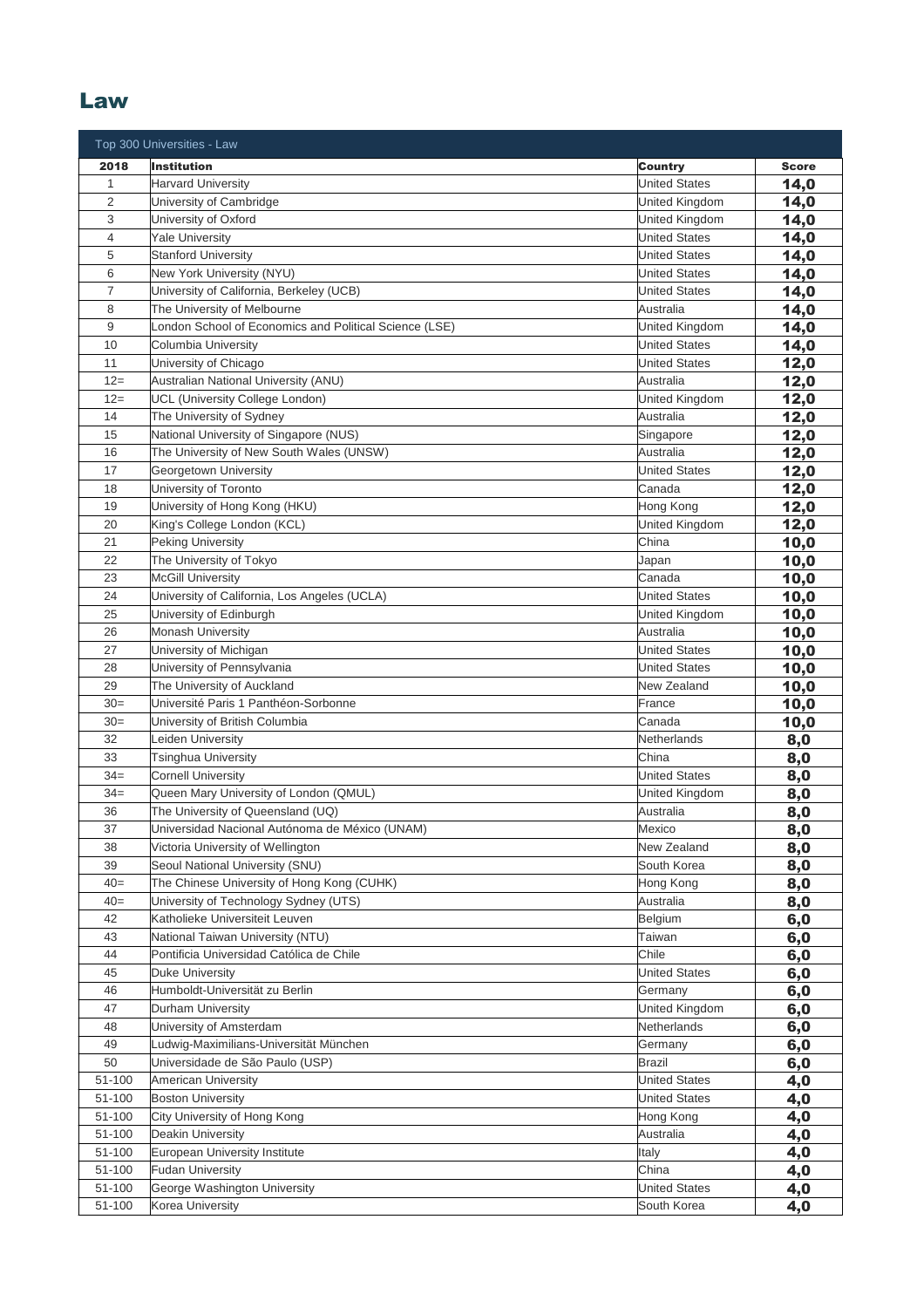| 51-100  | <b>Kyoto University</b>                                             | Japan                | 4,0        |
|---------|---------------------------------------------------------------------|----------------------|------------|
| 51-100  | Lomonosov Moscow State University                                   | Russia               | 4,0        |
| 51-100  | <b>Maastricht University</b>                                        | Netherlands          | 4,0        |
| 51-100  | Macquarie University                                                | Australia            | 4,0        |
| 51-100  | Northwestern University                                             | <b>United States</b> | 4,0        |
| 51-100  | Queensland University of Technology (QUT)                           | Australia            | 4,0        |
| 51-100  | Renmin (People's) University of China                               | China                | 4,0        |
| 51-100  | Ruprecht-Karls-Universität Heidelberg                               | Germany              | 4,0        |
| 51-100  | Sapienza - Università di Roma                                       | Italy                | 4,0        |
| 51-100  | Sciences Po Paris                                                   | France               | 4,0        |
| 51-100  | Shanghai Jiao Tong University                                       | China                | 4,0        |
| 51-100  | The University of Adelaide                                          | Australia            | 4,0        |
| 51-100  | The University of Manchester                                        | United Kingdom       | 4,0        |
| 51-100  | The University of Nottingham                                        | United Kingdom       | 4,0        |
| 51-100  | The University of Warwick                                           | United Kingdom       | 4,0        |
| 51-100  | The University of Western Australia (UWA)                           | Australia            | 4,0        |
| 51-100  | Trinity College Dublin (TCD)                                        | Ireland              | 4,0        |
| 51-100  | Universidad Autónoma de Madrid                                      | Spain                | 4,0        |
| 51-100  | Universidad Carlos III de Madrid                                    | Spain                | 4,0        |
| 51-100  | Universidad Complutense de Madrid (UCM)                             | Spain                | 4,0        |
| 51-100  | Universidad de Buenos Aires                                         | Argentina            | 4,0        |
| 51-100  | Universidad de Chile                                                | Chile                | 4,0        |
| 51-100  | Universidad de Los Andes Colombia                                   | Colombia             | 4,0        |
| 51-100  | Universidad de Navarra                                              | Spain                | 4,0        |
| 51-100  | Universitá degli Studi di Roma - Tor Vergata                        | Italy                | 4,0        |
| 51-100  | Università di Bologna (UNIBO)                                       | Italy                | 4,0        |
| 51-100  | Universität Frankfurt am Main                                       | Germany              | 4,0        |
| 51-100  | Universität Hamburg                                                 | Germany              | 4,0        |
| 51-100  | Universität Wien                                                    | Austria              | 4,0        |
| 51-100  | Université Catholique de Louvain (UCL)                              | Belgium              | 4,0        |
| 51-100  | University College Dublin (UCD)                                     | Ireland              | 4,0        |
| 51-100  | University of Birmingham                                            | United Kingdom       | 4,0        |
| 51-100  | University of Bristol                                               | United Kingdom       | 4,0        |
| 51-100  | University of Cape Town                                             | South Africa         | 4,0        |
| 51-100  | University of Geneva                                                | Switzerland          | 4,0        |
| 51-100  | University of Ghent                                                 | Belgium              | 4,0        |
| 51-100  | University of Glasgow                                               | United Kingdom       | 4,0        |
| 51-100  | University of Oslo                                                  | Norway               | 4,0        |
| 51-100  | University of Otago                                                 | New Zealand          | 4,0        |
| 51-100  | University of Texas at Austin                                       | <b>United States</b> | 4,0        |
| 51-100  | University of Virginia                                              | <b>United States</b> | 4,0        |
| 51-100  | University of Wisconsin-Madison                                     | <b>United States</b> | 4,0        |
| 51-100  | University of Zurich                                                | Switzerland          | 4,0        |
| 51-100  | <b>Utrecht University</b>                                           | Netherlands          | 4,0        |
| 51-100  | <b>York University</b>                                              | Canada               | 4,0        |
| 101-150 | Aarhus University                                                   | Denmark              | 2,0        |
| 101-150 | Arizona State University                                            | <b>United States</b> | 2,0        |
| 101-150 | Birkbeck College, University of London                              | United Kingdom       | 2,0        |
| 101-150 | <b>Cardiff University</b>                                           | United Kingdom       | 2,0        |
| 101-150 | China University of Political Science and Law                       | China                | 2,0        |
| 101-150 | Erasmus University Rotterdam                                        | Netherlands          | 2,0        |
| 101-150 | <b>ETH Zurich (Swiss Federal Institute of Technology)</b>           | Switzerland          | 2,0        |
| 101-150 | Freie Universität Berlin                                            | Germany              | 2,0        |
| 101-150 | <b>Griffith University</b>                                          | Australia            | 2,0        |
| 101-150 | Hebrew University of Jerusalem                                      | Israel               | 2,0        |
| 101-150 | <b>Lund University</b>                                              | Sweden               | 2,0        |
| 101-150 | Nanyang Technological University (NTU)                              | Singapore            | 2,0        |
| 101-150 | Pennsylvania State University                                       | <b>United States</b> | 2,0        |
| 101-150 | Pontificia Universidad Católica del Perú                            | Peru                 | 2,0        |
| 101-150 | Queen's University of Belfast                                       | United Kingdom       | 2,0        |
| 101-150 | SOAS - School of Oriental and African Studies, University of London | United Kingdom       | <u>2,0</u> |
| 101-150 | Stockholm University                                                | Sweden               | <u>2,0</u> |
| 101-150 | Sungkyunkwan University                                             | South Korea          | 2,0        |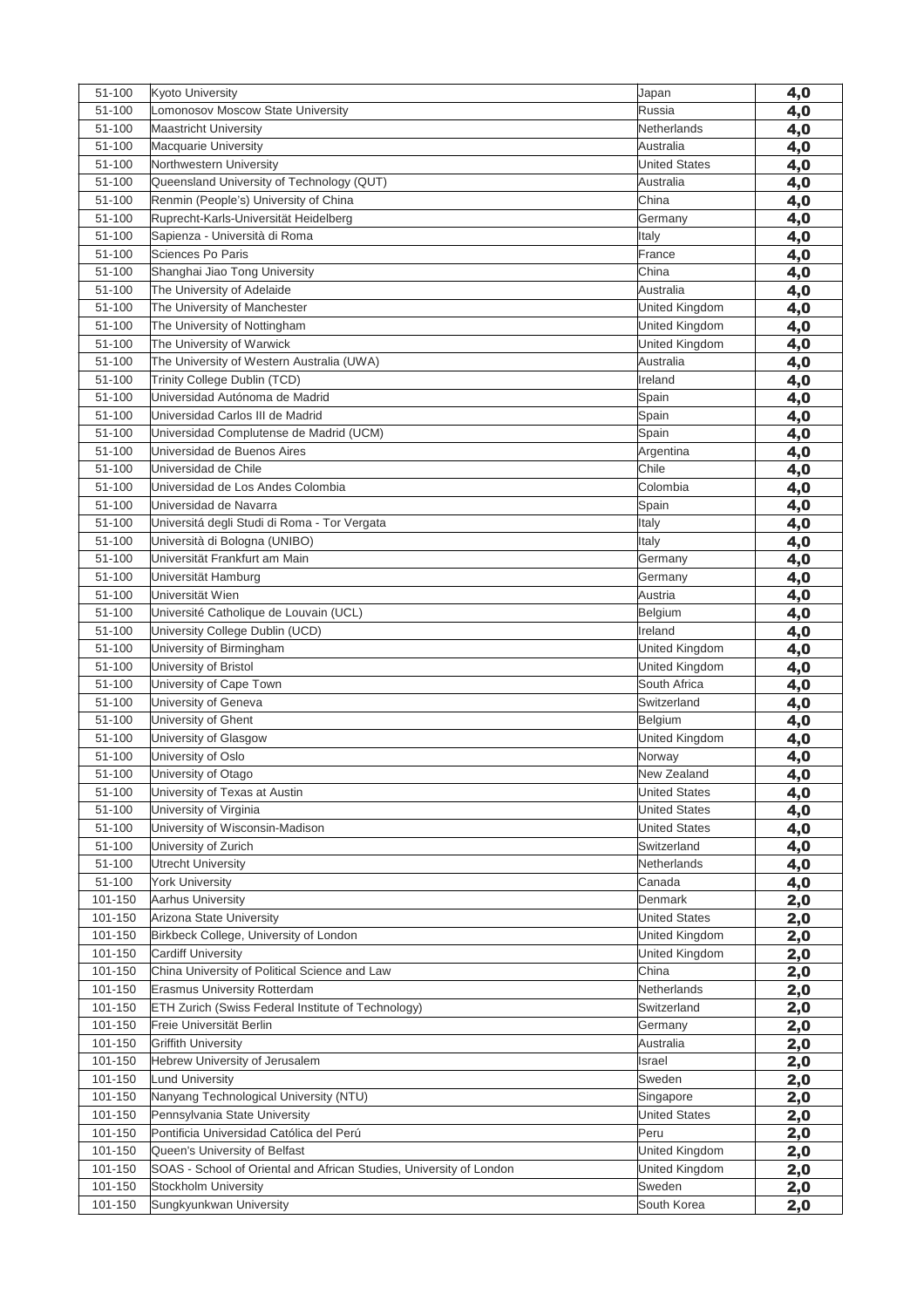| 101-150            | <b>Tel Aviv University</b>                                           | Israel                | 2,0        |
|--------------------|----------------------------------------------------------------------|-----------------------|------------|
| 101-150            | The University of Sheffield                                          | United Kingdom        | 2,0        |
| 101-150            | <b>Tilburg University</b>                                            | Netherlands           | 2,0        |
| 101-150            | Università Cattolica del Sacro Cuore                                 | Italy                 | 2,0        |
| 101-150            | Università degli Studi di Milano                                     | Italy                 | 2,0        |
| 101-150            | Universitat de Barcelona (UB)                                        | Spain                 | 2,0        |
| 101-150            | Universität Freiburg                                                 | Germany               | 2,0        |
| 101-150            | Université de Montréal                                               | Canada                | 2,0        |
| 101-150            | Université Libre de Bruxelles (ULB)                                  | Belgium               | 2,0        |
| 101-150            | Université Panthéon-Assas (Paris 2)                                  | France                | 2,0        |
| 101-150            | Universiti Malaya (UM)                                               | Malaysia              | 2,0        |
| 101-150            | University College Cork (UCC)                                        | Ireland               | 2,0        |
| 101-150            | University of Alberta                                                | Canada                | 2,0        |
| 101-150            | University of Antwerp                                                | Belgium               | 2,0        |
| 101-150            | University of Bern                                                   | Switzerland           | 2,0        |
| 101-150            | University of Canterbury                                             | New Zealand           | 2,0        |
| 101-150            | University of Florida                                                | <b>United States</b>  | 2,0        |
| 101-150            | University of Groningen                                              | Netherlands           | 2,0        |
| 101-150            | University of Helsinki                                               | Finland               | 2,0        |
| 101-150            | University of Kent                                                   | United Kingdom        | 2,0        |
| 101-150            | University of Leeds                                                  | United Kingdom        | 2,0        |
| 101-150            | University of Notre Dame                                             | <b>United States</b>  | 2,0        |
| 101-150            | University of Ottawa                                                 | Canada                | 2,0        |
| 101-150            | University of Washington                                             | <b>United States</b>  | 2,0        |
| 101-150            | Vrije Universiteit Amsterdam                                         | Netherlands           | 2,0        |
| 101-150            | Waseda University                                                    | Japan                 | 2,0        |
| 101-150            | <b>Wuhan University</b>                                              | China                 | 2,0        |
| 101-150            | Yonsei University                                                    | South Korea           | 2,0        |
| 101-150            | <b>Zhejiang University</b>                                           | China                 | 2,0        |
| 151-200            | <b>Boston College</b>                                                | <b>United States</b>  | 2,0        |
| 151-200            | Central European University                                          | Hungary               | 2,0        |
| 151-200            | City University of New York                                          | <b>United States</b>  | 2,0        |
| 151-200            | Dalhousie University                                                 | Canada                | 2,0        |
| 151-200            | <b>Emory University</b>                                              | <b>United States</b>  | 2,0        |
| 151-200            | Fordham University                                                   | <b>United States</b>  | 2,0        |
| 151-200            | Fundação Getulio Vargas                                              | <b>Brazil</b>         | 2,0        |
| 151-200            | Hanyang University                                                   | South Korea           | 2,0        |
| 151-200            | Indiana University Bloomington                                       | <b>United States</b>  | 2,0        |
| 151-200            | Kyung Hee University                                                 | South Korea           | 2,0        |
| 151-200            | La Trobe University                                                  | Australia             | 2,0        |
| 151-200            | Michigan State University                                            | <b>United States</b>  | 2,0        |
| 151-200            | Nagoya University                                                    | Japan                 | 2,0        |
| 151-200            | National Tsing Hua University                                        | Taiwan                | 2,0        |
| 151-200            | <b>Osaka University</b>                                              | Japan                 | 2,0        |
| 151-200            | Oxford Brookes University                                            | United Kingdom        | 2,0        |
| 151-200            | Pontificia Universidad Católica de Valparaíso                        | Chile                 | 2,0        |
| 151-200            | Pontificia Universidad Javeriana                                     | Colombia              | 2,0        |
| 151-200            | Queen's University                                                   | Canada                | 2,0        |
| 151-200            | Saint-Petersburg State University                                    | Russia                | 2,0        |
| 151-200            | Singapore Management University                                      | Singapore             | 2,0        |
| 151-200            | Stellenbosch University                                              | South Africa          | 2,0        |
| 151-200            | Swansea University                                                   | United Kingdom        | 2,0        |
| 151-200            | Universidad de los Andes Chile                                       | Chile                 | 2,0        |
| 151-200<br>151-200 | Universidad Diego Portales<br>Universidade Federal do Rio de Janeiro | Chile<br>Brazil       | 2,0        |
| 151-200            | Università degli Studi di Padova (UNIPD)                             | Italy                 | 2,0        |
| 151-200            | Università degli Studi di Trento                                     |                       | 2,0        |
| 151-200            | Universitat Autónoma de Barcelona                                    | Italy                 | 2,0        |
| 151-200            | Universitat Pompeu Fabra                                             | Spain<br>Spain        | 2,0        |
| 151-200            |                                                                      |                       | 2,0        |
| 151-200            | University of Basel<br>University of Calgary                         | Switzerland<br>Canada | 2,0        |
| 151-200            | University of California, Davis (UCD)                                |                       | 2,0        |
| 151-200            | University of California, Irvine (UCI)                               | <b>United States</b>  | <u>2,0</u> |
|                    |                                                                      | <b>United States</b>  | 2,0        |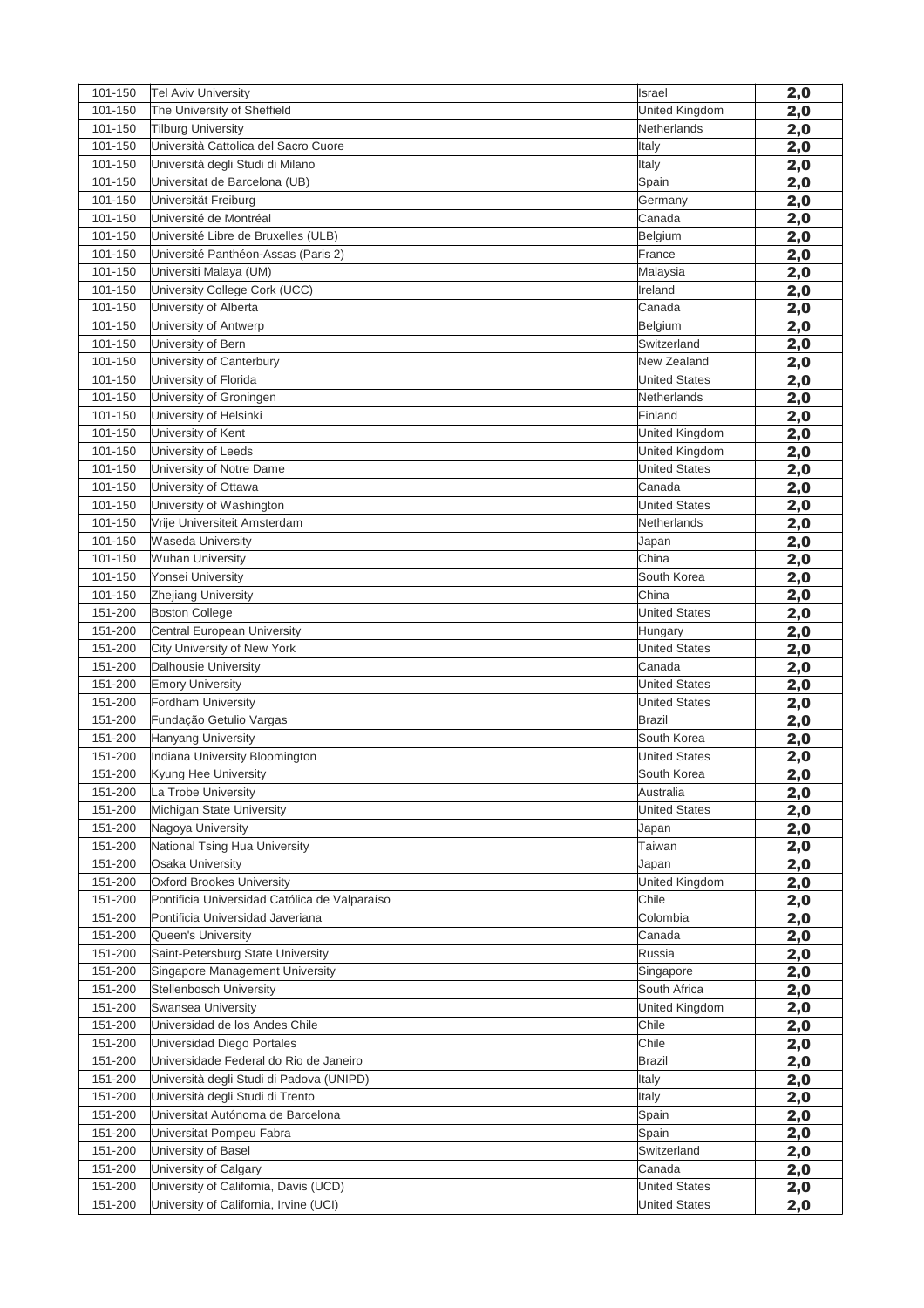| 151-200            | University of Coimbra                                           | Portugal               | 2,0        |
|--------------------|-----------------------------------------------------------------|------------------------|------------|
| 151-200            | University of Essex                                             | United Kingdom         | 2,0        |
| 151-200            | University of Exeter                                            | United Kingdom         | 2,0        |
| 151-200            | University of Lausanne                                          | Switzerland            | 2,0        |
| 151-200            | University of Leicester                                         | United Kingdom         | 2,0        |
| 151-200            | University of Liverpool                                         | United Kingdom         | 2,0        |
| 151-200            | University of Minnesota                                         | <b>United States</b>   | 2,0        |
| 151-200            | University of Pretoria                                          | South Africa           | <u>2,0</u> |
| 151-200            | University of South Australia (UniSA)                           | Australia              | 2,0        |
| 151-200            | University of Southampton                                       | United Kingdom         | 2,0        |
| 151-200            | University of Southern California                               | <b>United States</b>   | 2,0        |
| 151-200            | University of St Gallen (HSG)                                   | Switzerland            | 2,0        |
| 151-200            | University of Strathclyde                                       | United Kingdom         | 2,0        |
| 151-200            | University of The Witwatersrand                                 | South Africa           | 2,0        |
| 151-200            | University of Wollongong                                        | Australia              | 2,0        |
| 151-200            | <b>Uppsala University</b>                                       | Sweden                 | 2,0        |
| 151-200            | Vanderbilt University                                           | <b>United States</b>   | 2,0        |
| 151-200            | Vrije Universiteit Brussel (VUB)                                | Belgium                | 2,0        |
| 151-200            | Washington University in St. Louis                              | <b>United States</b>   | 2,0        |
| 151-200            | Westfälische Wilhelms-Universität Münster                       | Germany                | 2,0        |
| 201-250            | <b>Beijing Normal University</b>                                | China                  | 2,0        |
| 201-250            | <b>Cairo University</b>                                         | Egypt                  | 2,0        |
| 201-250            | Copenhagen Business School                                      | Denmark                | 2,0        |
| 201-250            | Eberhard Karls Universität Tübingen                             | Germany                | 2,0        |
| 201-250            | Florida State University                                        | <b>United States</b>   | 2,0        |
| 201-250            | Georg-August-Universität Göttingen                              | Germany                | 2,0        |
| 201-250            | Kyushu University                                               | Japan                  | 2,0        |
| 201-250            | Nanjing University                                              | China                  | 2,0        |
| 201-250            | National Chengchi University                                    | Taiwan                 | 2,0        |
| 201-250            | National Research University - Higher School of Economics (HSE) | Russia                 | 2,0        |
| 201-250            | National University of Ireland, Galway (NUIG)                   | Ireland                | 2,0        |
| 201-250            | <b>Newcastle University</b>                                     | United Kingdom         | 2,0        |
| 201-250            | <b>Ohio State University</b>                                    | <b>United States</b>   | 2,0        |
| 201-250            | Rheinische Friedrich-Wilhelms-Universität Bonn                  | Germany                | 2,0        |
| 201-250            | <b>RMIT University</b>                                          | Australia              | 2,0        |
| 201-250            | Tecnológico de Monterrey (ITESM)                                | Mexico                 | 2,0        |
| 201-250            | Universidad Adolfo Ibáñez                                       | Chile                  | 2,0        |
| 201-250            | Universidad de Granada                                          | Spain                  | 2,0        |
| 201-250            | Universidad de Salamanca                                        | Spain                  | 2,0        |
| 201-250            | Universidad Externado de Colombia                               | Colombia               | 2,0        |
| 201-250            | Universidad Nacional de Colombia                                | Colombia               | 2,0        |
| 201-250            | Università degli Studi di Firenze (UNIFI)                       | Italy                  | 2,0        |
| 201-250            | Università degli Studi di Napoli Federico II                    | Italy                  | 2,0        |
| 201-250            | Università degli Studi di Torino (UNITO)                        | Italy                  | 2,0        |
| 201-250<br>201-250 | Università degli Studi Roma Tre<br>Universitat de Valencia      | Italy                  | 2,0        |
|                    |                                                                 | Spain                  | 2,0        |
| 201-250            | Universität Erlangen-Nürnberg                                   | Germany                | 2,0        |
| 201-250<br>201-250 | Universität Köln<br>Université de Fribourg                      | Germany<br>Switzerland | 2,0        |
| 201-250            | Université de Strasbourg                                        | France                 | 2,0        |
| 201-250            | Universiti Kebangsaan Malaysia (UKM)                            | Malaysia               | 2,0        |
| 201-250            | University of Aberdeen                                          | United Kingdom         | 2,0        |
| 201-250            | University of Arizona                                           | <b>United States</b>   | 2,0        |
| 201-250            | University of Bergen                                            | Norway                 | 2,0<br>2,0 |
| 201-250            | University of Canberra                                          | Australia              | 2,0        |
| 201-250            | University of Colorado at Boulder                               | <b>United States</b>   | 2,0        |
| 201-250            | University of Illinois at Urbana-Champaign                      | <b>United States</b>   | 2,0        |
| 201-250            | University of Lisbon                                            | Portugal               | 2,0        |
| 201-250            | University of North Carolina, Chapel Hill                       | <b>United States</b>   | 2,0        |
| 201-250            | University of Reading                                           | United Kingdom         | 2,0        |
| 201-250            | University of Sussex                                            | United Kingdom         | 2,0        |
| 201-250            | University of Waikato                                           | New Zealand            |            |
| 201-250            | University of Warsaw                                            | Poland                 | 2,0<br>2,0 |
|                    |                                                                 |                        |            |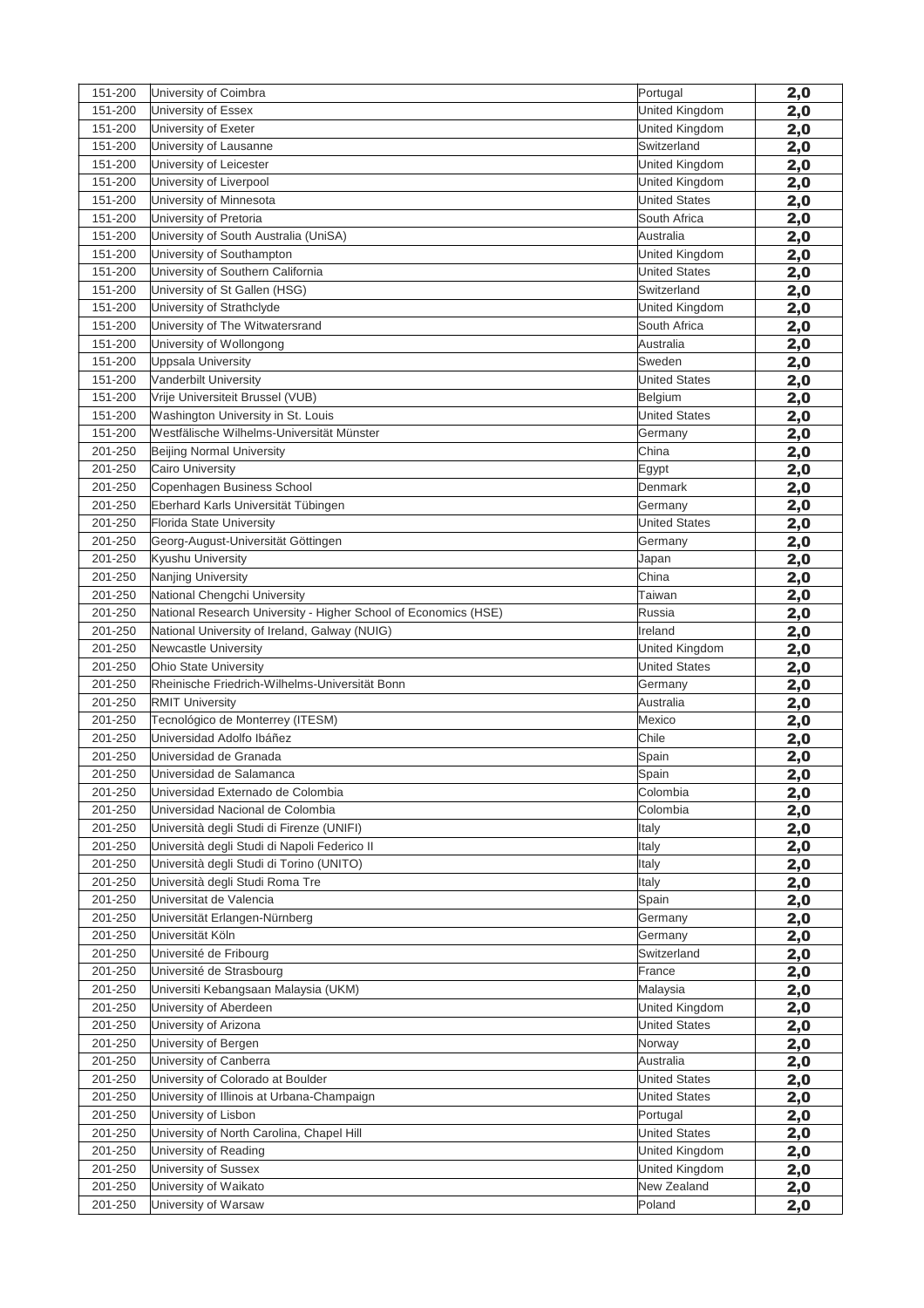| 201-250 | University of York                               | United Kingdom       | 2,0        |
|---------|--------------------------------------------------|----------------------|------------|
| 201-250 | Western University                               | Canada               | 2,0        |
| 201-250 | Xiamen University                                | China                | 2,0        |
| 251-300 | Aristotle University of Thessaloniki             | Greece               | 2,0        |
| 251-300 | <b>Auckland University of Technology</b>         | New Zealand          | 2,0        |
| 251-300 | <b>Brunel University</b>                         | United Kingdom       | 2,0        |
| 251-300 | City University London                           | United Kingdom       | 2,0        |
| 251-300 | Dublin City University (DCU)                     | Ireland              | 2,0        |
| 251-300 | <b>Flinders University</b>                       | Australia            | 2,0        |
| 251-300 | George Mason University                          | <b>United States</b> | 2,0        |
| 251-300 | Georgia Institute of Technology (Georgia Tech)   | <b>United States</b> | 2,0        |
| 251-300 | Harbin Institute of Technology                   | China                | 2,0        |
| 251-300 | Jagiellonian University                          | Poland               | 2,0        |
| 251-300 | Kingston University, London                      | United Kingdom       | 2,0        |
| 251-300 | Kobe University                                  | Japan                | 2,0        |
| 251-300 | Laval University                                 | Canada               | 2,0        |
| 251-300 | Luiss Guido Carli University                     | Italy                | 2,0        |
| 251-300 | <b>Massey University</b>                         | New Zealand          | 2,0        |
| 251-300 | National and Kapodistrian University of Athens   | Greece               | 2,0        |
| 251-300 | National Chiao Tung University                   | Taiwan               | 2,0        |
| 251-300 | National Technical University of Athens          | Greece               | 2,0        |
| 251-300 | Northeastern University                          | <b>United States</b> | 2,0        |
| 251-300 | Northumbria University at Newcastle              | United Kingdom       | 2,0        |
| 251-300 | Nottingham Trent University                      | United Kingdom       | 2,0        |
| 251-300 | Radboud University Nijmegen                      | Netherlands          | 2,0        |
| 251-300 | Shanghai University                              | China                | 2,0        |
| 251-300 | Sun Yat-sen University                           | China                | 2,0        |
| 251-300 | <b>Tulane University</b>                         | <b>United States</b> | 2,0        |
| 251-300 | Universidad de Sevilla                           | Spain                | 2,0        |
| 251-300 | Universidad de Zaragoza                          | Spain                | 2,0        |
| 251-300 | Universidad del Rosario                          | Colombia             | 2,0        |
| 251-300 | Universidade de Brasilia                         | <b>Brazil</b>        | 2,0        |
| 251-300 | Universidade Federal do Rio Grande Do Sul        | <b>Brazil</b>        | 2,0        |
| 251-300 | Università degli Studi di Pavia (UNIPV)          | Italy                | 2,0        |
| 251-300 | Università di Pisa                               | Italy                | 2,0        |
| 251-300 | Université Aix-Marseille                         | France               | 2,0        |
| 251-300 | Université de Montpellier                        | France               | 2,0        |
| 251-300 | Université Paris Ouest Nanterre La Défense       | France               | 2,0        |
| 251-300 | University at Buffalo SUNY                       | <b>United States</b> | 2,0        |
| 251-300 | University of Alabama                            | <b>United States</b> | 2,0        |
| 251-300 | University of Cincinnati                         | <b>United States</b> | 2,0        |
| 251-300 | University of Illinois, Chicago (UIC)            | <b>United States</b> | 2,0        |
| 251-300 | University of Iowa                               | <b>United States</b> | 2,0        |
| 251-300 | University of Johannesburg                       | South Africa         | <u>2,0</u> |
| 251-300 | University of Luxembourg                         | Luxembourg           | 2,0        |
| 251-300 | University of Macau                              | Macau                | 2,0        |
| 251-300 | University of Pittsburgh                         | <b>United States</b> | 2,0        |
| 251-300 | University of San Diego                          | <b>United States</b> | 2,0        |
| 251-300 | University of Tartu                              | Estonia              | 2,0        |
| 251-300 | University of Tasmania                           | Australia            | <u>2,0</u> |
| 251-300 | University of Ulster                             | United Kingdom       | <u>2,0</u> |
| 251-300 | University of Victoria                           | Canada               | 2,0        |
| 251-300 | University of Westminster                        | United Kingdom       | 2,0        |
| 251-300 | WU (Vienna University of Economics and Business) | Austria              | <u>2,0</u> |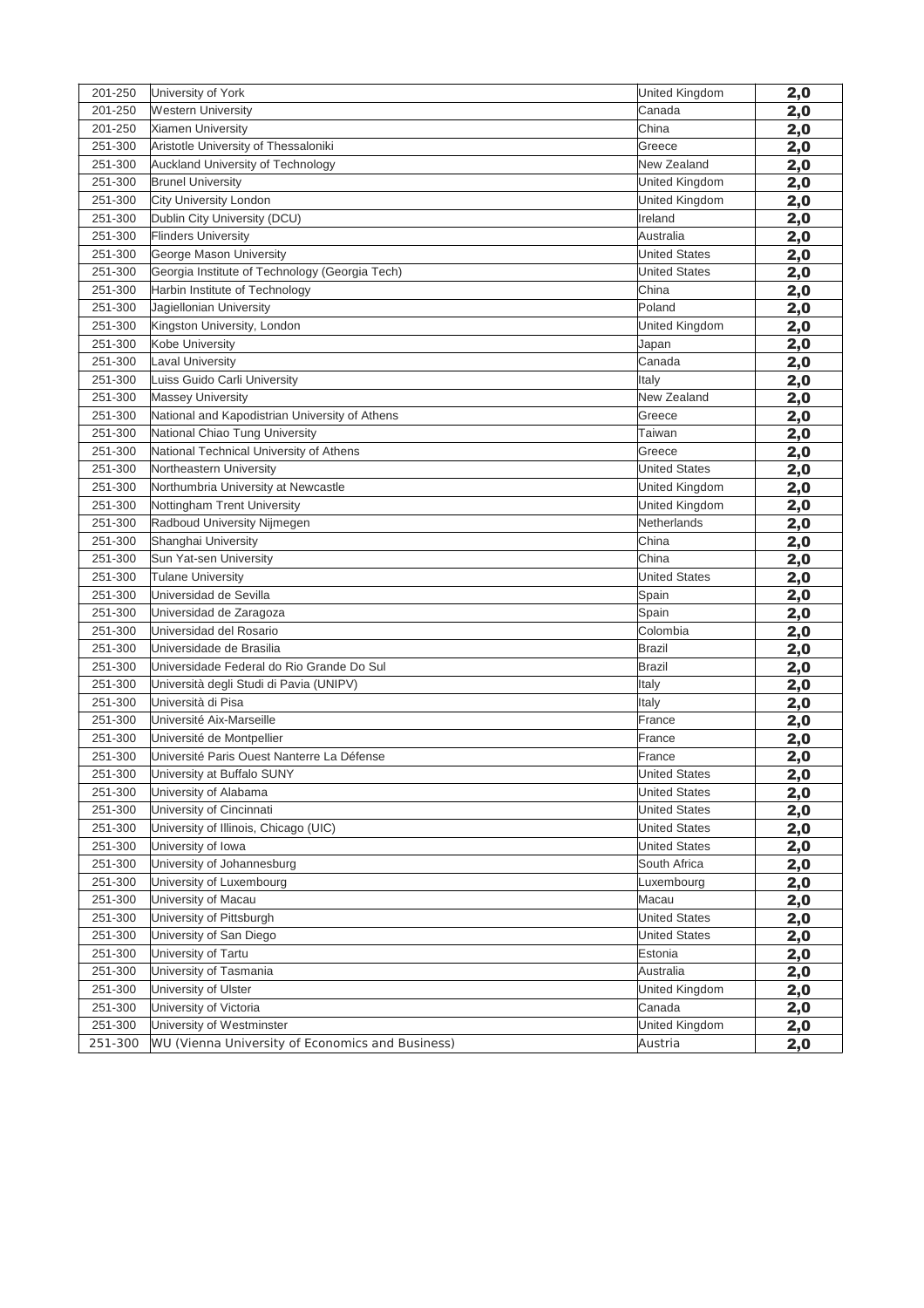# Library & Information Management

|        | Top 50 Universities - Library & Information Management      |                      |              |
|--------|-------------------------------------------------------------|----------------------|--------------|
| 2018   | <b>Institution</b>                                          | <b>Country</b>       | <b>Score</b> |
| $1=$   | The University of Sheffield                                 | United Kingdom       | 14,0         |
| $1=$   | University of North Carolina, Chapel Hill                   | <b>United States</b> | 14,0         |
| 3      | University of Illinois at Urbana-Champaign                  | <b>United States</b> | 14,0         |
| 4      | University of British Columbia                              | Canada               | 14,0         |
| 5      | Indiana University Bloomington                              | <b>United States</b> | 14,0         |
| 6      | University of California, Berkeley (UCB)                    | <b>United States</b> | 14,0         |
| 7      | University of Washington                                    | <b>United States</b> | 14,0         |
| 8      | Loughborough University                                     | United Kingdom       | 14,0         |
| 9      | University of Pittsburgh                                    | <b>United States</b> | 14,0         |
| 10     | University of California, Los Angeles (UCLA)                | <b>United States</b> | 14,0         |
| $11 =$ | <b>McGill University</b>                                    | Canada               | 12,0         |
| $11 =$ | University of Toronto                                       | Canada               | 12,0         |
| 13     | Rutgers - The State University of New Jersey, New Brunswick | <b>United States</b> | 12,0         |
| 14     | <b>Syracuse University</b>                                  | <b>United States</b> | 12,0         |
| 15     | University of Texas at Austin                               | <b>United States</b> | 12,0         |
| 16     | University of Michigan                                      | <b>United States</b> | 12,0         |
| 17     | University of Southern California                           | <b>United States</b> | 12,0         |
| 18     | Nanyang Technological University (NTU)                      | Singapore            | 10,0         |
| 19     | National Taiwan University (NTU)                            | Taiwan               | 10,0         |
| 20     | <b>RMIT University</b>                                      | Australia            | 10,0         |
| 21     | <b>Western University</b>                                   | Canada               | 10,0         |
| 22     | Universidad Carlos III de Madrid                            | Spain                | 10,0         |
| 23     | The University of Tokyo                                     | Japan                | 10,0         |
| 24     | Universiti Malaya (UM)                                      | Malaysia             | 10,0         |
| 25     | University of Arizona                                       | <b>United States</b> | 10,0         |
| 26     | University of Amsterdam                                     | Netherlands          | 10,0         |
| 27     | University of Wisconsin-Madison                             | <b>United States</b> | 10,0         |
| 28     | <b>Drexel University</b>                                    | <b>United States</b> | 10,0         |
| 29     | National Taiwan Normal University                           | Taiwan               | 10,0         |
| 30     | <b>Peking University</b>                                    | China                | 10,0         |
| 31     | <b>Cornell University</b>                                   | <b>United States</b> | 8,0          |
| 32     | UCL (University College London)                             | United Kingdom       | 8,0          |
| 33     | Sapienza - Università di Roma                               | Italy                | 8,0          |
| 34     | Nanjing University                                          | China                | 8,0          |
| $35=$  | City University London                                      | United Kingdom       | 8,0          |
| $35=$  | Humboldt-Universität zu Berlin                              | Germany              | 8,0          |
| 37     | University of Tsukuba                                       | Japan                | 6,0          |
| 38     | Katholieke Universiteit Leuven                              | Belgium              | 6,0          |
| 39     | Florida State University                                    | <b>United States</b> | 6,0          |
| 40     | Victoria University of Wellington                           | New Zealand          | 6,0          |
| 41     | National Chiao Tung University                              | Taiwan               | 4,0          |
| 42     | Sungkyunkwan University                                     | South Korea          | 4,0          |
| $43=$  | <b>Fudan University</b>                                     | China                | 4,0          |
| $43=$  | Monash University                                           | Australia            | 4,0          |
| $43=$  | University of Glasgow                                       | United Kingdom       | 4,0          |
| $43=$  | University of Strathclyde                                   | United Kingdom       | 4,0          |
| $47 =$ | Seoul National University (SNU)                             | South Korea          | 4,0          |
| $47 =$ | Université de Montréal                                      | Canada               | 4,0          |
| 49     | Aberystwyth University                                      | United Kingdom       | 4,0          |
| 50     | University of Tampere                                       | Finland              | 4,0          |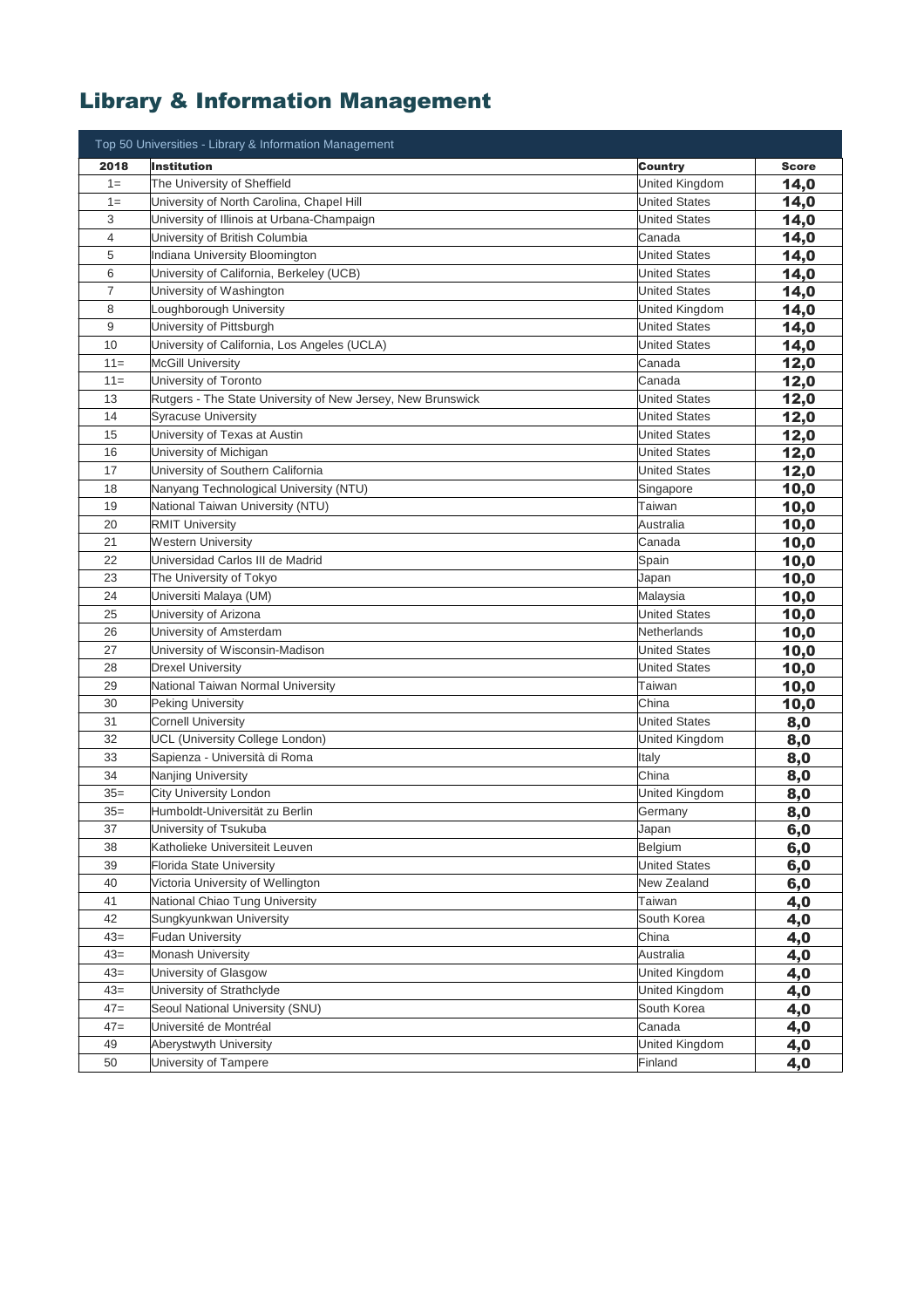## Politics & International Studies

|                | Top 200 Universities - Politics & International Studies                  |                      |              |
|----------------|--------------------------------------------------------------------------|----------------------|--------------|
| 2018           | <b>Institution</b>                                                       | Country              | <b>Score</b> |
| $\mathbf 1$    | <b>Harvard University</b>                                                | <b>United States</b> | 14,0         |
| $\overline{2}$ | University of Oxford                                                     | United Kingdom       | 14,0         |
| 3              | <b>Princeton University</b>                                              | <b>United States</b> | 14,0         |
| 4              | Sciences Po Paris                                                        | France               | 14,0         |
| 5              | London School of Economics and Political Science (LSE)                   | United Kingdom       | 14,0         |
| 6              | University of Cambridge                                                  | United Kingdom       | 14,0         |
| $\overline{7}$ | Yale University                                                          | United States        | 14,0         |
| 8              | Australian National University (ANU)                                     | Australia            | 14,0         |
| 9              | University of California, Berkeley (UCB)                                 | <b>United States</b> | 14,0         |
| 10             | Columbia University                                                      | <b>United States</b> | 14,0         |
| 11             | Georgetown University                                                    | <b>United States</b> | 12,0         |
| 12             | National University of Singapore (NUS)                                   | Singapore            | 12,0         |
| 13             | University of Chicago                                                    | <b>United States</b> | 12,0         |
| 14             | University of Toronto                                                    | Canada               |              |
| 15             | The University of Tokyo                                                  | Japan                | 12,0         |
| 16             | Massachusetts Institute of Technology (MIT)                              | <b>United States</b> | 12,0         |
| 17             |                                                                          |                      | 12,0         |
| $18 =$         | <b>Stanford University</b>                                               | <b>United States</b> | 12,0         |
|                | The University of Sydney                                                 | Australia            | 12,0         |
| $18 =$<br>20   | University of California, Los Angeles (UCLA)<br>Freie Universität Berlin | United States        | 12,0         |
|                |                                                                          | Germany              | 12,0         |
| 21             | University of California, San Diego (UCSD)                               | <b>United States</b> | 10,0         |
| 22             | Johns Hopkins University                                                 | United States        | 10,0         |
| 23             | SOAS - School of Oriental and African Studies, University of London      | United Kingdom       | 10,0         |
| $24 =$         | George Washington University                                             | United States        | 10,0         |
| $24=$          | University of Hong Kong (HKU)                                            | Hong Kong            | 10,0         |
| 26             | <b>Peking University</b>                                                 | China                | 10,0         |
| $27=$          | King's College London (KCL)                                              | United Kingdom       | 10,0         |
| $27=$          | University of Michigan                                                   | <b>United States</b> | 10,0         |
| $29=$          | Seoul National University (SNU)                                          | South Korea          | 10,0         |
| $29=$          | University of Copenhagen                                                 | Denmark              | 10,0         |
| $31 =$         | Leiden University                                                        | Netherlands          | 8,0          |
| $31 =$         | The University of Melbourne                                              | Australia            | 8,0          |
| $31 =$         | University of Amsterdam                                                  | Netherlands          | 8,0          |
| 34             | New York University (NYU)                                                | <b>United States</b> | 8,0          |
| 35             | Tsinghua University                                                      | China                | 8,0          |
| 36             | <b>Cornell University</b>                                                | <b>United States</b> | 8,0          |
| $37=$          | ETH Zurich (Swiss Federal Institute of Technology)                       | Switzerland          | 8,0          |
| $37=$          | UCL (University College London)                                          | United Kingdom       | 8,0          |
| $37=$          | University of British Columbia                                           | Canada               | 8,0          |
| $37=$          | University of Essex                                                      | United Kingdom       | 8,0          |
| 41             | University of Edinburgh                                                  | United Kingdom       | 6,0          |
| 42             | The University of Warwick                                                | United Kingdom       | 6,0          |
| $43=$          | Duke University                                                          | <b>United States</b> | 6,0          |
| $43=$          | <b>McGill University</b>                                                 | Canada               | 6,0          |
| $43=$          | Trinity College Dublin (TCD)                                             | Ireland              | 6,0          |
| 46             | Waseda University                                                        | Japan                | 6,0          |
| 47             | Korea University                                                         | South Korea          | 6,0          |
| 48             | <b>Fudan University</b>                                                  | China                | 6,0          |
| 49             | The Chinese University of Hong Kong (CUHK)                               | Hong Kong            | 6,0          |
| 50             | The University of Manchester                                             | United Kingdom       | 6,0          |
| 51-100         | Aarhus University                                                        | Denmark              | 4,0          |
| 51-100         | <b>American University</b>                                               | <b>United States</b> | 4,0          |
| 51-100         | <b>Brown University</b>                                                  | <b>United States</b> | 4,0          |
| 51-100         | Central European University                                              | Hungary              | 4,0          |
| 51-100         | City University of Hong Kong                                             | Hong Kong            | 4,0          |
| 51-100         | Durham University                                                        | United Kingdom       | 4,0          |
| 51-100         | European University Institute                                            | Italy                | 4,0          |
| 51-100         | Hitotsubashi University                                                  | Japan                | 4,0          |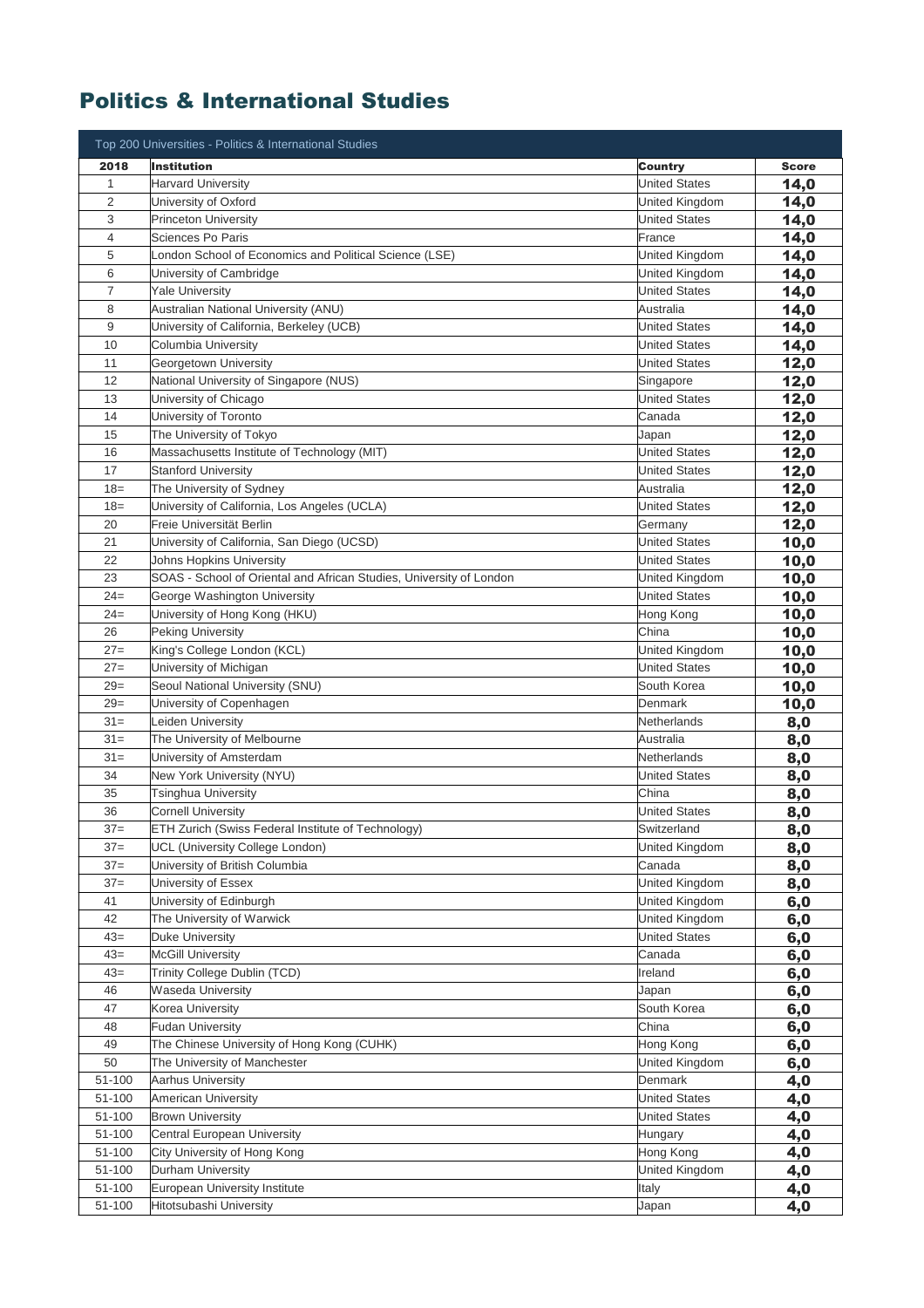| 51-100           | Humboldt-Universität zu Berlin                                       | Germany                       | 4,0        |
|------------------|----------------------------------------------------------------------|-------------------------------|------------|
| 51-100           | Katholieke Universiteit Leuven                                       | Belgium                       | 4,0        |
| 51-100           | Keio University                                                      | Japan                         | 4,0        |
| 51-100           | <b>Kyoto University</b>                                              | Japan                         | 4,0        |
| 51-100           | Lomonosov Moscow State University                                    | Russia                        | 4,0        |
| 51-100           | Luiss Guido Carli University                                         | Italy                         | 4,0        |
| 51-100           | <b>Lund University</b>                                               | Sweden                        | 4,0        |
| 51-100           | <b>Monash University</b>                                             | Australia                     | 4,0        |
| 51-100           | Moscow State Institute of International Relations - MGIMO University | Russia                        | 4,0        |
| 51-100           | Nanyang Technological University (NTU)                               | Singapore                     | 4,0        |
| 51-100           | National Chengchi University                                         | Taiwan                        | 4,0        |
| 51-100           | National Research University - Higher School of Economics (HSE)      | Russia                        | 4,0        |
| 51-100           | National Taiwan University (NTU)                                     | Taiwan                        | 4,0        |
| 51-100           | Northwestern University                                              | <b>United States</b>          | 4,0        |
| 51-100           | Pontificia Universidad Católica de Chile                             | Chile                         | 4,0        |
| 51-100           | Ruprecht-Karls-Universität Heidelberg                                | Germany                       | 4,0        |
| 51-100           | The University of Auckland                                           | New Zealand                   | 4,0        |
| 51-100           | The University of New South Wales (UNSW)                             | Australia                     | 4,0        |
| 51-100           | The University of Nottingham                                         | United Kingdom                | 4,0        |
| 51-100           | The University of Queensland (UQ)                                    | Australia                     | 4,0        |
| 51-100           | The University of Sheffield                                          | United Kingdom                | 4,0        |
| 51-100           | Universidade de São Paulo (USP)                                      | <b>Brazil</b>                 | 4,0        |
| 51-100           | Università di Bologna (UNIBO)                                        | Italy                         | 4,0        |
| 51-100           | Universität Mannheim                                                 | Germany                       | 4,0        |
| 51-100           | Universität Wien                                                     | Austria                       | 4,0        |
| 51-100           | Université Libre de Bruxelles (ULB)                                  | Belgium                       | 4,0        |
| 51-100           | Université Paris 1 Panthéon-Sorbonne                                 | France                        | 4,0        |
| 51-100           | University of Birmingham                                             | United Kingdom                | 4,0        |
| 51-100           | University of Bristol                                                | United Kingdom                | 4,0        |
| 51-100           | University of Exeter                                                 | United Kingdom                | 4,0        |
| 51-100           | University of Notre Dame                                             | <b>United States</b>          | 4,0        |
| 51-100           | University of Oslo                                                   | Norway                        | 4,0        |
| 51-100           | University of Ottawa                                                 | Canada                        | 4,0        |
| 51-100           | University of Pennsylvania                                           | <b>United States</b>          | 4,0        |
| 51-100           | University of St Andrews                                             | United Kingdom                | 4,0        |
| 51-100           | University of Sussex                                                 | United Kingdom                | 4,0        |
| 51-100           | University of Texas at Austin                                        | <b>United States</b>          | 4,0        |
| 51-100           | University of Washington                                             | <b>United States</b>          | 4,0        |
| 51-100<br>51-100 | University of Wisconsin-Madison                                      | <b>United States</b>          | 4,0        |
| 51-100           | University of Zurich                                                 | Switzerland<br>Sweden         | 4,0        |
| 51-100           | Uppsala University<br>Yonsei University                              |                               | 4,0        |
| 101-150          | Aberystwyth University                                               | South Korea<br>United Kingdom | 4,0        |
| 101-150          | <b>Boston University</b>                                             | <b>United States</b>          | 2,0        |
| 101-150          | <b>Charles University</b>                                            | <b>Czech Republic</b>         | 2,0<br>2,0 |
| 101-150          | Chulalongkorn University                                             | Thailand                      |            |
| 101-150          | Copenhagen Business School                                           | Denmark                       | 2,0<br>2,0 |
| 101-150          | <b>Griffith University</b>                                           | Australia                     | 2,0        |
| 101-150          | Indiana University Bloomington                                       | <b>United States</b>          | 2,0        |
| 101-150          | Jawaharlal Nehru University                                          | India                         | 2,0        |
| 101-150          | Kyung Hee University                                                 | South Korea                   | 2,0        |
| 101-150          | Ludwig-Maximilians-Universität München                               | Germany                       | 2,0        |
| 101-150          | <b>Maastricht University</b>                                         | Netherlands                   | 2,0        |
| 101-150          | Ohio State University                                                | <b>United States</b>          | 2,0        |
| 101-150          | <b>Oxford Brookes University</b>                                     | United Kingdom                | 2,0        |
| 101-150          | Queen Mary University of London (QMUL)                               | United Kingdom                | 2,0        |
| 101-150          | Renmin (People's) University of China                                | China                         | 2,0        |
| 101-150          | Sapienza - Università di Roma                                        | Italy                         | 2,0        |
| 101-150          | <b>Stockholm University</b>                                          | Sweden                        | 2,0        |
| 101-150          | Sungkyunkwan University                                              | South Korea                   | <u>2,0</u> |
| 101-150          | <b>Tufts University</b>                                              | <b>United States</b>          | 2,0        |
| 101-150          | Universidad Complutense de Madrid (UCM)                              | Spain                         | 2,0        |
| 101-150          | Universidad de Los Andes Colombia                                    | Colombia                      | 2,0        |
|                  |                                                                      |                               |            |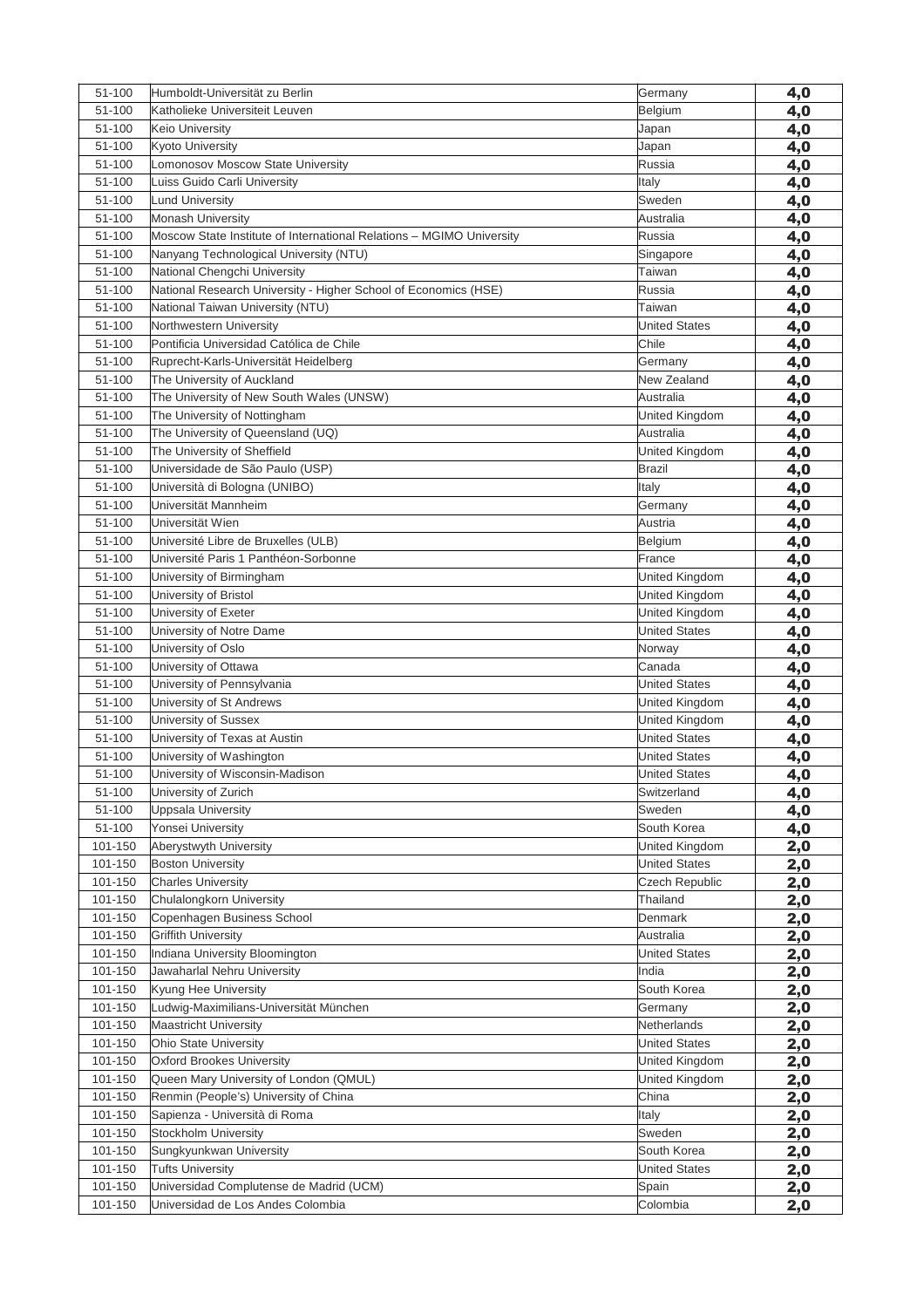| 101-150 | Universidad Nacional Autónoma de México (UNAM)                 | Mexico               | 2,0        |
|---------|----------------------------------------------------------------|----------------------|------------|
| 101-150 | Università degli Studi di Milano                               | Italy                | 2,0        |
| 101-150 | Universitat de Barcelona (UB)                                  | Spain                | 2,0        |
| 101-150 | Universität Frankfurt am Main                                  | Germany              | 2,0        |
| 101-150 | Universität Konstanz                                           | Germany              | 2,0        |
| 101-150 | Université Catholique de Louvain (UCL)                         | Belgium              | 2,0        |
| 101-150 | Université de Montréal                                         | Canada               | 2,0        |
| 101-150 | University College Dublin (UCD)                                | Ireland              | 2,0        |
| 101-150 | Universiti Malaya (UM)                                         | Malaysia             | 2,0        |
| 101-150 | University of Bath                                             | United Kingdom       | 2,0        |
| 101-150 | University of California, Davis (UCD)                          | <b>United States</b> | 2,0        |
| 101-150 | University of California, Irvine (UCI)                         | <b>United States</b> | 2,0        |
| 101-150 | University of Cape Town                                        | South Africa         | 2,0        |
| 101-150 | University of Geneva                                           | Switzerland          | 2,0        |
| 101-150 | University of Glasgow                                          | United Kingdom       | 2,0        |
| 101-150 | University of Gothenburg                                       | Sweden               | 2,0        |
| 101-150 | University of Helsinki                                         | Finland              | 2,0        |
| 101-150 | University of Kent                                             | United Kingdom       | 2,0        |
| 101-150 | University of Leeds                                            | United Kingdom       | 2,0        |
| 101-150 | University of Maryland, College Park                           | <b>United States</b> | 2,0        |
| 101-150 | University of Minnesota                                        | <b>United States</b> | 2,0        |
| 101-150 | University of North Carolina, Chapel Hill                      | <b>United States</b> | 2,0        |
| 101-150 | University of Pittsburgh                                       | <b>United States</b> | 2,0        |
| 101-150 | University of Virginia                                         | <b>United States</b> | 2,0        |
| 101-150 | University of York                                             | United Kingdom       | 2,0        |
| 101-150 | <b>Utrecht University</b>                                      | Netherlands          | 2,0        |
| 101-150 | Victoria University of Wellington                              | New Zealand          | 2,0        |
| 101-150 | Vrije Universiteit Amsterdam                                   | Netherlands          | 2,0        |
| 101-150 | Vrije Universiteit Brussel (VUB)                               | <b>Belgium</b>       | 2,0        |
| 101-150 | <b>York University</b>                                         | Canada               | 2,0        |
| 151-200 | Arizona State University                                       | <b>United States</b> | 2,0        |
| 151-200 | <b>Cardiff University</b>                                      | United Kingdom       | 2,0        |
| 151-200 | <b>Carleton University</b>                                     | Canada               | 2,0        |
| 151-200 | City University of New York                                    | <b>United States</b> | 2,0        |
| 151-200 | Dartmouth College                                              | <b>United States</b> | 2,0        |
| 151-200 | Deakin University                                              | Australia            | 2,0        |
| 151-200 | Dublin City University (DCU)                                   | Ireland              | 2,0        |
| 151-200 | Ewha Womans University                                         | South Korea          | 2,0        |
| 151-200 | Fundação Getulio Vargas                                        | <b>Brazil</b>        | 2,0        |
| 151-200 | Hanyang University                                             | South Korea          | 2,0        |
| 151-200 | Hebrew University of Jerusalem                                 | Israel               | 2,0        |
| 151-200 | HUFS - Hankuk (Korea) University of Foreign Studies            | South Korea          |            |
| 151-200 | <b>McMaster University</b>                                     | Canada               | 2,0        |
| 151-200 | Osaka University                                               |                      | 2,0        |
| 151-200 |                                                                | Japan                | 2,0        |
| 151-200 | Pennsylvania State University<br>Politecnico di Milano         | <b>United States</b> | 2,0        |
|         |                                                                | Italy                | <u>2,0</u> |
| 151-200 | Pontificia Universidade Católica do Rio de Janeiro - PUC - Rio | Brazil               | 2,0        |
| 151-200 | Queen's University                                             | Canada               | 2,0        |
| 151-200 | Queen's University of Belfast                                  | United Kingdom       | 2,0        |
| 151-200 | Saint-Petersburg State University                              | Russia               | 2,0        |
| 151-200 | <b>Syracuse University</b>                                     | <b>United States</b> | 2,0        |
| 151-200 | Texas A&M University                                           | <b>United States</b> | 2,0        |
| 151-200 | The University of Adelaide                                     | Australia            | 2,0        |
| 151-200 | The University of Western Australia (UWA)                      | Australia            | 2,0        |
| 151-200 | <b>Tohoku University</b>                                       | Japan                | 2,0        |
| 151-200 | Universidad Autónoma de Madrid                                 | Spain                | 2,0        |
| 151-200 | Universidad de Buenos Aires                                    | Argentina            | 2,0        |
| 151-200 | Universidade Estadual de Campinas (Unicamp)                    | <b>Brazil</b>        | 2,0        |
| 151-200 | Università degli Studi di Firenze (UNIFI)                      | Italy                | <u>2,0</u> |
| 151-200 | Università degli Studi di Siena (UNISI)                        | Italy                | 2,0        |
| 151-200 | Universitat Autónoma de Barcelona                              | Spain                | 2,0        |
| 151-200 | Universität Freiburg                                           | Germany              | 2,0        |
| 151-200 | Universität Hamburg                                            | Germany              | 2,0        |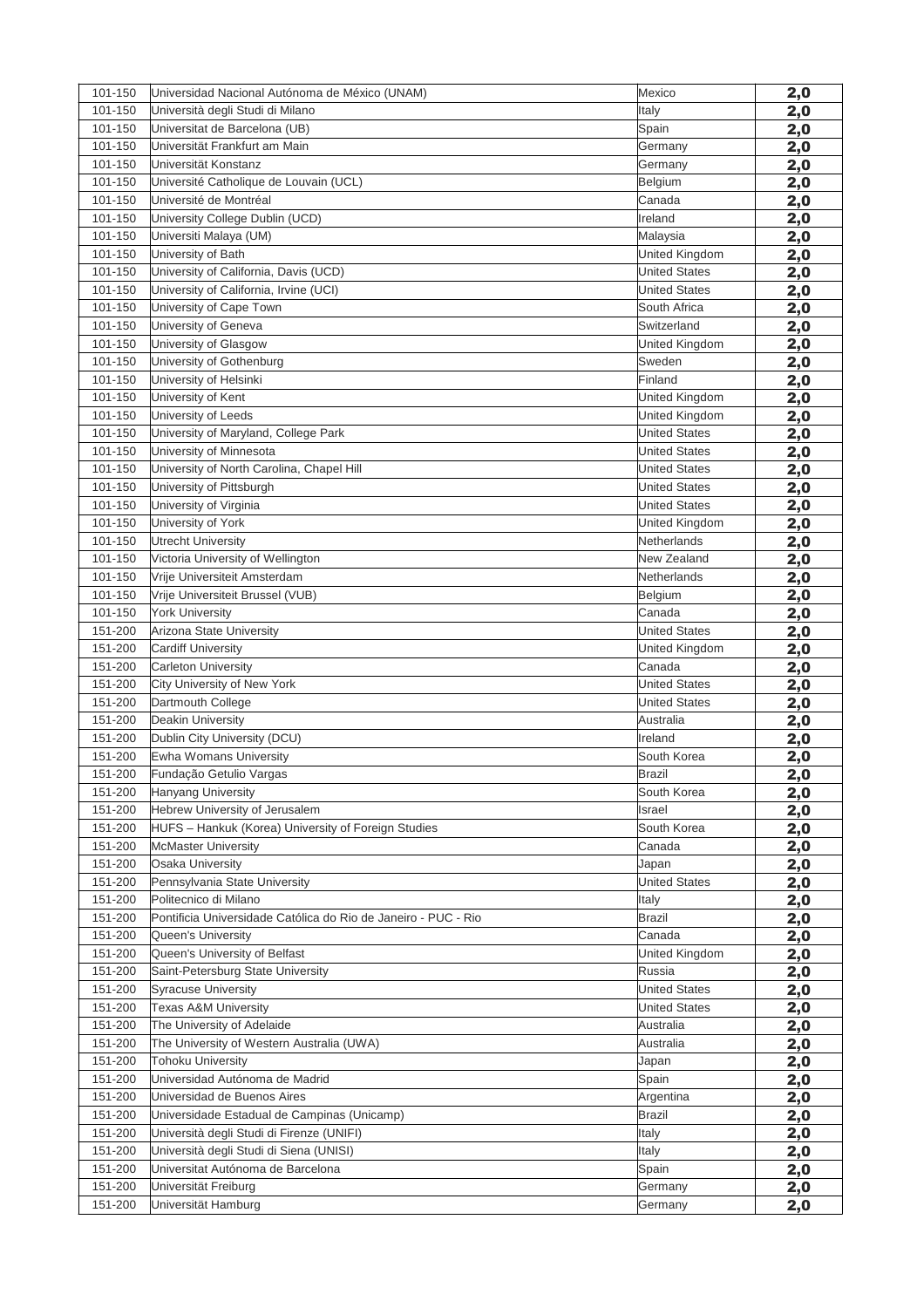| 151-200 | Universitat Pompeu Fabra                   | Spain                | 2,0 |
|---------|--------------------------------------------|----------------------|-----|
| 151-200 | Université Paris-Sorbonne (Paris IV)       | France               | 2,0 |
| 151-200 | Universiti Kebangsaan Malaysia (UKM)       | Malaysia             | 2,0 |
| 151-200 | University of Bergen                       | Norway               | 2,0 |
| 151-200 | University of Bern                         | Switzerland          | 2,0 |
| 151-200 | University of Canberra                     | Australia            | 2,0 |
| 151-200 | University of Ghent                        | Belgium              | 2,0 |
| 151-200 | University of Groningen                    | Netherlands          | 2,0 |
| 151-200 | University of Illinois at Urbana-Champaign | <b>United States</b> | 2,0 |
| 151-200 | University of Massachusetts, Amherst       | <b>United States</b> | 2,0 |
| 151-200 | University of Otago                        | New Zealand          | 2,0 |
| 151-200 | University of Southern California          | <b>United States</b> | 2,0 |
| 151-200 | University of Tartu                        | Estonia              | 2,0 |
| 151-200 | University of the Philippines              | Philippines          | 2,0 |
| 151-200 | University of The Witwatersrand            | South Africa         | 2,0 |
| 151-200 | University of Warsaw                       | Poland               | 2,0 |
| 151-200 | University of Waterloo                     | Canada               | 2,0 |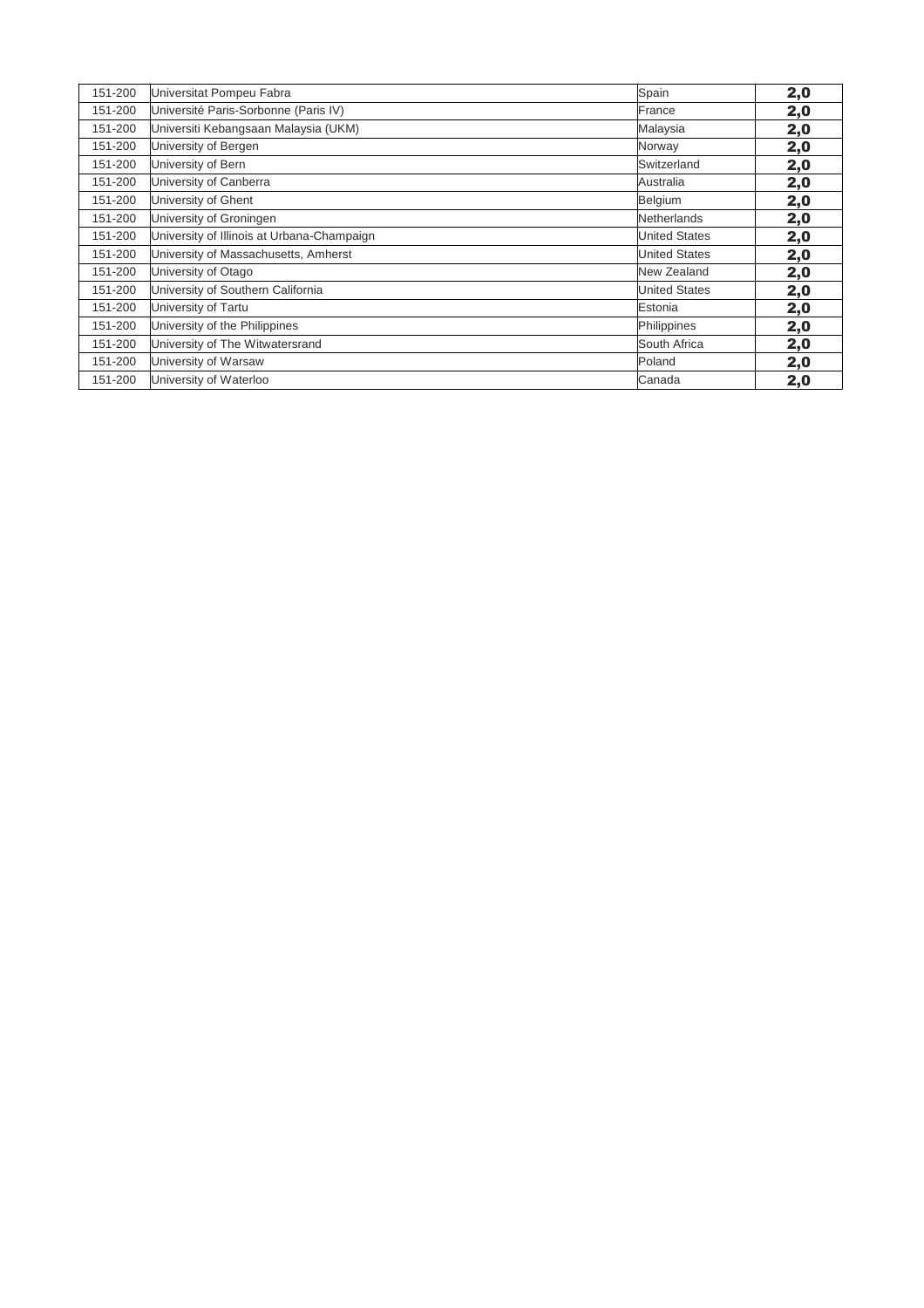## Social Policy & Administration

| Top 100 Universities - Social Policy & Administration |                                                        |                               |              |
|-------------------------------------------------------|--------------------------------------------------------|-------------------------------|--------------|
| 2018                                                  | <b>Institution</b>                                     | <b>Country</b>                | <b>Score</b> |
| $\mathbf 1$                                           | <b>Harvard University</b>                              | <b>United States</b>          | 14,0         |
| $\overline{2}$                                        | University of Oxford                                   | United Kingdom                | 14,0         |
| 3                                                     | London School of Economics and Political Science (LSE) | United Kingdom                | 14,0         |
| 4                                                     | University of Cambridge                                | United Kingdom                | 14,0         |
| 5                                                     | University of California, Berkeley (UCB)               | <b>United States</b>          | 14,0         |
| 6                                                     | <b>Stanford University</b>                             | <b>United States</b>          | 14,0         |
| $\overline{7}$                                        | Massachusetts Institute of Technology (MIT)            | <b>United States</b>          | 14,0         |
| 8                                                     | University of Toronto                                  | Canada                        | 14,0         |
| 9                                                     | University of Chicago                                  | <b>United States</b>          | 14,0         |
| 10                                                    | Johns Hopkins University                               | <b>United States</b>          | 14,0         |
| $11 =$                                                | Columbia University                                    | <b>United States</b>          | 12,0         |
| $11 =$                                                | The University of Tokyo                                | Japan                         | 12,0         |
| 13                                                    | UCL (University College London)                        | United Kingdom                | 12,0         |
| 14                                                    | National University of Singapore (NUS)                 | Singapore                     | 12,0         |
| 15                                                    | University of California, Los Angeles (UCLA)           | <b>United States</b>          | 12,0         |
| 16                                                    | University of Bristol                                  | United Kingdom                | 10,0         |
| 17                                                    | Australian National University (ANU)                   | Australia                     | 10,0         |
| $18 =$                                                | Seoul National University (SNU)                        | South Korea                   | 10,0         |
| $18 =$                                                | The University of Melbourne                            | Australia                     | 10,0         |
| $20=$                                                 | University of Hong Kong (HKU)                          | Hong Kong                     | 10,0         |
| $20=$                                                 | University of York                                     | United Kingdom                | 10,0         |
| 22                                                    | University of Michigan                                 | <b>United States</b>          | 10,0         |
| 23                                                    | <b>Peking University</b>                               | China                         | 10,0         |
| $24 =$                                                | New York University (NYU)                              | <b>United States</b>          | 10,0         |
| $24=$                                                 | Stockholm University                                   | Sweden                        | 10,0         |
| $24=$                                                 | University of British Columbia                         | Canada                        | 10,0         |
| 27                                                    | The University of Sydney                               | Australia                     | 10,0         |
| 28                                                    | University of Edinburgh                                | United Kingdom                | 10,0         |
| 29                                                    | University of Amsterdam                                | Netherlands                   | 10,0         |
| 30                                                    | Pontificia Universidad Católica de Chile               | Chile                         | 10,0         |
| 31                                                    | Freie Universität Berlin                               | Germany                       | 8,0          |
| 32                                                    | The Chinese University of Hong Kong (CUHK)             | Hong Kong                     | 8,0          |
| 33                                                    | Tsinghua University                                    | China                         | 8,0          |
| 34                                                    | <b>Syracuse University</b>                             | <b>United States</b>          | 8,0          |
| 35                                                    | City University of Hong Kong                           | Hong Kong                     | 8,0          |
| 36                                                    | American University                                    | <b>United States</b>          | 8,0          |
| 37                                                    | University of Washington                               | <b>United States</b>          | 8,0          |
| $38=$                                                 | National Taiwan University (NTU)                       | Taiwan                        | 8,0          |
| $38=$                                                 | <b>Princeton University</b>                            | <b>United States</b>          | 8,0          |
| $38=$                                                 | Yonsei University                                      | South Korea                   | 8,0          |
| $41 =$                                                | Georgetown University                                  | <b>United States</b>          | 6,0          |
| $41 =$                                                | University of Pennsylvania                             | <b>United States</b>          | 6,0          |
| 43                                                    | Korea University                                       | South Korea                   | 6,0          |
| 44                                                    | Duke University                                        | <b>United States</b>          | 6,0          |
| 45                                                    | Katholieke Universiteit Leuven                         | Belgium                       | 6,0          |
| $46=$                                                 | <b>Cornell University</b>                              | <b>United States</b>          | 6,0          |
| $46=$<br>$48 =$                                       | King's College London (KCL)                            | United Kingdom<br>Netherlands | 6,0          |
|                                                       | Leiden University<br>Monash University                 |                               | 6,0          |
| $48 =$<br>$48 =$                                      | Sciences Po Paris                                      | Australia<br>France           | 6,0          |
| $48 =$                                                | The University of New South Wales (UNSW)               | Australia                     | 6,0<br>6,0   |
| 51-100                                                | <b>Aarhus University</b>                               | Denmark                       | 2,0          |
| 51-100                                                | Arizona State University                               | <b>United States</b>          | 2,0          |
| 51-100                                                | Carnegie Mellon University                             | <b>United States</b>          | 2,0          |
| 51-100                                                | Central European University                            | Hungary                       | 2,0          |
| 51-100                                                | Durham University                                      | United Kingdom                | 2,0          |
| 51-100                                                | <b>Erasmus University Rotterdam</b>                    | Netherlands                   | 2,0          |
| 51-100                                                | ETH Zurich (Swiss Federal Institute of Technology)     | Switzerland                   | 2,0          |
|                                                       |                                                        |                               |              |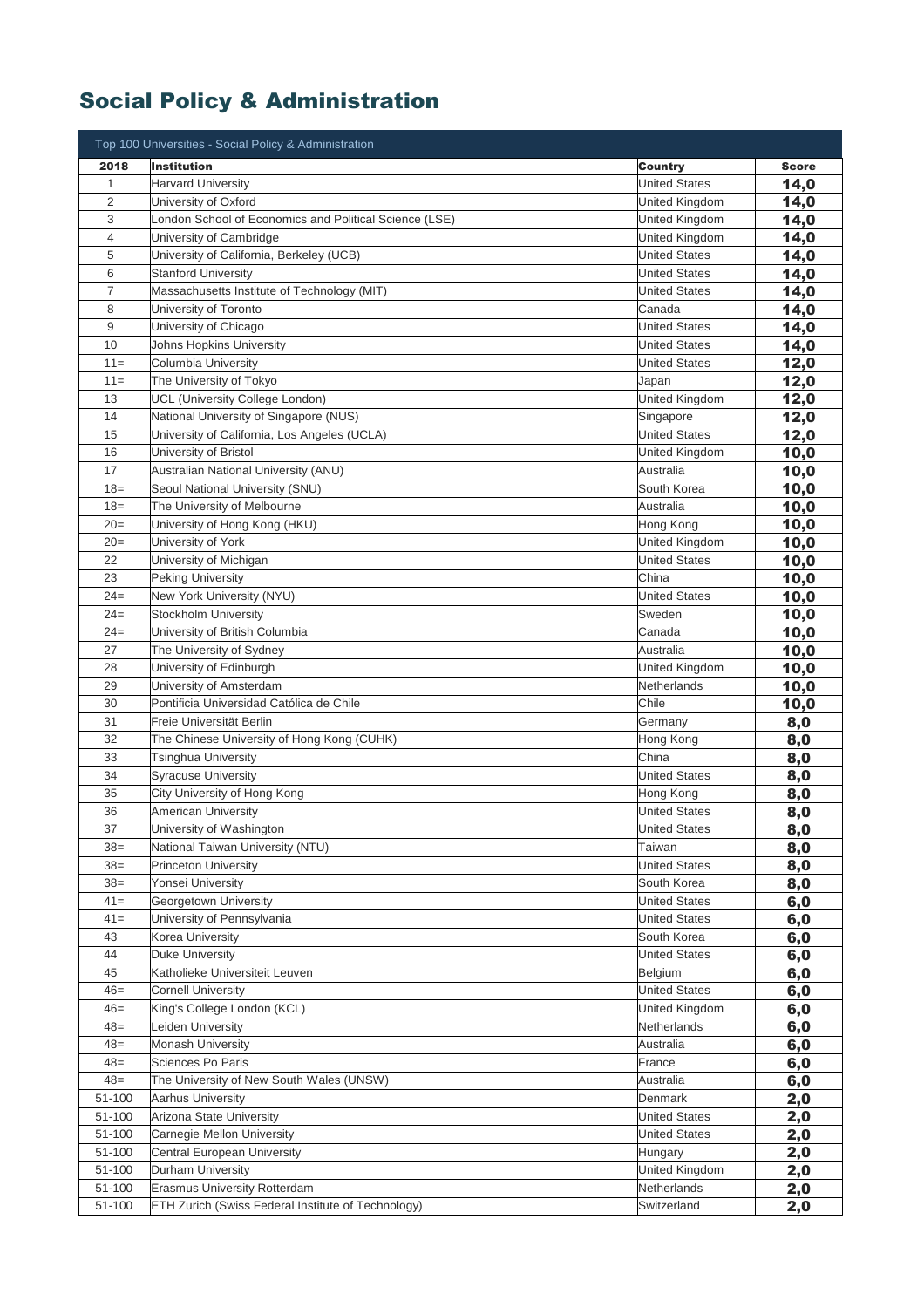| 51-100 | Florida State University                       | <b>United States</b> | 2,0 |
|--------|------------------------------------------------|----------------------|-----|
| 51-100 | <b>Fudan University</b>                        | China                | 2,0 |
| 51-100 | George Washington University                   | <b>United States</b> | 2,0 |
| 51-100 | <b>Griffith University</b>                     | Australia            | 2,0 |
| 51-100 | Indiana University Bloomington                 | <b>United States</b> | 2,0 |
| 51-100 | Karolinska Institute                           | Sweden               | 2,0 |
| 51-100 | <b>Kyoto University</b>                        | Japan                | 2,0 |
| 51-100 | London School of Hygiene & Tropical Medicine   | United Kingdom       | 2,0 |
| 51-100 | <b>Lund University</b>                         | Sweden               | 2,0 |
| 51-100 | Michigan State University                      | <b>United States</b> | 2,0 |
| 51-100 | Nanyang Technological University (NTU)         | Singapore            | 2,0 |
| 51-100 | Sun Yat-sen University                         | China                | 2,0 |
| 51-100 | Sungkyunkwan University                        | South Korea          | 2,0 |
| 51-100 | The University of Auckland                     | New Zealand          | 2,0 |
| 51-100 | The University of Georgia                      | <b>United States</b> | 2,0 |
| 51-100 | The University of Nottingham                   | United Kingdom       | 2,0 |
| 51-100 | The University of Queensland (UQ)              | Australia            | 2,0 |
| 51-100 | The University of Sheffield                    | United Kingdom       | 2,0 |
| 51-100 | The University of Warwick                      | United Kingdom       | 2,0 |
| 51-100 | Trinity College Dublin (TCD)                   | Ireland              | 2,0 |
| 51-100 | Universidad Nacional Autónoma de México (UNAM) | Mexico               | 2,0 |
| 51-100 | Università di Bologna (UNIBO)                  | Italy                | 2,0 |
| 51-100 | Universitat Autónoma de Barcelona              | Spain                | 2,0 |
| 51-100 | Universitat de Barcelona (UB)                  | Spain                | 2,0 |
| 51-100 | Universität Wien                               | Austria              | 2,0 |
| 51-100 | Universiti Kebangsaan Malaysia (UKM)           | Malaysia             | 2,0 |
| 51-100 | University College Dublin (UCD)                | Ireland              | 2,0 |
| 51-100 | University of Alberta                          | Canada               | 2,0 |
| 51-100 | University of Bath                             | United Kingdom       | 2,0 |
| 51-100 | University of Birmingham                       | United Kingdom       | 2,0 |
| 51-100 | University of Cape Town                        | South Africa         | 2,0 |
| 51-100 | University of Glasgow                          | United Kingdom       | 2,0 |
| 51-100 | University of Gothenburg                       | Sweden               | 2,0 |
| 51-100 | University of Helsinki                         | Finland              | 2,0 |
| 51-100 | University of Kent                             | United Kingdom       | 2,0 |
| 51-100 | University of Leeds                            | United Kingdom       | 2,0 |
| 51-100 | University of Maryland, College Park           | <b>United States</b> | 2,0 |
| 51-100 | University of North Carolina, Chapel Hill      | <b>United States</b> | 2,0 |
| 51-100 | University of Southern California              | <b>United States</b> | 2,0 |
| 51-100 | University of Texas at Austin                  | <b>United States</b> | 2,0 |
| 51-100 | <b>Utrecht University</b>                      | Netherlands          | 2,0 |
| 51-100 | Vrije Universiteit Amsterdam                   | Netherlands          | 2,0 |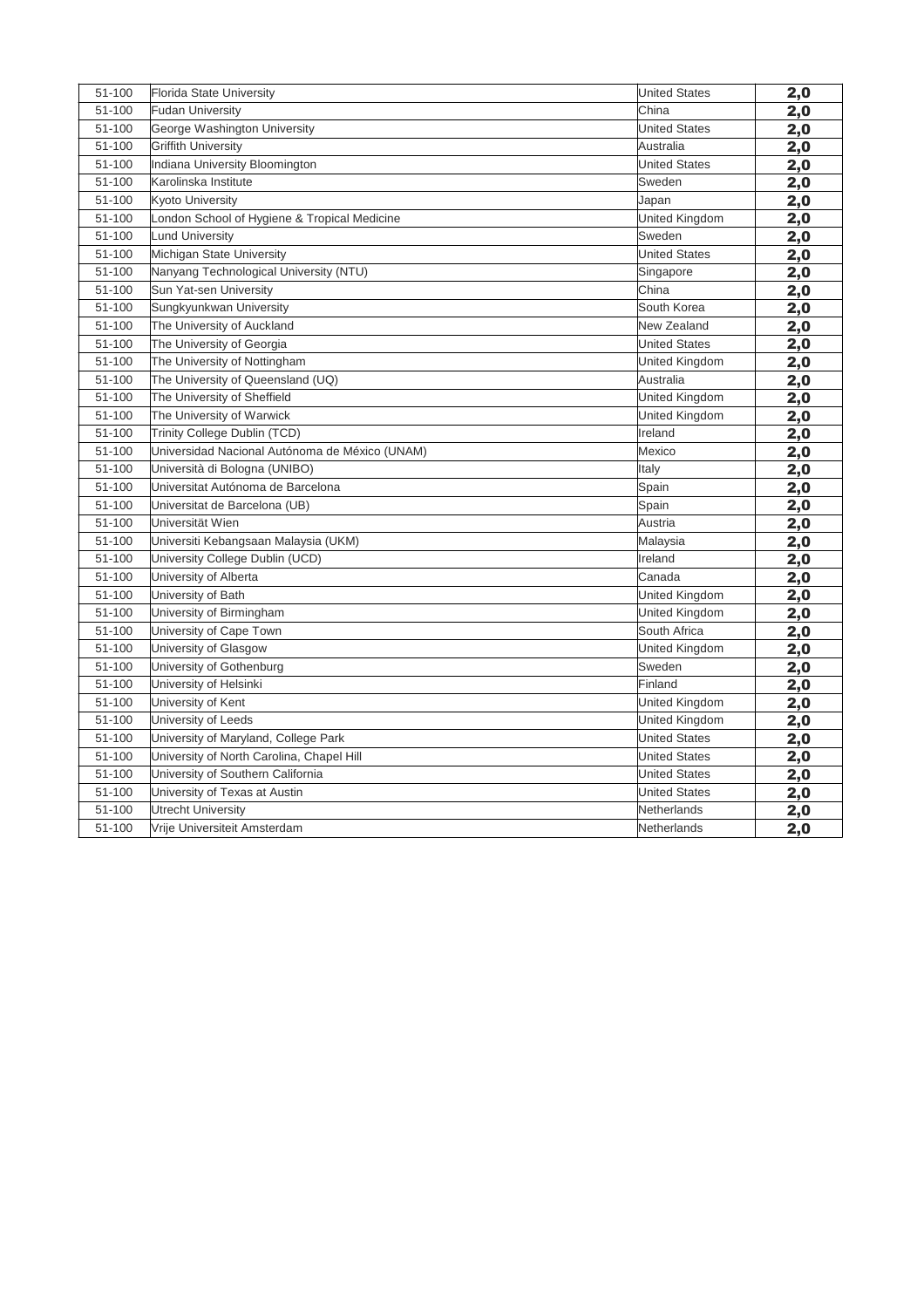### Sociology

|                | Top 300 Universities - Sociology                       |                      |              |
|----------------|--------------------------------------------------------|----------------------|--------------|
| 2018           | <b>Institution</b>                                     | Country              | <b>Score</b> |
| $\mathbf 1$    | <b>Harvard University</b>                              | <b>United States</b> | 14,0         |
| $\overline{2}$ | University of California, Berkeley (UCB)               | <b>United States</b> | 14,0         |
| 3              | University of Oxford                                   | United Kingdom       | 14,0         |
| 4              | London School of Economics and Political Science (LSE) | United Kingdom       | 14,0         |
| 5              | <b>Stanford University</b>                             | <b>United States</b> | 14,0         |
| 6              | University of Cambridge                                | United Kingdom       | 14,0         |
| $\overline{7}$ | University of Chicago                                  | <b>United States</b> | 14,0         |
| 8              | University of California, Los Angeles (UCLA)           | <b>United States</b> | 14,0         |
| 9              | <b>Yale University</b>                                 | <b>United States</b> | 14,0         |
| 10             | <b>Princeton University</b>                            | <b>United States</b> | 14,0         |
| 11             | Columbia University                                    | <b>United States</b> | 12,0         |
| 12             | University of Wisconsin-Madison                        | <b>United States</b> | 12,0         |
| 13             | Australian National University (ANU)                   | Australia            | 12,0         |
| 14             | University of Amsterdam                                | Netherlands          | 12,0         |
| 15             | University of Michigan                                 | <b>United States</b> | 12,0         |
| 16             | New York University (NYU)                              | <b>United States</b> | 12,0         |
| 17             | National University of Singapore (NUS)                 | Singapore            | 12,0         |
| 18             | University of Toronto                                  | Canada               | 12,0         |
| 19             | <b>Cornell University</b>                              | <b>United States</b> | 12,0         |
| 20             | The University of Manchester                           | United Kingdom       | 12,0         |
| 21             | Massachusetts Institute of Technology (MIT)            | <b>United States</b> | 10,0         |
| 22             | Freie Universität Berlin                               | Germany              | 10,0         |
| $23=$          | Humboldt-Universität zu Berlin                         | Germany              | 10,0         |
| $23=$          | The University of Tokyo                                | Japan                | 10,0         |
| 25             | University of Edinburgh                                | United Kingdom       | 10,0         |
| 26             | University of North Carolina, Chapel Hill              | <b>United States</b> | 10,0         |
| 27             | Universidad Nacional Autónoma de México (UNAM)         | Mexico               | 10,0         |
| 28             | <b>Peking University</b>                               | China                | 10,0         |
| 29             | University of Hong Kong (HKU)                          | Hong Kong            | 10,0         |
| 30             | University of Copenhagen                               | Denmark              | 10,0         |
| 31             | The University of Sydney                               | Australia            | 8,0          |
| $32=$          | Seoul National University (SNU)                        | South Korea          | 8,0          |
| $32=$          | University of Texas at Austin                          | <b>United States</b> | 8,0          |
| 34             | University of British Columbia                         | Canada               | 8,0          |
| 35             | The University of Melbourne                            | Australia            | 8,0          |
| 36             | <b>Brown University</b>                                | <b>United States</b> | 8,0          |
| $37=$          | City University of New York                            | <b>United States</b> | 8,0          |
| $37=$          | Sciences Po Paris                                      | France               | 8,0          |
| 39             | <b>McGill University</b>                               | Canada               | 8,0          |
| $40=$          | <b>Monash University</b>                               | Australia            | 8,0          |
| $40=$          | The Chinese University of Hong Kong (CUHK)             | Hong Kong            | 8,0          |
| $40=$          | University of Essex                                    | United Kingdom       | 8,0          |
| 43             | The University of Queensland (UQ)                      | Australia            | 6,0          |
| 44             | <b>Duke University</b>                                 | <b>United States</b> | 6,0          |
| 45             | Stockholm University                                   | Sweden               | 6,0          |
| $46=$          | Lancaster University                                   | United Kingdom       | 6,0          |
| $46=$          | Universidad de Buenos Aires                            | Argentina            | 6,0          |
| $48=$          | Goldsmiths, University of London                       | United Kingdom       | 6,0          |
| $48=$          | Pontificia Universidad Católica de Chile               | Chile                | 6,0          |
| 50             | The University of Warwick                              | United Kingdom       | 6,0          |
| 51-100         | <b>Boston University</b>                               | <b>United States</b> | 4,0          |
| 51-100         | Central European University                            | Hungary              | 4,0          |
| 51-100         | European University Institute                          | Italy                | 4,0          |
| 51-100         | <b>Fudan University</b>                                | China                | 4,0          |
| 51-100         | Johns Hopkins University                               | <b>United States</b> | 4,0          |
| 51-100         | Katholieke Universiteit Leuven                         | Belgium              | 4,0          |
| 51-100         | Korea University                                       | South Korea          | 4,0          |
| 51-100         | Kyoto University                                       | Japan                | 4,0          |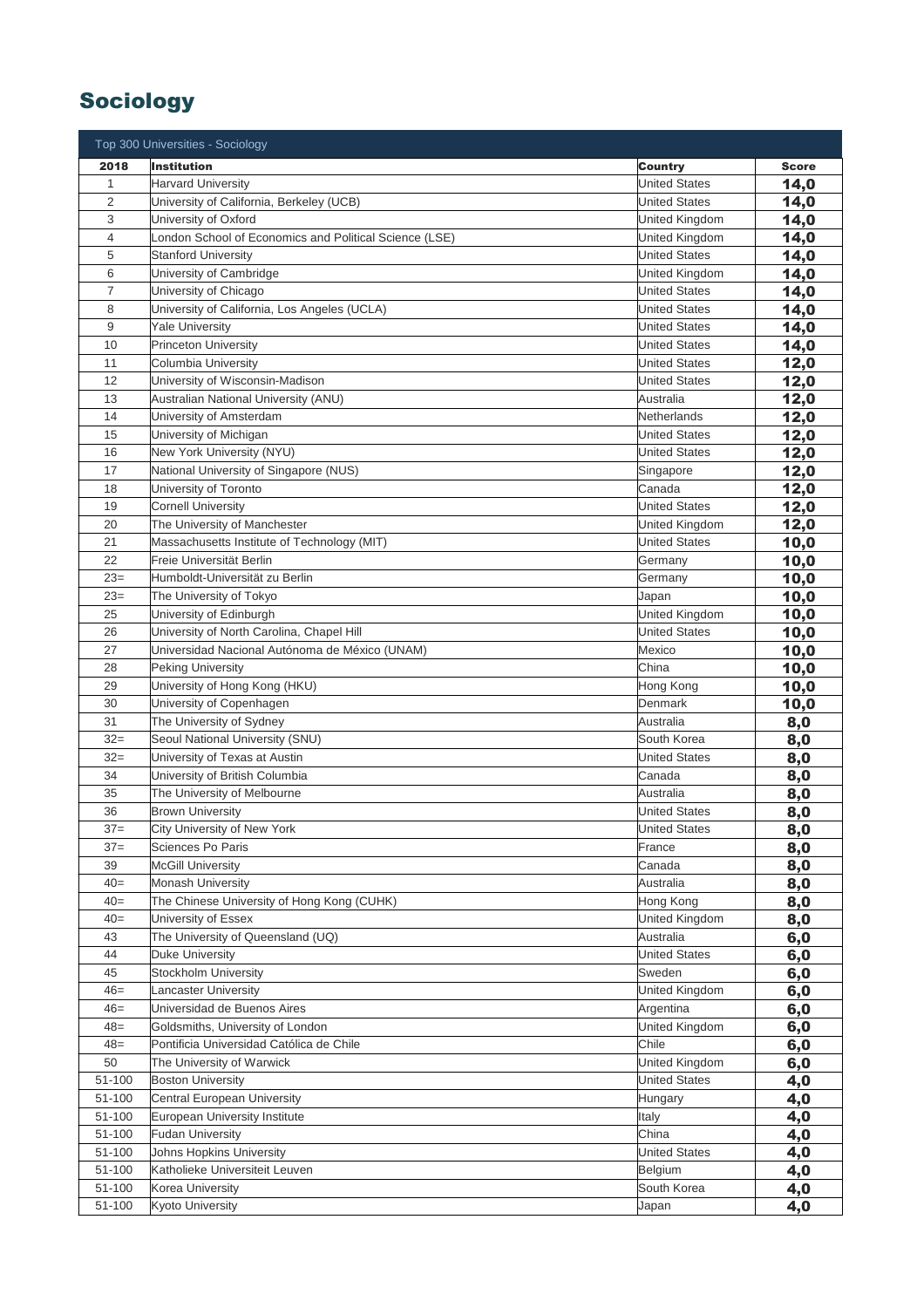| 51-100             | Leiden University                                                   | Netherlands                 | 4,0        |
|--------------------|---------------------------------------------------------------------|-----------------------------|------------|
| 51-100             | Ludwig-Maximilians-Universität München                              | Germany                     | 4,0        |
| 51-100             | <b>Lund University</b>                                              | Sweden                      | 4,0        |
| 51-100             | National Research University - Higher School of Economics (HSE)     | Russia                      | 4,0        |
| 51-100             | National Taiwan University (NTU)                                    | Taiwan                      | 4,0        |
| 51-100             | Northwestern University                                             | <b>United States</b>        | 4,0        |
| 51-100             | Queen's University                                                  | Canada                      | 4,0        |
| 51-100             | SOAS - School of Oriental and African Studies, University of London | United Kingdom              | 4,0        |
| 51-100             | The University of Auckland                                          | New Zealand                 | 4,0        |
| 51-100             | The University of New South Wales (UNSW)                            | Australia                   | 4,0        |
| 51-100             | The University of Sheffield                                         | United Kingdom              | 4,0        |
| 51-100             | The University of Western Australia (UWA)                           | Australia                   | 4,0        |
| 51-100             | Trinity College Dublin (TCD)                                        | Ireland                     | 4,0        |
| 51-100             | <b>Tsinghua University</b>                                          | China                       | 4,0        |
| 51-100             | Universidad de Chile                                                | Chile                       | 4,0        |
| 51-100             | Universidade de São Paulo (USP)                                     | <b>Brazil</b>               | 4,0        |
| 51-100             | Università di Bologna (UNIBO)                                       | Italy                       | 4,0        |
| 51-100             | Universitat Autónoma de Barcelona                                   | Spain                       | 4,0        |
| 51-100             | Universität Bielefeld                                               | Germany                     | 4,0        |
| 51-100             | Universitat de Barcelona (UB)                                       | Spain                       | 4,0        |
| 51-100             | Universität Frankfurt am Main                                       | Germany                     | 4,0        |
| 51-100             | Universität Mannheim                                                | Germany                     | 4,0        |
| 51-100             | Universität Wien                                                    | Austria                     | 4,0        |
| 51-100             | Université Catholique de Louvain (UCL)                              | Belgium                     | 4,0        |
| 51-100             | Université de Montréal                                              | Canada                      | 4,0        |
| 51-100             | Université Paris-Sorbonne (Paris IV)                                | France                      | 4,0        |
| 51-100             | University of Birmingham                                            | United Kingdom              | 4,0        |
| 51-100             | University of Bristol                                               | United Kingdom              | 4,0        |
| 51-100             | University of California, Irvine (UCI)                              | United States               | 4,0        |
| 51-100             | University of California, San Diego (UCSD)                          | <b>United States</b>        | 4,0        |
| 51-100             | University of Gothenburg                                            | Sweden                      | 4,0        |
| 51-100             | University of Groningen                                             | Netherlands                 | 4,0        |
| 51-100             | University of Helsinki                                              | Finland                     | 4,0        |
| 51-100             | University of Lausanne                                              | Switzerland                 | 4,0        |
| 51-100             | University of Leeds                                                 | United Kingdom              | 4,0        |
| 51-100             | University of Maryland, College Park                                | <b>United States</b>        | 4,0        |
| 51-100             | University of Notre Dame                                            | <b>United States</b>        | 4,0        |
| 51-100             | University of Oslo                                                  | Norway                      | 4,0        |
| 51-100             | University of Pennsylvania                                          | <b>United States</b>        | 4,0        |
| 51-100             | University of Sussex                                                | United Kingdom              | 4,0        |
| 51-100             | University of Washington                                            | <b>United States</b>        | 4,0        |
| 51-100             | <b>Uppsala University</b>                                           | Sweden                      | 4,0        |
| 51-100             | <b>Utrecht University</b>                                           | Netherlands                 | 4,0        |
| 101-150            | Arizona State University                                            | <b>United States</b>        | 2,0        |
| 101-150<br>101-150 | <b>Cardiff University</b><br>City University of Hong Kong           | United Kingdom<br>Hong Kong | 2,0        |
| 101-150            | Copenhagen Business School                                          | Denmark                     | 2,0        |
| 101-150            | Durham University                                                   | United Kingdom              | 2,0        |
| 101-150            | Georgetown University                                               | <b>United States</b>        | 2,0        |
| 101-150            | <b>Hanyang University</b>                                           | South Korea                 | 2,0        |
| 101-150            | Hebrew University of Jerusalem                                      | Israel                      | 2,0<br>2,0 |
| 101-150            | Indiana University Bloomington                                      | <b>United States</b>        | 2,0        |
| 101-150            | La Trobe University                                                 | Australia                   | 2,0        |
| 101-150            | Macquarie University                                                | Australia                   | 2,0        |
| 101-150            | Michigan State University                                           | <b>United States</b>        | 2,0        |
| 101-150            | Nanyang Technological University (NTU)                              | Singapore                   | 2,0        |
| 101-150            | Ohio State University                                               | <b>United States</b>        | 2,0        |
| 101-150            | Osaka University                                                    | Japan                       | 2,0        |
| 101-150            | Pennsylvania State University                                       | <b>United States</b>        | 2,0        |
| 101-150            | Ruprecht-Karls-Universität Heidelberg                               | Germany                     | <u>2,0</u> |
| 101-150            | Rutgers - The State University of New Jersey, New Brunswick         | <b>United States</b>        | 2,0        |
| 101-150            | Sapienza - Università di Roma                                       | Italy                       | 2,0        |
| 101-150            | The Open University                                                 | United Kingdom              | 2,0        |
|                    |                                                                     |                             |            |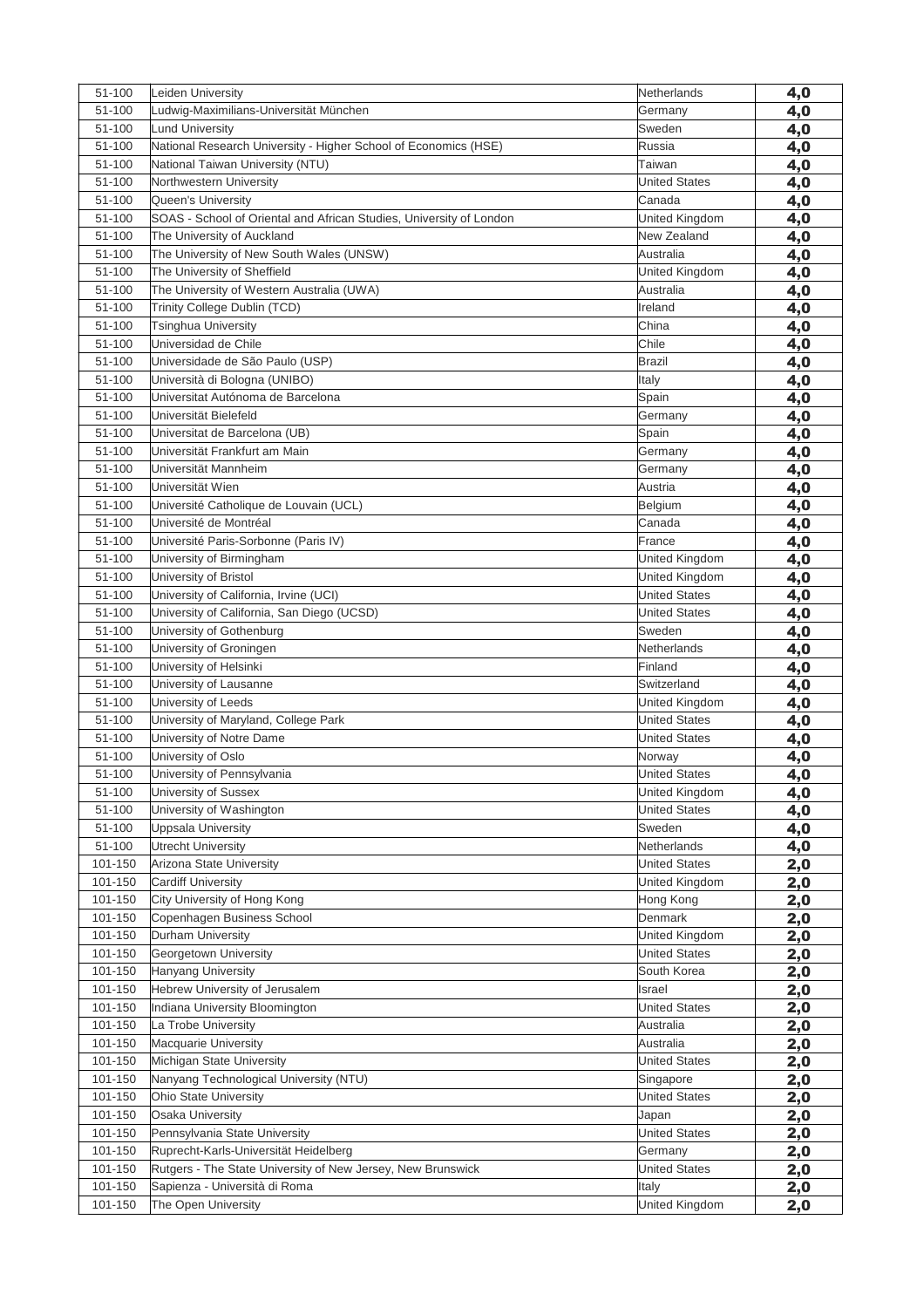| 101-150 | The University of Adelaide                  | Australia             | 2,0 |
|---------|---------------------------------------------|-----------------------|-----|
| 101-150 | <b>Tohoku University</b>                    | Japan                 | 2,0 |
| 101-150 | Universidad Complutense de Madrid (UCM)     | Spain                 | 2,0 |
| 101-150 | Universidade Estadual de Campinas (Unicamp) | <b>Brazil</b>         | 2,0 |
| 101-150 | Universidade Federal do Rio de Janeiro      | Brazil                | 2,0 |
| 101-150 | Università degli Studi di Firenze (UNIFI)   | Italy                 | 2,0 |
| 101-150 | Università degli Studi di Trento            | Italy                 | 2,0 |
| 101-150 | Universität Bremen                          | Germany               | 2,0 |
| 101-150 | University College Dublin (UCD)             | Ireland               | 2,0 |
| 101-150 | University of Alberta                       | Canada                | 2,0 |
| 101-150 | University of California, Davis (UCD)       | <b>United States</b>  | 2,0 |
| 101-150 | University of Cape Town                     | South Africa          | 2,0 |
| 101-150 | University of Exeter                        | United Kingdom        | 2,0 |
| 101-150 | University of Ghent                         | Belgium               | 2,0 |
| 101-150 | University of Glasgow                       | United Kingdom        | 2,0 |
| 101-150 | University of Kent                          | United Kingdom        | 2,0 |
| 101-150 | University of Leicester                     | United Kingdom        |     |
| 101-150 |                                             | <b>United States</b>  | 2,0 |
|         | University of Minnesota                     |                       | 2,0 |
| 101-150 | University of Newcastle                     | Australia             | 2,0 |
| 101-150 | University of Ottawa                        | Canada                | 2,0 |
| 101-150 | University of Southern California           | <b>United States</b>  | 2,0 |
| 101-150 | University of York                          | United Kingdom        | 2,0 |
| 101-150 | University of Zurich                        | Switzerland           | 2,0 |
| 101-150 | Victoria University of Wellington           | New Zealand           | 2,0 |
| 101-150 | Vrije Universiteit Amsterdam                | Netherlands           | 2,0 |
| 101-150 | Vrije Universiteit Brussel (VUB)            | Belgium               | 2,0 |
| 101-150 | <b>Waseda University</b>                    | Japan                 | 2,0 |
| 101-150 | <b>Western Sydney University</b>            | Australia             | 2,0 |
| 101-150 | Yonsei University                           | South Korea           | 2,0 |
| 101-150 | <b>York University</b>                      | Canada                | 2,0 |
| 151-200 | <b>Charles University</b>                   | <b>Czech Republic</b> | 2,0 |
| 151-200 | Chulalongkorn University                    | Thailand              | 2,0 |
| 151-200 | Deakin University                           | Australia             | 2,0 |
| 151-200 | Ecole Normale Supérieure, Paris (ENS Paris) | France                | 2,0 |
| 151-200 | <b>Erasmus University Rotterdam</b>         | Netherlands           | 2,0 |
| 151-200 | European University at St Petersburg        | Russia                | 2,0 |
| 151-200 | Florida State University                    | <b>United States</b>  | 2,0 |
| 151-200 | Georg-August-Universität Göttingen          | Germany               | 2,0 |
| 151-200 | Jawaharlal Nehru University                 | India                 | 2,0 |
| 151-200 | Keio University                             | Japan                 | 2,0 |
| 151-200 | <b>Laval University</b>                     | Canada                | 2,0 |
| 151-200 | Loughborough University                     |                       |     |
| 151-200 | <b>McMaster University</b>                  | United Kingdom        | 2,0 |
|         |                                             | Canada                | 2,0 |
| 151-200 | National Cheng Kung University              | Taiwan                | 2,0 |
| 151-200 | Newcastle University                        | United Kingdom        | 2,0 |
| 151-200 | Queensland University of Technology (QUT)   | Australia             | 2,0 |
| 151-200 | Radboud University Nijmegen                 | Netherlands           | 2,0 |
| 151-200 | Renmin (People's) University of China       | China                 | 2,0 |
| 151-200 | Sungkyunkwan University                     | South Korea           | 2,0 |
| 151-200 | The University of Nottingham                | United Kingdom        | 2,0 |
| 151-200 | Universidad Autónoma de Madrid              | Spain                 | 2,0 |
| 151-200 | Universidad de Los Andes Colombia           | Colombia              | 2,0 |
| 151-200 | Universidad Nacional de Colombia            | Colombia              | 2,0 |
| 151-200 | Universidade de Brasilia                    | Brazil                | 2,0 |
| 151-200 | Universität Hamburg                         | Germany               | 2,0 |
| 151-200 | Universität Köln                            | Germany               | 2,0 |
| 151-200 | Universität Konstanz                        | Germany               | 2,0 |
| 151-200 | Universitat Pompeu Fabra                    | Spain                 | 2,0 |
| 151-200 | Université Libre de Bruxelles (ULB)         | Belgium               | 2,0 |
| 151-200 | Université Paris Ouest Nanterre La Défense  | France                | 2,0 |
| 151-200 | Universiti Malaya (UM)                      | Malaysia              | 2,0 |
| 151-200 | University at Albany SUNY                   | <b>United States</b>  | 2,0 |
| 151-200 | University of Bath                          | United Kingdom        | 2,0 |
|         |                                             |                       |     |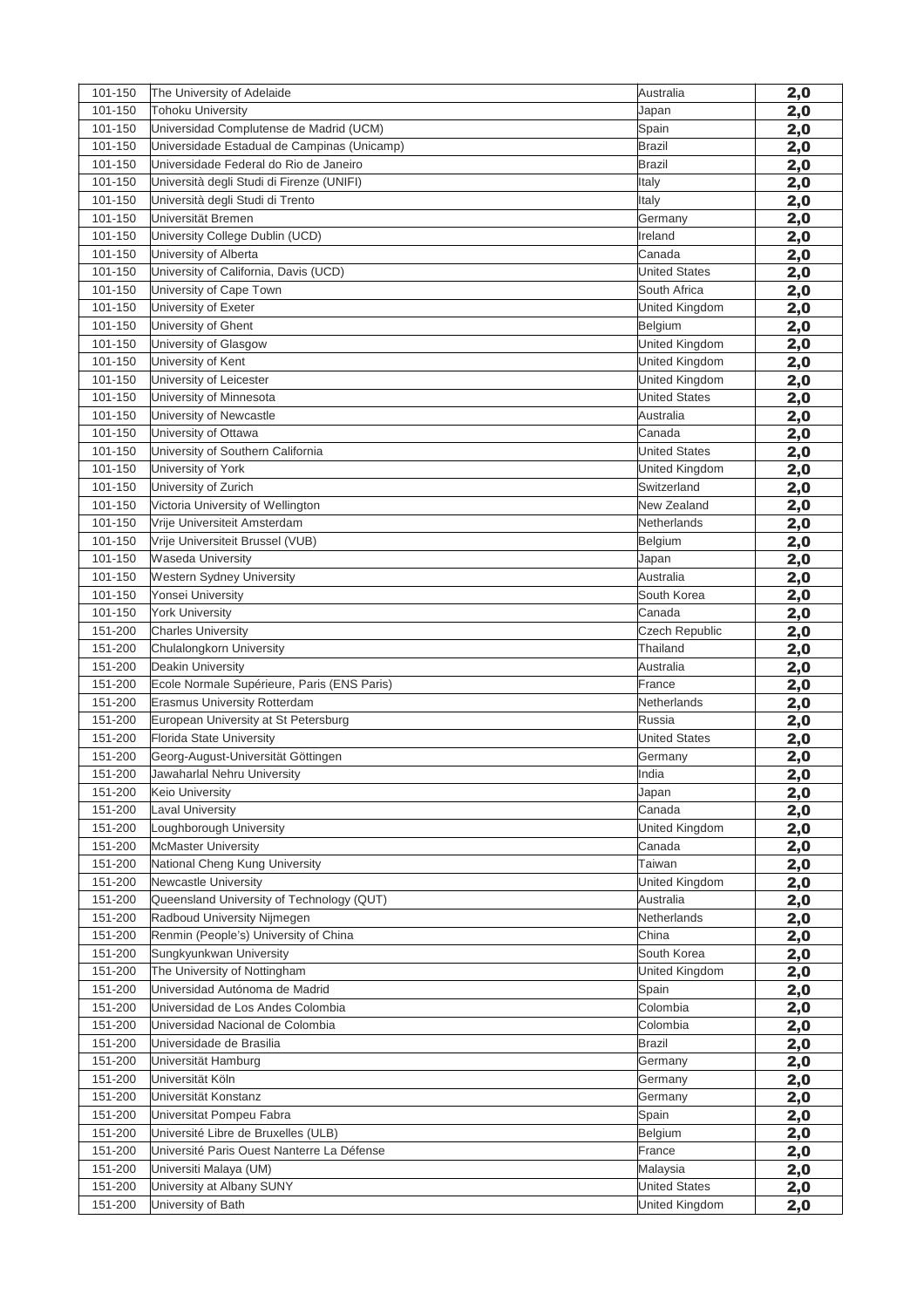| 151-200 | University of Bergen                                           | Norway               | 2,0        |
|---------|----------------------------------------------------------------|----------------------|------------|
| 151-200 | University of California, San Francisco (UCSF)                 | <b>United States</b> | 2,0        |
| 151-200 | University of California, Santa Barbara (UCSB)                 | <b>United States</b> | 2,0        |
| 151-200 | University of Canterbury                                       | New Zealand          | 2,0        |
| 151-200 | University of Colorado at Boulder                              | <b>United States</b> | 2,0        |
| 151-200 | University of Delhi                                            | India                | 2,0        |
| 151-200 | University of Geneva                                           | Switzerland          | 2,0        |
| 151-200 | University of Illinois at Urbana-Champaign                     | <b>United States</b> | <u>2,0</u> |
| 151-200 | University of Massachusetts, Amherst                           | <b>United States</b> | 2,0        |
| 151-200 | University of Otago                                            | New Zealand          | 2,0        |
| 151-200 | University of Southampton                                      | United Kingdom       | 2,0        |
| 151-200 | University of Surrey                                           | United Kingdom       | 2,0        |
| 151-200 | University of the Philippines                                  | Philippines          | 2,0        |
| 151-200 | University of Waikato                                          | New Zealand          | 2,0        |
| 151-200 | University of Warsaw                                           | Poland               | 2,0        |
| 151-200 | <b>Western University</b>                                      | Canada               | 2,0        |
| 201-250 | Aalborg University                                             | Denmark              | 2,0        |
| 201-250 | Birkbeck College, University of London                         | United Kingdom       | 2,0        |
| 201-250 | <b>Boston College</b>                                          | <b>United States</b> | 2,0        |
| 201-250 | <b>Carleton University</b>                                     | Canada               | 2,0        |
| 201-250 | City University London                                         | United Kingdom       | 2,0        |
| 201-250 | Colegio de México                                              | Mexico               | 2,0        |
| 201-250 | <b>Dalhousie University</b>                                    | Canada               | 2,0        |
| 201-250 | Eberhard Karls Universität Tübingen                            | Germany              | 2,0        |
| 201-250 | Ecole Normale Supérieure de Lyon                               | France               | 2,0        |
| 201-250 | Ecole Polytechnique Fédérale de Lausanne (EPFL)                | Switzerland          | 2,0        |
| 201-250 | <b>Flinders University</b>                                     | Australia            | 2,0        |
| 201-250 | George Washington University                                   | <b>United States</b> | 2,0        |
| 201-250 | Jagiellonian University                                        | Poland               | 2,0        |
| 201-250 | Karl-Franzens-Universität Graz                                 | Austria              | 2,0        |
| 201-250 | Linköping University                                           | Sweden               | 2,0        |
| 201-250 | Lomonosov Moscow State University                              | Russia               | 2,0        |
| 201-250 | <b>Massey University</b>                                       | New Zealand          | 2,0        |
| 201-250 | <b>New School University</b>                                   | <b>United States</b> | 2,0        |
| 201-250 | Norwegian University of Science and Technology                 | Norway               | 2,0        |
| 201-250 | Pontificia Universidad Javeriana                               | Colombia             | 2,0        |
| 201-250 | Pontificia Universidade Católica do Rio de Janeiro - PUC - Rio | <b>Brazil</b>        | 2,0        |
| 201-250 | Saint-Petersburg State University                              | Russia               | 2,0        |
| 201-250 | <b>Tallinn University</b>                                      | Estonia              | 2,0        |
| 201-250 | <b>Tel Aviv University</b>                                     | Israel               | 2,0        |
| 201-250 | <b>Texas A&amp;M University</b>                                | <b>United States</b> | 2,0        |
| 201-250 | <b>Tilburg University</b>                                      | Netherlands          | 2,0        |
| 201-250 | Universidad Autónoma Metropolitana (UAM)                       | Mexico               | 2,0        |
| 201-250 | Universidad de Santiago de Chile (USACH)                       | Chile                | 2,0        |
| 201-250 | Universidade Federal de Minas Gerais                           | Brazil               | 2,0        |
| 201-250 | Università Cattolica del Sacro Cuore                           | Italy                | 2,0        |
| 201-250 | Università degli Studi di Padova (UNIPD)                       | Italy                | 2,0        |
| 201-250 | Università degli Studi di Torino (UNITO)                       | Italy                | 2,0        |
| 201-250 | Universität Jena                                               | Germany              | 2,0        |
| 201-250 | Université Paris Descartes                                     | France               | 2,0        |
| 201-250 | Universiti Kebangsaan Malaysia (UKM)                           | Malaysia             | 2,0        |
| 201-250 | Universiti Sains Malaysia (USM)                                | Malaysia             | 2,0        |
| 201-250 | University of Antwerp                                          | Belgium              | 2,0        |
| 201-250 | University of Bern                                             | Switzerland          | 2,0        |
| 201-250 | University of California, Santa Cruz (UCSC)                    | <b>United States</b> | 2,0        |
| 201-250 | University of East Anglia (UEA)                                | United Kingdom       | 2,0        |
| 201-250 | University of Illinois, Chicago (UIC)                          | <b>United States</b> | 2,0        |
| 201-250 | University of Lisbon                                           | Portugal             | 2,0        |
| 201-250 | University of South Australia (UniSA)                          | Australia            | 2,0        |
| 201-250 | University of Tartu                                            | Estonia              | 2,0        |
| 201-250 | University of Tasmania                                         | Australia            | 2,0        |
| 201-250 | University of The Witwatersrand                                | South Africa         | 2,0        |
| 201-250 | University of Twente                                           | Netherlands          | <u>2,0</u> |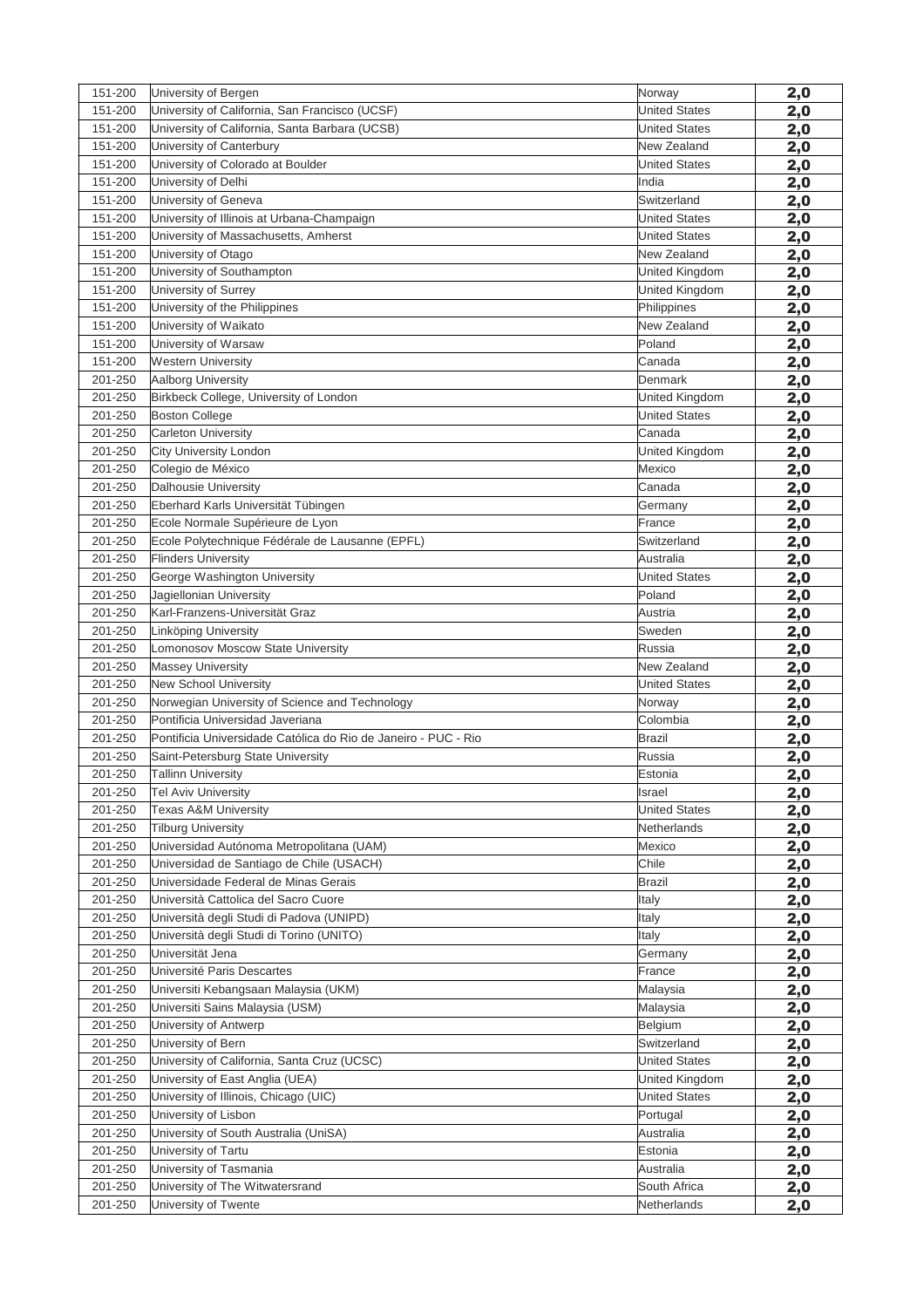| 201-250            | University of Virginia                               | <b>United States</b> | 2,0        |
|--------------------|------------------------------------------------------|----------------------|------------|
| 201-250            | University of Wollongong                             | Australia            | 2,0        |
| 201-250            | <b>Vanderbilt University</b>                         | <b>United States</b> | 2,0        |
| 251-300            | <b>American University</b>                           | <b>United States</b> | 2,0        |
| 251-300            | Ateneo de Manila University                          | Philippines          | 2,0        |
| 251-300            | Beijing Normal University                            | China                | 2,0        |
| 251-300            | Concordia University                                 | Canada               | 2,0        |
| 251-300            | <b>Emory University</b>                              | <b>United States</b> | 2,0        |
| 251-300            | Ewha Womans University                               | South Korea          | 2,0        |
| 251-300            | Fundação Getulio Vargas                              | <b>Brazil</b>        | 2,0        |
| 251-300            | <b>Griffith University</b>                           | Australia            | 2,0        |
| 251-300            | Karolinska Institute                                 | Sweden               | 2,0        |
| 251-300            | Keele University                                     | United Kingdom       | 2,0        |
| 251-300            | Kingston University, London                          | United Kingdom       | 2,0        |
| 251-300            | KTH, Royal Institute of Technology                   | Sweden               | 2,0        |
| 251-300            | Kyung Hee University                                 | South Korea          | 2,0        |
| 251-300            | London School of Hygiene & Tropical Medicine         | United Kingdom       | 2,0        |
| 251-300            | Loyola University Chicago                            | <b>United States</b> | 2,0        |
| 251-300            | Nagoya University                                    | Japan                | 2,0        |
| 251-300            | National Chengchi University                         | Taiwan               | 2,0        |
| 251-300            | National University of Ireland, Galway (NUIG)        | Ireland              | 2,0        |
| 251-300            | Rheinische Friedrich-Wilhelms-Universität Bonn       | Germany              | 2,0        |
| 251-300            | Rutgers - The State University of New Jersey, Newark | <b>United States</b> | 2,0        |
| 251-300            | <b>Simon Fraser University</b>                       | Canada               | 2,0        |
| 251-300            | Singapore Management University                      | Singapore            | 2,0        |
| 251-300            | Technische Universität München                       | Germany              | 2,0        |
| 251-300            | The Hong Kong Polytechnic University                 | Hong Kong            | 2,0        |
| 251-300            | Universidad Carlos III de Madrid                     | Spain                | 2,0        |
| 251-300            | Universidad Diego Portales                           | Chile                | 2,0        |
| 251-300            | Universidade Federal do Rio Grande Do Sul            | <b>Brazil</b>        | 2,0        |
| 251-300            | Universität Freiburg                                 | Germany              | 2,0        |
| 251-300            | Université du Québec                                 | Canada               | 2,0        |
| 251-300            | Universiti Putra Malaysia (UPM)                      | Malaysia             | 2,0        |
| 251-300            | University of Aberdeen                               | United Kingdom       | 2,0        |
| 251-300            | University of Arizona                                | <b>United States</b> | 2,0        |
| 251-300            | University of Basel                                  | Switzerland          | 2,0        |
| 251-300            | University of Brighton                               | United Kingdom       | 2,0        |
| 251-300            | University of Calgary                                | Canada               | 2,0        |
| 251-300            | University of Canberra                               | Australia            | <u>2,0</u> |
| 251-300            | University of Cincinnati                             | <b>United States</b> | 2,0        |
| 251-300            | University of Florida                                | <b>United States</b> | 2,0        |
| 251-300            | University of Hawaii at Mānoa                        | <b>United States</b> | 2,0        |
| 251-300            | University of Iowa                                   | <b>United States</b> | 2,0        |
| 251-300            | University of Ljubljana                              | Slovenia             | <u>2,0</u> |
| 251-300            | University of Milano-Bicocca                         | Italy                | 2,0        |
| 251-300            | University of Pittsburgh                             | <b>United States</b> | 2,0        |
| 251-300            | University of Pretoria                               | South Africa         | 2,0        |
| 251-300            | University of Southern Denmark                       | Denmark              | 2,0        |
| 251-300            | University of Strathclyde                            | United Kingdom       | <u>2,0</u> |
| 251-300            | University of Tampere                                | Finland              | 2,0        |
| 251-300            | University of Tsukuba                                | Japan                | <u>2,0</u> |
| 251-300<br>251-300 | University of Turku                                  | Finland              | 2,0        |
| 251-300            | University of Waterloo                               | Canada               | 2,0        |
|                    | University of Westminster                            | United Kingdom       | 2,0        |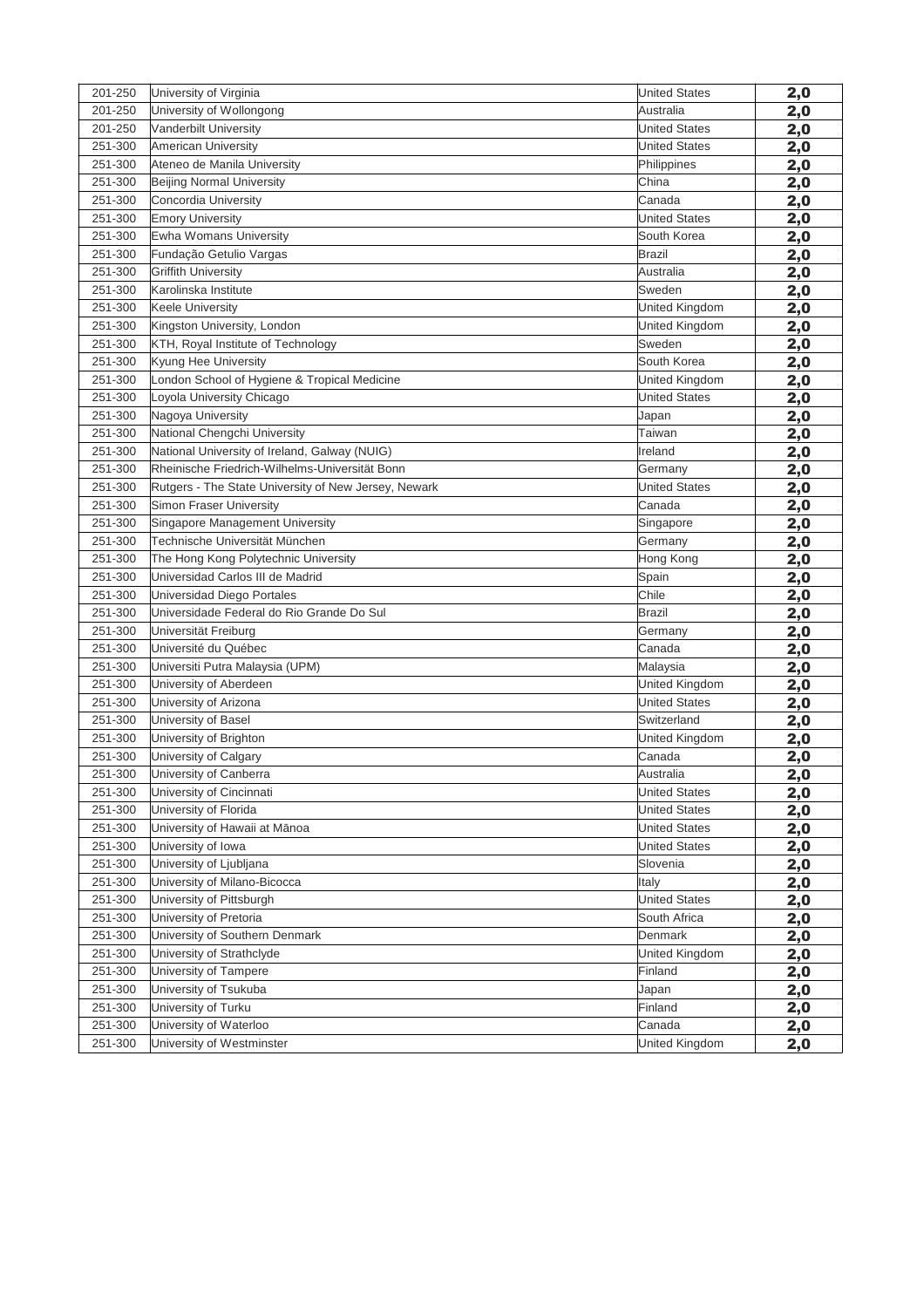## Sports-related Subjects

|                | Top 100 Universities - Sports-related Subjects     |                      |              |
|----------------|----------------------------------------------------|----------------------|--------------|
| 2018           | <b>Institution</b>                                 | <b>Country</b>       | <b>Score</b> |
| $\mathbf 1$    | Loughborough University                            | United Kingdom       | 14,0         |
| $\overline{2}$ | The University of Sydney                           | Australia            | 14,0         |
| 3              | The University of Queensland (UQ)                  | Australia            | 14,0         |
| 4              | University of British Columbia                     | Canada               | 14,0         |
| 5              | University of Birmingham                           | United Kingdom       | 14,0         |
| 6              | University of Toronto                              | Canada               | 14,0         |
| $\overline{7}$ | University of Alberta                              | Canada               | 14,0         |
| 8              | Pennsylvania State University                      | <b>United States</b> | 14,0         |
| 9              | Massachusetts Institute of Technology (MIT)        | <b>United States</b> | 14,0         |
| 10             | Seoul National University (SNU)                    | South Korea          | 14,0         |
| 11             | University of Hong Kong (HKU)                      | Hong Kong            | 12,0         |
| 12             | University of Otago                                | New Zealand          | 12,0         |
| 13             | University of Exeter                               | United Kingdom       | 12,0         |
| 14             | University of Florida                              | <b>United States</b> | 12,0         |
| 15             | University of Copenhagen                           | Denmark              | 12,0         |
| 16             | University of Bath                                 | United Kingdom       | 10,0         |
| 17             | University of Michigan                             | <b>United States</b> | 10,0         |
| 18             | University of Illinois at Urbana-Champaign         | <b>United States</b> | 10,0         |
| 19             | University of Edinburgh                            | United Kingdom       | 10,0         |
| 20             | Universidade de São Paulo (USP)                    | <b>Brazil</b>        | 10,0         |
| $21=$          | <b>McMaster University</b>                         | Canada               | 10,0         |
| $21=$          | The Chinese University of Hong Kong (CUHK)         | Hong Kong            | 10,0         |
| $21 =$         | The University of Western Australia (UWA)          | Australia            | 10,0         |
| 24             | National Taiwan University (NTU)                   | Taiwan               | 10,0         |
| 25             | University of Tsukuba                              | Japan                | 10,0         |
| 26             | <b>McGill University</b>                           | Canada               | 10,0         |
| 27             | <b>Ohio State University</b>                       | <b>United States</b> | 10,0         |
| 28             | The University of Auckland                         | New Zealand          | 10,0         |
| 29             | University of Massachusetts, Amherst               | <b>United States</b> | 10,0         |
| $30=$          | Deakin University                                  | Australia            | 10,0         |
| $30=$          | Katholieke Universiteit Leuven                     | Belgium              | 10,0         |
| 32             | The University of New South Wales (UNSW)           | Australia            | 10,0         |
| $33=$          | University of Ghent                                | Belgium              | 8,0          |
| $33=$          | University of Technology Sydney (UTS)              | Australia            | 8,0          |
| 35             | Michigan State University                          | <b>United States</b> | 8,0          |
| 36             | Vrije Universiteit Amsterdam                       | <b>Netherlands</b>   | 8,0          |
| $37=$          | National University of Singapore (NUS)             | Singapore            | 8,0          |
| $37=$          | University of Cape Town                            | South Africa         | 8,0          |
| 39             | <b>UCL (University College London)</b>             | United Kingdom       | 8,0          |
| 40             | Waseda University                                  | Japan                | 8,0          |
| 41             | University of Calgary                              | Canada               | 6,0          |
| $42 =$         | Auckland University of Technology                  | New Zealand          | 6,0          |
| $42 =$         | <b>Boston University</b>                           | <b>United States</b> | 6,0          |
| $44 =$         | Liverpool John Moores University                   | United Kingdom       | 6,0          |
| $44 =$         | University of Maryland, College Park               | <b>United States</b> | 6,0          |
| 46             | Kyoto University                                   | Japan                | 6,0          |
| $47 =$         | <b>Cornell University</b>                          | <b>United States</b> | 6,0          |
| $47=$          | Northwestern University                            | <b>United States</b> | 6,0          |
| 49             | Universidad Autónoma de Madrid                     | Spain                | 6,0          |
| 50             | <b>Western University</b>                          | Canada               | 6,0          |
| 51-100         | <b>Brunel University</b>                           | United Kingdom       | 2,0          |
| 51-100         | <b>Cardiff University</b>                          | United Kingdom       | 2,0          |
| 51-100         | <b>Curtin University</b>                           | Australia            | 2,0          |
| 51-100         | Delft University of Technology                     | Netherlands          | 2,0          |
| 51-100         | Edith Cowan University (ECU)                       | Australia            | 2,0          |
| 51-100         | <b>Erasmus University Rotterdam</b>                | Netherlands          | 2,0          |
| 51-100         | ETH Zurich (Swiss Federal Institute of Technology) | Switzerland          | 2,0          |
| 51-100         | <b>Griffith University</b>                         | Australia            | <u>2,0</u>   |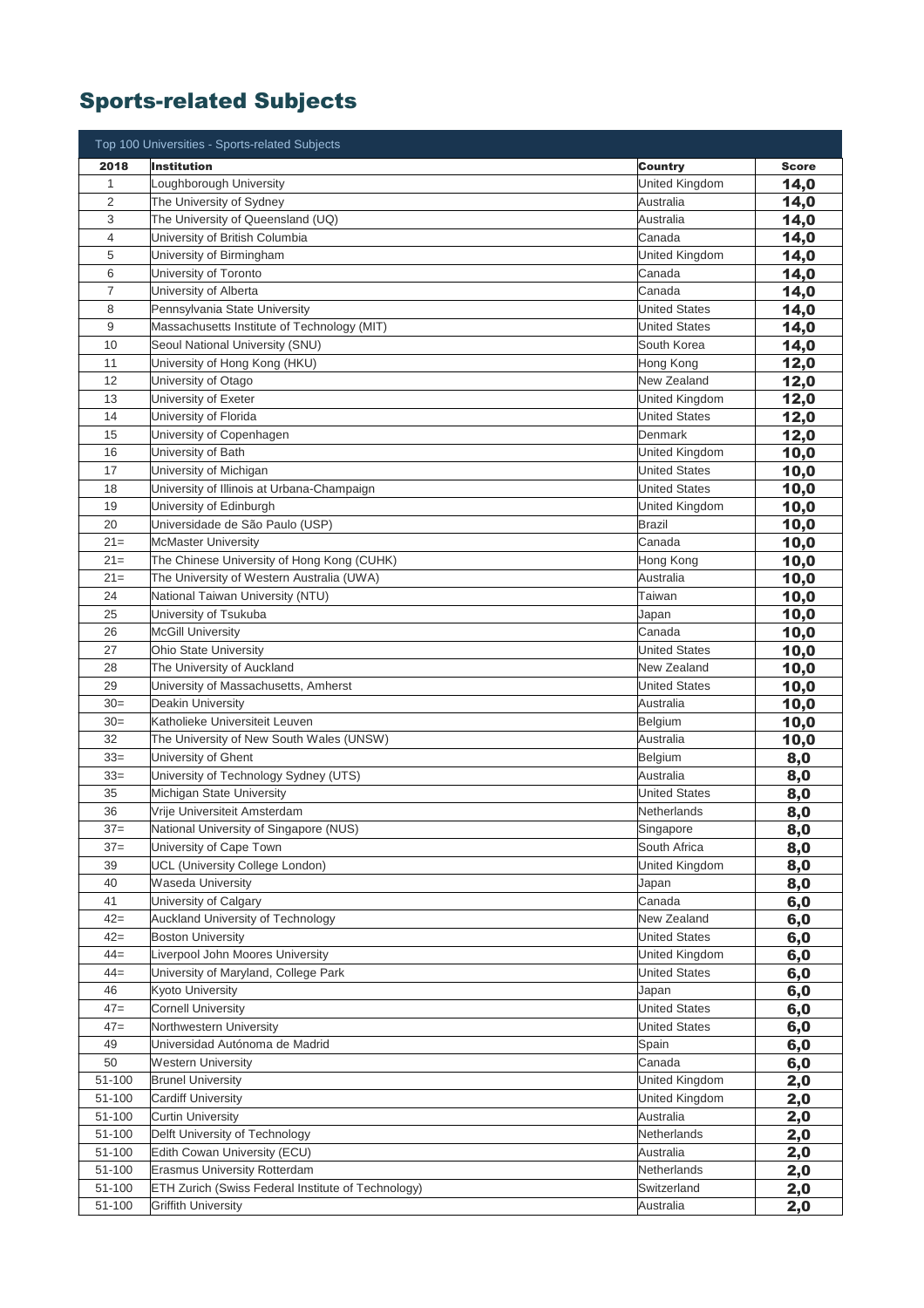| 51-100 | <b>Hanyang University</b>                      | South Korea          | 2,0 |
|--------|------------------------------------------------|----------------------|-----|
| 51-100 | Manchester Metropolitan University             | United Kingdom       | 2,0 |
| 51-100 | Nanyang Technological University (NTU)         | Singapore            | 2,0 |
| 51-100 | <b>Peking University</b>                       | China                | 2,0 |
| 51-100 | Queen Mary University of London (QMUL)         | United Kingdom       | 2,0 |
| 51-100 | Queensland University of Technology (QUT)      | Australia            | 2,0 |
| 51-100 | <b>Texas A&amp;M University</b>                | <b>United States</b> | 2,0 |
| 51-100 | The University of Manchester                   | United Kingdom       | 2,0 |
| 51-100 | The University of Nottingham                   | United Kingdom       | 2,0 |
| 51-100 | Trinity College Dublin (TCD)                   | Ireland              | 2,0 |
| 51-100 | Universidade Federal de Minas Gerais           | <b>Brazil</b>        | 2,0 |
| 51-100 | Università di Bologna (UNIBO)                  | Italy                | 2,0 |
| 51-100 | Universitat Autónoma de Barcelona              | Spain                | 2,0 |
| 51-100 | Universitat de Barcelona (UB)                  | Spain                | 2,0 |
| 51-100 | Universität Freiburg                           | Germany              | 2,0 |
| 51-100 | Université de Montréal                         | Canada               | 2,0 |
| 51-100 | Universiti Malaya (UM)                         | Malaysia             | 2,0 |
| 51-100 | University of Brighton                         | United Kingdom       | 2,0 |
| 51-100 | University of Bristol                          | United Kingdom       | 2,0 |
| 51-100 | University of California, San Francisco (UCSF) | <b>United States</b> | 2,0 |
| 51-100 | University of Colorado at Boulder              | <b>United States</b> | 2,0 |
| 51-100 | University of Connecticut                      | <b>United States</b> | 2,0 |
| 51-100 | University of Delaware                         | <b>United States</b> | 2,0 |
| 51-100 | University of Glasgow                          | United Kingdom       | 2,0 |
| 51-100 | University of Groningen                        | Netherlands          | 2,0 |
| 51-100 | University of Jyväskylä                        | Finland              | 2,0 |
| 51-100 | University of Leeds                            | United Kingdom       | 2,0 |
| 51-100 | University of Leicester                        | United Kingdom       | 2,0 |
| 51-100 | University of Lisbon                           | Portugal             | 2,0 |
| 51-100 | University of Newcastle                        | Australia            | 2,0 |
| 51-100 | University of North Carolina, Chapel Hill      | <b>United States</b> | 2,0 |
| 51-100 | University of Oslo                             | Norway               | 2,0 |
| 51-100 | University of Ottawa                           | Canada               | 2,0 |
| 51-100 | University of Pittsburgh                       | <b>United States</b> | 2,0 |
| 51-100 | University of Porto                            | Portugal             | 2,0 |
| 51-100 | University of Southampton                      | United Kingdom       | 2,0 |
| 51-100 | University of Stirling                         | United Kingdom       | 2,0 |
| 51-100 | University of Strathclyde                      | United Kingdom       | 2,0 |
| 51-100 | University of Waterloo                         | Canada               | 2,0 |
| 51-100 | University of Wisconsin-Madison                | <b>United States</b> | 2,0 |
| 51-100 | <b>Utrecht University</b>                      | Netherlands          | 2,0 |
| 51-100 | Victoria University                            | Australia            | 2,0 |
| 51-100 | Yonsei University                              | South Korea          | 2,0 |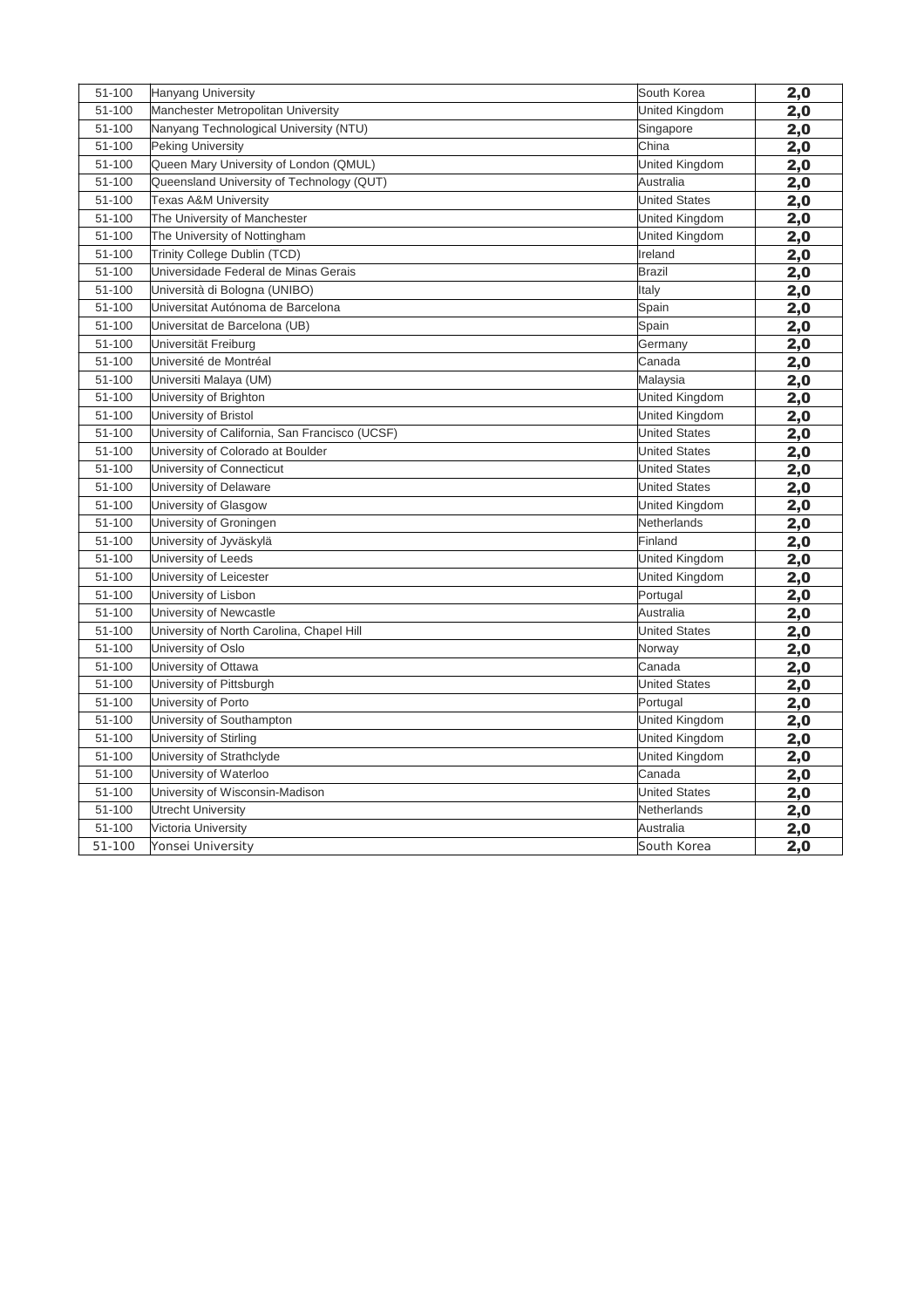## Statistics & Operational Research

|                | Top 200 Universities - Statistics & Operational Research            |                                              |              |
|----------------|---------------------------------------------------------------------|----------------------------------------------|--------------|
| 2018           | <b>Institution</b>                                                  | Country                                      | <b>Score</b> |
| 1              | Massachusetts Institute of Technology (MIT)                         | <b>United States</b>                         | 14,0         |
| $2=$           | <b>Harvard University</b>                                           | <b>United States</b>                         | 14,0         |
| $2=$           | <b>Stanford University</b>                                          | <b>United States</b>                         | 14,0         |
| $\overline{4}$ | University of California, Berkeley (UCB)                            | <b>United States</b>                         | 14,0         |
| 5              | University of Cambridge                                             | United Kingdom                               | 14,0         |
| 6              | University of Oxford                                                | United Kingdom                               | 14,0         |
| $\overline{7}$ | Georgia Institute of Technology (Georgia Tech)                      | <b>United States</b>                         | 14,0         |
| $8=$           | Carnegie Mellon University                                          | <b>United States</b>                         | 14,0         |
| $8=$           | <b>Princeton University</b>                                         | <b>United States</b>                         | 14,0         |
| 10             | ETH Zurich (Swiss Federal Institute of Technology)                  | Switzerland                                  | 14,0         |
| 11             | National University of Singapore (NUS)                              | Singapore                                    | 12,0         |
| 12             | Imperial College London                                             | United Kingdom                               | 12,0         |
| 13             | Columbia University                                                 | <b>United States</b>                         | 12,0         |
| 14             | University of Michigan                                              | <b>United States</b>                         | 12,0         |
| 15             | University of Washington                                            | <b>United States</b>                         | 12,0         |
| 16             | University of California, Los Angeles (UCLA)                        | <b>United States</b>                         | 10,0         |
| 17             | University of Toronto                                               | Canada                                       | 10,0         |
| 18             | <b>Cornell University</b>                                           | <b>United States</b>                         | 10,0         |
| 19             | University of Chicago                                               | <b>United States</b>                         | 10,0         |
| 20             | Tsinghua University                                                 | China                                        | 10,0         |
| 21             | Duke University                                                     | <b>United States</b>                         | 10,0         |
| $22 =$         | The University of Tokyo                                             | Japan                                        | 10,0         |
| $22 =$         | University of Pennsylvania                                          | <b>United States</b>                         | 10,0         |
| 24             | University of Wisconsin-Madison                                     | <b>United States</b>                         | 10,0         |
| 25             | The University of Melbourne                                         | Australia                                    | 10,0         |
| 26             | The Hong Kong University of Science and Technology (HKUST)          | Hong Kong                                    | 10,0         |
| 27             | UCL (University College London)                                     | United Kingdom                               | 10,0         |
| $28=$          | London School of Economics and Political Science (LSE)              | United Kingdom                               | 10,0         |
| $28=$          | University of Hong Kong (HKU)                                       | Hong Kong                                    | 10,0         |
| 30             | The University of Warwick                                           | United Kingdom                               | 10,0         |
| 31             | Johns Hopkins University                                            | <b>United States</b>                         | 8,0          |
| $32=$<br>$32=$ | University of North Carolina, Chapel Hill<br><b>Yale University</b> | <b>United States</b><br><b>United States</b> | 8,0          |
| $34 =$         | <b>Peking University</b>                                            | China                                        | 8,0          |
| $34 =$         | <b>Purdue University</b>                                            | <b>United States</b>                         | 8,0          |
| 36             |                                                                     | Australia                                    | 8,0          |
| 37             | Australian National University (ANU)<br><b>Monash University</b>    | Australia                                    | 8,0<br>8,0   |
| 38             | University of California, San Diego (UCSD)                          | <b>United States</b>                         | 8,0          |
| 39             | University of British Columbia                                      | Canada                                       | 8,0          |
| $40=$          | Pennsylvania State University                                       | <b>United States</b>                         | 8,0          |
| $40=$          | Université de Montréal                                              | Canada                                       | 8,0          |
| 42             | <b>Texas A&amp;M University</b>                                     | <b>United States</b>                         | 6,0          |
| $43=$          | Nanyang Technological University (NTU)                              | Singapore                                    | 6,0          |
| $43=$          | The University of Auckland                                          | New Zealand                                  | 6,0          |
| 45             | City University of Hong Kong                                        | Hong Kong                                    | 6,0          |
| 46             | Katholieke Universiteit Leuven                                      | Belgium                                      | 6,0          |
| 47             | Shanghai Jiao Tong University                                       | China                                        | 6,0          |
| $48 =$         | <b>McGill University</b>                                            | Canada                                       | 6,0          |
| $48=$          | New York University (NYU)                                           | <b>United States</b>                         | 6,0          |
| 50             | University of Illinois at Urbana-Champaign                          | <b>United States</b>                         | 6,0          |
| 51-100         | Arizona State University                                            | <b>United States</b>                         | 2,0          |
| 51-100         | <b>Boston University</b>                                            | <b>United States</b>                         | 2,0          |
| 51-100         | Ecole Normale Supérieure, Paris (ENS Paris)                         | France                                       | 2,0          |
| 51-100         | Eindhoven University of Technology                                  | Netherlands                                  | 2,0          |
| 51-100         | Erasmus University Rotterdam                                        | Netherlands                                  | 2,0          |
| $51 - 100$     | <b>Fudan University</b>                                             | China                                        | 2,0          |
| 51-100         | Humboldt-Universität zu Berlin                                      | Germany                                      | 2,0          |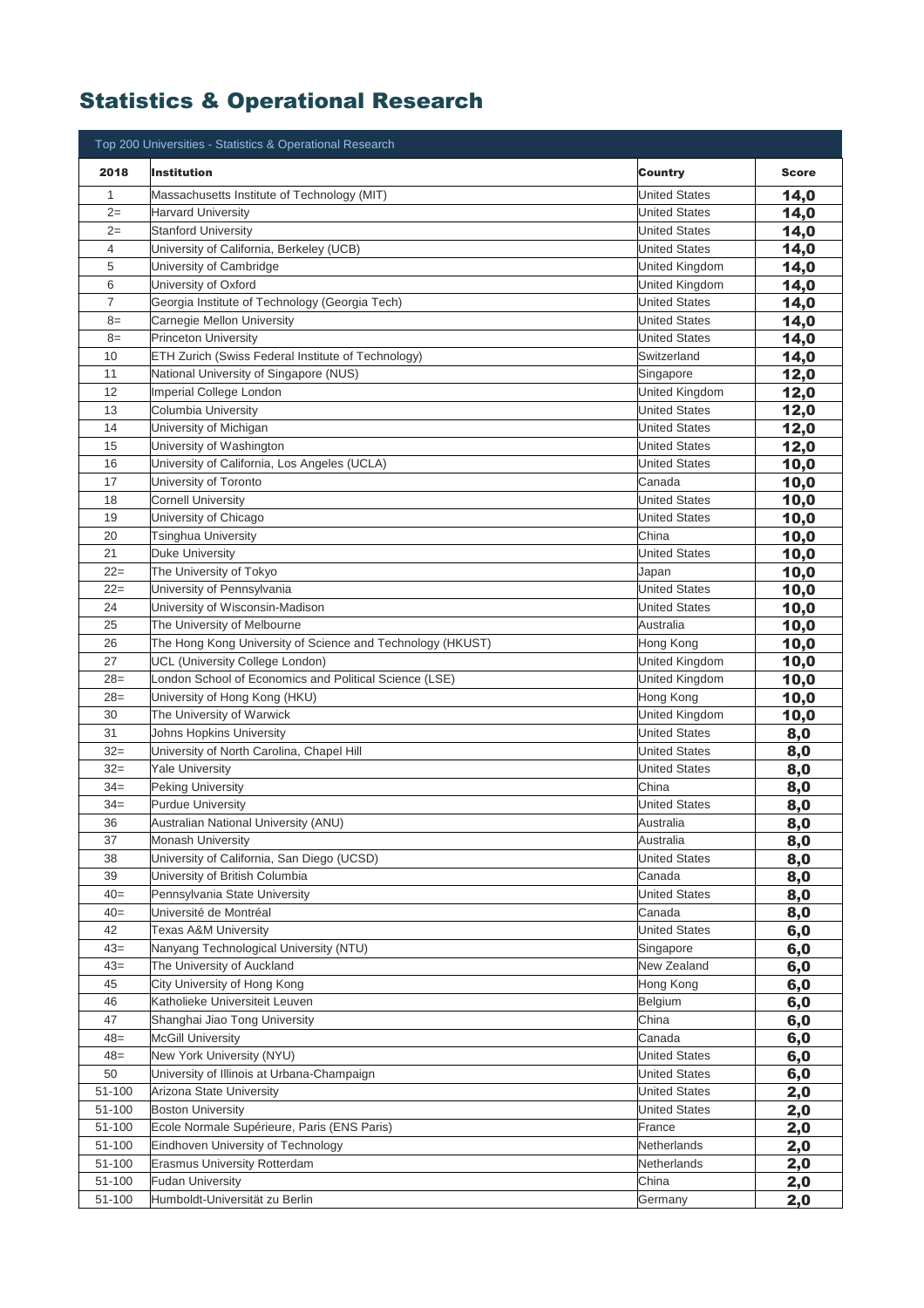| 51-100  | Korea University                                            | South Korea          | 2,0        |
|---------|-------------------------------------------------------------|----------------------|------------|
| 51-100  | KTH, Royal Institute of Technology                          | Sweden               | 2,0        |
| 51-100  | <b>Lancaster University</b>                                 | United Kingdom       | 2,0        |
| 51-100  | Ludwig-Maximilians-Universität München                      | Germany              | 2,0        |
| 51-100  | <b>McMaster University</b>                                  | Canada               | 2,0        |
| 51-100  | Michigan State University                                   | <b>United States</b> | 2,0        |
| 51-100  | National Tsing Hua University                               | Taiwan               | 2,0        |
| 51-100  | North Carolina State University                             | <b>United States</b> | 2,0        |
| 51-100  | Northwestern University                                     | <b>United States</b> | 2,0        |
| 51-100  | <b>Ohio State University</b>                                | <b>United States</b> | 2,0        |
| 51-100  | Rheinisch-Westfälische Technische Hochschule Aachen         | Germany              | 2,0        |
| 51-100  | Rutgers - The State University of New Jersey, New Brunswick | <b>United States</b> | 2,0        |
| 51-100  | Seoul National University (SNU)                             | South Korea          | 2,0        |
| 51-100  | Technische Universität Berlin                               | Germany              | 2,0        |
| 51-100  | The Chinese University of Hong Kong (CUHK)                  | Hong Kong            | 2,0        |
| 51-100  | The Hong Kong Polytechnic University                        | Hong Kong            | 2,0        |
| 51-100  | The University of Manchester                                | United Kingdom       | 2,0        |
| 51-100  | The University of New South Wales (UNSW)                    | Australia            | 2,0        |
| 51-100  | The University of Nottingham                                | United Kingdom       | 2,0        |
| 51-100  | The University of Oueensland (UO)                           | Australia            | 2,0        |
| 51-100  | The University of Sydney                                    | Australia            | 2,0        |
| 51-100  | Tokyo Institute of Technology                               | Japan                | 2,0        |
| 51-100  | Universidade de São Paulo (USP)                             | Brazil               | 2,0        |
| 51-100  | Università di Bologna (UNIBO)                               | Italy                | 2,0        |
| 51-100  | Universitat de Barcelona (UB)                               | Spain                | 2,0        |
| 51-100  | Universität Wien                                            | Austria              | 2,0        |
| 51-100  | Université Catholique de Louvain (UCL)                      | Belgium              | 2,0        |
| 51-100  | Université Paris Dauphine                                   | France               | 2,0        |
| 51-100  | Université Pierre et Marie Curie (UPMC)                     | France               | 2,0        |
| 51-100  | University of Amsterdam                                     | Netherlands          | 2,0        |
| 51-100  | University of Bristol                                       | United Kingdom       | 2,0        |
| 51-100  | University of California, Davis (UCD)                       | <b>United States</b> | 2,0        |
| 51-100  | University of Copenhagen                                    | Denmark              | 2,0        |
| 51-100  | University of Edinburgh                                     | United Kingdom       | 2,0        |
| 51-100  | University of Florida                                       | <b>United States</b> | 2,0        |
| 51-100  | University of Ghent                                         | Belgium              | 2,0        |
| 51-100  | University of Lisbon                                        | Portugal             | 2,0        |
| 51-100  | University of Maryland, College Park                        | <b>United States</b> | 2,0        |
| 51-100  | University of Minnesota                                     | <b>United States</b> | 2,0        |
| 51-100  | University of Southampton                                   | United Kingdom       | 2,0        |
| 51-100  | University of Texas at Austin                               | <b>United States</b> | 2,0        |
| 51-100  | University of Waterloo                                      | Canada               | 2,0        |
| 51-100  | Virginia Polytechnic Institute (Virginia Tech)              | <b>United States</b> | 2,0        |
| 51-100  | Vrije Universiteit Amsterdam                                | Netherlands          | 2,0        |
| 101-150 | Aarhus University                                           | Denmark              | 2,0        |
| 101-150 | <b>Brown University</b>                                     | <b>United States</b> | <u>2,0</u> |
| 101-150 | <b>Chalmers University of Technology</b>                    | Sweden               | 2,0        |
| 101-150 | Georg-August-Universität Göttingen                          | Germany              | 2,0        |
| 101-150 | Hebrew University of Jerusalem                              | Israel               | 2,0        |
| 101-150 | Indian Institute of Technology Delhi (IITD)                 | India                | 2,0        |
| 101-150 | Indian Statistical Institute                                | India                | 2,0        |
| 101-150 | Iowa State University                                       | <b>United States</b> | 2,0        |
| 101-150 | Leiden University                                           | Netherlands          | 2,0        |
| 101-150 | Lomonosov Moscow State University                           | Russia               | 2,0        |
| 101-150 | <b>Lund University</b>                                      | Sweden               | 2,0        |
| 101-150 | Nanjing University                                          | China                | 2,0        |
| 101-150 | National Cheng Kung University                              | Taiwan               | 2,0        |
| 101-150 | National Chiao Tung University                              | Taiwan               | 2,0        |
| 101-150 | Pontificia Universidad Católica de Chile                    | Chile                | <u>2,0</u> |
| 101-150 | Queensland University of Technology (QUT)                   | Australia            | 2,0        |
| 101-150 | Sapienza - Università di Roma                               | Italy                | 2,0        |
| 101-150 | Stockholm University                                        | Sweden               | 2,0        |
| 101-150 | Sungkyunkwan University                                     | South Korea          | 2,0        |
|         |                                                             |                      |            |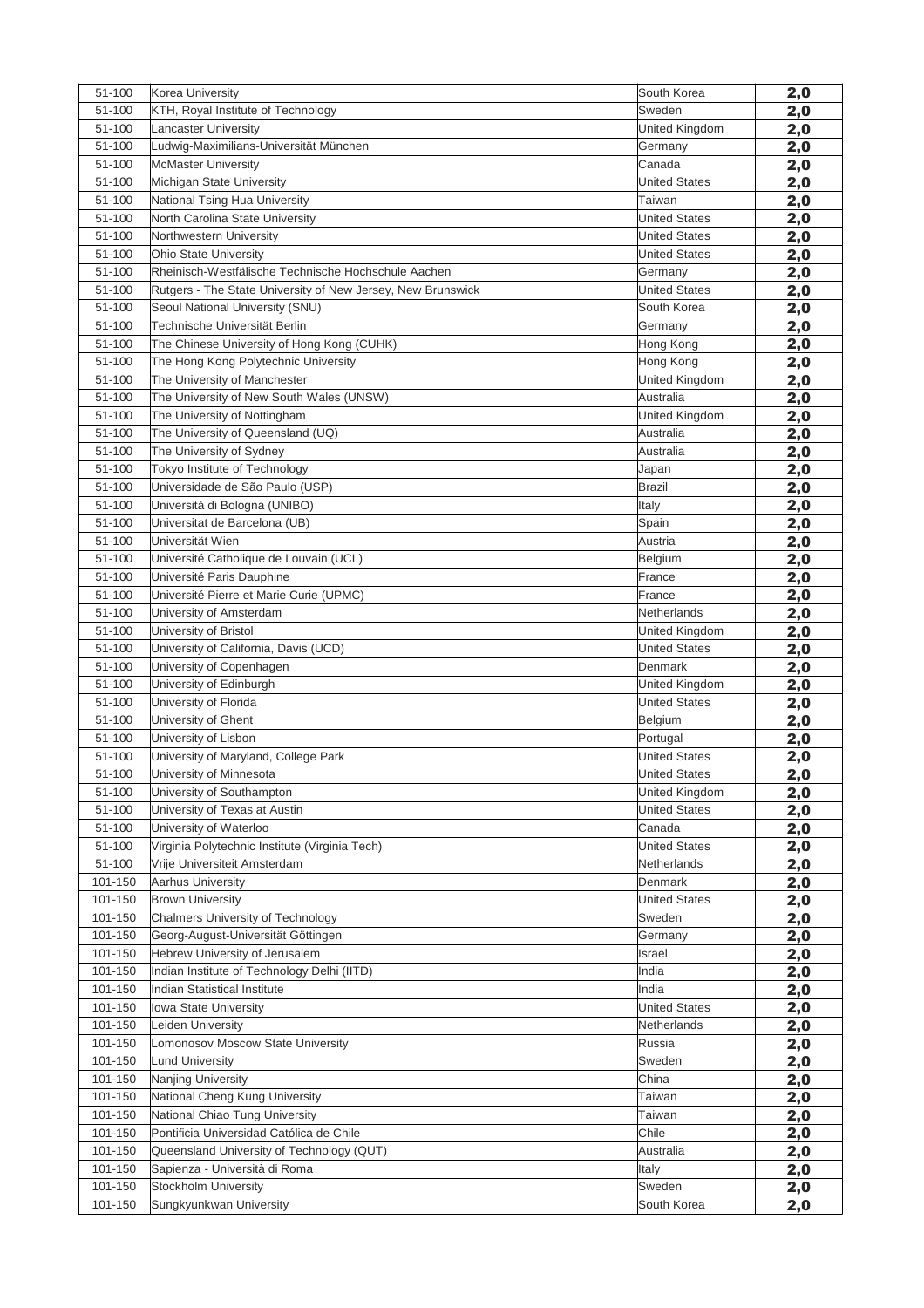| 101-150 | The University of Georgia                            | <b>United States</b> | 2,0        |
|---------|------------------------------------------------------|----------------------|------------|
| 101-150 | The University of Sheffield                          | United Kingdom       | 2,0        |
| 101-150 | <b>Tilburg University</b>                            | Netherlands          | 2,0        |
| 101-150 | Universidad Carlos III de Madrid                     | Spain                | 2,0        |
| 101-150 | Universidad Complutense de Madrid (UCM)              | Spain                | 2,0        |
| 101-150 | Universidade Estadual de Campinas (Unicamp)          | <b>Brazil</b>        | 2,0        |
| 101-150 | Università degli Studi di Padova (UNIPD)             | Italy                | 2,0        |
| 101-150 | Universitat Autónoma de Barcelona                    | Spain                | <u>2,0</u> |
| 101-150 | Universitat Politècnica de Catalunya                 | Spain                | 2,0        |
| 101-150 | Universiti Malaya (UM)                               | Malaysia             | 2,0        |
| 101-150 | University of Alberta                                | Canada               | 2,0        |
| 101-150 | University of Bath                                   | United Kingdom       | 2,0        |
| 101-150 | University of Birmingham                             | United Kingdom       | 2,0        |
| 101-150 | University of Calgary                                | Canada               | 2,0        |
| 101-150 | University of California, Irvine (UCI)               | <b>United States</b> | 2,0        |
| 101-150 | University of California, Santa Barbara (UCSB)       | <b>United States</b> | 2,0        |
| 101-150 | University of Glasgow                                | United Kingdom       | 2,0        |
| 101-150 | University of Groningen                              | Netherlands          | 2,0        |
| 101-150 | University of Helsinki                               | Finland              | 2,0        |
| 101-150 | University of Iowa                                   | <b>United States</b> | 2,0        |
| 101-150 | University of Pittsburgh                             | <b>United States</b> | 2,0        |
| 101-150 | University of Southern California                    | <b>United States</b> | 2,0        |
| 101-150 | University of Strathclyde                            | United Kingdom       | 2,0        |
| 101-150 | University of Technology Sydney (UTS)                | Australia            | 2,0        |
| 101-150 | University of Virginia                               | <b>United States</b> | 2,0        |
| 101-150 | <b>Uppsala University</b>                            | Sweden               | 2,0        |
| 101-150 | <b>Utrecht University</b>                            | Netherlands          | 2,0        |
| 101-150 | <b>Western University</b>                            | Canada               | 2,0        |
| 101-150 | Yonsei University                                    | South Korea          | 2,0        |
| 101-150 | Zhejiang University                                  | China                | 2,0        |
| 151-200 | <b>Beihang University</b>                            | China                | 2,0        |
| 151-200 | Beijing Jiaotong University                          | China                | 2,0        |
| 151-200 | Beijing Normal University                            | China                | 2,0        |
| 151-200 | <b>Cardiff University</b>                            | United Kingdom       | 2,0        |
| 151-200 | City University London                               | United Kingdom       | 2,0        |
| 151-200 | Harbin Institute of Technology                       | China                | 2,0        |
| 151-200 | Indian Institute of Technology Bombay (IITB)         | India                | 2,0        |
| 151-200 | Indian Institute of Technology Kanpur (IITK)         | India                | 2,0        |
| 151-200 | Indian Institute of Technology Kharagpur (IITKGP)    | India                | 2,0        |
| 151-200 | Indiana University Bloomington                       | <b>United States</b> | 2,0        |
| 151-200 | King Fahd University of Petroleum & Minerals (KFUPM) | Saudi Arabia         | 2,0        |
| 151-200 | <b>Laval University</b>                              | Canada               | 2,0        |
| 151-200 | <b>Maastricht University</b>                         | Netherlands          | 2,0        |
| 151-200 | <b>Massey University</b>                             | New Zealand          | 2,0        |
| 151-200 | Middle East Technical University                     | Turkey               | 2,0        |
| 151-200 | Nankai University                                    | China                | 2,0        |
| 151-200 | National Central University                          | Taiwan               | 2,0        |
| 151-200 | National Technical University of Athens              | Greece               | 2,0        |
| 151-200 | <b>Osaka University</b>                              | Japan                | 2,0        |
| 151-200 | <b>Rice University</b>                               | <b>United States</b> | 2,0        |
| 151-200 | <b>RMIT University</b>                               | Australia            | 2,0        |
| 151-200 | Sun Yat-sen University                               | China                | 2,0        |
| 151-200 | Technische Universität Wien                          | Austria              | 2,0        |
| 151-200 | <b>Tel Aviv University</b>                           | Israel               | 2,0        |
| 151-200 | The University of Western Australia (UWA)            | Australia            | 2,0        |
| 151-200 | <b>Tongji University</b>                             | China                | 2,0        |
| 151-200 | Universidad de Sevilla                               | Spain                | 2,0        |
| 151-200 | Universidad Politecnica de Valencia                  | Spain                | 2,0        |
| 151-200 | Universidade Federal de Minas Gerais                 | Brazil               | 2,0        |
| 151-200 | Universidade Federal do Rio de Janeiro               | Brazil               |            |
| 151-200 | Universidade Nova de Lisboa                          | Portugal             | 2,0        |
| 151-200 | Università di Pisa                                   | Italy                | 2,0        |
|         |                                                      |                      | 2,0        |
| 151-200 | Universitat de Valencia                              | Spain                | 2,0        |